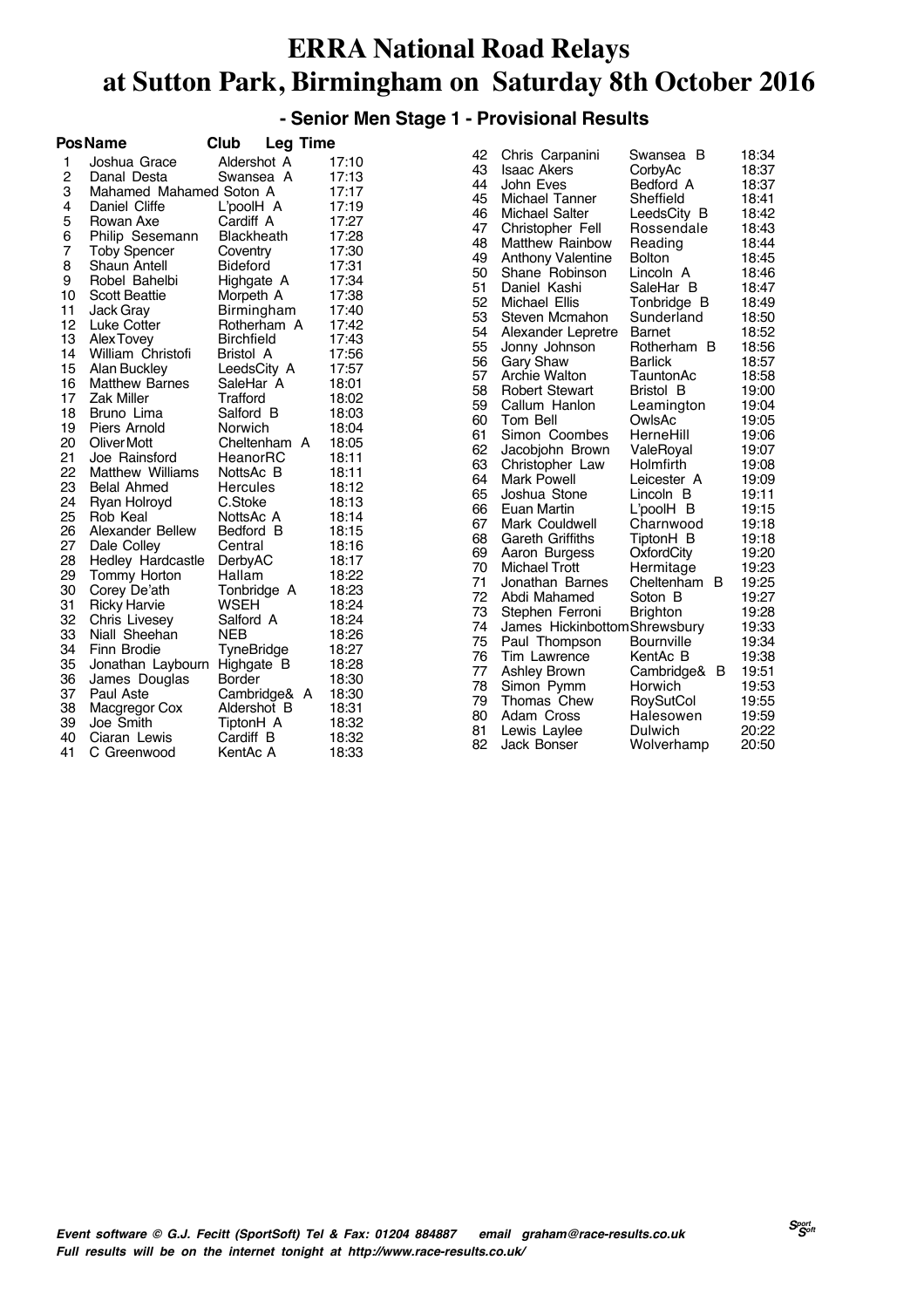#### **- Senior Men Stage 2 - Provisional Results**

|                                                                                                                                                                                           | Pos Name                                                                                                                                                                                                                                                                                                                                                                                                                                                                                                                                                                                          | Club                                                                                                                                                                                                                                                                                                                                                                                                                                                        |                                                                                                                                                                                                                                                                                                       | Leg Time Cum Time Gain                                                                                                                                                                                                                                                                                                                                                                                                                                                                                                                                                                                                                                                                                                                                                                                                                                          |                                                                                                                                                                                                    |                                                                                                                                                                                                                                                                                                                                                                                                                                                                                                                                                      |                                                                                                                                                                                                                                                                                                                                                                                                                                                          |                                                                                                                                                                                                                                                                                                       |                                                                                                                                                                                                                                                                                                                                                                                                                                                                                                                                                                                                                                                                                                                                                                                                                                                                                              |
|-------------------------------------------------------------------------------------------------------------------------------------------------------------------------------------------|---------------------------------------------------------------------------------------------------------------------------------------------------------------------------------------------------------------------------------------------------------------------------------------------------------------------------------------------------------------------------------------------------------------------------------------------------------------------------------------------------------------------------------------------------------------------------------------------------|-------------------------------------------------------------------------------------------------------------------------------------------------------------------------------------------------------------------------------------------------------------------------------------------------------------------------------------------------------------------------------------------------------------------------------------------------------------|-------------------------------------------------------------------------------------------------------------------------------------------------------------------------------------------------------------------------------------------------------------------------------------------------------|-----------------------------------------------------------------------------------------------------------------------------------------------------------------------------------------------------------------------------------------------------------------------------------------------------------------------------------------------------------------------------------------------------------------------------------------------------------------------------------------------------------------------------------------------------------------------------------------------------------------------------------------------------------------------------------------------------------------------------------------------------------------------------------------------------------------------------------------------------------------|----------------------------------------------------------------------------------------------------------------------------------------------------------------------------------------------------|------------------------------------------------------------------------------------------------------------------------------------------------------------------------------------------------------------------------------------------------------------------------------------------------------------------------------------------------------------------------------------------------------------------------------------------------------------------------------------------------------------------------------------------------------|----------------------------------------------------------------------------------------------------------------------------------------------------------------------------------------------------------------------------------------------------------------------------------------------------------------------------------------------------------------------------------------------------------------------------------------------------------|-------------------------------------------------------------------------------------------------------------------------------------------------------------------------------------------------------------------------------------------------------------------------------------------------------|----------------------------------------------------------------------------------------------------------------------------------------------------------------------------------------------------------------------------------------------------------------------------------------------------------------------------------------------------------------------------------------------------------------------------------------------------------------------------------------------------------------------------------------------------------------------------------------------------------------------------------------------------------------------------------------------------------------------------------------------------------------------------------------------------------------------------------------------------------------------------------------------|
| 1<br>2<br>3<br>4<br>5<br>6<br>7<br>8<br>9<br>10<br>11<br>12<br>13<br>14<br>15<br>16<br>17<br>18<br>19<br>20<br>21<br>22<br>23<br>24<br>25<br>26<br>27<br>28<br>29<br>30<br>31<br>32<br>33 | John Ashcroft<br><b>Matthew Clowes</b><br>Alex Wallclarke<br>Graham Rush<br>Matt Bond<br>Jack Gooch<br><b>Ben Bradley</b><br>Emile Cairess<br>William Fuller<br>Mark Jenkin<br>Jonathan Davies<br>James West<br>Danny Russell<br>John Beattie<br>Jack Hallas<br>Owain Jones<br>Kieran Wood<br><b>Matthew White</b><br>Daniel Robinson<br>Nicholas Swinburn<br>James Griggs<br>Alexander Hendry<br>James Connor<br><b>Tim Hartley</b><br>Freddie Hessian<br>Daniel Lawton<br>James Senior<br>Elliott Smales<br>Jonathan Janes<br>Adam Slodowicz<br>Tom Straw<br>Connor Milnes<br>Alexander Goodall | L'poolH A<br>Cardiff A<br>Soton A<br>Cheltenham A<br>SaleHar A<br>Swansea A<br>Aldershot A<br>LeedsCity A<br><b>Blackheath</b><br><b>Bideford</b><br>Reading<br>Tonbridge A<br>Highgate A<br>NEB<br><b>Birchfield</b><br>Bristol A<br>Cambridge& A<br>DerbyAC<br>Birmingham<br>Morpeth A<br>Coventry<br>Central<br>KentAc A<br>NottsAc A<br>NottsAc B<br>Trafford<br>Norwich<br>Rotherham A<br>Bedford B<br>Salford A<br>Lincoln A<br>Hallam<br><b>WSEH</b> | 17:40<br>17:41<br>17:54<br>17:07<br>17:15<br>18:04<br>18:10<br>17:40<br>18:16<br>18:17<br>17:09<br>17:32<br>18:22<br>17:38<br>18:22<br>18:11<br>17:41<br>17:59<br>18:39<br>18:44<br>18:57<br>18:11<br>18:01<br>18:24<br>18:30<br>18:43<br>18:44<br>19:09<br>18:37<br>18:29<br>18:08<br>18:33<br>18:33 | $34:59 +$<br>3<br>$35:08 +$<br>3<br>$\Omega$<br>35:11<br>$35:12 + 16$<br>$35:16 + 11$<br>35:17<br>$\overline{4}$<br>$\overline{\phantom{a}}$<br>35:20<br>6<br>$\blacksquare$<br>$35:37 +$<br>7<br>3<br>35:44<br>$\blacksquare$<br>2<br>35:48<br>$\blacksquare$<br>$35:53 + 37$<br>$35:55 + 18$<br>35:56<br>$\blacksquare$<br>$\overline{a}$<br>$36:04 + 19$<br>36:05<br>$\blacksquare$<br>$\overline{c}$<br>36:07<br>$\blacksquare$<br>2<br>$36:11 + 20$<br>$36:16 + 10$<br>36:19<br>- 8<br>$\blacksquare$<br>36:22<br>- 10<br>$36:27 - 14$<br>$36:27 +$<br>- 5<br>$36:34 + 18$<br>$36:38 +$<br>$\mathbf{1}$<br>3<br>36:41<br>$\blacksquare$<br>9<br>36:45<br>$\blacksquare$<br>8<br>36:48<br>$\blacksquare$<br>$-16$<br>36:51<br>36:52<br>$\blacksquare$<br>3<br>$\overline{c}$<br>$36:53 +$<br>$36:54 + 19$<br>36:55<br>3<br>$\blacksquare$<br>2<br>$36:57 -$ | 50<br>51<br>52<br>53<br>54<br>55<br>56<br>57<br>58<br>59<br>60<br>61<br>62<br>63<br>64<br>65<br>66<br>67<br>68<br>69<br>70<br>71<br>72<br>73<br>74<br>75<br>76<br>77<br>78<br>79<br>80<br>81<br>82 | Ben Rhodes<br>Mark Edwards<br>Robert Webb<br>Paul Green<br>John Morley<br>Adam Osborne<br>Aaron Kettlewell<br>James Craig<br>Stephen Mears<br>Michael Cayton<br>Tom Mahon<br><b>Ben Hawkins</b><br>Luke Montgomery<br>Ryan Moore<br>Chris Jordan<br>Max Costley<br>Dean Bate<br>William New<br>Dan Blake<br><b>Stuart Little</b><br>Ryan Page<br>Richard Harris<br>Philip Gould<br>Jason Williams<br><b>Will Morris</b><br>Oliver Harradence<br>C Collins<br>Chris Minns<br>Luke Butler<br>Max Schwiening<br>Andy Bond<br>Peter Dear<br>Elliot Jones | HeanorRC<br>Bristol B<br>Rossendale<br>SaleHar B<br>Sunderland<br>LeedsCity B<br>Holmfirth<br><b>Barlick</b><br>Charnwood<br>Horwich<br>OwlsAc<br>TauntonAc<br>CorbyAc<br>ValeRoyal<br>Leicester A<br>Soton B<br>TiptonH B<br>Cheltenham B<br>OxfordCity<br>Sheffield<br>Lincoln B<br>Rotherham B<br>Leamington<br>Hermitage<br>Barnet<br>RoySutCol<br><b>Bournville</b><br>KentAc B<br>Shrewsbury<br>Cambridge& B<br>Dulwich<br>Halesowen<br>Wolverhamp | 19:30<br>18:49<br>19:09<br>19:06<br>19:09<br>19:18<br>18:54<br>19:10<br>19:03<br>18:31<br>19:20<br>19:29<br>19:53<br>19:27<br>19:25<br>19:12<br>19:22<br>19:16<br>19:26<br>20:08<br>19:40<br>19:58<br>19:56<br>19:41<br>20:16<br>19:14<br>19:59<br>19:55<br>20:16<br>20:34<br>20:09<br>21:13<br>21:08 | 37:41<br>- 29<br>$37:49 +$<br>- 7<br>37:52<br>5<br>$\blacksquare$<br>37:53<br>$\overline{c}$<br>$\blacksquare$<br>37:59<br>1<br>$\blacksquare$<br>9<br>38:00<br>$\blacksquare$<br>$\overline{7}$<br>38:02<br>$+$<br>38:07<br>$\mathbf{1}$<br>$\blacksquare$<br>38:21<br>9<br>$\ddot{}$<br>38:24<br>$+19$<br>38:25<br>0<br>38:27<br>$-4$<br>38:30<br>- 19<br>38:34<br>$\blacksquare$<br>- 1<br>38:34<br>0<br>$\overline{7}$<br>$38:39 +$<br>2<br>38:40 +<br>38:41<br>$+$<br>$\overline{a}$<br>$\overline{1}$<br>38:46 +<br>$-24$<br>38:49<br>$-5$<br>38:51<br>$-16$<br>38:54<br>- 13<br>39:00<br>$-3$<br>39:04<br>- 20<br>39:08<br>$39:09 +$<br>$\overline{4}$<br>$\mathbf{1}$<br>39:33<br>$\blacksquare$<br>39:33<br>$\blacksquare$<br>1<br>4<br>39:49<br>$\blacksquare$<br>40:25<br>2<br>$\blacksquare$<br>40:31<br>$\mathbf{1}$<br>$\ddot{}$<br>41:12<br>$\blacksquare$<br>1<br>41:58<br>0 |
| 34                                                                                                                                                                                        | James Dunce                                                                                                                                                                                                                                                                                                                                                                                                                                                                                                                                                                                       | TyneBridge                                                                                                                                                                                                                                                                                                                                                                                                                                                  | 18:31                                                                                                                                                                                                                                                                                                 | 0<br>36:58                                                                                                                                                                                                                                                                                                                                                                                                                                                                                                                                                                                                                                                                                                                                                                                                                                                      |                                                                                                                                                                                                    | <b>Fastest runners over stage 2:</b>                                                                                                                                                                                                                                                                                                                                                                                                                                                                                                                 |                                                                                                                                                                                                                                                                                                                                                                                                                                                          |                                                                                                                                                                                                                                                                                                       |                                                                                                                                                                                                                                                                                                                                                                                                                                                                                                                                                                                                                                                                                                                                                                                                                                                                                              |
| 35<br>36<br>37<br>38<br>39<br>40<br>41<br>42<br>43<br>44<br>45<br>46<br>47<br>48<br>49                                                                                                    | Ben Cole<br>Dean Richardson<br>Marc Hobbs<br>George Gathercole<br>James Hunt<br>Steven Snape<br>Liam Burthem<br>Karl Darcy<br><b>William Gray</b><br>Kevin Bell<br><b>Andrew Penney</b><br>Lascelles Hussey<br>Jack Douglas<br>Mike Aspinall<br>Terence Fawden                                                                                                                                                                                                                                                                                                                                    | Tonbridge B<br>C.Stoke<br>Swansea B<br>Aldershot B<br>Cardiff B<br>Salford B<br>L'poolH B<br><b>Bolton</b><br><b>Brighton</b><br>Border<br><b>Hercules</b><br>HerneHill<br>Bedford A<br>TiptonH A<br>Highgate B                                                                                                                                                                                                                                             | 18:11<br>18:49<br>18:29<br>18:34<br>18:34<br>19:04<br>18:09<br>18:42<br>18:00<br>19:00<br>19:19<br>18:29<br>18:59<br>19:05<br>19:11                                                                                                                                                                   | $37:00 + 17$<br>37:02<br>- 12<br>5<br>$37:03 +$<br>0<br>37:05<br>$37:06 +$<br>$\mathbf{1}$<br>37:07<br>$-22$<br>$37:24 + 25$<br>$37:27 +$<br>- 7<br>$37:28 + 30$<br>37:30<br>- 8<br>$\blacksquare$<br>$37:31 - 22$<br>$37:35 + 15$<br>37:36<br>3<br>$\blacksquare$<br>37:37<br>9<br>$\overline{\phantom{a}}$<br>37:39 - 14                                                                                                                                                                                                                                                                                                                                                                                                                                                                                                                                      | 4                                                                                                                                                                                                  | 1 Graham Rush<br>2 Jonathan Davies<br>3 Matt Bond<br>James West<br>5 John Beattie<br>6 Emile Cairess<br>7 John Ashcroft<br>8 Matthew Clowes<br>9 Kieran Wood<br>10 Alex Wallclarke                                                                                                                                                                                                                                                                                                                                                                   | Cheltenham A<br>Reading<br>SaleHar A<br>Tonbridge A<br>NEB<br>LeedsCity A<br>L'poolH A<br>Cardiff A<br>Cambridge& A<br>Soton A                                                                                                                                                                                                                                                                                                                           | 17:07<br>17:09<br>17:15<br>17:32<br>17:38<br>17:40<br>17:40<br>17:41<br>17:41<br>17:54                                                                                                                                                                                                                |                                                                                                                                                                                                                                                                                                                                                                                                                                                                                                                                                                                                                                                                                                                                                                                                                                                                                              |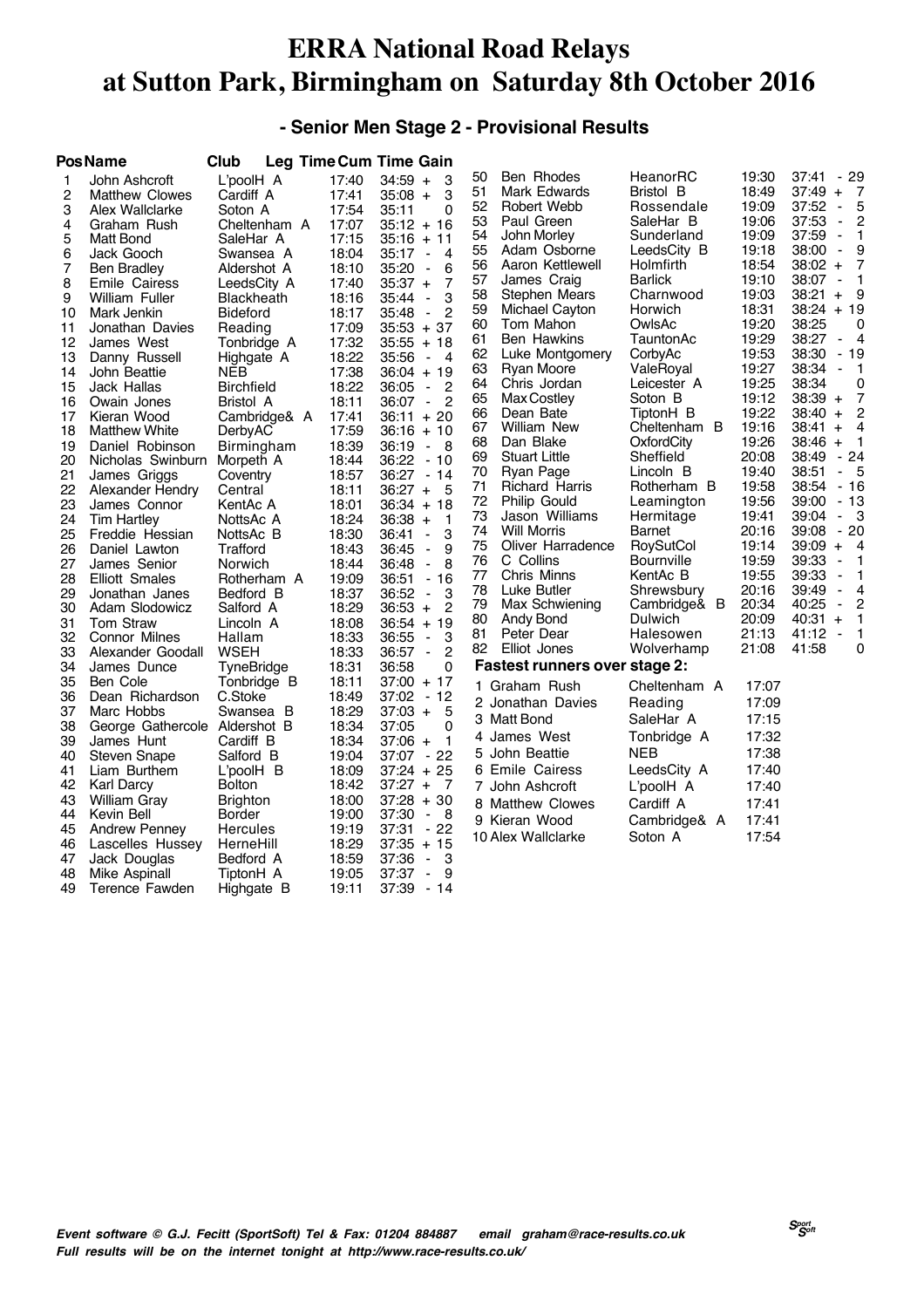#### **- Senior Men Stage 3 - Provisional Results**

|    | <b>PosName</b>          | Club          |       | <b>Leg Time Cum Time Gain</b>             |    |                               |                   |       |                                         |
|----|-------------------------|---------------|-------|-------------------------------------------|----|-------------------------------|-------------------|-------|-----------------------------------------|
| 1  | Cameron Field           | L'poolH A     | 17:47 | 52:46<br>0                                | 49 | <b>Billy Mccartney</b>        | Salford B         | 19:55 | 57:02<br>9<br>$\blacksquare$            |
| 2  | Jamie Roden             | SaleHar A     | 17:46 | 3<br>$53:02 +$                            | 50 | Thomas Corrigan               | <b>Barlick</b>    | 18:59 | 57:06<br>$\ddot{}$<br>7                 |
| 3  | Carwyn Jones            | Cardiff A     | 17:57 | 53:05<br>1<br>$\overline{a}$              | 51 | Callum Rowlinson              | SaleHar B         | 19:14 | $57:07 +$<br>2                          |
| 4  | Philip Wylie            | Cheltenham A  | 17:56 | 53:08<br>0                                | 52 | Josh Moody                    | Bristol B         | 19:33 | 57:22<br>1<br>$\overline{\phantom{a}}$  |
| 5  | <b>Guy Smith</b>        | Swansea A     | 17:59 | $53:16 +$<br>1                            | 53 | Edward Highton                | OwlsAc            | 18:58 | $57:23 +$<br>7                          |
| 6  | Jamie Knapp             | Soton A       | 18:22 | 53:33<br>3<br>$\overline{\phantom{a}}$    | 54 | lan Ritchie                   | Sunderland        | 19:36 | 57:35<br>0                              |
| 7  | Matthew Arnold          | Aldershot A   | 18:22 | 53:42<br>$\Omega$                         | 55 | Benjamin Jones                | TauntonAc         | 19:11 | $57:38 +$<br>6                          |
| 8  | Aaron Richmond          | Bideford      | 17:59 | 2<br>53:47 +                              | 56 | Josh Bettelev                 | ValeRoyal         | 19:05 | 57:39<br>7<br>$\ddot{}$                 |
| 9  | Jarlath Mckenna         | Bristol A     | 17:41 | 7<br>53:48 +                              | 57 | Gareth Booth                  | Horwich           | 19:15 | 57:39<br>2<br>$+$                       |
| 10 | Alasdair Kinloch        | Tonbridge A   | 18:01 | 2<br>53:56 +                              | 58 | Shaun Evans                   | RoySutCol         | 18:33 | 57:42<br>$+17$                          |
| 11 | Sam Hancox              | Morpeth A     | 17:46 | 54:08<br>9<br>$\ddot{}$                   | 59 | Ronny Wilson                  | Lincoln B         | 18:53 | 57:44<br>$+11$                          |
| 12 | Rory Chesser            | <b>NEB</b>    | 18:17 | 2<br>54:21<br>$+$                         | 60 | Gordon Lee                    | Leicester A       | 19:11 | $\overline{A}$<br>57:45<br>$+$          |
| 13 | Nathan Dunn             | LeedsCity A   | 18:47 | 54:24<br>5<br>$\blacksquare$              | 61 | Alex Robinson                 | Holmfirth         | 19:44 | 57:46<br>5<br>$\blacksquare$            |
| 14 | Hugo Milner             | DerbyAC       | 18:10 | $54:26 +$<br>4                            | 62 | <b>Gary Burnett</b>           | Charnwood         | 19:38 | 57:59<br>4<br>$\blacksquare$            |
| 15 | Alastair Hay            | Central       | 17:59 | 54:26<br>7<br>$\ddot{}$                   | 63 | Joseph Massingham Rotherham B |                   | 19:07 | 58:01<br>8<br>$\ddot{}$                 |
| 16 | <b>Stuart Spencer</b>   | NottsAc A     | 17:50 | 54:28<br>8<br>$+$                         | 64 | Luke Vine                     | TiptonH B         | 19:47 | 58:27<br>2<br>$\ddot{}$                 |
| 17 | Robert Wilson           | Highgate A    | 18:33 | 54:29<br>$\overline{4}$<br>$\overline{a}$ | 65 | Julian Richardson             | OxfordCity        | 19:46 | $58:32 +$<br>3                          |
| 18 | <b>Andrew Peat</b>      | Birchfield    | 18:33 | 54:38<br>3<br>$\overline{\phantom{a}}$    | 66 | <b>Troy Garrity</b>           | CorbyAc           | 20:04 | 58:34<br>4<br>$\overline{\phantom{a}}$  |
| 19 | <b>Matthew Bowser</b>   | Lincoln A     | 17:53 | $54:47 + 12$                              | 67 | Marc Fallows                  | Cheltenham B      | 20:10 | 58:51<br>0                              |
| 20 | Alistair Smith          | Coventry      | 18:21 | $54:48 +$<br>$\mathbf{1}$                 | 68 | Paul Harpham                  | HeanorRC          | 21:12 | 58:53<br>$-18$                          |
| 21 | Tom Cornthwaite         | Salford A     | 18:07 | 55:00<br>9<br>$\ddot{}$                   | 69 | Christopher Hilton            | Soton B           | 20:15 | 58:54<br>4<br>$\blacksquare$            |
| 22 | James Bowler            | KentAc A      | 18:43 | $55:17 +$<br>$\mathbf{1}$                 | 70 | Carl Sommer                   | Hermitage         | 19:55 | $58:59 +$<br>3                          |
| 23 | Jordan Wood             | Cambridge& A  | 19:17 | 55:28<br>6<br>$\blacksquare$              | 71 | Joe Fowler                    | Sheffield         | 20:11 | 2<br>59:00<br>$\blacksquare$            |
| 24 | James Thie              | Cardiff B     | 18:27 | $55:33 + 15$                              | 72 | Lawrence Avery                | KentAc B          | 19:45 | 5<br>59:18<br>$\ddot{}$                 |
| 25 | lan Bailey              | Aldershot B   | 18:34 | 55:39<br>$+13$                            | 73 | Gavin Keight                  | Hallam            | 22:40 | 59:35<br>- 41                           |
| 26 | <b>Steve Dunsby</b>     | Birmingham    | 19:21 | 55:40<br>$\overline{7}$<br>$\blacksquare$ | 74 | <b>Edward Price</b>           | Barnet            | 20:40 | 59:48<br>0                              |
| 27 | <b>Howard Bristow</b>   | Brighton      | 18:13 | 55:41 + 16                                | 75 | <b>Gabriel Morris</b>         | Shrewsbury        | 20:04 | $59:53 +$<br>3                          |
| 28 | Benjamin Davies         | Bedford B     | 18:50 | $55:42 +$<br>$\mathbf{1}$                 | 76 | Henry Brocklehurst            | <b>Bournville</b> | 20:24 | 59:57<br>0                              |
| 29 | Kyle Craib              | Rotherham A   | 18:53 | 55:44<br>1<br>$\blacksquare$              | 77 | Johnathon Brown               | Leamington        | 21:18 | 1:00:18<br>5<br>$\blacksquare$          |
| 30 | Nathan Townsend         | Trafford      | 19:00 | 55:45<br>4<br>$\blacksquare$              | 78 | <b>Richard Park</b>           | Cambridge& B      |       | $20:37$ 1:01:02 +                       |
| 31 | Stanley Willis          | Bedford A     | 18:12 | 55:48 + 16                                | 79 | Tony Tuohy                    | Dulwich           |       | $20:54$ 1:01:25 +                       |
| 32 | Kieran Wye              | WSEH          | 18:52 | 55:49<br>$\mathbf{1}$<br>$+$              | 80 | David Turvey                  | Halesowen         |       | 20:24 1:01:36 +<br>1<br>1               |
| 33 | Oliver Langford         | C.Stoke       | 18:48 | $55:50 +$<br>3                            | 81 | James Lewis                   | Wolverhamp        |       | $21:19$ 1:03:17 +<br>28:42 1:04:35 - 71 |
| 34 | <b>Chris Steel</b>      | Border        | 18:26 | 55:56 + 10                                | 82 | Daniel Ray                    | Reading           |       |                                         |
| 35 | Peter Tucker            | Blackheath    | 20:20 | 26<br>56:04<br>$\sim$                     |    | Fastest runners over stage 3: |                   |       |                                         |
| 36 | Ben Gamble              | TiptonH A     | 18:29 | 56:06 + 12                                |    | 1 Jarlath Mckenna             | Bristol A         | 17:41 |                                         |
| 37 | Richard Burney          | L'poolH B     | 18:50 | 56:14 +<br>4                              |    | 2 Sam Hancox                  | Morpeth A         | 17:46 |                                         |
| 38 | Frederick Slemeck       | Hercules      | 18:49 | $56:20 +$<br>7                            | 3  | Jamie Roden                   | SaleHar A         | 17:46 |                                         |
| 39 | Jamie Goodge            | Tonbridge B   | 19:21 | 56:21<br>4<br>$\blacksquare$              |    | 4 Cameron Field               | L'poolH A         | 17:47 |                                         |
| 40 | Tom Charlton            | TyneBridge    | 19:24 | 56:22<br>6<br>$\blacksquare$              |    | 5 Stuart Spencer              | NottsAc A         | 17:50 |                                         |
| 41 | <b>Phillip Matthews</b> | Swansea B     | 19:21 | 56:24<br>ä,<br>4                          |    |                               |                   |       |                                         |
| 42 | Spencer Goodall         | Norwich       | 19:43 | 56:31<br>- 15                             |    | 6 Matthew Bowser              | Lincoln A         | 17:53 |                                         |
| 43 | Jarratt Perkins         | NottsAc B     | 20:02 | 56:43<br>- 18                             |    | 7 Philip Wylie                | Cheltenham A      | 17:56 |                                         |
| 44 | Benjamin Noad           | Highgate B    | 19:10 | 56:49<br>5<br>$+$                         |    | 8 Carwyn Jones                | Cardiff A         | 17:57 |                                         |
| 45 | <b>Grant Cunliffe</b>   | Rossendale    | 19:03 | 7<br>56:55 +                              |    | 9 Alastair Hay                | Central           | 17:59 |                                         |
| 46 | Martin Reid             | <b>Bolton</b> | 19:29 | 56:56<br>4<br>$\overline{\phantom{a}}$    |    | 10 Guy Smith                  | Swansea A         | 17:59 |                                         |
| 47 | Jeff Cunningham         | HerneHill     | 19:22 | 56:57<br>1<br>$\overline{\phantom{a}}$    |    | 11 Aaron Richmond             | <b>Bideford</b>   | 17:59 |                                         |
| 48 | <b>Patrick Vis</b>      | LeedsCity B   | 19:01 | $57:01 +$<br>7                            |    |                               |                   |       |                                         |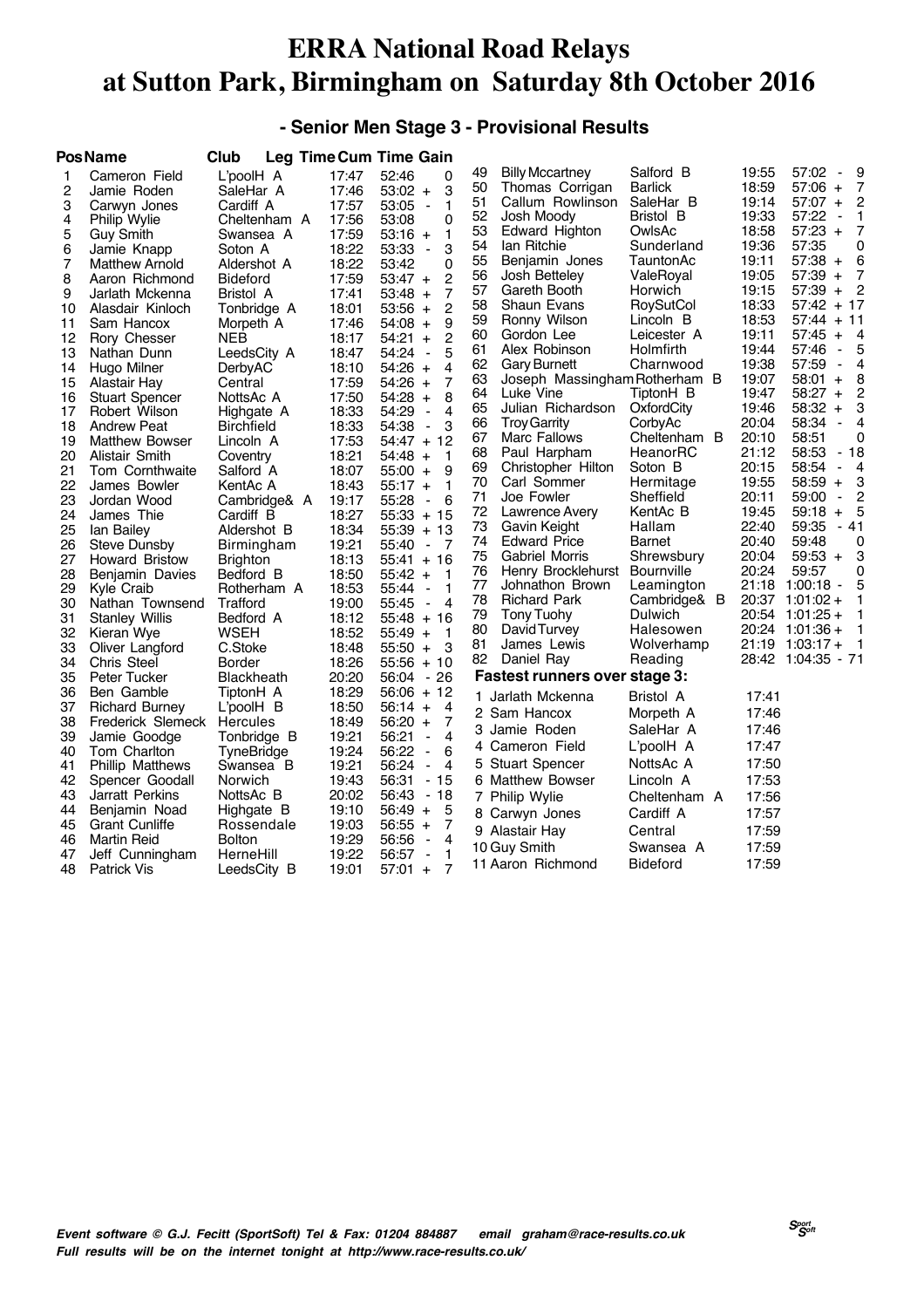#### **- Senior Men Stage 4 - Provisional Results**

|                                                                                                                                                                                           | <b>PosName</b>                                                                                                                                                                                                                                                                                                                                                                                                                                                                                                                                                                                                              | Club                                                                                                                                                                                                                                                                                                                                                                                                                  |       | <b>Leg Time Cum Time Gain</b>                                                                                                                                                                                                                                                                                                                                                                                                                                                                                                                                                                                                                                                                                                                                                                                                                  |                                                                                                                                                                                                    |                                                                                                                                                                                                                                                                                                                                                                                                                                                                                                                                                                                         |                                                                                                                                                                                                                                                                                                                                                                                                                                  |                                                                                        |                                                                                                                                                                                                                                                                                                                                                                                                                                                                                                                                                                                                                                                                                                                                                                                                                                                    |
|-------------------------------------------------------------------------------------------------------------------------------------------------------------------------------------------|-----------------------------------------------------------------------------------------------------------------------------------------------------------------------------------------------------------------------------------------------------------------------------------------------------------------------------------------------------------------------------------------------------------------------------------------------------------------------------------------------------------------------------------------------------------------------------------------------------------------------------|-----------------------------------------------------------------------------------------------------------------------------------------------------------------------------------------------------------------------------------------------------------------------------------------------------------------------------------------------------------------------------------------------------------------------|-------|------------------------------------------------------------------------------------------------------------------------------------------------------------------------------------------------------------------------------------------------------------------------------------------------------------------------------------------------------------------------------------------------------------------------------------------------------------------------------------------------------------------------------------------------------------------------------------------------------------------------------------------------------------------------------------------------------------------------------------------------------------------------------------------------------------------------------------------------|----------------------------------------------------------------------------------------------------------------------------------------------------------------------------------------------------|-----------------------------------------------------------------------------------------------------------------------------------------------------------------------------------------------------------------------------------------------------------------------------------------------------------------------------------------------------------------------------------------------------------------------------------------------------------------------------------------------------------------------------------------------------------------------------------------|----------------------------------------------------------------------------------------------------------------------------------------------------------------------------------------------------------------------------------------------------------------------------------------------------------------------------------------------------------------------------------------------------------------------------------|----------------------------------------------------------------------------------------|----------------------------------------------------------------------------------------------------------------------------------------------------------------------------------------------------------------------------------------------------------------------------------------------------------------------------------------------------------------------------------------------------------------------------------------------------------------------------------------------------------------------------------------------------------------------------------------------------------------------------------------------------------------------------------------------------------------------------------------------------------------------------------------------------------------------------------------------------|
| 1<br>2<br>3<br>4<br>5<br>6<br>7<br>8<br>9<br>10<br>11<br>12<br>13<br>14<br>15<br>16<br>17<br>18<br>19<br>20<br>21<br>22<br>23<br>24<br>25<br>26<br>27<br>28<br>29<br>30<br>31<br>32<br>33 | Dewi Griffiths<br>leuan Thomas<br>Dejene Gezimu<br>Jack Rowe<br>Ben Connor<br>Tom Holden<br>Stephen Mitchell<br>Jonathan Roberts<br>Nigel Martin<br>Alex Lee<br>Carl Avery<br>Jonathan Thewlis<br>William Richardson Birchfield<br>Carl Hardman<br>C Rainsford<br>Conan Mccaughey<br>Aaron Scott<br>J Woodcockshaw<br>Daniel Mapp<br>Patrick Chesser<br>Kevin Seaward<br><b>Matthew Grieve</b><br>Jack Goodwin<br>Harvey Speed<br>Escalantephillips<br>Jack Wyllie<br>Andile Hlebo<br><b>Edward Banks</b><br>James Turner<br>Adrian Lowther<br>Miles Weatherseed Tonbridge B<br>Gareth Sampson<br>Thomas Rogerson L'poolH B | Swansea A<br>Cardiff A<br>L'poolH A<br>Aldershot A<br>DerbyAC<br>Tonbridge A<br>Bristol A<br>Soton A<br>SaleHar A<br>Cheltenham A<br>Morpeth A<br>NottsAc A<br>Salford A<br>Highgate A<br>Central<br>Lincoln A<br>LeedsCity A<br><b>Bideford</b><br><b>NEB</b><br>Cardiff B<br>Border<br>Bedford A<br>Coventry<br>Cambridge& A<br>Aldershot B<br>Trafford<br>Birmingham<br><b>Brighton</b><br>KentAc A<br>Rotherham A | 18:01 | $16:49$ 1:10:05 +<br>- 4<br>17:25 1:10:30 +<br>$\mathbf{1}$<br>18:11 1:10:57 -<br>2<br>$17:47$ 1:11:29 +<br>3<br>$17:05$ 1:11:31 +<br>9<br>$17:37$ 1:11:33 +<br>4<br>$17:46$ 1:11:34 +<br>2<br>18:06 1:11:39 -<br>2<br>7<br>18:40 1:11:42 -<br>6<br>18:41 1:11:49 -<br>17:55 1:12:03<br>0<br>$17:42$ 1:12:10 +<br>4<br>$17:40$ 1:12:18 +<br>5<br>$17:32$ 1:12:32 +<br>7<br>$18:04$ 1:12:33 +<br>2<br>18:12 1:12:38 -<br>1<br>$17:52$ 1:12:39 +<br>2<br>18:35 1:12:59 -<br>5<br>19:16 1:13:03 - 11<br>18:43 1:13:04 -<br>8<br>$1:13:34+$<br>3<br>$17:53$ $1:13:49 + 12$<br>$18:06$ 1:13:54 +<br>8<br>19:10 1:13:58 -<br>4<br>2<br>18:41 1:14:09 -<br>$\mathbf{1}$<br>$18:27$ 1:14:12 +<br>З<br>2<br>18:44 1:14:24 -<br>2<br>18:47 1:14:28 -<br>19:16 1:14:33 -<br>8<br>8<br>$18:15$ 1:14:36 +<br>3<br>19:10 1:14:54 -<br>$18:46$ 1:15:00 +<br>4 | 49<br>50<br>51<br>52<br>53<br>54<br>55<br>56<br>57<br>58<br>59<br>60<br>61<br>62<br>63<br>64<br>65<br>66<br>67<br>68<br>69<br>70<br>71<br>72<br>73<br>74<br>75<br>76<br>77<br>78<br>79<br>80<br>81 | George Gay<br>Deron Fagan<br>A Machinpaley<br>Paul Turnbull<br>Chris Mcmillan<br>Jack Tallentire<br>Aidan Johnson<br>Joseph Johnston<br>Chris Southam<br>Kai Sunman<br>Les Newell<br>Neville Gascoigne<br>Philip Roberts<br>Tom Holden<br>Alex Percy<br>Liam Roarty<br>Jim Davies<br>Shane Rice<br>Martin Makin<br>Mark Rickards<br>Sebastien Goodall<br><b>Wyatt Hill</b><br>Joe Hartley<br>Thomas Butler<br>Adam Roberts<br>Richard Keep<br><b>Paul Andrew</b><br>David Addenbrooke Sheffield<br>Daniel Hurst<br>Wayne Lashley<br><b>Andy Butler</b><br>*Not Declared*<br>David Lewis | Norwich<br>HerneHill<br>Highgate B<br>TyneBridge<br>OwlsAc<br>Sunderland<br>Rotherham B<br>Rossendale<br>Leicester A<br>Holmfirth<br>OxfordCity<br>Bristol B<br>TauntonAc<br>TiptonH B<br>Hermitage<br>Cheltenham B<br>Soton B<br>HeanorRC<br>Charnwood<br>RoySutCol<br>CorbyAc<br>Hallam<br>KentAc B<br>Barnet<br>Shrewsbury<br><b>Bournville</b><br>Leamington<br>Cambridge& B<br>Dulwich<br>Halesowen<br>Lincoln B<br>Reading |                                                                                        | 20:14 1:16:45 -<br>- 7<br>3<br>19:55 1:16:52 -<br>20:28 1:17:17 -<br>- 7<br>20:58 1:17:20 - 12<br>19:58 1:17:21<br>0<br>19:50 1:17:25<br>0<br>$19:28$ 1:17:29 +<br>8<br>20:38 1:17:33 - 11<br>$20:01$ 1:17:46 +<br>3<br>20:04 1:17:50 +<br>3<br>$19:28$ 1:18:00 +<br>6<br>20:48 1:18:10 -<br>8<br>20:40 1:18:18 -<br>6<br>19:56 1:18:23 +<br>2<br>$19:29$ 1:18:28 +<br>7<br>3<br>$19:38$ 1:18:29 +<br>$19:43$ 1:18:37 +<br>4<br>$19:52$ 1:18:45 +<br>2<br>20:54 1:18:53<br>5<br>21:22 1:19:04 - 10<br>20:34 1:19:08 -<br>3<br>$19:39$ $1:19:14+$<br>3<br>20:12 1:19:30 +<br>1<br>2<br>$20:10$ 1:19:58 +<br>20:20 1:20:13 +<br>2<br>$20:40$ 1:20:37 +<br>2<br>20:21 1:20:39 +<br>2<br>22:00 1:21:00 -<br>5<br>20:20 1:21:22 +<br>1<br>$20:26$ 1:21:51 +<br>$\mathbf{1}$<br>$21:01$ 1:22:37 +<br>1<br>25:39 1:23:23 - 21<br>$19:24$ 1:23:59 +<br>- 1 |
| 34<br>35                                                                                                                                                                                  | Louis Wrigley<br>William Mullins                                                                                                                                                                                                                                                                                                                                                                                                                                                                                                                                                                                            | C.Stoke<br>Bedford B                                                                                                                                                                                                                                                                                                                                                                                                  |       | 19:18 1:15:08 -<br>1<br>19:30 1:15:12 -<br>7                                                                                                                                                                                                                                                                                                                                                                                                                                                                                                                                                                                                                                                                                                                                                                                                   | 82                                                                                                                                                                                                 | <b>Jack Parr</b>                                                                                                                                                                                                                                                                                                                                                                                                                                                                                                                                                                        | Wolverhamp                                                                                                                                                                                                                                                                                                                                                                                                                       |                                                                                        | 21:12 1:24:29 -<br>- 1                                                                                                                                                                                                                                                                                                                                                                                                                                                                                                                                                                                                                                                                                                                                                                                                                             |
| 36<br>37<br>38<br>39<br>40<br>41<br>42<br>43<br>44<br>45<br>46<br>47<br>48                                                                                                                | Jonathon Carter<br><b>Gary Priestley</b><br><b>Matthew Bradly</b><br>lan Harris<br>Danny Kennedy<br><b>Kevin Farrow</b><br>C Farrell<br><b>Robert Tuer</b><br><b>Matthew Sheen</b><br><b>Matthew Lalor</b><br>John Knowles<br>Leon Foster<br>James Wignall                                                                                                                                                                                                                                                                                                                                                                  | TiptonH A<br>Salford B<br>WSEH<br>Swansea B<br>Blackheath<br>NottsAc B<br>Horwich<br>Hercules<br>ValeRoyal<br><b>Barlick</b><br><b>Bolton</b><br>LeedsCity B<br>SaleHar B                                                                                                                                                                                                                                             |       | $\Omega$<br>19:07 1:15:13<br>18:18 1:15:20 + 12<br>19:42 1:15:31 -<br>6<br>19:08 1:15:32 +<br>2<br>19:30 1:15:34 -<br>5<br>$18:53$ 1:15:36 +<br>2<br>$18:04$ 1:15:43 + 15<br>5<br>19:46 1:16:06 -<br>$18:29$ 1:16:08 + 12<br>$19:14$ 1:16:20 +<br>5<br>19:26 1:16:22<br>0<br>19:36 1:16:37 +<br>$\mathbf{1}$<br>3<br>$19:32$ 1:16:39 +                                                                                                                                                                                                                                                                                                                                                                                                                                                                                                         |                                                                                                                                                                                                    | <b>Fastest runners over stage 4:</b><br>1 Dewi Griffiths<br>2 Ben Connor<br>3 Ieuan Thomas<br>4 Carl Hardman<br>5 Tom Holden<br>6 William Richardson<br>7 Jonathan Thewlis<br>8 Stephen Mitchell<br>9 Jack Rowe<br>10 Aaron Scott                                                                                                                                                                                                                                                                                                                                                       | Swansea A<br>DerbyAC<br>Cardiff A<br>Salford A<br>Tonbridge A<br><b>Birchfield</b><br>NottsAc A<br>Bristol A<br>Aldershot A<br>Lincoln A                                                                                                                                                                                                                                                                                         | 16:49<br>17:05<br>17:25<br>17:32<br>17:37<br>17:40<br>17:42<br>17:46<br>17:47<br>17:52 |                                                                                                                                                                                                                                                                                                                                                                                                                                                                                                                                                                                                                                                                                                                                                                                                                                                    |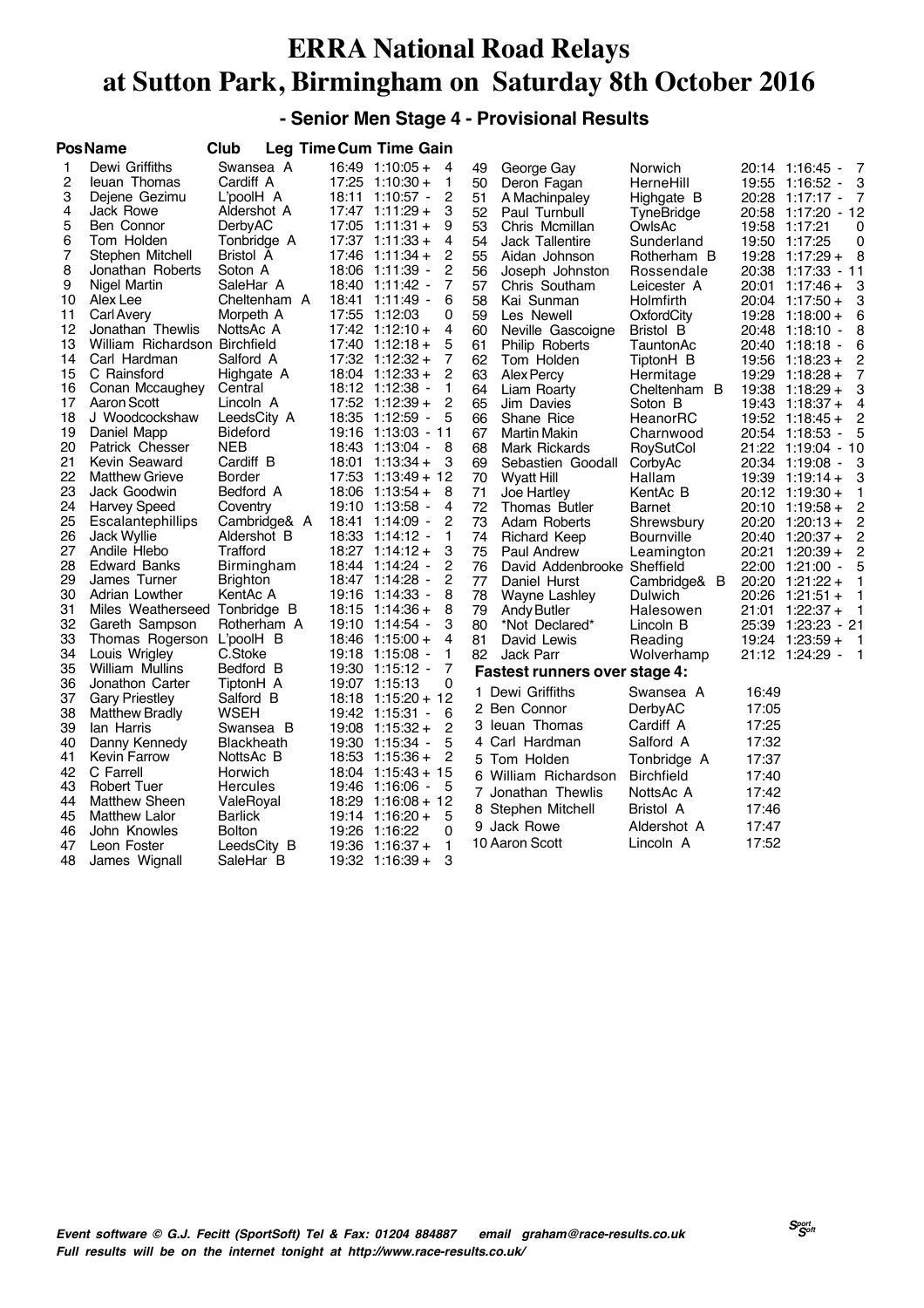#### **- Senior Men Stage 5 - Provisional Results**

|              | <b>PosName</b>        | Club              |       | Leg Time Cum Time Gain |                  |    |                                      |              |       |                        |      |
|--------------|-----------------------|-------------------|-------|------------------------|------------------|----|--------------------------------------|--------------|-------|------------------------|------|
| $\mathbf{1}$ | Michael Kallenberg    | Cardiff A         |       | $17:58$ 1:28:28 +      | -1               | 47 | James Mcilrov                        | <b>WSEH</b>  |       | 20:55 1:36:26 -        | 9    |
| 2            | Jonathan Tobin        | Swansea A         |       | 18:26 1:28:31 -        | 1                | 48 | Dominic Smith                        | Highgate B   |       | $19:48$ 1:37:05 +      | 3    |
| 3            | <b>Ben Stevenson</b>  | L'poolH A         |       | 17:41 1:28:38          | $\mathbf 0$      | 49 | Tom Corby                            | OwlsAc       |       | $19:51$ $1:37:12+$     | 4    |
| 4            | George Duggan         | Tonbridge A       |       | 17:27 1:29:00 +        | $\overline{2}$   | 50 | Jake Jansen                          | Sunderland   |       | $19:52$ $1:37:17+$     | 4    |
| 5            | Daniel Studley        | Bristol A         |       | 17:26 1:29:00 +        | 2                | 51 | Philip Hoole                         | Rotherham B  |       | $19:50$ $1:37:19+$     | 4    |
| 6            | Andrew Butchart       | Central           |       | 16:29 1:29:07 + 10     |                  | 52 | <b>Alfie Bentley</b>                 | Norwich      |       | 20:40 1:37:25 -        | 3    |
| 7            | Luke Gunn             | DerbyAC           |       | 17:44 1:29:15 -        | 2                | 53 | O Freer                              | Leicester A  | 19:41 | $1:37:27+$             | 4    |
| 8            | <b>Jake Cvetkovic</b> | Aldershot A       |       | 17:53 1:29:22 -        | $\boldsymbol{4}$ | 54 | Ewan Gault                           | OxfordCity   |       | 19:39 1:37:39 +        | 5    |
| 9            | Alastair Watson       | NottsAc A         |       | 17:24 1:29:34 +        | 3                | 55 | Dominic Walton                       | Rossendale   |       | 20:09 1:37:42 +        | 1    |
| 10           | Peter Newton          | Morpeth A         |       | $17:58$ 1:30:01 +      | 1                | 56 | Craig Boggon                         | Holmfirth    |       | 20:04 1:37:54 +        | 2    |
| 11           | Andy Maud             | Highgate A        |       | $17:36$ 1:30:09 +      | $\overline{4}$   | 57 | C Gillespie                          | TiptonH B    |       | $19:34$ 1:37:57 +      | 5    |
| 12           | Joseph Vis            | SaleHar A         |       | 18:40 1:30:22 -        | 3                | 58 | Marcus England                       | Cheltenham B |       | $19:46$ 1:38:15 +      | 6    |
| 13           | <b>Ben Brewster</b>   | Soton A           |       | 18:46 1:30:25 -        | 5                | 59 | Alasdair Blain                       | TyneBridge   | 21:01 | 1:38:21 -              | 7    |
| 14           | Joe Wilkinson         | Lincoln A         |       | $18:07$ 1:30:46 +      | 3                | 60 | Sam Costley                          | Soton B      |       | $19:50$ 1:38:27 +      | 5    |
| 15           | David Rigby           | Salford A         |       | 18:20 1:30:52 -        | 1                | 61 | Jacob Akers                          | CorbyAc      |       | $19:36$ 1:38:44 +      | 8    |
| 16           | Harry Bishop          | Cheltenham A      |       | 19:12 1:31:01 -        | 6                | 62 | Mark Kendrick                        | Hermitage    | 20:31 | $1:38:59+$             | 1    |
| 17           | <b>Ridley Andrew</b>  | <b>Birchfield</b> |       | 18:56 1:31:14 -        | 4                | 63 | Cameron Bell                         | Hallam       |       | $19:45$ 1:38:59 +      | 7    |
| 18           | Simon Deakin          | LeedsCity A       |       | 18:42 1:31:41          | 0                | 64 | Alex Jones                           | RoySutCol    |       | 20:25 1:39:29 +        | 4    |
| 19           | John Cove             | Cardiff B         |       | $18:20$ 1:31:54 +      | 2                | 65 | Dave Adam                            | HerneHill    |       | 22:56 1:39:48 - 15     |      |
| 20           | Jake Waldron          | <b>NEB</b>        |       | 19:20 1:32:24          | 0                | 66 | <b>Brett Edwards</b>                 | Shrewsbury   |       | $19:42$ 1:39:55 +      | 7    |
| 21           | <b>William Mackay</b> | Bedford A         |       | $18:34$ 1:32:28 +      | $\overline{2}$   | 67 | Mark Hall                            | KentAc B     | 20:31 | $1:40:01 +$            | 4    |
| 22           | Brendan Patton        | <b>Bideford</b>   |       | 19:38 1:32:41 -        | 3                | 68 | Jamie Langley                        | Leamington   |       | 20:25 1:41:04 +        | 7    |
| 23           | Ross London           | Border            |       | 19:02 1:32:51 -        | 1                | 69 | Nicky Daniels                        | TauntonAc    |       | 23:00 1:41:18 -        | 8    |
| 24           | lan Crowewright       | <b>Brighton</b>   |       | 18:24 1:32:52 +        | 5                | 70 | Kevin O'holleran                     | Cambridge& B |       | $20:00$ 1:41:22 +      |      |
| 25           | <b>Oliver Paulin</b>  | Coventry          |       | 19:09 1:33:07 -        | $\mathbf{1}$     | 71 | Adam Lockton                         | Charnwood    | 22:41 | - 1:41:34 -            | 4    |
| 26           | Jack Boswell          | Aldershot B       |       | 19:03 1:33:15          | $\mathbf 0$      | 72 | <b>Matthew Pollard</b>               | Bournville   |       | $21:37$ 1:42:14 +      | 2    |
| 27           | Chris Darling         | Cambridge& A      |       | 19:23 1:33:32 -        | 2                | 73 | Stephen Davies                       | Dulwich      |       | 20:31 1:42:22 +        | 5    |
| 28           | Jeff Prest            | Trafford          |       | 19:23 1:33:35 -        | 1                | 74 | Danny Digweed                        | Barnet       |       | 22:37 1:42:35 -        | 2    |
| 29           | Charla Hassan         | L'poolH B         |       | $18:54$ 1:33:54 +      | 4                | 75 | Robert Cassy                         | Sheffield    |       | $21:45$ 1:42:45 +      |      |
| 30           | Arron Larkin          | Rotherham A       |       | $19:04$ 1:33:58 +      | $\overline{c}$   | 76 | Edward Stockdale                     | Reading      |       | $19:16$ 1:43:15 +      | 5    |
| 31           | C Ashford             | Birmingham        |       | 19:36 1:34:00 -        | 3                | 77 | Marc Turner                          | Halesowen    |       | $20:42 \quad 1:43:19+$ |      |
| 32           | lan Williams          | TiptonH A         |       | $19:10$ $1:34:23 +$    | $\overline{4}$   | 78 | Paul Winfield                        | HeanorRC     |       | 24:38 1:43:23          | - 12 |
| 33           | <b>Stuart Brown</b>   | Tonbridge B       |       | 19:51 1:34:27 -        | 2                | 79 | Miles Chandler                       | Bristol B    |       | 38:06 1:56:16 - 19     |      |
| 34           | Ben Toomer            | Hercules          |       | 18:22 1:34:28 +        | 9                | 80 | James Toddington                     | Wolverhamp   |       | $42:54$ $2:07:23+$     | - 2  |
| 35           | Paul Tobin            | Swansea B         |       | $19:03$ 1:34:35 +      | 4                |    | <b>Fastest runners over stage 5:</b> |              |       |                        |      |
| 36           | <b>Matthew Bray</b>   | Bedford B         |       | 19:33 1:34:45 -        | 1                |    | 1 Andrew Butchart                    | Central      | 16:29 |                        |      |
| 37           | Daniel Ansell         | KentAc A          |       | 20:18 1:34:51 -        | 7                |    | 2 Alastair Watson                    | NottsAc A    | 17:24 |                        |      |
| 38           | <b>Andrew Rayner</b>  | Blackheath        |       | $19:18$ 1:34:52 +      | $\overline{2}$   |    | 3 Daniel Studley                     | Bristol A    | 17:26 |                        |      |
| 39           | Paddy Clark           | NottsAc B         |       | $19:16$ 1:34:52 +      | 2                |    | 4 George Duggan                      | Tonbridge A  | 17:27 |                        |      |
| 40           | lan Livesey           | <b>Barlick</b>    |       | $18:35$ 1:34:55 +      | 5                |    |                                      |              |       |                        |      |
| 41           | Chris Tully           | Salford B         |       | 19:37 1:34:57 -        | 4                |    | 5 Andy Maud                          | Highgate A   | 17:36 |                        |      |
| 42           | Oliver Williams       | ValeRoyal         |       | $19:06$ 1:35:14 +      | 2                |    | 6 Ben Stevenson                      | L'poolH A    | 17:41 |                        |      |
| 43           | Shajahan Janally      | C.Stoke           |       | 20:29 1:35:37 -        | 9                |    | 7 Luke Gunn                          | DerbyAC      | 17:44 |                        |      |
| 44           | Alastair Murray       | Horwich           |       | 20:01 1:35:44 -        | 2                |    | 8 Jake Cvetkovic                     | Aldershot A  | 17:53 |                        |      |
| 45           | Jonothan Kay          | <b>Bolton</b>     | 19:41 | $1:36:03+$             | 1                |    | 9 Peter Newton                       | Morpeth A    | 17:58 |                        |      |
| 46           | Thomas Edwards        | LeedsCity B       |       | $19:28$ 1:36:05 +      | 1                |    | 10 Michael Kallenberg                | Cardiff A    | 17:58 |                        |      |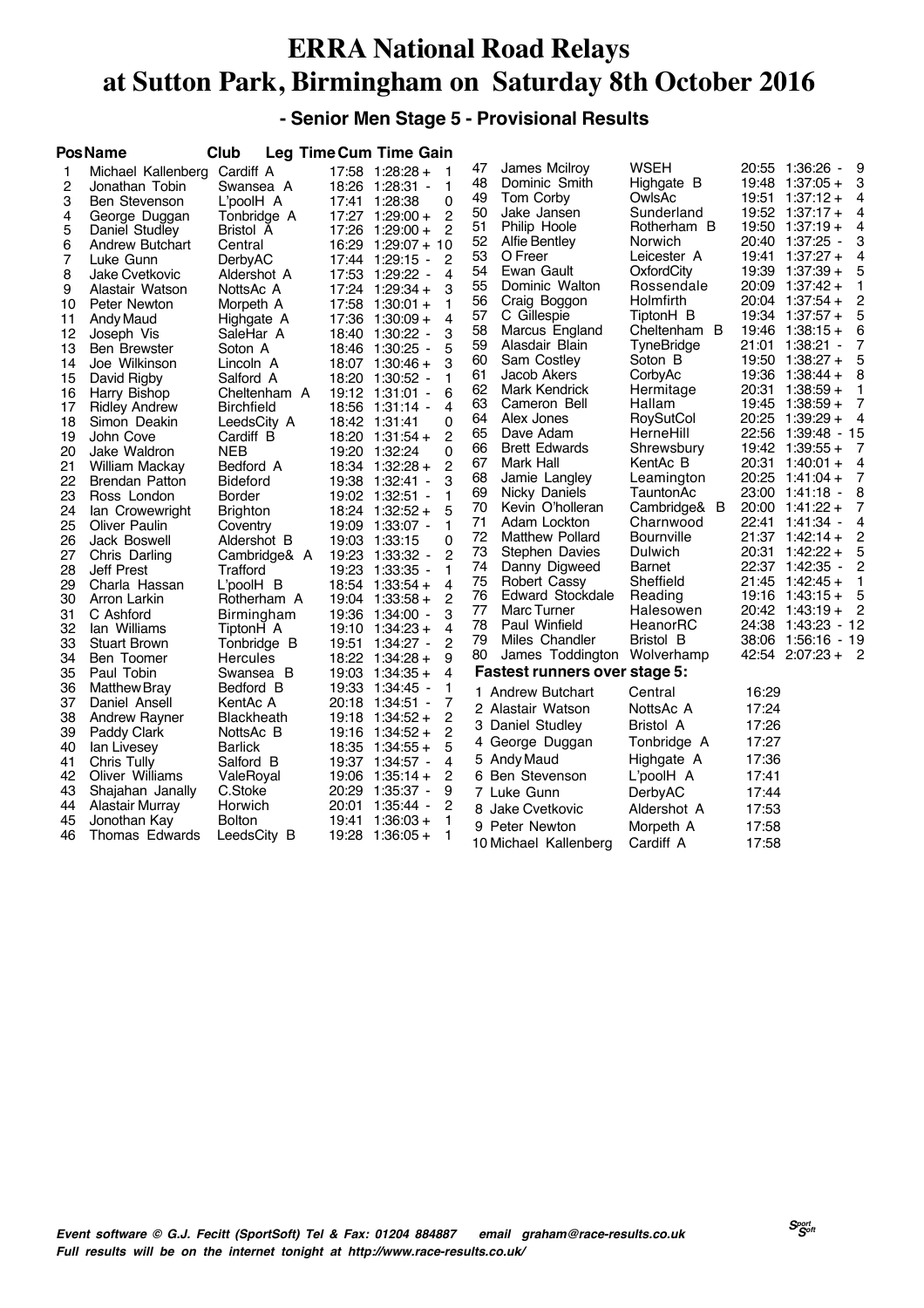#### **- Senior Men Stage 6 - Provisional Results**

|              | <b>PosName</b>                   | Club                   |               | Leg Time Cum Time Gain                 |        |          |                                |                       |       |                                           |                |
|--------------|----------------------------------|------------------------|---------------|----------------------------------------|--------|----------|--------------------------------|-----------------------|-------|-------------------------------------------|----------------|
| $\mathbf{1}$ | Tom Marshall                     | Cardiff A              |               | 17:24 1:45:52                          | 0      | 44       | Michael Burrett                | LeedsCity B           |       | $19:18$ 1:55:23 +                         | $\overline{c}$ |
| 2            | Jon Hopkins                      | Swansea A              |               | 17:24 1:45:55                          | 0      | 45       | Peter Chambers                 | Highgate B            |       | $18:42$ 1:55:47 +                         | 3              |
| 3            | Matthew Jackson                  | L'poolH A              |               | 17:42 1:46:20                          | 0      | 46       | Simon Millett                  | <b>WSEH</b>           |       | 19:28 1:55:54 +                           | 1              |
| 4            | Christopher Olley                | Tonbridge A            |               | 17:29 1:46:29                          | 0      | 47       | Thomas HendrickenC.Stoke       |                       |       | 20:52 1:56:29 -                           | 4              |
| 5            | <b>Richard Weir</b>              | DerbyAC                |               | $17:30$ 1:46:45 +                      | 2      | 48       | Jamie Short                    | Leicester A           |       | $19:30$ 1:56:57 +                         | 5              |
| 6            | Douglas Musson                   | NottsAc A              |               | $17:33$ $1:47:07 +$                    | 3      | 49       | Simon Dally                    | <b>Bolton</b>         |       | 20:59 1:57:02 -                           | 4              |
| 7            | Jamie Crowe                      | Central                |               | 18:16 1:47:23 -                        | 1      | 50       | Simon Fisher                   | OxfordCity            |       | $19:33$ $1:57:12 +$                       | 4              |
| 8            | Joe Morwood                      | Aldershot A            |               | 18:22 1:47:44                          | 0      | 51       | Luke Ingram                    | OwlsAc                |       | 20:09 1:57:21<br>$\overline{\phantom{a}}$ | 2              |
| 9            | Shaun Dixon                      | Highgate A             |               | $17:49$ 1:47:58 +                      | 2      | 52       | Jason Waite                    | Sunderland            |       | 20:10 1:57:27 -                           | 2              |
| 10           | lan Hudspith                     | Morpeth A              |               | 18:06 1:48:07                          | 0      | 53       | <b>MattCoffey</b>              | Soton B               |       | 19:37 1:58:04 +                           | 7              |
| 11           | <b>Richard Peters</b>            | Bristol A              |               | 19:51 1:48:51 -                        | 6      | 54       | Dave Archer                    | Hallam                |       | 19:07 1:58:06 +                           | 9              |
| 12           | <b>Matthew Bennett</b>           | Soton A                |               | $18:32$ 1:48:57 +                      | 1      | 55       | Damian Worsdall                | Rotherham B           |       | 20:55 1:58:14 -                           | 4              |
| 13           | Euan Gilchrist                   | SaleHar A              |               | 18:36 1:48:58 -                        | 1      | 56       | <b>Philip Hewitt</b>           | Holmfirth             |       | 20:24 1:58:18                             | 0              |
| 14           | Joseph Bailey                    | Salford A              |               | $18:13$ 1:49:05 +                      | 1      | 57       | Marcus Preedy                  | Rossendale            |       | 20:38 1:58:20 -                           | 2              |
| 15           | Thomas Trimble                   | Lincoln A              |               | 18:27 1:49:13 -                        | 1      | 58       | Mark James                     | Cheltenham B          |       | 20:08 1:58:23                             | 0              |
| 16           | Thomas Dodd                      | <b>Birchfield</b>      |               | $18:53$ 1:50:07 +                      | 1      | 59       | James Booker                   | TiptonH B             |       | 20:47 1:58:44 -                           | 2              |
| 17           | John Parker                      | Cheltenham A           |               | 19:18 1:50:19 -                        | 1      | 60       | Jack Adcock                    | Norwich               |       | 21:50 1:59:15 -                           | 8              |
| 18           | Jonathan Wills                   | LeedsCity A            |               | 18:40 1:50:21                          | 0      | 61       | Lee Cuthbertson                | TyneBridge            |       | 21:17 1:59:38 -                           | 2              |
| 19           | <b>Steve Morris</b>              | Cardiff B              |               | 19:40 1:51:34                          | 0      | 62       | Ryan Twigg                     | Hermitage             |       | 20:44 1:59:43                             | 0              |
| 20<br>21     | Josh Lunn<br>Daniel Clarke       | Bedford A              |               | $19:09$ 1:51:37 +<br>$18:56$ 1:52:03 + | 1<br>4 | 63       | Benn Lyman                     | CorbyAc               |       | 21:14 1:59:58 -                           | 2              |
| 22           |                                  | Coventry<br><b>NEB</b> |               | 19:42 1:52:06 -                        | 2      | 64<br>65 | Matt Hall                      | Shrewsbury            |       | 20:13 2:00:08 +                           | 2<br>2         |
| 23           | Wayne Bell<br>Andrew Ingle       | <b>Bideford</b>        |               | 19:35 1:52:16 -                        | 1      | 66       | Stephen Compton<br>Alex Hobley | KentAc B<br>HerneHill |       | 20:08 2:00:09 +<br>20:45 2:00:33 -        | 1              |
| 24           | Alex Howard                      | Tonbridge B            |               | 17:57 1:52:24 +                        | 9      | 67       | Alex Blackham                  | RoySutCol             |       | 21:18 2:00:47 -                           | 3              |
| 25           | John Mason                       | Border                 |               | 19:41 1:52:32 -                        | 2      | 68       | Istvan Jacso                   | B<br>Cambridge&       |       | $20:06$ $2:01:28 +$                       | 2              |
| 26           | <b>Philip Sewell</b>             | Aldershot B            |               | 19:17 1:52:32                          | 0      | 69       | Tim Doran                      | Charnwood             |       | 20:32 2:02:06 +                           | $\overline{2}$ |
| 27           | Sullivan Smith                   | Cambridge& A           |               | 19:13 1:52:45                          | 0      | 70       | Daniel Davies                  | Barnet                |       | 19:33 2:02:08 +                           | 4              |
| 28           | Sam Clegg                        | Rotherham A            |               | $19:07$ 1:53:05 +                      | 2      | 71       | Keith Paul                     | TauntonAc             |       | 21:15 2:02:33 -                           | 2              |
| 29           | <b>Richard Evans</b>             | L'poolH B              | 19:17 1:53:11 |                                        | 0      | 72       | <b>Stuart King</b>             | HeanorRC              |       | $19:18$ 2:02:41 +                         | 6              |
| 30           | <b>Matthew Rees</b>              | Swansea B              |               | $18:39$ 1:53:14 +                      | 5      | 73       | Dean Mawby                     | Leamington            |       | 21:39 2:02:43 -                           | 5              |
| 31           | Andrew Donno                     | <b>Brighton</b>        |               | 20:27 1:53:19 -                        | 7      | 74       | <b>Matthew Craig</b>           | Sheffield             |       | 20:06 2:02:51 +                           | 1              |
| 32           | Simon Lanckham                   | Birmingham             |               | 19:31 1:53:31 -                        | 1      | 75       | Mark Lacey                     | Dulwich               |       | 21:03 2:03:25 -                           | 2              |
| 33           | Richard Mcdowell                 | Hercules               |               | $19:16$ 1:53:44 +                      | 1      | 76       | lain Jones                     | Bournville            |       | 21:33 2:03:47 -                           | 4              |
| 34           | <b>Marc Hartley</b>              | <b>Barlick</b>         |               | $19:04$ 1:53:59 +                      | 6      | 77       | Roger Mallard                  | Halesowen             |       | 20:40 2:03:59                             | 0              |
| 35           | <b>Neil Phillips</b>             | KentAc A               |               | $19:12$ 1:54:03 +                      | 2      |          | Fastest runners over stage 6:  |                       |       |                                           |                |
| 36           | Mac O'malley                     | Trafford               |               | 20:34 1:54:09 -                        | 8      |          | 1 Jon Hopkins                  | Swansea A             | 17:24 |                                           |                |
| 37           | Andrew Mcmulkin                  | Bedford B              |               | 19:25 1:54:10 -                        | 1      |          | 2 Tom Marshall                 | Cardiff A             | 17:24 |                                           |                |
| 38           | lan Conroy                       | Horwich                |               | $18:27$ 1:54:11 +                      | 6      |          | 3 Christopher Olley            | Tonbridge A           | 17:29 |                                           |                |
| 39<br>40     | Shaun Barnsley<br>Cameron Weaver | TiptonH A              |               | 19:56 1:54:19 -<br>$19:13$ 1:54:27 +   | 7<br>2 |          | 4 Richard Weir                 | DerbyAC               | 17:30 |                                           |                |
| 41           | Simon Bruton                     | ValeRoyal<br>Salford B |               | 19:30 1:54:27                          | 0      |          | 5 Douglas Musson               | NottsAc A             | 17:33 |                                           |                |
| 42           | John Muddeman                    | NottsAc B              |               | 19:53 1:54:45 -                        | 3      |          |                                |                       |       |                                           |                |
| 43           | <b>William Ruiz</b>              | <b>Blackheath</b>      |               | 20:03 1:54:55 -                        | 5      |          | 6 Matthew Jackson              | L'poolH A             | 17:42 |                                           |                |
|              |                                  |                        |               |                                        |        |          | 7 Shaun Dixon                  | Highgate A            | 17:49 |                                           |                |
|              |                                  |                        |               |                                        |        | 8        | Alex Howard                    | Tonbridge B           | 17:57 |                                           |                |
|              |                                  |                        |               |                                        |        |          | 9 Ian Hudspith                 | Morpeth A             | 18:06 |                                           |                |

10 Joseph Bailey Salford A 18:13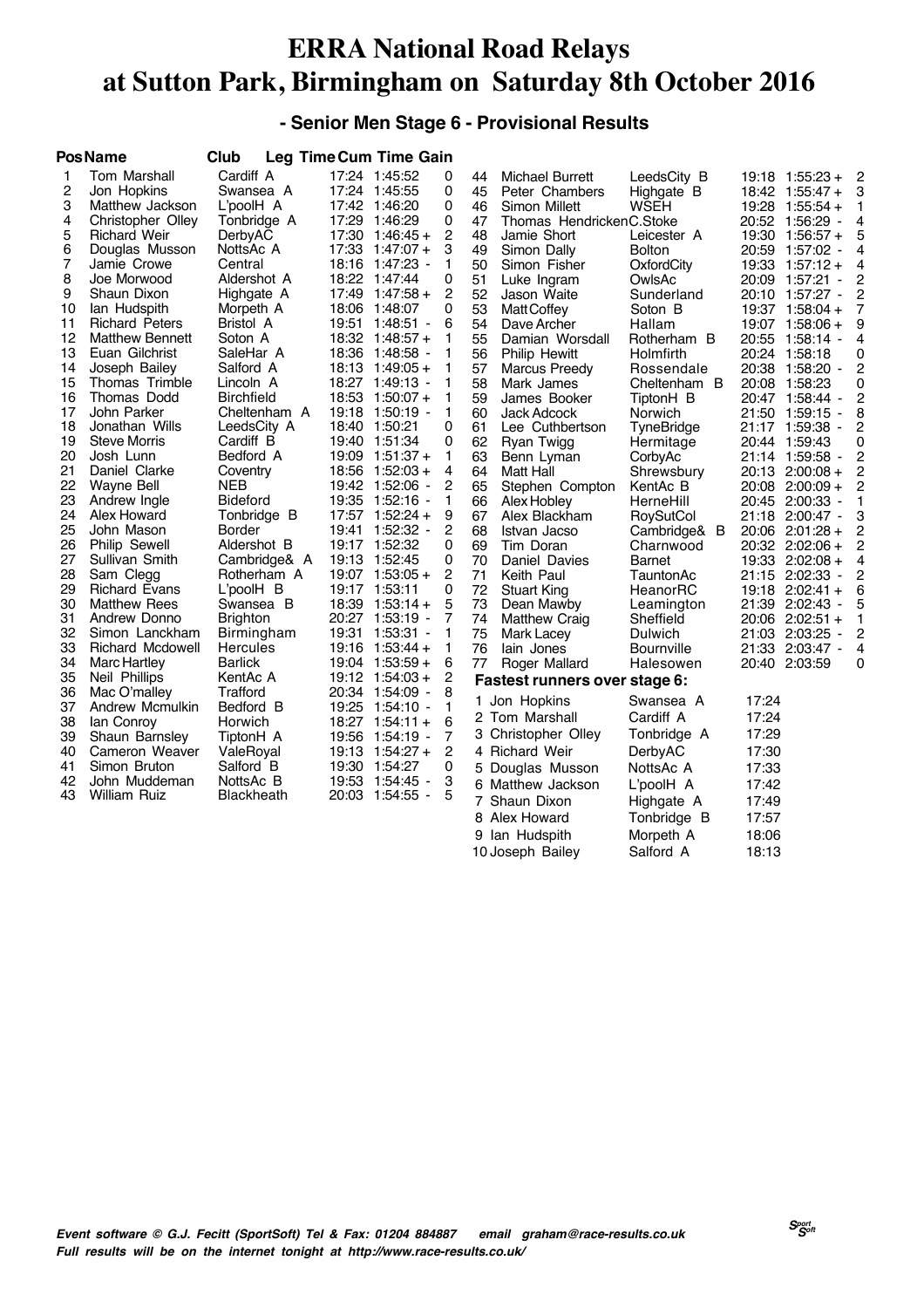#### **Senior Men — Team Results — Provisional (nn) is team position after the appropriate stage.**

|              | <b>Cardiff Aac</b><br>1.                     |      |                       |                     | 'A' 1:45:52                        |     |                             |         | <b>Salford Harriers &amp; AC</b><br>14          |      |                              |                | 'A' 1:49:05              |     |                              |
|--------------|----------------------------------------------|------|-----------------------|---------------------|------------------------------------|-----|-----------------------------|---------|-------------------------------------------------|------|------------------------------|----------------|--------------------------|-----|------------------------------|
| 1            | Rowan Axe                                    | (5)  | 17:27                 | 2                   | <b>Matthew Clowes</b>              | (2) | 17:41                       | 1.      | Chris Livesey                                   |      | $(32)$ 18:24                 | 2              | Adam Slodowicz           |     | $(30)$ 18:29                 |
| 3            | Carwyn Jones                                 | (3)  | 17:57                 | 4                   | leuan Thomas                       | (2) | 17:25                       | 3       | Tom Cornthwaite                                 | (21) | 18:07                        | 4              | Carl Hardman             |     | $(14)$ 17:32                 |
|              | 5 Michael Kallenberg                         | (1)  | 17:58                 | 6                   | <b>TomMarshall</b>                 | (1) | 17:24                       |         | 5 David Rigby                                   |      | $(15)$ 18:20                 | 6              | Joseph Bailey            |     | $(14)$ 18:13                 |
|              |                                              |      |                       |                     |                                    |     |                             |         |                                                 |      |                              |                | 'A' 1:49:13              |     |                              |
|              | <b>Swansea Harriers</b><br>2                 |      |                       |                     | 'A' 1:45:55                        |     |                             |         | <b>Lincoln Wellington AC</b><br>15              |      |                              |                |                          |     |                              |
| 1            | Danal Desta                                  | (2)  | 17:13                 | 2                   | Jack Gooch                         | (6) | 18:04                       | 1.<br>3 | Shane Robinson<br><b>Matthew Bowser</b>         |      | $(50)$ 18:46<br>$(19)$ 17:53 | 2<br>4         | Tom Straw<br>Aaron Scott |     | $(31)$ 18:08<br>$(17)$ 17:52 |
|              | 3 Guy Smith                                  | (5)  | 17:59                 | $\overline{4}$      | Dewi Griffiths                     | (1) | 16:49                       |         | 5 Joe Wilkinson                                 |      | $(14)$ 18:07                 | 6              | <b>Thomas Trimble</b>    |     | $(15)$ 18:27                 |
|              | 5 Jonathan Tobin                             | (2)  | 18:26                 | 6                   | Jon Hopkins                        | (2) | 17:24                       |         |                                                 |      |                              |                |                          |     |                              |
|              | <b>Liverpool Harriers &amp; AC</b><br>3      |      |                       |                     | 'A' 1:46:20                        |     |                             |         | <b>Birchfield Harriers</b><br>16                |      |                              |                | 1:50:07                  |     |                              |
| 1.           | Daniel Cliffe                                | (4)  | 17:19                 | 2                   | John Ashcroft                      | (1) | 17:40                       |         | 1 Alex Tovey                                    |      | $(13)$ 17:43                 | 2              | Jack Hallas              |     | $(15)$ 18:22                 |
| 3            | Cameron Field                                | (1)  | 17:47                 | 4                   | Dejene Gezimu                      | (3) | 18:11                       |         | 3 Andrew Peat                                   |      | $(18)$ 18:33                 | 4              | William Richardson       |     | $(13)$ 17:40                 |
|              | 5 Ben Stevenson                              | (3)  | 17:41                 | 6                   | Matthew Jackson                    | (3) | 17:42                       |         | 5 Ridley Andrew                                 |      | $(17)$ 18:56                 | 6              | <b>Thomas Dodd</b>       |     | $(16)$ 18:53                 |
|              |                                              |      |                       |                     |                                    |     |                             |         | <b>Cheltenham &amp; County Harriers</b><br>17   |      |                              |                | 'A' 1:50:19              |     |                              |
|              | <b>Tonbridge AC</b><br>4                     |      |                       |                     | 'A' 1:46:29                        |     |                             |         | 1 Oliver Mott                                   |      | $(20)$ 18:05                 | 2              | <b>Graham Rush</b>       | (4) | 17:07                        |
|              | 1 Corey De'ath                               | (30) | 18:23                 | 2                   | James West                         |     | $(12)$ 17:32                |         | 3 Philip Wylie                                  | (4)  | 17:56                        | 4              | Alex Lee                 |     | $(10)$ 18:41                 |
|              | 3 Alasdair Kinloch                           | (10) | 18:01                 | 4                   | <b>TomHolden</b>                   | (6) | 17:37                       |         | 5 Harry Bishop                                  |      | $(16)$ 19:12                 | 6              | John Parker              |     | $(17)$ 19:18                 |
|              | 5 George Duggan                              | (4)  | 17:27                 | 6                   | <b>Christopher Olley</b>           | (4) | 17:29                       |         |                                                 |      |                              |                |                          |     |                              |
|              | <b>Derby AC</b><br>5                         |      |                       |                     | 1:46:45                            |     |                             |         | <b>Leeds City AC</b><br>18                      |      |                              |                | 'A' 1:50:21              |     |                              |
|              | 1 Hedley Hardcastle                          |      | $(28)$ 18:17          | 2                   | Matthew White                      |     | $(18)$ 17:59                |         | 1 Alan Buckley                                  |      | $(15)$ 17:57                 | 2              | <b>Emile Cairess</b>     | (8) | 17:40                        |
|              | 3 Hugo Milner                                |      | $(14)$ 18:10          | 4                   | <b>Ben Connor</b>                  | (5) | 17:05                       |         | 3 Nathan Dunn                                   | (13) | 18:47                        | 4              | J Woodcockshaw           |     | $(18)$ 18:35                 |
| 5            | Luke Gunn                                    | (7)  | 17:44                 | 6                   | <b>Richard Weir</b>                | (5) | 17:30                       |         | 5 Simon Deakin                                  | (18) | 18:42                        | 6              | Jonathan Wills           |     | $(18)$ 18:40                 |
|              |                                              |      |                       |                     |                                    |     |                             |         | <b>Cardiff Aac</b><br>19                        |      |                              |                | B' 1:51:34               |     |                              |
|              | <b>Notts AC</b><br>6                         |      |                       |                     | 'A' 1:47:07                        |     |                             |         | 1 Ciaran Lewis                                  |      | $(40)$ 18:32                 | 2              | James Hunt               |     | $(39)$ 18:34                 |
| 1.           | <b>RobKeal</b>                               |      | $(25)$ 18:14          | 2                   | <b>Tim Hartley</b>                 |     | $(24)$ 18:24                |         | 3 James Thie                                    | (24) | 18:27                        | 4              | Kevin Seaward            |     | $(21)$ 18:01                 |
| З            | <b>Stuart Spencer</b><br>5 Alastair Watson   | (9)  | $(16)$ 17:50<br>17:24 | $\overline{4}$<br>6 | Jonathan Thewlis<br>Douglas Musson |     | $(12)$ 17:42<br>$(6)$ 17:33 |         | 5 John Cove                                     | (19) | 18:20                        | 6              | <b>Steve Morris</b>      |     | $(19)$ 19:40                 |
|              |                                              |      |                       |                     |                                    |     |                             |         |                                                 |      |                              |                |                          |     |                              |
|              | <b>Central AC</b><br>7                       |      |                       |                     | 1:47:23                            |     |                             |         | <b>Bedford &amp; County AC</b><br>20            |      |                              |                | 'A' 1:51:37              |     |                              |
| $\mathbf{1}$ | Dale Colley                                  | (27) | 18:16                 | 2                   | Alexander Hendry                   |     | $(22)$ 18:11                |         | 1 John Eves                                     |      | (44) 18:37                   | 2              | Jack Douglas             |     | $(47)$ 18:59                 |
|              | 3 Alastair Hay                               | (15) | 17:59                 | 4                   | Conan Mccaughey                    |     | (16) 18:12                  | 3       | <b>Stanley Willis</b>                           | (31) | 18:12                        | 4              | Jack Goodwin             |     | $(23)$ 18:06                 |
|              | 5 Andrew Butchart                            | (6)  | 16:29                 | 6                   | Jamie Crowe                        | (7) | 18:16                       |         | 5 William Mackay                                |      | $(21)$ 18:34                 | 6              | Josh Lunn                |     | $(20)$ 19:09                 |
|              | <b>Aldershot Farnham &amp; District</b><br>8 |      |                       |                     | 'A' 1:47:44                        |     |                             | 21      | <b>Coventry Godiva Harriers</b>                 |      |                              |                | 1:52:03                  |     |                              |
| 1.           | Joshua Grace                                 | (1)  | 17:10                 | 2                   | <b>Ben Bradley</b>                 | (7) | 18:10                       |         | 1 Toby Spencer                                  | (7)  | 17:30                        | 2              | James Griggs             |     | $(21)$ 18:57                 |
| 3            | Matthew Arnold                               | (7)  | 18:22                 | 4                   | Jack Rowe                          | (4) | 17:47                       |         | 3 Alistair Smith                                | (20) | 18:21                        | 4              | Harvey Speed             |     | $(24)$ 19:10                 |
|              | 5 Jake Cvetkovic                             | (8)  | 17:53                 | 6                   | Joe Morwood                        | (8) | 18:22                       |         | 5 Oliver Paulin                                 |      | $(25)$ 19:09                 | 6              | Daniel Clarke            |     | $(21)$ 18:56                 |
|              |                                              |      |                       |                     |                                    |     |                             |         |                                                 |      |                              |                |                          |     |                              |
|              | <b>Highgate Harriers</b><br>9                |      |                       |                     | 'A' 1:47:58                        |     |                             | 1.      | Newham & Essex Beagles AC<br>22<br>NiallSheehan |      | $(33)$ 18:26                 | $\overline{2}$ | 1:52:06<br>John Beattie  |     | $(14)$ 17:38                 |
| 1.           | Robel Bahelbi                                | (9)  | 17:34                 | 2                   | Danny Russell                      |     | $(13)$ 18:22                |         | 3 Rory Chesser                                  | (12) | 18:17                        | 4              | <b>Patrick Chesser</b>   |     | $(20)$ 18:43                 |
| 3            | <b>Robert Wilson</b>                         | (17) | 18:33<br>$(11)$ 17:36 | 4<br>6              | C Rainsford<br>Shaun Dixon         |     | $(15)$ 18:04<br>$(9)$ 17:49 |         | 5 Jake Waldron                                  |      | $(20)$ 19:20                 | 6              | Wayne Bell               |     | $(22)$ 19:42                 |
|              | 5 Andy Maud                                  |      |                       |                     |                                    |     |                             |         |                                                 |      |                              |                |                          |     |                              |
|              | <b>Morpeth Harriers &amp; AC</b><br>10       |      |                       |                     | 'A' 1:48:07                        |     |                             |         | <b>Bideford Aac</b><br>23                       |      |                              |                | 1:52:16                  |     |                              |
|              | 1 Scott Beattie                              |      | $(10)$ 17:38          | 2                   | Nicholas Swinburn                  |     | $(20)$ 18:44                | 1.      | <b>Shaun Antell</b>                             | (8)  | 17:31                        | 2              | <b>MarkJenkin</b>        |     | $(10)$ 18:17                 |
|              | 3 Sam Hancox                                 |      | $(11)$ 17:46          | 4                   | Carl Avery                         |     | $(11)$ 17:55                |         | 3 Aaron Richmond<br>5 Brendan Patton            | (8)  | 17:59                        | 4<br>6         | Daniel Mapp              |     | $(19)$ 19:16                 |
|              | 5 Peter Newton                               |      | $(10)$ 17:58          | 6                   | lan Hudspith                       |     | $(10)$ 18:06                |         |                                                 | (22) | 19:38                        |                | Andrew Ingle             |     | $(23)$ 19:35                 |
| 11           | Bristol & West Ac (Est. 1882)                |      |                       |                     | 'A' 1:48:51                        |     |                             |         | <b>Tonbridge AC</b><br>24                       |      |                              |                | 'B' 1:52:24              |     |                              |
| 1.           | William Christofi                            |      | $(14)$ 17:56          | $\overline{c}$      | Owain Jones                        |     | $(16)$ 18:11                |         | 1 Michael Ellis                                 |      | $(52)$ 18:49                 | 2              | <b>BenCole</b>           |     | $(35)$ 18:11                 |
|              | 3 Jarlath Mckenna                            | (9)  | 17:41                 | 4                   | Stephen Mitchell                   |     | $(7)$ 17:46                 |         | 3 Jamie Goodge                                  |      | $(39)$ 19:21                 | 4              | Miles Weatherseed        |     | $(31)$ 18:15                 |
|              | 5 Daniel Studley                             | (5)  | 17:26                 | 6                   | <b>Richard Peters</b>              |     | $(11)$ 19:51                |         | 5 Stuart Brown                                  |      | $(33)$ 19:51                 | 6              | Alex Howard              |     | $(24)$ 17:57                 |
|              |                                              |      |                       |                     |                                    |     |                             |         |                                                 |      |                              |                |                          |     |                              |
|              | Southampton AC<br>12                         |      |                       |                     | 'A' 1:48:57                        |     |                             |         | <b>Border Harriers &amp; AC</b><br>25           |      |                              |                | 1:52:32                  |     |                              |
| 1            | Mahamed Mahamed (3)                          |      | 17:17                 | 2                   | Alex Wallclarke                    |     | $(3)$ 17:54                 |         | 1 James Douglas                                 |      | $(36)$ 18:30                 | 2              | Kevin Bell               |     | $(44)$ 19:00                 |
|              | 3 Jamie Knapp                                | (6)  | 18:22                 | $\overline{4}$      | Jonathan Roberts                   |     | $(8)$ 18:06                 |         | 3 Chris Steel                                   |      | $(34)$ 18:26                 | 4<br>6         | Matthew Grieve           |     | $(22)$ 17:53                 |
|              | 5 Ben Brewster                               |      | $(13)$ 18:46          | 6                   | Matthew Bennett                    |     | $(12)$ 18:32                |         | 5 Ross London                                   |      | $(23)$ 19:02                 |                | John Mason               |     | $(25)$ 19:41                 |
|              | <b>Sale Harriers Manchester</b><br>13        |      |                       |                     | 'A' 1:48:58                        |     |                             |         | <b>Aldershot Farnham &amp; District</b><br>26   |      |                              |                | B' 1:52:32               |     |                              |
| 1.           | <b>Matthew Barnes</b>                        |      | $(16)$ 18:01          | 2                   | <b>Matt Bond</b>                   |     | $(5)$ 17:15                 |         | 1 Macgregor Cox                                 |      | $(38)$ 18:31                 | 2              | George Gathercole        |     | $(38)$ 18:34                 |
|              | 3 Jamie Roden                                | (2)  | 17:46                 | 4                   | Nigel Martin                       |     | $(9)$ 18:40                 |         | 3 Ian Bailey                                    |      | $(25)$ 18:34                 | 4              | Jack Wyllie              |     | $(26)$ 18:33                 |
|              | 5 Joseph Vis                                 |      | $(12)$ 18:40          | 6                   | Euan Gilchrist                     |     | $(13)$ 18:36                |         | 5 Jack Boswell                                  |      | $(26)$ 19:03                 | 6              | <b>Philip Sewell</b>     |     | $(26)$ 19:17                 |

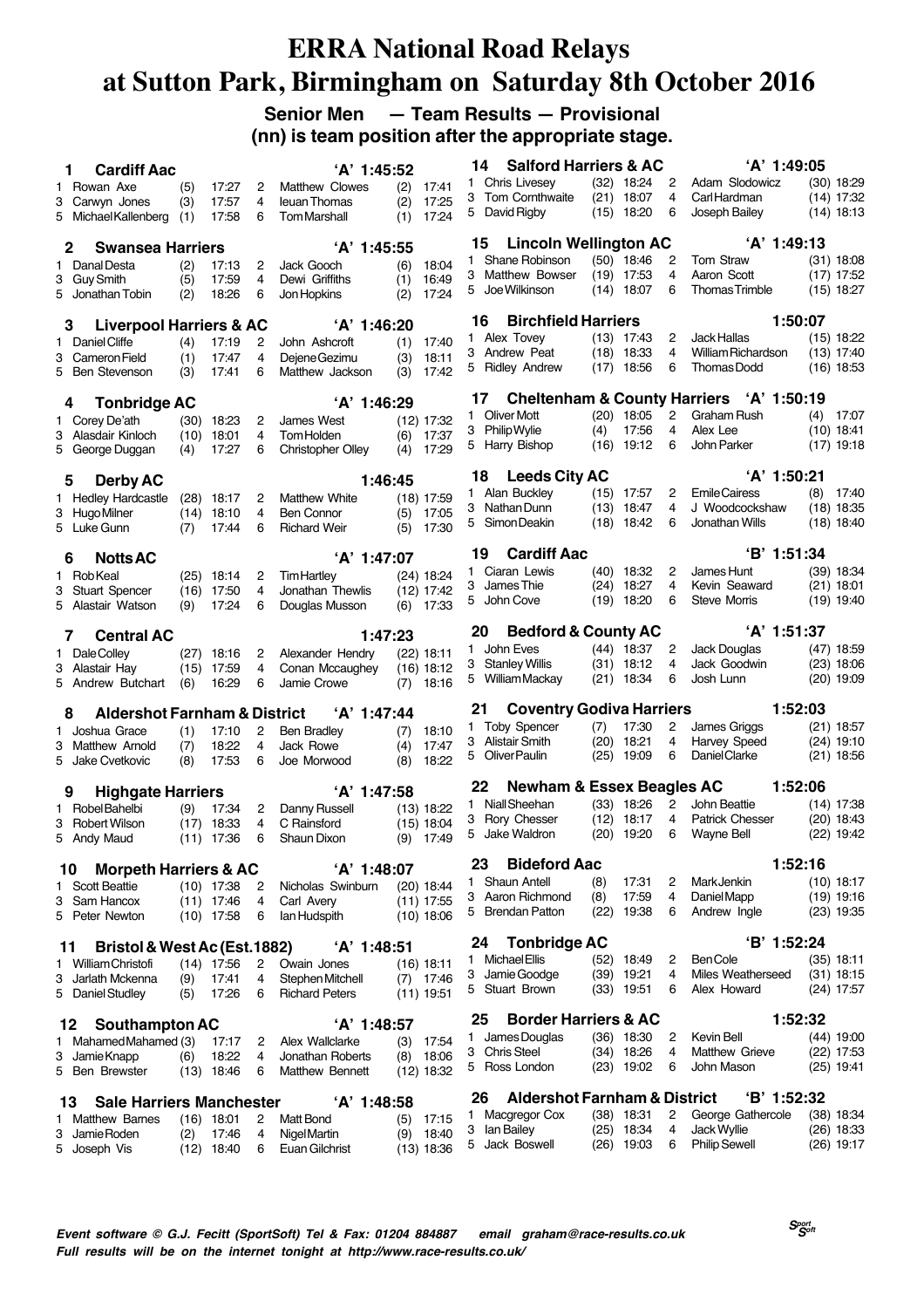|    | <b>Cambridge &amp; Coleridge AC</b><br>27                  |                              |          | 'A' 1:52:45                                    |                                           | 41              | <b>Salford Harriers &amp; AC</b>                        |      |                              |        |                                      | 'B' 1:54:27 |              |                              |
|----|------------------------------------------------------------|------------------------------|----------|------------------------------------------------|-------------------------------------------|-----------------|---------------------------------------------------------|------|------------------------------|--------|--------------------------------------|-------------|--------------|------------------------------|
|    | 1 Paul Aste                                                | $(37)$ 18:30                 | 2        | Kieran Wood                                    | (17) 17:41                                |                 | 1 Bruno Lima                                            |      | $(18)$ 18:03                 | 2      | Steven Snape                         |             |              | (40) 19:04                   |
|    | 3 Jordan Wood                                              | $(23)$ 19:17                 | 4        | Escalantephillips                              | $(25)$ 18:41                              |                 | 3 Billy Mccartney                                       |      | $(49)$ 19:55                 | 4      | <b>Gary Priestley</b>                |             |              | $(37)$ 18:18                 |
|    | 5 Chris Darling                                            | $(27)$ 19:23                 | 6        | Sullivan Smith                                 | $(27)$ 19:13                              |                 | 5 Chris Tully                                           |      | $(41)$ 19:37                 | 6      | Simon Bruton                         |             |              | $(41)$ 19:30                 |
|    | <b>Rotherham Harriers &amp; AC</b><br>28                   |                              |          | 'A' 1:53:05                                    |                                           | 42              | <b>Notts AC</b>                                         |      |                              |        |                                      | 'B' 1:54:45 |              |                              |
|    | 1 Luke Cotter                                              | $(12)$ 17:42                 | 2        | <b>Elliott Smales</b>                          | (28) 19:09                                |                 | 1 Matthew Williams                                      |      | $(22)$ 18:11                 | 2      | Freddie Hessian                      |             |              | $(25)$ 18:30                 |
|    | 3 Kyle Craib<br>5 Arron Larkin                             | $(29)$ 18:53<br>$(30)$ 19:04 | 4<br>6   | Gareth Sampson<br>SamClegg                     | $(32)$ 19:10<br>$(28)$ 19:07              |                 | 3 Jarratt Perkins<br>5 Paddy Clark                      | (43) | 20:02<br>(39) 19:16          | 4<br>6 | Kevin Farrow<br>John Muddeman        |             |              | (41) 18:53<br>$(42)$ 19:53   |
|    |                                                            |                              |          |                                                |                                           |                 |                                                         |      |                              |        |                                      |             |              |                              |
|    | <b>Liverpool Harriers &amp; AC</b><br>29                   |                              |          | 'B' 1:53:11                                    |                                           | 43              | <b>Blackheath &amp; Bromley Harriers</b>                |      |                              |        |                                      | 1:54:55     |              |                              |
|    | 1 Euan Martin                                              | $(66)$ 19:15                 | 2        | Liam Burthem                                   | $(41)$ 18:09                              |                 | 1 Philip Sesemann                                       | (6)  | 17:28                        | 2<br>4 | <b>William Fuller</b>                |             | (9)          | 18:16                        |
|    | 3 Richard Burney<br>5 Charla Hassan                        | $(37)$ 18:50<br>$(29)$ 18:54 | 4<br>6   | <b>Thomas Rogerson</b><br><b>Richard Evans</b> | $(33)$ 18:46<br>$(29)$ 19:17              |                 | 3 Peter Tucker<br>5 Andrew Rayner                       | (35) | 20:20<br>$(38)$ 19:18        | 6      | Danny Kennedy<br><b>William Ruiz</b> |             |              | (40) 19:30<br>(43) 20:03     |
|    |                                                            |                              |          |                                                |                                           |                 |                                                         |      |                              |        |                                      |             |              |                              |
|    | <b>Swansea Harriers</b><br>30<br>1 Chris Carpanini         | $(42)$ 18:34                 | 2        | 'B' 1:53:14<br>Marc Hobbs                      | $(37)$ 18:29                              | 44              | <b>Leeds City AC</b><br>1 Michael Salter                |      | $(46)$ 18:42                 | 2      | Adam Osborne                         | 'B' 1:55:23 |              | (55) 19:18                   |
|    | 3 Phillip Matthews                                         | $(41)$ 19:21                 | 4        | lan Harris                                     | $(39)$ 19:08                              |                 | 3 Patrick Vis                                           | (48) | 19:01                        | 4      | Leon Foster                          |             |              | (47) 19:36                   |
|    | 5 PaulTobin                                                | $(35)$ 19:03                 | 6        | Matthew Rees                                   | $(30)$ 18:39                              |                 | 5 Thomas Edwards                                        |      | $(46)$ 19:28                 | 6      | Michael Burrett                      |             |              | $(44)$ 19:18                 |
| 31 | <b>Brighton &amp; Hove AC</b>                              |                              |          | 1:53:19                                        |                                           | 45              | <b>Highgate Harriers</b>                                |      |                              |        |                                      | B' 1:55:47  |              |                              |
|    | 1 Stephen Ferroni                                          | $(73)$ 19:28                 | 2        | William Gray                                   | $(43)$ 18:00                              |                 | 1 Jonathan Laybourn (35) 18:28                          |      |                              | 2      | Terence Fawden                       |             |              | (49) 19:11                   |
|    | 3 Howard Bristow                                           | $(27)$ 18:13                 | 4        | James Turner                                   | $(29)$ 18:47                              |                 | 3 Benjamin Noad                                         |      | $(44)$ 19:10                 | 4      | A Machinpaley                        |             |              | $(51)$ 20:28                 |
|    | 5 Ian Crowewright                                          | $(24)$ 18:24                 | 6        | Andrew Donno                                   | $(31)$ 20:27                              |                 | 5 DominicSmith                                          |      | $(48)$ 19:48                 | 6      | Peter Chambers                       |             |              | (45) 18:42                   |
|    | <b>Birmingham Running Athletics &amp;</b><br>32            |                              |          |                                                |                                           | 46              | <b>Windsor Slough Eton &amp; Hounslow</b>               |      |                              |        |                                      |             |              |                              |
|    | 1:53:31                                                    |                              |          |                                                |                                           | 1:55:54         |                                                         |      |                              |        |                                      |             |              |                              |
|    | 1 Jack Gray                                                | $(11)$ 17:40                 | 2        | Daniel Robinson                                | $(19)$ 18:39                              |                 | 1 Ricky Harvie                                          |      | $(31)$ 18:24                 | 2<br>4 | Alexander Goodall                    |             |              | $(33)$ 18:33                 |
| 3  | Steve Dunsby<br>5 C Ashford                                | $(26)$ 19:21<br>$(31)$ 19:36 | 4<br>6   | <b>Edward Banks</b><br>Simon Lanckham          | $(28)$ 18:44<br>$(32)$ 19:31              |                 | 3 Kieran Wye<br>5 James Mcilroy                         |      | $(32)$ 18:52<br>$(47)$ 20:55 | 6      | Matthew Bradly<br>Simon Millett      |             |              | (38) 19:42<br>(46) 19:28     |
|    |                                                            |                              |          |                                                |                                           |                 |                                                         |      |                              |        |                                      |             |              |                              |
|    | <b>Hercules Wimbledon AC</b><br>33                         |                              |          | 1:53:44                                        |                                           | 47              | <b>City Of Stoke AC</b>                                 |      |                              |        |                                      | 1:56:29     |              |                              |
|    | 1 Belal Ahmed<br>3 Frederick Slemeck                       | $(23)$ 18:12<br>$(38)$ 18:49 | 2<br>4   | Andrew Penney<br><b>Robert Tuer</b>            | $(45)$ 19:19<br>$(43)$ 19:46              |                 | 1 Ryan Holroyd<br>3 Oliver Langford                     |      | $(24)$ 18:13<br>$(33)$ 18:48 | 2<br>4 | Dean Richardson<br>Louis Wrigley     |             |              | (36) 18:49<br>$(34)$ 19:18   |
|    | 5 Ben Toomer                                               | $(34)$ 18:22                 | 6        | <b>Richard Mcdowell</b>                        | $(33)$ 19:16                              |                 | 5 Shajahan Janally                                      |      | $(43)$ 20:29                 | 6      | Thomas Hendricken                    |             |              | $(47)$ 20:52                 |
|    | <b>Barlick Fell Runners</b><br>34                          |                              |          | 1:53:59                                        |                                           | 48              | <b>Leicester Coritanian AC</b>                          |      |                              |        |                                      | 'A' 1:56:57 |              |                              |
|    | 1 Gary Shaw                                                | $(56)$ 18:57                 | 2        | James Craig                                    | (57) 19:10                                |                 | 1 Mark Powell                                           |      | $(64)$ 19:09                 | 2      | Chris Jordan                         |             |              | (64) 19:25                   |
|    | 3 Thomas Corrigan                                          | $(50)$ 18:59                 | 4        | Matthew Lalor                                  | $(45)$ 19:14                              |                 | 3 Gordon Lee                                            |      | $(60)$ 19:11                 | 4      | Chris Southam                        |             |              | $(57)$ 20:01                 |
|    | 5 Ian Livesey                                              | $(40)$ 18:35                 | 6        | Marc Hartley                                   | $(34)$ 19:04                              | 5 O Freer       |                                                         |      | $(53)$ 19:41                 | 6      | Jamie Short                          |             |              | $(48)$ 19:30                 |
|    | <b>Kent AC</b><br>35                                       |                              |          | 'A' 1:54:03                                    |                                           | 49              | <b>Bolton United Harriers &amp; AC</b>                  |      |                              |        |                                      | 1:57:02     |              |                              |
|    | 1 C Greenwood                                              | $(41)$ 18:33                 | 2        | James Connor                                   | $(23)$ 18:01                              |                 | 1 Anthony Valentine                                     |      | $(49)$ 18:45                 | 2      | Karl Darcy                           |             |              | (42) 18:42                   |
|    | 3 James Bowler<br>5 Daniel Ansell                          | $(22)$ 18:43<br>$(37)$ 20:18 | 4<br>- 6 | Adrian Lowther<br>Neil Phillips                | $(30)$ 19:16<br>(35) 19:12 5 Jonothan Kay |                 | 3 Martin Reid                                           |      | $(46)$ 19:29<br>$(45)$ 19:41 | 4<br>6 | John Knowles<br>Simon Dally          |             |              | $(46)$ 19:26<br>$(49)$ 20:59 |
|    |                                                            |                              |          |                                                |                                           |                 |                                                         |      |                              |        |                                      |             |              |                              |
|    | <b>Trafford AC</b><br>36                                   |                              |          | 1:54:09                                        |                                           | 50              | <b>Oxford City AC</b>                                   |      |                              |        |                                      | 1:57:12     |              |                              |
|    | 1 Zak Miller<br>3 Nathan Townsend                          | $(17)$ 18:02                 | 2<br>4   | Daniel Lawton<br>Andile Hlebo                  | $(26)$ 18:43<br>$(27)$ 18:27              |                 | 1 Aaron Burgess<br>3 Julian Richardson                  |      | $(69)$ 19:20                 | 2<br>4 | Dan Blake<br>Les Newell              |             |              | $(68)$ 19:26                 |
|    | 5 Jeff Prest                                               | $(30)$ 19:00<br>$(28)$ 19:23 | 6        | MacO'malley                                    | $(36)$ 20:34                              |                 | 5 Ewan Gault                                            |      | $(65)$ 19:46<br>$(54)$ 19:39 | 6      | Simon Fisher                         |             |              | $(59)$ 19:28<br>$(50)$ 19:33 |
|    |                                                            |                              |          |                                                |                                           |                 |                                                         |      |                              |        |                                      |             |              |                              |
|    | <b>Bedford &amp; County AC</b><br>37<br>1 Alexander Bellew | $(26)$ 18:15                 | 2        | 'B' 1:54:10<br>Jonathan Janes                  | $(29)$ 18:37                              | 51<br>1 TomBell | <b>Owls Ac Leicester</b>                                |      | $(60)$ 19:05                 | 2      | TomMahon                             | 1:57:21     |              | $(60)$ 19:20                 |
| 3  |                                                            |                              |          | <b>William Mullins</b>                         |                                           |                 |                                                         |      |                              |        |                                      |             |              | $(53)$ 19:58                 |
|    |                                                            |                              | 4        |                                                |                                           |                 |                                                         |      |                              | 4      | Chris Mcmillan                       |             |              |                              |
|    | Benjamin Davies<br>5 Matthew Bray                          | $(28)$ 18:50<br>$(36)$ 19:33 | 6        | Andrew Mcmulkin                                | $(35)$ 19:30<br>$(37)$ 19:25              |                 | 3 Edward Highton<br>5 Tom Corby                         |      | $(53)$ 18:58<br>$(49)$ 19:51 | 6      | Luke Ingram                          |             | $(51)$ 20:09 |                              |
|    |                                                            |                              |          |                                                |                                           |                 |                                                         |      |                              |        |                                      |             |              |                              |
|    | <b>Horwich R M I Harriers</b><br>38<br>1 Simon Pymm        | $(78)$ 19:53                 | 2        | 1:54:11<br>Michael Cayton                      | $(59)$ 18:31                              | 52              | <b>Sunderland Harriers &amp; AC</b><br>1 Steven Mcmahon |      | $(53)$ 18:50                 | 2      | John Morley                          | 1:57:27     |              | (54) 19:09                   |
| 3  | Gareth Booth                                               | $(57)$ 19:15                 | 4        | C Farrell                                      | (42) 18:04                                |                 | 3 Ian Ritchie                                           |      | $(54)$ 19:36                 | 4      | <b>Jack Tallentire</b>               |             |              | $(54)$ 19:50                 |
|    | 5 Alastair Murray                                          | $(44)$ 20:01                 | 6        | lan Conroy                                     | $(38)$ 18:27                              |                 | 5 Jake Jansen                                           |      | $(50)$ 19:52                 | 6      | Jason Waite                          |             |              | $(52)$ 20:10                 |
|    | <b>Tipton Harriers</b><br>39                               |                              |          | 'A' 1:54:19                                    |                                           | 53              | <b>Southampton AC</b>                                   |      |                              |        |                                      | 'B' 1:58:04 |              |                              |
|    | 1 Joe Smith                                                | $(39)$ 18:32                 | 2        | Mike Aspinall                                  | $(48)$ 19:05                              |                 | 1 Abdi Mahamed                                          |      | $(72)$ 19:27                 | 2      | <b>Max Costley</b>                   |             |              | $(65)$ 19:12                 |
| 3  | Ben Gamble                                                 | $(36)$ 18:29                 | 4        | Jonathon Carter                                | $(36)$ 19:07                              |                 | 3 Christopher Hilton                                    |      | $(69)$ 20:15                 | 4      | <b>Jim Davies</b>                    |             |              | $(65)$ 19:43                 |
| 5  | lanWilliams                                                | $(32)$ 19:10                 | 6        | Shaun Barnsley                                 | $(39)$ 19:56                              |                 | 5 Sam Costley                                           |      | $(60)$ 19:50                 | 6      | Matt Coffey                          |             |              | $(53)$ 19:37                 |
|    | <b>Vale Royal AC</b><br>40                                 |                              |          | 1:54:27                                        |                                           | 54              | <b>Hallamshire Harriers Sheffield</b>                   |      |                              |        |                                      | 1:58:06     |              |                              |
|    | 1 Jacobjohn Brown                                          | $(62)$ 19:07                 | 2        | <b>Ryan Moore</b>                              | $(63)$ 19:27                              |                 | 1 Tommy Horton                                          |      | $(29)$ 18:22                 | 2      | <b>Connor Milnes</b>                 |             |              | $(32)$ 18:33                 |
|    | 3 Josh Betteley<br>5 Oliver Williams                       | $(56)$ 19:05<br>$(42)$ 19:06 | 4<br>6   | Matthew Sheen<br>Cameron Weaver                | $(44)$ 18:29<br>$(40)$ 19:13              |                 | 3 Gavin Keight<br>5 Cameron Bell                        |      | $(73)$ 22:40<br>$(63)$ 19:45 | 4<br>6 | Wyatt Hill<br>Dave Archer            |             |              | $(70)$ 19:39<br>$(54)$ 19:07 |

**Event software © G.J. Fecitt (SportSoft) Tel & Fax: 01204 884887 email graham@race-results.co.uk Full results will be on the internet tonight at http://www.race-results.co.uk/**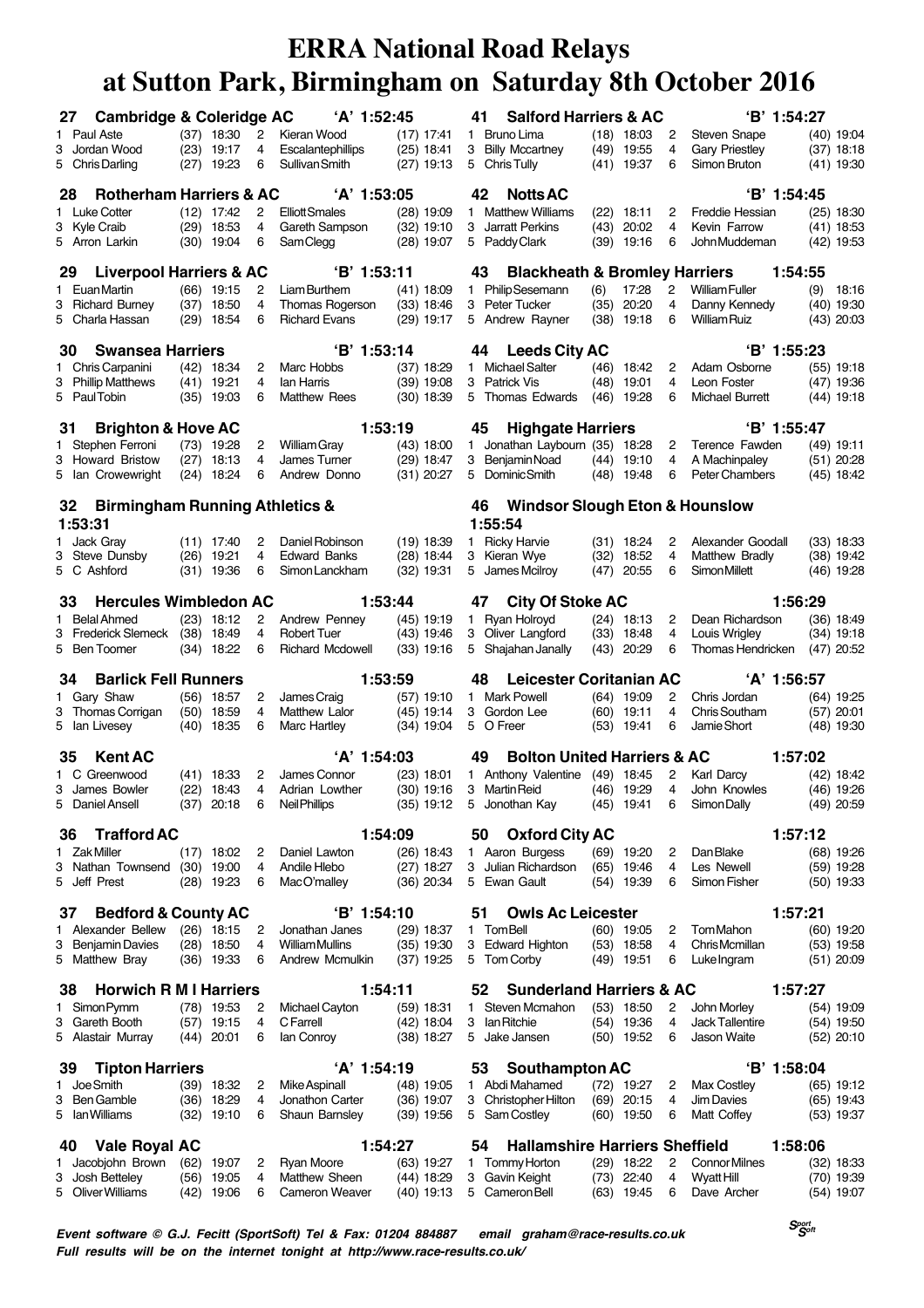| 55 | <b>Rotherham Harriers &amp; AC</b>    |      |                              |        | 'B' 1:58:14                               |                              |   | 69<br><b>Charnwood A C</b>                      |      |                              |                |                       | 2:02:06 |              |
|----|---------------------------------------|------|------------------------------|--------|-------------------------------------------|------------------------------|---|-------------------------------------------------|------|------------------------------|----------------|-----------------------|---------|--------------|
|    | 1 Jonny Johnson                       |      | $(55)$ 18:56                 | 2      | <b>Richard Harris</b>                     | $(71)$ 19:58                 |   | 1 Mark Couldwell                                |      | $(67)$ 19:18                 | 2              | <b>Stephen Mears</b>  |         | (58) 19:03   |
| 3  | Joseph Massingham(63) 19:07           |      |                              | 4      | Aidan Johnson                             | $(55)$ 19:28                 |   | 3 Gary Burnett                                  |      | $(62)$ 19:38                 | 4              | Martin Makin          |         | $(67)$ 20:54 |
|    | 5 PhilipHoole                         |      | $(51)$ 19:50                 | 6      | Damian Worsdall                           | $(55)$ 20:55                 |   | 5 Adam Lockton                                  |      | $(71)$ 22:41                 | 6              | Tim Doran             |         | $(69)$ 20:32 |
| 56 | <b>Holmfirth Harriers AC</b>          |      |                              |        |                                           | 1:58:18                      |   | <b>Barnet &amp; District AC</b><br>70           |      |                              |                |                       | 2:02:08 |              |
|    | 1 Christopher Law                     |      | $(63)$ 19:08                 | 2      | Aaron Kettlewell                          | $(56)$ 18:54                 |   | 1 Alexander Lepretre (54) 18:52                 |      |                              | 2              | <b>Will Morris</b>    |         | $(74)$ 20:16 |
| 3  | Alex Robinson                         |      | $(61)$ 19:44                 | 4      | Kai Sunman                                | $(58)$ 20:04                 |   | 3 Edward Price                                  |      | $(74)$ 20:40                 | 4              | <b>Thomas Butler</b>  |         | $(72)$ 20:10 |
|    | 5 Craig Boggon                        |      | $(56)$ 20:04                 | 6      | <b>Philip Hewitt</b>                      | $(56)$ 20:24                 |   | 5 Danny Digweed                                 |      | $(74)$ 22:37                 | 6              | Daniel Davies         |         | $(70)$ 19:33 |
| 57 | <b>Rossendale Harriers &amp; AC</b>   |      |                              |        |                                           | 1:58:20                      |   | <b>Taunton AC</b><br>71                         |      |                              |                |                       | 2:02:33 |              |
|    | 1 Christopher Fell                    |      | $(47)$ 18:43                 | 2      | Robert Webb                               | $(52)$ 19:09                 |   | 1 Archie Walton                                 |      | $(57)$ 18:58                 | 2              | <b>Ben Hawkins</b>    |         | $(61)$ 19:29 |
|    | 3 Grant Cunliffe                      |      | $(45)$ 19:03                 | 4      | Joseph Johnston                           | $(56)$ 20:38                 |   | 3 Benjamin Jones                                | (55) | 19:11                        | 4              | <b>Philip Roberts</b> |         | $(61)$ 20:40 |
|    | 5 Dominic Walton                      |      | $(55)$ 20:09                 | 6      | <b>Marcus Preedy</b>                      | $(57)$ 20:38                 |   | 5 Nicky Daniels                                 |      | $(69)$ 23:00                 | 6              | <b>Keith Paul</b>     |         | $(71)$ 21:15 |
| 58 |                                       |      |                              |        | Cheltenham & County Harriers 'B' 1:58:23  |                              |   | <b>Heanor RC</b><br>72                          |      |                              |                |                       | 2:02:41 |              |
|    | 1 Jonathan Barnes                     |      | $(71)$ 19:25                 | 2      | <b>William New</b>                        | $(67)$ 19:16                 |   | 1 Joe Rainsford                                 |      | $(21)$ 18:11                 | 2              | <b>Ben Rhodes</b>     |         | $(50)$ 19:30 |
| 3  | Marc Fallows                          |      | $(67)$ 20:10                 | 4      | Liam Roarty                               | $(64)$ 19:38                 |   | 3 Paul Harpham                                  |      | $(68)$ 21:12                 | 4              | Shane Rice            |         | $(66)$ 19:52 |
|    | 5 Marcus England                      |      | $(58)$ 19:46                 | 6      | Mark James                                | $(58)$ 20:08                 |   | 5 Paul Winfield                                 |      | $(78)$ 24:38                 | 6              | <b>Stuart King</b>    |         | $(72)$ 19:18 |
| 59 | <b>Tipton Harriers</b>                |      |                              |        | 'B' 1:58:44                               |                              |   | <b>Leamington Cycling &amp; AC</b><br>73        |      |                              |                |                       | 2:02:43 |              |
|    | 1 Gareth Griffiths                    |      | $(68)$ 19:18                 | 2      | Dean Bate                                 | $(66)$ 19:22                 |   | 1 Callum Hanlon                                 |      | $(59)$ 19:04                 | 2              | <b>Philip Gould</b>   |         | $(72)$ 19:56 |
|    | 3 Luke Vine                           |      | $(64)$ 19:47                 | 4      | <b>TomHolden</b>                          | $(62)$ 19:56                 |   | 3 Johnathon Brown                               | (77) | 21:18                        | 4              | Paul Andrew           |         | $(75)$ 20:21 |
|    | 5 CGillespie                          | (57) | 19:34                        | 6      | James Booker                              | $(59)$ 20:47                 |   | 5 Jamie Langley                                 | (68) | 20:25                        | 6              | Dean Mawby            |         | $(73)$ 21:39 |
| 60 | <b>City Of Norwich AC</b>             |      |                              |        |                                           | 1:59:15                      |   | <b>Sheffield RC</b><br>74                       |      |                              |                |                       | 2:02:51 |              |
|    | 1 Piers Arnold                        |      | $(19)$ 18:04                 | 2      | James Senior                              | $(27)$ 18:44                 |   | 1 Michael Tanner                                |      | $(45)$ 18:41                 | 2              | <b>Stuart Little</b>  |         | (69) 20:08   |
| 3  | Spencer Goodall                       | (42) | 19:43                        | 4      | George Gay                                | $(49)$ 20:14                 |   | 3 Joe Fowler                                    | (71) | 20:11                        | 4              | David Addenbrooke     |         | $(76)$ 22:00 |
|    | 5 Alfie Bentley                       | (52) | 20:40                        | 6      | Jack Adcock                               | $(60)$ 21:50                 |   | 5 Robert Cassy                                  |      | $(75)$ 21:45                 | 6              | <b>Matthew Craig</b>  |         | $(74)$ 20:06 |
| 61 | <b>Tyne Bridge Harriers</b>           |      |                              |        |                                           | 1:59:38                      |   | <b>Dulwich Runners AC</b><br>75                 |      |                              |                |                       | 2:03:25 |              |
|    | 1 Finn Brodie                         |      | $(34)$ 18:27                 | 2      | James Dunce                               | $(34)$ 18:31                 |   | 1 Lewis Laylee                                  |      | $(81)$ 20:22                 | 2              | Andy Bond             |         | $(80)$ 20:09 |
|    | 3 Tom Charlton                        |      | $(40)$ 19:24                 | 4      | PaulTurnbull                              | $(52)$ 20:58                 |   | 3 Tony Tuohy                                    |      | $(79)$ 20:54                 | 4              | Wayne Lashley         |         | $(78)$ 20:26 |
|    | 5 Alasdair Blain                      |      | $(59)$ 21:01                 | 6      | Lee Cuthbertson                           | $(61)$ 21:17                 |   | 5 Stephen Davies                                |      | $(73)$ 20:31                 | 6              | Mark Lacey            |         | $(75)$ 21:03 |
|    |                                       |      |                              |        |                                           |                              |   |                                                 |      |                              |                |                       |         |              |
| 62 | <b>Hermitage Harriers</b>             |      |                              |        |                                           | 1:59:43                      |   | <b>Bournville Harriers</b><br>76                |      |                              |                |                       | 2:03:47 |              |
|    | 1 Michael Trott                       |      | $(70)$ 19:23                 | 2      | Jason Williams                            | $(73)$ 19:41                 |   | 1 PaulThompson                                  |      | $(75)$ 19:34                 | 2              | <b>CCollins</b>       |         | (76) 19:59   |
| 3  | Carl Sommer                           |      | $(70)$ 19:55                 | 4      | Alex Percy                                | $(63)$ 19:29                 |   | 3 Henry Brocklehurst (76)                       |      | 20:24                        | 4              | <b>Richard Keep</b>   |         | $(74)$ 20:40 |
|    | 5 Mark Kendrick                       |      | $(62)$ 20:31                 | 6      | Ryan Twigg                                | $(62)$ 20:44                 |   | 5 Matthew Pollard                               |      | $(72)$ 21:37                 | 6              | lain Jones            |         | $(76)$ 21:33 |
| 63 | <b>Corby AC</b>                       |      |                              |        |                                           | 1:59:58                      |   | <b>Halesowen Acc</b><br>77                      |      |                              |                |                       | 2:03:59 |              |
|    | 1 Isaac Akers                         |      | $(43)$ 18:37                 | 2      | Luke Montgomery                           | $(62)$ 19:53                 |   | 1 Adam Cross                                    |      | $(80)$ 19:59                 | 2              | Peter Dear            |         | $(81)$ 21:13 |
|    | 3 Troy Garrity                        | (66) | 20:04                        | 4      | Sebastien Goodall                         | $(69)$ 20:34                 |   | 3 David Turvey                                  | (80) | 20:24                        | 4              | Andy Butler           |         | $(79)$ 21:01 |
|    | 5 Jacob Akers                         |      | $(61)$ 19:36                 | 6      | Benn Lyman                                | $(63)$ 21:14                 |   | 5 Marc Turner                                   | (77) | 20:42                        | 6              | Roger Mallard         |         | $(77)$ 20:40 |
| 64 | <b>Shrewsbury AC</b>                  |      |                              |        |                                           | 2:00:08                      |   |                                                 |      |                              |                |                       |         |              |
|    | 1 James Hickinbottom (74) 19:33       |      |                              | 2      | Luke Butler                               | $(78)$ 20:16                 |   | <b>Incomplete Teams:</b>                        |      |                              |                |                       |         |              |
|    | 3 Gabriel Morris                      |      | $(75)$ 20:04                 | 4      | <b>Adam Roberts</b>                       | $(73)$ 20:20                 |   | <b>Reading AC</b>                               |      |                              |                |                       |         |              |
|    | 5 Brett Edwards                       |      | $(66)$ 19:42                 | 6      | Matt Hall                                 | $(64)$ 20:13                 | 1 | Matthew Rainbow (48) 18:44                      |      |                              | 2              | Jonathan Davies       |         | $(11)$ 17:09 |
|    |                                       |      |                              |        |                                           |                              |   | 3 Daniel Ray                                    |      | $(82)$ 28:42                 | 4              | David Lewis           |         | $(81)$ 19:24 |
| 65 | <b>Kent AC</b><br>1 Tim Lawrence      |      |                              |        | 'B' 2:00:09<br><b>Chris Minns</b>         |                              |   | 5 Edward Stockdale (76) 19:16                   |      |                              |                | 'В'                   |         |              |
|    | 3 Lawrence Avery                      |      | $(76)$ 19:38<br>$(72)$ 19:45 | 2<br>4 | Joe Hartley                               | $(77)$ 19:55<br>$(71)$ 20:12 | 1 | Bristol & West Ac (Est. 1882)<br>Robert Stewart |      | $(58)$ 19:00                 | 2              | Mark Edwards          |         | $(51)$ 18:49 |
|    | 5 MarkHall                            |      | $(67)$ 20:31                 | 6      | Stephen Compton                           | $(65)$ 20:08                 | 3 | Josh Moody                                      |      | $(52)$ 19:33                 | 4              | Neville Gascoigne     |         | $(60)$ 20:48 |
|    |                                       |      |                              |        |                                           |                              |   | 5 Miles Chandler                                |      | $(79)$ 38:06                 |                |                       |         |              |
| 66 | <b>Herne Hill Harriers</b>            |      |                              |        |                                           | 2:00:33                      |   | <b>Wolverhampton &amp; Bilston</b>              |      |                              |                |                       |         |              |
|    | 1 Simon Coombes                       |      | $(61)$ 19:06                 | 2      | Lascelles Hussey                          | $(46)$ 18:29                 | 1 | Jack Bonser                                     |      | $(82)$ 20:50                 | 2              | Elliot Jones          |         | $(82)$ 21:08 |
|    | 3 Jeff Cunningham<br>5 Dave Adam      |      | $(47)$ 19:22<br>$(65)$ 22:56 | 4<br>6 | Deron Fagan<br>Alex Hobley                | $(50)$ 19:55<br>$(66)$ 20:45 |   | 3 James Lewis<br>5 James Toddington             |      | $(81)$ 21:19<br>$(80)$ 42:54 | 4              | Jack Parr             |         | $(82)$ 21:12 |
|    |                                       |      |                              |        |                                           |                              |   | <b>Sale Harriers Manchester</b>                 |      |                              |                | 'В'                   |         |              |
| 67 | <b>Royal Sutton Coldfield AC</b>      |      |                              |        |                                           | 2:00:47                      | 1 | Daniel Kashi                                    |      | $(51)$ 18:47                 | $\overline{2}$ | Paul Green            |         | $(53)$ 19:06 |
|    | 1 Thomas Chew<br>3 Shaun Evans        |      | $(79)$ 19:55                 | 2<br>4 | Oliver Harradence<br><b>Mark Rickards</b> | $(75)$ 19:14                 |   | 3 Callum Rowlinson                              |      | $(51)$ 19:14                 | 4              | James Wignall         |         | $(48)$ 19:32 |
|    | 5 Alex Jones                          |      | $(58)$ 18:33<br>$(64)$ 20:25 | 6      | Alex Blackham                             | $(68)$ 21:22<br>$(67)$ 21:18 |   | <b>Lincoln Wellington AC</b>                    |      |                              |                | 'В'                   |         |              |
|    |                                       |      |                              |        |                                           |                              | 1 | Joshua Stone                                    |      | $(65)$ 19:11                 | 2              | Ryan Page             |         | $(70)$ 19:40 |
| 68 | <b>Cambridge &amp; Coleridge AC</b>   |      |                              |        | 'B' 2:01:28                               |                              |   | 3 Ronny Wilson                                  |      | $(59)$ 18:53                 | 4              | Undeclared            |         | $(80)$ 25:39 |
| 3  | 1 Ashley Brown<br><b>Richard Park</b> |      | $(77)$ 19:51<br>$(78)$ 20:37 | 2<br>4 | Max Schwiening<br>Daniel Hurst            | $(79)$ 20:34<br>$(77)$ 20:20 |   |                                                 |      |                              |                |                       |         |              |

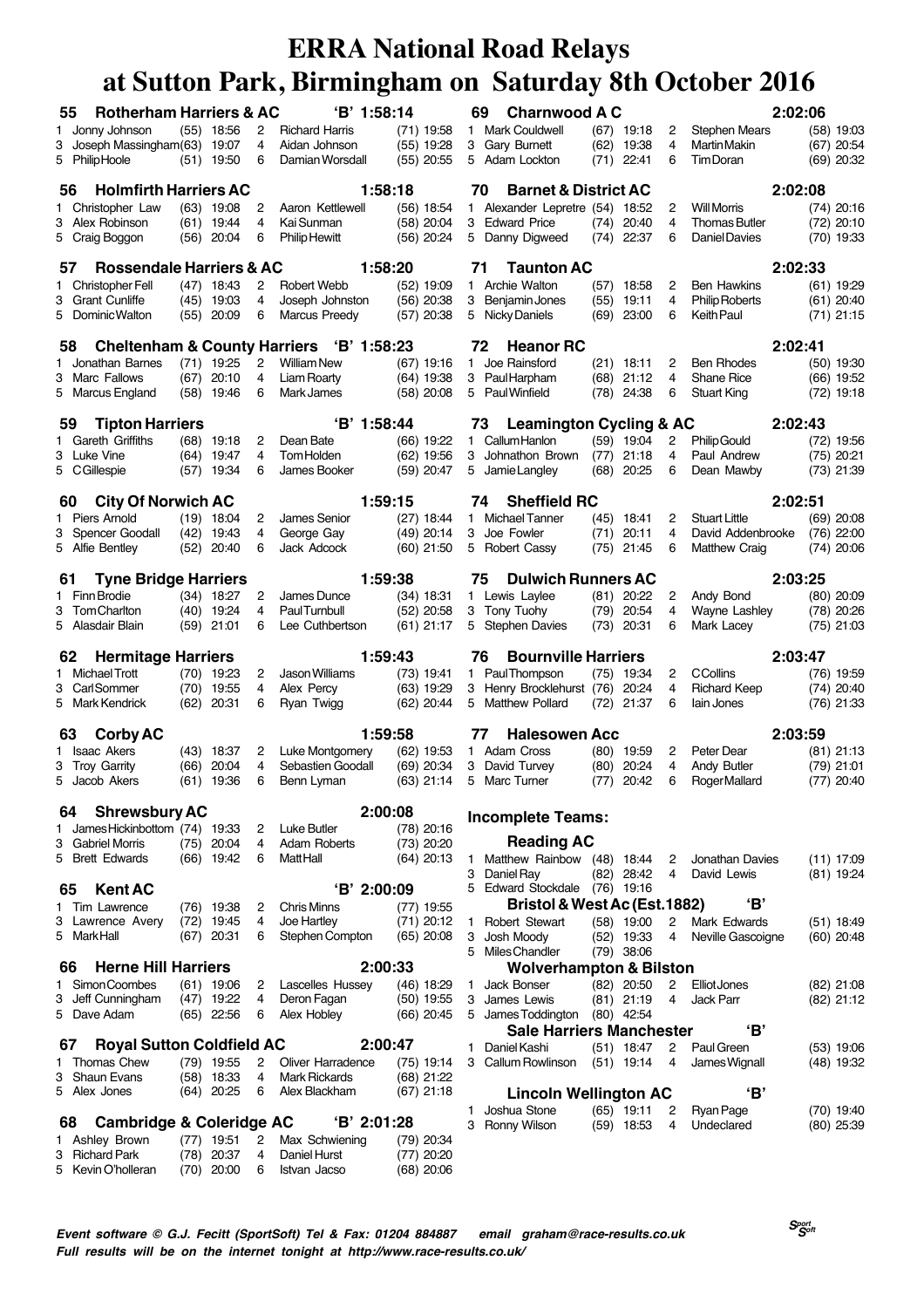#### **Fastest of all legs — Provisional**

| 1  | <b>Andrew Butchart</b> | Central    |   | 16:29 |
|----|------------------------|------------|---|-------|
| 2  | Dewi Griffiths         | Swansea    | А | 16:49 |
| З  | <b>Ben Connor</b>      | DerbyAC    |   | 17:05 |
| 4  | Graham Rush            | Cheltenham | А | 17:07 |
| 5  | Jonathan Davies        | Reading    |   | 17:09 |
| 6  | Joshua Grace           | Aldershot  | А | 17:10 |
| 7  | Danal Desta            | Swansea    | A | 17:13 |
| 8  | Matt Bond              | SaleHar    | A | 17:15 |
| 9  | Mahamed Mahamed Soton  |            | А | 17:17 |
| 10 | Daniel Cliffe          | L'poolH    |   | 17:19 |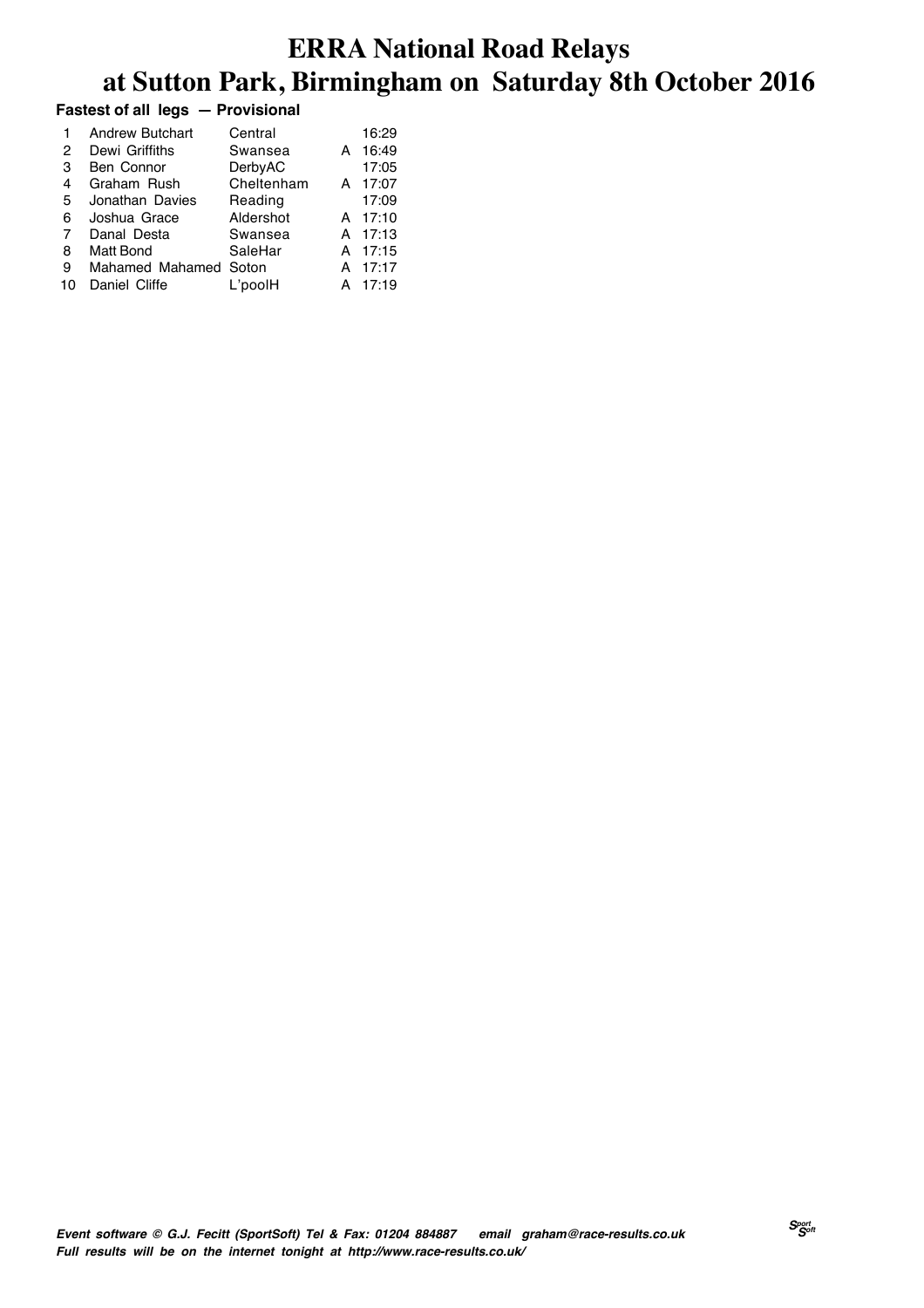#### **- Senior Women Stage 1 - Provisional Results**

|                | <b>PosName</b>               | Club<br><b>Leg Time</b> |       |
|----------------|------------------------------|-------------------------|-------|
| 1              | Phoebe Law                   | Kingston                | 14:29 |
| $\overline{c}$ | <b>Claire Duck</b>           | LeedsCity A             | 14:31 |
| 3              | Rachael Burns                | Liverpool A             | 14:35 |
| 4              | Philippa Bowden              | Aldershot A             | 14:38 |
| 5              | Sara Treacy                  | Birchfld A              | 14:44 |
| 6              | Chloe Tighe                  | HerneHill A             | 14:45 |
| $\overline{7}$ | Sarah Johnson                | ThamesVal A             | 14:48 |
| 8              | Sophie Coldwell              | Charnw'd A              | 14:49 |
| 9              | Samantha Johnson Rotherham A |                         | 14:50 |
| 10             | Kate Waugh                   | <b>Birtley</b>          | 14:52 |
| 11             | Nicole Taylor                | Tonbridge A             | 14:55 |
| 12             | <b>Claire Martin</b>         | Telford                 | 14:56 |
| 13             | Katie Gerrard                | ValeRoyal A             | 15:03 |
| 14             | C Christensen                | Cambridge A             | 15:07 |
| 15             | Hannah Viner                 | Highgate                | 15:08 |
| 16             | Amy Griffiths                | Aldershot B             | 15:09 |
| 17             | N Bridsonhubbard             | Blackh'th               | 15:10 |
| 18             | Zoe Wassell                  | Stroud                  | 15:11 |
| 19             | Faye Morley                  | Birchfld B              | 15:11 |
| 20             | Samantha Amend               | Belgrave A              | 15:13 |
| 21             | Mellisa Woodward             | RoyalSutt A             | 15:14 |
| 22             | Alexandra Barbour            | WSEH B                  | 15:15 |
| 23             | Katy Whiteoak                | Stockport A             | 15:19 |
| 24             | <b>Megan Davies</b>          | SaleHM A                | 15:21 |
| 25             | <b>Rhiannon Silson</b>       | Border                  | 15:25 |
| 26             | Sinead Bent                  | Salford A               | 15:26 |
| 27             | Lucy Marland                 | Cardiff                 | 15:27 |
| 28             | Paula Richardson             | Coventry                | 15:32 |
| 29             | s Ottleydela                 | NottsAc A               | 15:34 |
| 30             | Vicki Cronin                 | Trafford                | 15:35 |
| 31             | Alaw BeynonthomasSwansea A   |                         | 15:36 |
| 32             | Caitlin Roper                | SaffronAC               | 15:39 |
| 33             | <b>Becky Atkinson</b>        | WSEH A                  | 15:42 |
| 34             | Natalie Weir                 | DerbyAC A               | 15:43 |
| 35             | Rebecca Hall                 | CorbyAc A               | 15:44 |
| 36             | Tessa Clarke                 | Wolverham A             | 15:45 |
| 37             | Charlotte Ward               | Hallam A                | 15:46 |
| 38             | Rochelle Harrison            | Lincoln A               | 15:48 |
| 39             | <b>Fiona Marks</b>           | <b>Bristol</b>          | 15:49 |

| 40 | Rachel Longstaff             | Chelt'ham             | 15:50 |
|----|------------------------------|-----------------------|-------|
| 41 | Helen Palmer                 | Serpentin A           | 15:53 |
|    |                              |                       |       |
| 42 | Emma Parkinson               | Rotherham B           | 16:04 |
| 43 | Rebecca Cole                 | Chelmsfd              | 16:07 |
| 44 | <b>Ruby Sykes</b>            | Holmfirth             | 16:09 |
| 45 | Estelle Damant               | Ranelagh A            | 16:10 |
| 46 | Sally Hogan                  | <b>BromsRedd</b>      | 16:11 |
|    |                              |                       |       |
| 47 | <b>Belinda Dow</b>           | Cambridge B           | 16:12 |
| 48 | R Twardochleb                | Newcastle             | 16:13 |
| 49 | <b>Charlotte Wills</b>       | LeedsCity B           | 16:23 |
| 50 | Georgina Russell             | Soton                 | 16:24 |
| 51 | Laura Mccarthy               | Guernsey              | 16:39 |
| 52 | Susannah Davies              | Tipton A              | 16:40 |
| 53 | Evie Grice                   | Aldershot<br>С        | 16:42 |
| 54 | Jemima Osborn                | Swansea<br>в          | 16:44 |
| 55 | E Schaertlincoffey           | Cambridge<br>С        | 16:46 |
| 56 | <b>Ruth Kerr</b>             | Bedford A             | 16:48 |
| 57 | Megan Ball                   | Liverpool B           | 16:50 |
| 58 | Megan Mcdonald               | Leamingto             | 17:00 |
| 59 | Ahlem Bengueblia             | Serpentin<br>- B      | 17:01 |
| 60 | Melanie Wood                 | Rugby&Nor             | 17:04 |
| 61 | <b>Chloe Dooley</b>          | ValeRoyal<br>С        | 17:11 |
| 62 | Carolyn Dooley               | ValeRoyal B           | 17:30 |
| 63 | Sarah Kimpton                | Sheffield             | 17:36 |
| 64 | Emilia Hope                  | Tonbridge<br>в        | 17:44 |
| 65 |                              | Solihull A            | 17:45 |
|    | Paula Gowing                 |                       |       |
| 66 | Monica Baptista              | Bournvill A           | 17:49 |
| 67 | <b>Mollie Parr</b>           | Wolverham<br>- B      | 18:01 |
| 68 | Natatia Williams             | NottsAc B             | 18:10 |
| 69 | Eryn Lovell                  | Serpentin<br>С        | 18:33 |
| 70 | Debbie Sorby                 | Charnw'd B            | 18:46 |
| 71 | Siana Jones                  | ThamesVal<br><b>B</b> | 18:51 |
| 72 | Helen Reagan                 | SaleHM B              | 19:14 |
| 73 | Samantha Garside             | NottsAc C             | 19:16 |
| 74 | Janita Maraanen              | C.Sheffld             | 19:43 |
| 75 | Joanne Acha                  | Tipton B              | 20:14 |
| 76 |                              |                       | 20:18 |
|    | Sophie Cunningham Chorlton   |                       |       |
| 77 | Sam Pretlove                 | Bournvill B           | 20:26 |
| 78 | Grainne Bermingham Bournvill | С                     | 24:46 |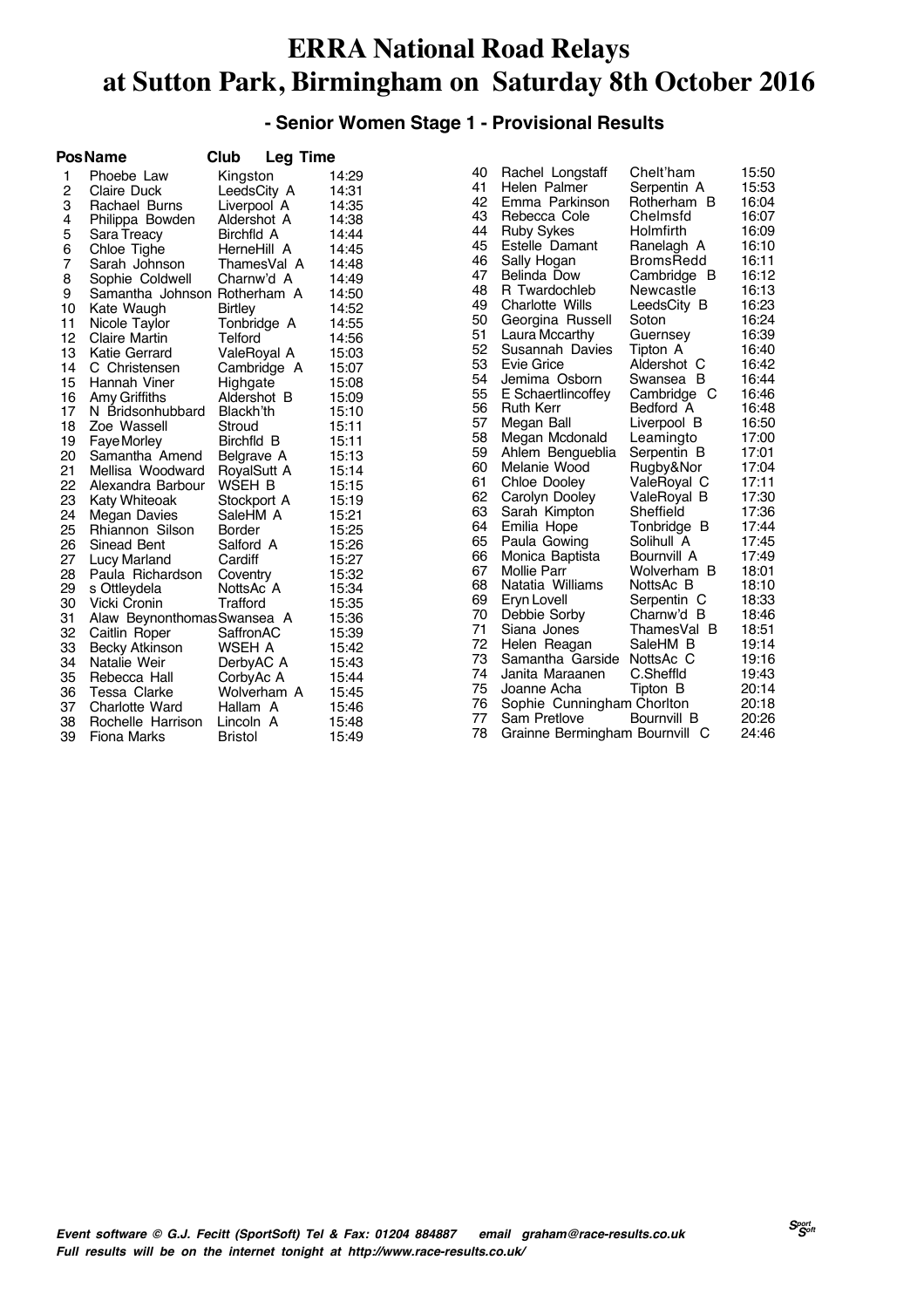**- Senior Women Stage 2 - Provisional Results**

|          | <b>PosName</b>               | Club                       |                | <b>Leg Time Cum Time Gain</b>             |          |                                      |                       |                |                                  |
|----------|------------------------------|----------------------------|----------------|-------------------------------------------|----------|--------------------------------------|-----------------------|----------------|----------------------------------|
| 1        | Lucy Crookes                 | LeedsCity A                | 14:49          | $29:20 +$<br>$\overline{1}$               | 44       | Lynne Hill                           | Tipton A              | 16:44          | $33:24 + 8$                      |
| 2        | Katie Allen                  | Birchfld A                 | 14:58          | - 3<br>$29:42 +$                          | 45       | Elizabeth Egan                       | Liverpool B           | 16:42          | $33:32 + 12$                     |
| 3        | Victoria Knight              | Cambridge A                | 14:38          | $29:45 + 11$                              | 46       | Sarah Baxby                          | CorbyAc A             | 18:06          | 33:50<br>- 11                    |
| 4        | Kate Hulls                   | Bristol                    | 13:58          | $29:47 + 35$                              | 47       | Daisy D'santos                       | Aldershot C           | 17:21          | $34:03 + 6$                      |
| 5        | Laura Gent                   | Aldershot A                | 15:21          | 29:59<br>- 1<br>$\blacksquare$            | 48       | Zara Blower                          | Leamingto             | 17:13          | $34:13 + 10$                     |
| 6        | Hannah Delaney               | Liverpool A                | 15:31          | З<br>30:06<br>$\blacksquare$              | 49       | Stefanie Godfrey                     | Cambridge C           | 17:41          | $34:27 + 6$                      |
| 7        | Verity Ockenden              | Swansea A                  | 14:37          | $30:13 + 24$                              | 50       | Courtney Bowen                       | Serpentin B           | 17:30          | 34:31<br>- 9<br>$+$              |
| 8        | Jessica Judd                 | Chelmsfd                   | 14:11          | $30:18 + 35$                              | 51       | Clara Pettitt                        | ValeRoyal C           | 17:22          | $34:33 + 10$                     |
| 9        | Niamh Brown                  | Aldershot B                | 15:11          | $30:20 +$<br>-7                           | 52       | Victoria Brookling                   | WSEH B                | 19:37          | 34:52<br>- 30                    |
| 10       | Lucy Jones                   | Charnw'd A                 | 15:32          | $\overline{c}$<br>30:21<br>$\blacksquare$ | 53       | Kirsty Thompson                      | Bedford A             | 18:14          | $35:02 +$<br>- 3                 |
| 11       | Lucy Smith                   | ThamesVal A                | 15:36          | $\overline{4}$<br>30:24<br>$\blacksquare$ | 54       | Mikela Gilmore                       | SaffronAC             | 19:25          | 35:04<br>- 22                    |
| 12       | Kath Marshall                | Cardiff                    | 14:59          | $30:26 + 15$                              | 55       | Chloe Broad                          | ValeRoyal B           | 17:48          | $35:18 +$<br>$\overline{7}$      |
| 13       | Sophie Cowper                | Lincoln A                  | 14:46          | $30:34 + 25$                              | 56       | Linda Howell                         | Bournvill A           | 17:54          | $35:43 + 10$                     |
| 14       | <b>Chloe Price</b>           | <b>Birtley</b>             | 15:43          | 30:35<br>$\overline{4}$<br>$\blacksquare$ | 57       | Leanne Lyons                         | ThamesVal B           | 17:13          | $36:04 + 14$                     |
| 15       | Rowena Cole                  | Coventry                   | 15:05          | $30:37 + 13$                              | 58       | Cara Percival                        | Wolverham B           | 18:12          | $36:13 +$<br>- 9                 |
| 16       | Sarah Murphy                 | ValeRoyal A                | 15:35          | 30:38<br>З<br>$\blacksquare$              | 59       | Megan Clarke                         | NottsAc B             | 18:18          | $36:28 +$<br>9                   |
| 17       | Natalie Griffiths            | Rotherham A                | 16:01          | 8<br>30:51<br>$\blacksquare$              | 60       | Samya Armoush                        | Sheffield             | 18:56          | $36:32 +$<br>3                   |
| 18       | Veleska Wills                | DerbyAC A                  | 15:12          | $30:55 + 16$                              | 61       | Lorna Latimer                        | Rugby&Nor             | 20:21          | 37:25<br>1<br>$\blacksquare$     |
| 19       | <b>Hatti Archer</b>          | Hallam A                   | 15:10          | $30:56 + 18$                              | 62       | Catherine Tinker                     | Charnw'd B            | 18:46          | $37:32 +$<br>8                   |
| 20       | Sarah Mackness               | Telford                    | 16:01          | 30:57<br>8<br>$\blacksquare$              | 63       | Julia Gilbride                       | Solihull A            | 19:52          | $\overline{c}$<br>$37:37 +$      |
| 21       | <b>Karys Amory</b>           | Birchfld B                 | 15:50          | $\overline{c}$<br>31:01<br>$\blacksquare$ | 64       | Rhiannon Needham Serpentin C         |                       | 19:12          | 5<br>$37:45 +$<br>$\overline{7}$ |
| 22       | Georgia Curry                | RoyalSutt A                | 15:50          | 1<br>31:04<br>$\blacksquare$              | 65       | Sinead Ferguson                      | SaleHM B<br>C.Sheffld | 19:28<br>19:40 | $38:42 +$<br>8<br>$39:23 +$      |
| 23       | Aimee Pratt                  | SaleHM A                   | 15:44          | $\mathbf{1}$<br>$31:05 +$                 | 66<br>67 | Donna Claridge<br>Lisa Dickinson     | NottsAc C             | 20:26          | 6<br>$39:42 +$                   |
| 24       | Tess Robinson                | Salford A                  | 15:52          | $\overline{2}$<br>$31:18 +$               | 68       | Hannah Ahle                          | Choriton              | 20:35          | 8<br>$40:53 +$                   |
| 25       | Natasha Lodge                | HerneHill A                | 16:38          | 31:23<br>$-19$                            | 69       | Sophie Lynch                         | Tipton B              | 20:46          | $41:00 +$<br>6                   |
| 26       | Sarah Chapman                | WSEH A                     | 15:44          | $31:26 +$<br>$\overline{7}$               | 70       | Louisa Moore                         | Bournvill B           | 21:04          | - 7<br>$41:30 +$                 |
| 27       | Jane Wassell                 | Stroud                     | 16:20          | 31:31<br>9<br>$\blacksquare$              | 71       | Katy Barden                          | <b>BromsRedd</b>      | 34:12          | $-25$<br>50:23                   |
| 28       | Lucy Holt                    | NottsAc A                  | 15:59          | 1<br>$31:33 +$                            | 72       | <b>Charlotte Forcer</b>              | Bournvill C           | 28:57          | $53:43 +$<br>- 6                 |
| 29       | Rebecca Prince               | Belgrave A                 | 16:27          | 9<br>31:40<br>$\overline{\phantom{a}}$    |          |                                      |                       |                |                                  |
| 30<br>31 | Stephanie Burns              | Rotherham B                | 15:41<br>16:54 | $31:45 + 12$                              |          | <b>Fastest runners over stage 2:</b> |                       |                |                                  |
| 32       | Amber Reed                   | Blackh'th                  | 16:01          | $32:04 - 14$<br>$32:13 + 15$              |          | 1 Kate Hulls                         | Bristol               | 13:58          |                                  |
| 33       | Susannah Reid<br>Lauren Roe  | Cambridge B<br>Serpentin A | 16:25          | $32:18 +$<br>- 8                          |          | 2 Jessica Judd                       | Chelmsfd              | 14:11          |                                  |
| 34       | Alice Ralph                  | Tonbridge A                | 17:31          | $32:26 - 23$                              |          | 3 Verity Ockenden                    | Swansea A             | 14:37          |                                  |
| 35       | <b>Isobel Cotham</b>         | Wolverham A                | 16:55          | $32:40 +$<br>- 1                          |          | 4 Victoria Knight                    | Cambridge A           | 14:38          |                                  |
| 36       | Rebecca Townsend LeedsCity B |                            | 16:24          | $32:47 + 13$                              |          | 5 Sophie Cowper                      | Lincoln A             | 14:46          |                                  |
| 37       | Fiona Maycock                | Chelt'ham                  | 17:04          | $32:54 +$<br>3                            |          | 6 Lucy Crookes                       | LeedsCity A           | 14:49          |                                  |
| 38       | <b>Beth Donnelly</b>         | Trafford                   | 17:25          | 33:00<br>8<br>$\overline{\phantom{a}}$    |          | 7 Katie Allen                        | Birchfld A            | 14:58          |                                  |
| 39       | Suzy Whatmough               | Ranelagh A                 | 16:52          | $33:02 +$<br>6                            |          |                                      |                       |                |                                  |
| 40       | Erica Byram                  | Holmfirth                  | 16:59          | $33:08 +$<br>4                            |          | 8 Kath Marshall                      | Cardiff               | 14:59          |                                  |
| 41       | Lara Philippart              | Swansea B                  | 16:32          | $33:16 + 13$                              |          | 9 Rowena Cole                        | Coventry              | 15:05          |                                  |
| 42       | Alana Spiers                 | Soton                      | 16:55          | $33:19 +$<br>8                            |          | 10 Hatti Archer                      | Hallam A              | 15:10          |                                  |
| 43       | Jenny James                  | Guernsey                   | 16:41          | $33:20 +$<br>8                            |          |                                      |                       |                |                                  |
|          |                              |                            |                |                                           |          |                                      |                       |                |                                  |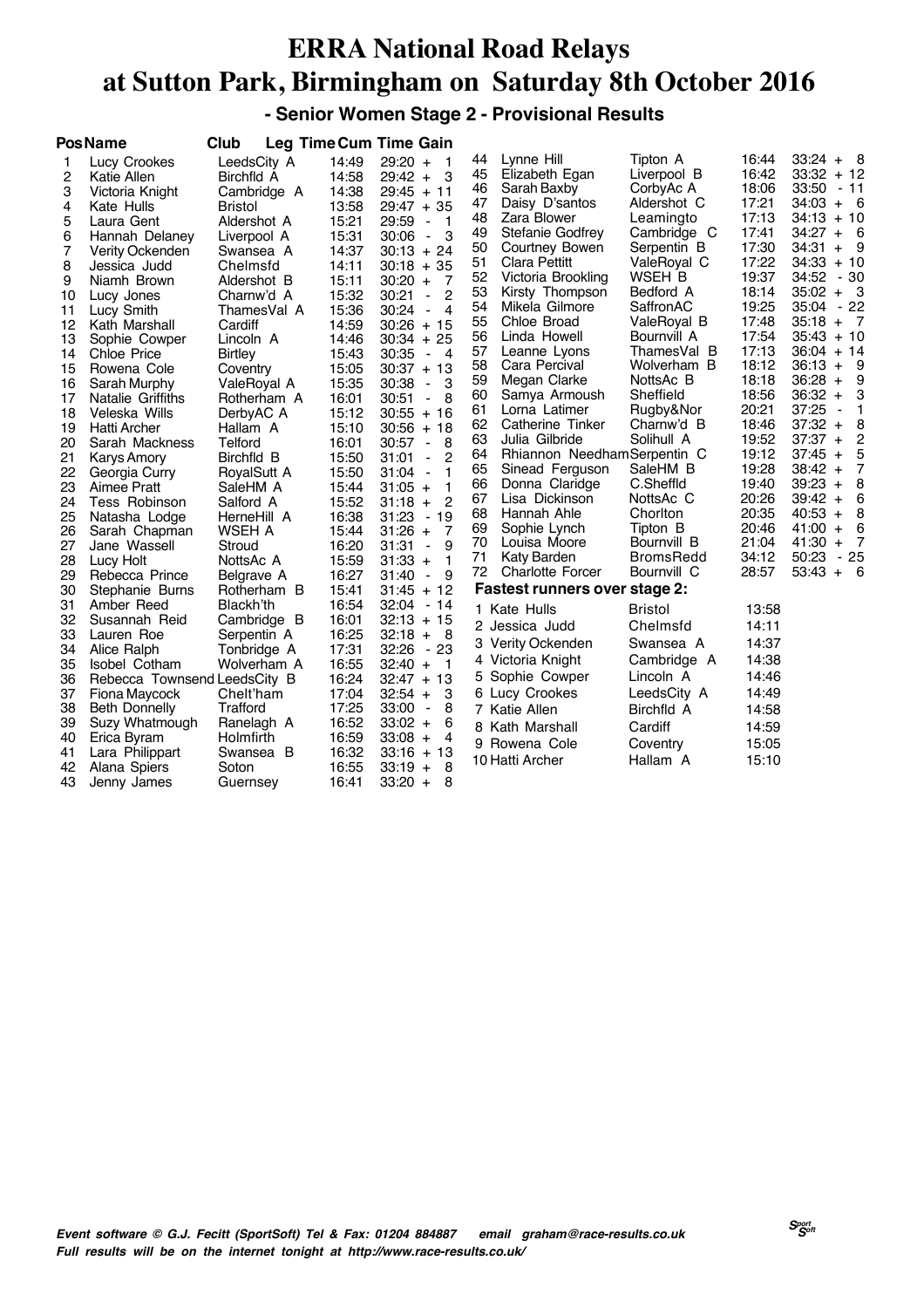#### **- Senior Women Stage 3 - Provisional Results**

|                                                                                                                                                       | <b>PosName</b>                                                                                                                                                                                                                                                                                                                                                                                                                                                        | Club                                                                                                                                                                                                                                                                                                                                                       |                                                                                                                                                                                                                                                 | Leg Time Cum Time Gain                                                                                                                                                                                                                                                                                                                                                                                                                                                                                                                                                                                                                                               |                                                                                                                                                          |                                                                                                                                                                                                                                                                                                                                                                                                                                                                           |                                                                                                                                                                                                                                                                                                                                      |                                                                                                                                                                                                                                        |                                                                                                                                                                                                                                                                                                                                                                                                                         |                                                                                                                                                                                                            |
|-------------------------------------------------------------------------------------------------------------------------------------------------------|-----------------------------------------------------------------------------------------------------------------------------------------------------------------------------------------------------------------------------------------------------------------------------------------------------------------------------------------------------------------------------------------------------------------------------------------------------------------------|------------------------------------------------------------------------------------------------------------------------------------------------------------------------------------------------------------------------------------------------------------------------------------------------------------------------------------------------------------|-------------------------------------------------------------------------------------------------------------------------------------------------------------------------------------------------------------------------------------------------|----------------------------------------------------------------------------------------------------------------------------------------------------------------------------------------------------------------------------------------------------------------------------------------------------------------------------------------------------------------------------------------------------------------------------------------------------------------------------------------------------------------------------------------------------------------------------------------------------------------------------------------------------------------------|----------------------------------------------------------------------------------------------------------------------------------------------------------|---------------------------------------------------------------------------------------------------------------------------------------------------------------------------------------------------------------------------------------------------------------------------------------------------------------------------------------------------------------------------------------------------------------------------------------------------------------------------|--------------------------------------------------------------------------------------------------------------------------------------------------------------------------------------------------------------------------------------------------------------------------------------------------------------------------------------|----------------------------------------------------------------------------------------------------------------------------------------------------------------------------------------------------------------------------------------|-------------------------------------------------------------------------------------------------------------------------------------------------------------------------------------------------------------------------------------------------------------------------------------------------------------------------------------------------------------------------------------------------------------------------|------------------------------------------------------------------------------------------------------------------------------------------------------------------------------------------------------------|
| 1<br>2<br>3<br>4<br>5<br>6<br>7<br>8<br>9<br>10<br>11<br>12<br>13<br>14<br>15<br>16<br>17<br>18<br>19<br>20<br>21<br>22<br>23<br>24<br>25<br>26<br>27 | Nicole Roberts<br>E Hoskerthornhil<br><b>Charlotte Arter</b><br>Claire Somerton<br>Harriet Buswell<br>Sarah Howard<br>Elizabeth Adams<br>Kate Roberts<br>Sophie Burnett<br>Gabi Eglen<br>Alexa Joel<br>Morven Goodrum<br>Kate Spilsbury<br>Natasha Hatswell<br><b>Kirsty Addy</b><br>Debbie Walters<br>Rachel Olivant<br>Laura Wilkinson<br>Zoe Smith<br>Heidi North<br>A Larriviere<br>Elaine Rayner<br>Lucie Taitharris<br>Sarah Mercier<br>Gemma Coe<br>Abby Nolan | Birchfld A<br>Aldershot A<br>Cardiff<br>Cambridge A<br>LeedsCity A<br>Liverpool A<br>Hallam A<br>Swansea A<br><b>Birtley</b><br>Aldershot B<br>Chelmsfd<br>WSEH A<br>ValeRoyal A<br>Rotherham A<br>ThamesVal A<br>Birchfld B<br>DerbyAC A<br>Lincoln A<br>Belgrave A<br>Stroud<br>NottsAc A<br>Blackh'th<br>Telford<br>Guernsey<br>Cambridge B<br>Coventry | 14:41<br>14:29<br>14:16<br>15:11<br>15:56<br>15:23<br>14:35<br>15:23<br>15:24<br>15:43<br>15:58<br>14:52<br>15:48<br>15:38<br>16:13<br>15:48<br>15:59<br>16:49<br>15:58<br>16:10<br>16:09<br>15:41<br>17:06<br>14:48<br>16:09<br>17:46<br>17:22 | $44:23 +$<br>-1<br>3<br>$44:28 +$<br>9<br>$44:42 +$<br>44:56<br>1<br>$\blacksquare$<br>45:16<br>4<br>$\blacksquare$<br>45:29<br>0<br>$45:31 + 12$<br>45:36<br>1<br>$\overline{\phantom{a}}$<br>5<br>45:59<br>$\ddot{}$<br>46:03<br>1<br>$\blacksquare$<br>3<br>46:16<br>$\overline{\phantom{a}}$<br>$46:18 + 14$<br>46:26<br>3<br>$+$<br>$46:29 +$<br>3<br>46:37<br>4<br>$\blacksquare$<br>$46:49 +$<br>5<br>$46:54 +$<br>1<br>47:23<br>5<br>$\overline{\phantom{a}}$<br>$47:38 + 10$<br>$47:41 +$<br>7<br>7<br>$47:42 +$<br>$47:45 +$<br>9<br>48:03<br>3<br>$\overline{\phantom{a}}$<br>$48:08 + 19$<br>$48:22 +$<br>$\overline{7}$<br>48:23<br>$-11$<br>48:27<br>4 | 41<br>42<br>43<br>44<br>45<br>46<br>47<br>48<br>49<br>50<br>51<br>52<br>53<br>54<br>55<br>56<br>57<br>58<br>59<br>60<br>61<br>62<br>63<br>64<br>65<br>66 | Josephine Wilkie<br>Victoria Brown<br>Julia Bailey<br>Amy Chalmers<br>Emma Stevens<br>Sophie Kelly<br>Alex Bell<br>Helen Whitby<br>Lucy Burch<br>Joanne Finch<br>Laura Gould<br>Emily Holden<br>Deborah Blakeman Wolverham B<br>Sue Exon<br>Rebecca Freeman<br>Zoe Shepherd<br>Mariam Getachew<br><b>Little Kate</b><br>Maire Gorman<br>Nicola Mcglennon<br>Janneke Vanbeijnum SaleHM B<br>Alex West<br>Stephanie Stevens<br>Sonia Lee<br>Donna Davenport<br>Katie Briggs | Chelt'ham<br>Serpentin B<br>Ranelagh A<br>Bedford A<br>Aldershot C<br>Cambridge C<br>CorbyAc A<br>ValeRoyal B<br>ValeRoyal C<br>NottsAc B<br>Leamingto<br>Bournvill A<br>Trafford<br>Solihull A<br>Rugby&Nor<br>Charnw'd B<br>Sheffield<br>ThamesVal B<br>Serpentin C<br>SaffronAC<br>Chorlton<br>C.Sheffld<br>NottsAc C<br>Tipton B | 18:29<br>17:01<br>18:34<br>16:41<br>17:49<br>17:27<br>18:28<br>17:22<br>18:09<br>16:47<br>19:38<br>18:28<br>18:27<br>22:16<br>18:13<br>18:40<br>18:46<br>19:50<br>20:37<br>19:11<br>19:04<br>22:51<br>17:58<br>20:34<br>21:28<br>20:56 | 51:23<br>$51:32 +$<br>51:36<br>$51:43 +$<br>$51:52 +$<br>51:54<br>$+$<br>52:18<br>$\blacksquare$<br>$52:40 +$<br>52:42<br>$\ddot{}$<br>$53:15 +$<br>53:51<br>$\blacksquare$<br>54:11<br>$\ddot{}$<br>54:40<br>$+$<br>55:16<br>$55:50 +$<br>$56:05 +$<br>$56:18 +$<br>$56:22 +$<br>56:41<br>$\blacksquare$<br>$56:56 +$<br>$57:46 +$<br>57:55<br>$\blacksquare$<br>58:51<br>$+$<br>$59:57 +$<br>$1:01:10+$<br>$1:01:56+$ | $\overline{4}$<br>- 8<br>$-4$<br>9<br>$\overline{c}$<br>3<br>$\mathbf{1}$<br>7<br>$\overline{c}$<br>9<br>3<br>4<br>- 5<br>$-16$<br>- 8<br>5<br>5<br>2<br>2<br>4<br>$\overline{4}$<br>8<br>5<br>2<br>2<br>3 |
| 28                                                                                                                                                    | Katherine Barker<br>Olivia Zeltner                                                                                                                                                                                                                                                                                                                                                                                                                                    | SaleHM A<br>HerneHill A                                                                                                                                                                                                                                                                                                                                    | 17:17                                                                                                                                                                                                                                           | $\overline{\phantom{a}}$<br>48:40<br>3<br>$\overline{\phantom{a}}$                                                                                                                                                                                                                                                                                                                                                                                                                                                                                                                                                                                                   | 67<br>68                                                                                                                                                 | Joanne Irving<br>Tamara Freeman                                                                                                                                                                                                                                                                                                                                                                                                                                           | Bournvill B<br><b>BromsRedd</b>                                                                                                                                                                                                                                                                                                      | 21:08<br>18:49                                                                                                                                                                                                                         | $1:02:38+$<br>$1:09:12+$                                                                                                                                                                                                                                                                                                                                                                                                | 3<br>3                                                                                                                                                                                                     |
| 29                                                                                                                                                    | Becki Robinson                                                                                                                                                                                                                                                                                                                                                                                                                                                        | Salford A                                                                                                                                                                                                                                                                                                                                                  | 17:29                                                                                                                                                                                                                                           | 5<br>48:47<br>$\blacksquare$                                                                                                                                                                                                                                                                                                                                                                                                                                                                                                                                                                                                                                         | 69                                                                                                                                                       | Joanne Whiting                                                                                                                                                                                                                                                                                                                                                                                                                                                            | Bournvill C                                                                                                                                                                                                                                                                                                                          |                                                                                                                                                                                                                                        | 29:12 1:22:55 +                                                                                                                                                                                                                                                                                                                                                                                                         | 3                                                                                                                                                                                                          |
| 30                                                                                                                                                    | Gemma Sidaway                                                                                                                                                                                                                                                                                                                                                                                                                                                         | RoyalSutt A                                                                                                                                                                                                                                                                                                                                                | 17:43                                                                                                                                                                                                                                           | 8<br>48:47<br>$\blacksquare$                                                                                                                                                                                                                                                                                                                                                                                                                                                                                                                                                                                                                                         |                                                                                                                                                          | Fastest runners over stage 3:                                                                                                                                                                                                                                                                                                                                                                                                                                             |                                                                                                                                                                                                                                                                                                                                      |                                                                                                                                                                                                                                        |                                                                                                                                                                                                                                                                                                                                                                                                                         |                                                                                                                                                                                                            |
| 31<br>32<br>33<br>34<br>35<br>36<br>37<br>38<br>39<br>40                                                                                              | Sarah Pemberton<br>Louise Richmond<br>Elizabeth Hutson<br>Amie Fithern<br>Sarah Kingston<br><b>Audrey Wilson</b><br>Helena Croft<br>Hannah Czarnowski Tonbridge A<br><b>Bethan Harris</b><br>Abbie Oliver                                                                                                                                                                                                                                                             | Serpentin A<br>Charnw'd A<br>Rotherham B<br>Tipton A<br>Soton<br>Wolverham A<br>Holmfirth<br>Swansea B<br>Liverpool B                                                                                                                                                                                                                                      | 16:42<br>18:43<br>17:40<br>16:11<br>16:24<br>17:07<br>16:53<br>17:55<br>17:25<br>17:17                                                                                                                                                          | 2<br>$49:00 +$<br>$-22$<br>49:04<br>49:25<br>3<br>$\blacksquare$<br>$49:35 + 10$<br>$49:43 +$<br>7<br>1<br>49:47<br>$\overline{\phantom{a}}$<br>3<br>50:01<br>$+$<br>50:21<br>4<br>$\overline{\phantom{a}}$<br>50:41<br>2<br>$\ddot{}$<br>5<br>$50:49 +$                                                                                                                                                                                                                                                                                                                                                                                                             | 1.<br>5<br>9                                                                                                                                             | <b>Charlotte Arter</b><br>2 E Hoskerthornhil<br>3 Elizabeth Adams<br>4 Nicole Roberts<br>Sarah Mercier<br>6 Morven Goodrum<br>7 Claire Somerton<br>8 Kate Roberts<br>Sarah Howard                                                                                                                                                                                                                                                                                         | Cardiff<br>Aldershot A<br>Hallam A<br>Birchfld A<br>Guernsey<br>WSEH A<br>Cambridge A<br>Swansea A<br>Liverpool A                                                                                                                                                                                                                    | 14:16<br>14:29<br>14:35<br>14:41<br>14:48<br>14:52<br>15:11<br>15:23<br>15:23                                                                                                                                                          |                                                                                                                                                                                                                                                                                                                                                                                                                         |                                                                                                                                                                                                            |
|                                                                                                                                                       |                                                                                                                                                                                                                                                                                                                                                                                                                                                                       |                                                                                                                                                                                                                                                                                                                                                            | 10 Sophie Burnett                                                                                                                                                                                                                               | <b>Birtley</b>                                                                                                                                                                                                                                                                                                                                                                                                                                                                                                                                                                                                                                                       | 15:24                                                                                                                                                    |                                                                                                                                                                                                                                                                                                                                                                                                                                                                           |                                                                                                                                                                                                                                                                                                                                      |                                                                                                                                                                                                                                        |                                                                                                                                                                                                                                                                                                                                                                                                                         |                                                                                                                                                                                                            |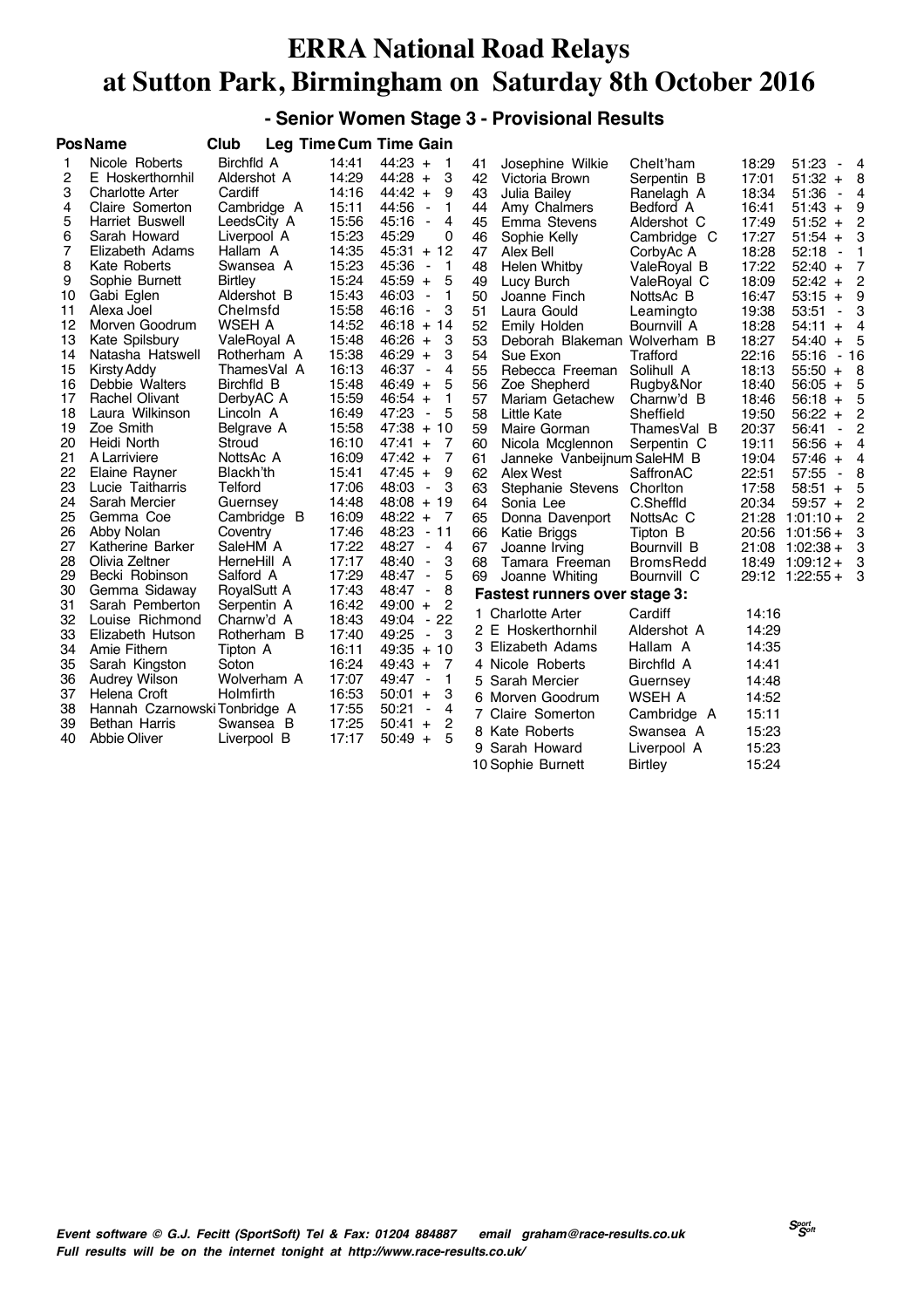#### **- Senior Women Stage 4 - Provisional Results**

|          | <b>PosName</b>               | Club                  |       | Leg Time Cum Time Gain  |              |          |                                |                          |       |                                 |                |
|----------|------------------------------|-----------------------|-------|-------------------------|--------------|----------|--------------------------------|--------------------------|-------|---------------------------------|----------------|
| 1        | Louise Small                 | Aldershot A           | 14:20 | $58:48 +$               | - 1          | 36       | L Pitcairnknowles              | Tonbridge A              |       | $18:32$ 1:08:53 +               | - 2            |
| 2        | Louise Webb                  | Birchfld A            | 14:47 | $59:10 -$               | $\mathbf 1$  | 37       | Georgia Delaney                | RoyalSutt A              |       | 20:29 1:09:16 -                 | 7              |
| 3        | Carys Hughes                 | Cardiff               | 15:21 | 1:00:03                 | 0            | 38       | Rebecca Curtishall             | Ranelagh A               | 18:00 | $1:09:36+$                      | 5              |
| 4        | Georgia Malir                | LeedsCity A           | 14:59 | $1:00:15+$              | 1            | 39       | Emily Rowe                     | Liverpool B              |       | $18:48$ 1:09:37 +               | 1              |
| 5        | Sophie Whiteside             | Liverpool A           |       | $15:15$ 1:00:44 +       | 1            | 40       | <b>Kate Titlow</b>             | ValeRoyal B              |       | $17:01$ 1:09:41 +               | 8              |
| 6        | Nicola Squires               | Hallam A              |       | $15:16$ 1:00:47 +       | 1            | 41       | Carrie Bedingfield             | Cambridge C              |       | $18:14$ 1:10:08 +               | 5              |
| 7        | Katy Hedgethorne             | Cambridge A           |       | 15:57 1:00:53 -         | 3            | 42       | Daisy Gladstone                | Serpentin B              |       | 18:49 1:10:21                   | 0              |
| 8        | Lydia Turner                 | Birtley               |       | $15:04$ 1:01:03 +       |              | 43       | Helen Marshall                 | Swansea B                |       | 19:46 1:10:27 -                 | 4              |
| 9        | Sian Edwards                 | Swansea A             |       | 16:04 1:01:40 -         |              | 44       | Catherine Charlton             | NottsAc B                |       | $17:32$ 1:10:47 +               | 6              |
| 10       | Katherine Bingle             | Aldershot B           |       | 15:39 1:01:42           | 0            | 45       | Chloe Hawling                  | Chelt'ham                |       | 19:41 1:11:04 -                 | 4              |
| 11       | Amelia Pettitt               | ValeRoyal A           | 15:18 | $1:01:44 +$             | 2            | 46       | Rachel Gibson                  | Wolverham B              |       | $17:32$ $1:12:12 +$             | 7              |
| 12       | <b>Charlotte Firth</b>       | WSEH A                |       | 15:31 1:01:49           | $\Omega$     | 47       | Rhian Littlewood               | Bournvill A              |       | $19:31$ 1:13:42 +               | 5              |
| 13       | Zara Knappy                  | Rotherham A           |       | $15:32$ 1:02:01 +       | 1            | 48       | Madeleine Brodie               | Bedford A                |       | 22:09 1:13:52<br>$\blacksquare$ | $\overline{4}$ |
| 14       | Lori Marshall                | NottsAc A             | 14:58 | $1:02:40+$              | 7            | 49       | J Dutton                       | Rotherham B              | 24:29 | $1:13:54 - 16$                  |                |
| 15       | Sarah Conway                 | Birchfld B            | 16:21 | $1:03:10 +$             | 1            | 50       | Lisa Dasilva<br>Debra Galletta | ThamesVal B              | 17:59 | $1:14:40+$<br>22:37 1:14:55     | 9              |
| 16       | Jessica Keene                | Blackh'th             |       | 15:35 1:03:20 +         | 6            | 51<br>52 | Lisa Pettit                    | CorbyAc A                | 19:11 | $1:16:07+$                      | 4<br>8         |
| 17       | Victoria Carter              | ThamesVal A           | 16:51 | $1:03:28 -$             | 2            | 53       | Alison Cobb                    | Serpentin C<br>Rugby&Nor | 20:28 | $1:16:33+$                      | 3              |
| 18       | Louise Perrio                | Guernsey              |       | $15:28$ 1:03:36 +       | 6            | 54       | Carole Williams                | ValeRoyal C              |       | 25:37 1:18:19 -                 | 5              |
| 19       | Rebekah Ward                 | Lincoln A             |       | 16:22 1:03:45 -         |              | 55       | Denise Cole                    | Charnw'd B               | 22:08 | $1:18:26+$                      | 2              |
| 20       | <b>Hayley Pegg</b>           | Chelmsfd              | 17:31 | $1:03:47 -$             | 9            | 56       | Katherine Wellam               | SaleHM B                 |       | $21:14$ 1:19:00 +               | 5              |
| 21       | Bethan Hudson                | DerbyAC A             | 17:01 | $1:03:55 -$             | 4            | 57       | Wendy Kane                     | NottsAc C                |       | 20:38 1:21:48 +                 | 8              |
| 22       | Lucy Dowsett                 | Coventry              |       | $15:50$ $1:04:13+$      | 4            | 58       | Jude Glynn                     | Bournvill B              |       | 19:56 1:22:34 +                 | 9              |
| 23       | Josephine Rhodes             | Belgrave A            | 16:04 | 16:43 1:04:21 -         | 4            | 59       | Laila Herve                    | Choriton                 |       | $24:03$ 1:22:54 +               | 4              |
| 24<br>25 | Liz Fraser<br>Joanne Fifield | Cambridge B<br>Stroud | 16:46 | $1:04:26+$<br>1:04:27 - | 1<br>5       | 60       | Anna Ostojitsch                | Bournvill C              | 17:38 | $1:40:33+$                      | - 9            |
| 26       | Marina Johnson               | Serpentin A           | 15:40 | $1:04:40+$              | 5            |          | Fastest runners over stage 4:  |                          |       |                                 |                |
| 27       | <b>Katie Moore</b>           | HerneHill A           | 16:15 | $1:04:55 +$             | $\mathbf{1}$ |          | 1 Louise Small                 | Aldershot A              | 14:20 |                                 |                |
| 28       | Elsie Butler                 | Charnw'd A            |       | $16:02$ 1:05:06 +       | 4            |          | 2 Louise Webb                  | Birchfld A               | 14:47 |                                 |                |
| 29       | Helen Armitage               | SaleHM A              | 16:44 | 1:05:11 -               | 2            |          |                                |                          |       |                                 |                |
| 30       | Rachel Coupe                 | Telford               | 17:13 | - 1:05:16 -             | 7            |          | 3 Lori Marshall                | NottsAc A                | 14:58 |                                 |                |
| 31       | Ruth Ollerenshaw             | Salford A             |       | 17:18 1:06:05 -         | 2            |          | 4 Georgia Malir                | LeedsCity A              | 14:59 |                                 |                |
| 32       | <b>Bryher Bowness</b>        | Soton                 |       | $16:46$ 1:06:29 +       | 3            |          | 5 Lydia Turner                 | <b>Birtley</b>           | 15:04 |                                 |                |
| 33       | Jackie Halford               | Wolverham A           |       | $17:24$ 1:07:11 +       | 3            |          | 6 Sophie Whiteside             | Liverpool A              | 15:15 |                                 |                |
| 34       | Daniela Sedgley              | Tipton A              | 18:41 | 1:08:16                 | 0            |          | 7 Nicola Squires               | Hallam A                 | 15:16 |                                 |                |
| 35       | Zoe Storr                    | Holmfirth             |       | $18:20$ 1:08:21 +       | 2            |          | 8 Amelia Pettitt               | ValeRoyal A              | 15:18 |                                 |                |
|          |                              |                       |       |                         |              |          | 9 Carys Hughes                 | Cardiff                  | 15:21 |                                 |                |
|          |                              |                       |       |                         |              |          | 10 Louise Perrio               | Guernsey                 | 15:28 |                                 |                |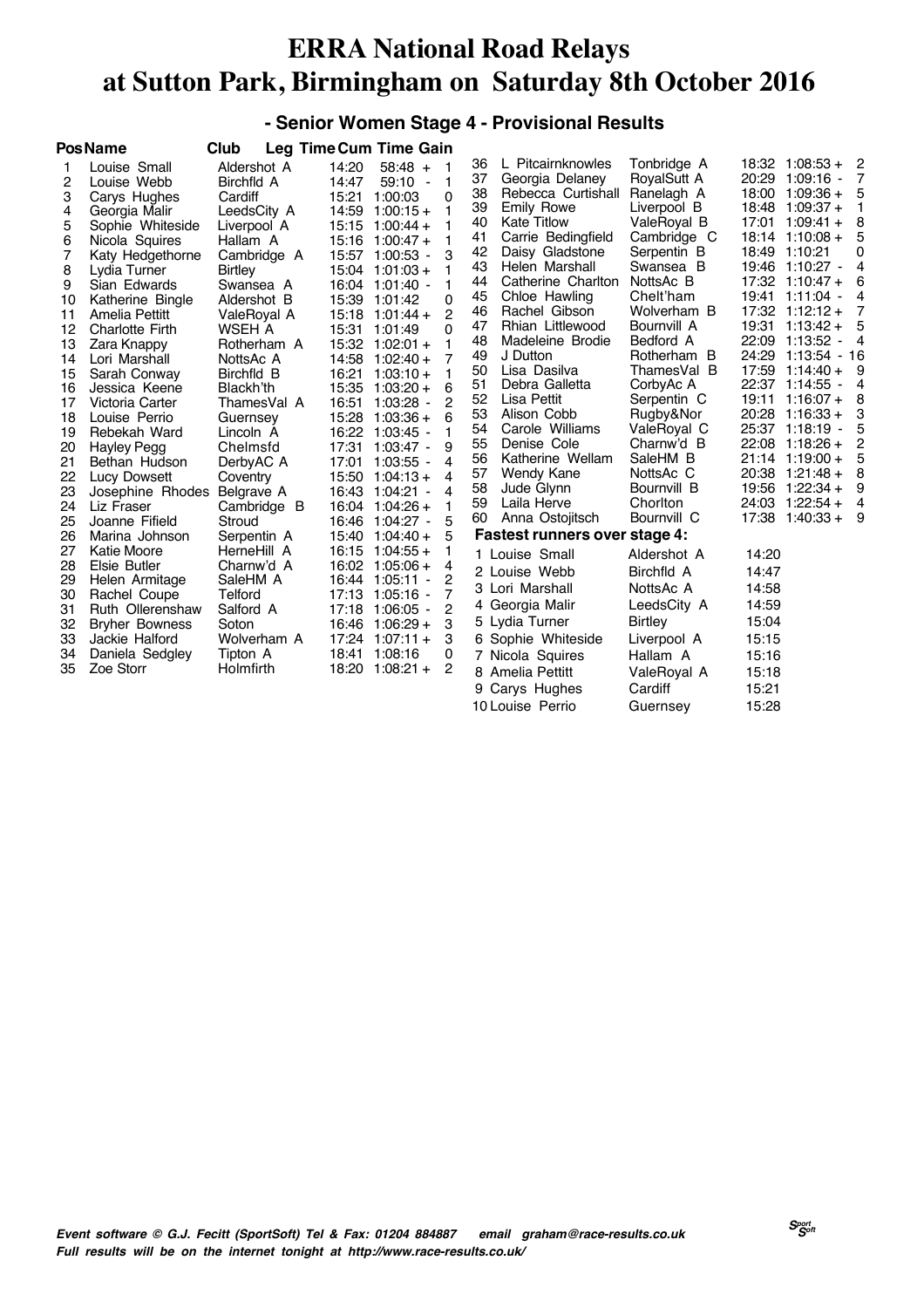#### **Senior Women — Team Results — Provisional (nn) is team position after the appropriate stage.**

| <b>Aldershot Farnham &amp; District</b><br>1.                                  |            |                              |                                  | 'А'                                          | 58:48         |                              |           | 18 Guernsey Island Aac                         |     |                                |                         |                                          | 1:03:36                        |                              |
|--------------------------------------------------------------------------------|------------|------------------------------|----------------------------------|----------------------------------------------|---------------|------------------------------|-----------|------------------------------------------------|-----|--------------------------------|-------------------------|------------------------------------------|--------------------------------|------------------------------|
| 1 Philippa Bowden<br>3 EHoskerthornhil                                         | (4)<br>(2) | 14:38<br>14:29               | $2^{\circ}$<br>4                 | Laura Gent<br>Louise Small                   | (1)           | $(5)$ 15:21<br>14:20         |           | 1 Laura Mccarthy<br>3 Sarah Mercier            |     | (51) 16:39<br>$(24)$ 14:48     | $\overline{2}$<br>4     | Jenny James<br>Louise Perrio             |                                | $(43)$ 16:41<br>$(18)$ 15:28 |
| <b>Birchfield Harriers</b><br>2.                                               |            |                              |                                  | 'А'                                          | 59:10         |                              |           | 19 Lincoln Wellington AC                       |     |                                |                         | $'A'$ 1:03:45                            |                                |                              |
| 1 Sara Treacy<br>3 Nicole Roberts                                              | (5)<br>(1) | 14:44<br>14:41               | $^{2}$<br>$\overline{4}$         | Katie Allen<br>Louise Webb                   | (2)           | 14:58<br>$(2)$ 14:47         |           | 1 Rochelle Harrison<br>3 Laura Wilkinson       |     | $(38)$ 15:48<br>$(18)$ 16:49   | 2<br>4                  | Sophie Cowper<br>Rebekah Ward            |                                | $(13)$ 14:46<br>$(19)$ 16:22 |
| 3<br><b>Cardiff Aac</b>                                                        |            |                              |                                  |                                              | 1:00:03       |                              | <b>20</b> | <b>Chelmsford AC</b>                           |     |                                |                         |                                          | 1:03:47                        |                              |
| 1 Lucy Marland<br>3 Charlotte Arter                                            | (3)        | $(27)$ 15:27<br>14:16        | $\overline{2}$<br>$\overline{4}$ | Kath Marshall<br>Carys Hughes                |               | $(12)$ 14:59<br>$(3)$ 15:21  |           | 1 Rebecca Cole<br>3 Alexa Joel                 |     | $(43)$ 16:07<br>$(11)$ 15:58   | $\overline{2}$<br>4     | Jessica Judd<br>Hayley Pegg              |                                | $(8)$ 14:11<br>$(20)$ 17:31  |
| 4 Leeds City AC                                                                |            |                              |                                  |                                              | 'A' 1:00:15   |                              |           | 21 Derby AC                                    |     |                                |                         | $'A'$ 1:03:55                            |                                |                              |
| 1 Claire Duck<br>3 Harriet Buswell                                             | (2)<br>(5) | 14:31<br>15:56               | 4                                | 2 Lucy Crookes<br>Georgia Malir              |               | $(1)$ 14:49<br>$(4)$ 14:59   |           | 1 Natalie Weir<br>3 Rachel Olivant             |     | $(34)$ 15:43<br>$(17)$ 15:59   | 2<br>4                  | Veleska Wills<br>Bethan Hudson           |                                | (18) 15:12<br>$(21)$ 17:01   |
| <b>Liverpool Harriers &amp; AC</b><br>5.                                       |            |                              |                                  |                                              | 'A' 1:00:44   |                              | 22        | <b>Coventry Godiva Harriers</b>                |     |                                |                         |                                          | 1:04:13                        |                              |
| 1 Rachael Burns<br>3 Sarah Howard                                              | (3)<br>(6) | 14:35<br>15:23               | $\overline{2}$<br>4              | Hannah Delaney<br>Sophie Whiteside           |               | $(6)$ 15:31<br>$(5)$ 15:15   |           | 1 Paula Richardson (28) 15:32<br>3 Abby Nolan  |     | $(26)$ 17:46                   | $2^{\circ}$<br>4        | Rowena Cole<br>Lucy Dowsett              |                                | $(15)$ 15:05<br>$(22)$ 15:50 |
| 6                                                                              |            |                              |                                  | Hallamshire Harriers Sheffiel 'A' 1:00:47    |               |                              |           | 23 Belgrave Harriers                           |     |                                |                         | 'A' 1:04:21                              |                                |                              |
| 1 Charlotte Ward<br>3 Elizabeth Adams                                          |            | $(37)$ 15:46<br>$(7)$ 14:35  | $\overline{2}$<br>$\overline{4}$ | Hatti Archer<br>Nicola Squires               |               | $(19)$ 15:10<br>$(6)$ 15:16  |           | 1 Samantha Amend<br>3 Zoe Smith                |     | $(20)$ 15:13<br>$(19)$ 15:58   | 2<br>4                  | Rebecca Prince<br>Josephine Rhodes       |                                | $(29)$ 16:27<br>$(23)$ 16:43 |
|                                                                                |            |                              |                                  |                                              |               |                              |           |                                                |     |                                |                         |                                          |                                |                              |
| <b>Cambridge &amp; Coleridge AC</b><br>7<br>1 C Christensen                    |            |                              |                                  | (14) 15:07 2 Victoria Knight                 | 'A' 1:00:53   | $(3)$ 14:38                  |           | 24 Cambridge & Coleridge AC<br>1 Belinda Dow   |     | $(47)$ 16:12 2                 |                         | "B" 1:04:26<br>Susannah Reid             |                                | $(32)$ 16:01                 |
| 3 Claire Somerton                                                              |            |                              |                                  | (4) 15:11 4 Katy Hedgethorne                 |               | $(7)$ 15:57                  |           | 3 GemmaCoe                                     |     | $(25)$ 16:09                   | $\overline{4}$          | Liz Fraser                               |                                | $(24)$ 16:04                 |
| <b>Birtley AC</b><br>8                                                         |            |                              |                                  |                                              | 1:01:03       |                              | 25        | <b>Stroud &amp; District AC</b>                |     |                                |                         |                                          | 1:04:27                        |                              |
| 1 Kate Waugh<br>3 Sophie Burnett                                               |            | $(10)$ 14:52<br>$(9)$ 15:24  | $\overline{4}$                   | 2 Chloe Price<br>Lydia Turner                |               | $(14)$ 15:43<br>$(8)$ 15:04  |           | 1 Zoe Wassell<br>3 HeidiNorth                  |     | $(18)$ 15:11<br>$(20)$ 16:10   | $\mathbf{2}$<br>4       | Jane Wassell<br>Joanne Fifield           |                                | $(27)$ 16:20<br>$(25)$ 16:46 |
| <b>Swansea Harriers</b><br>9                                                   |            |                              |                                  |                                              | 'A' 1:01:40   |                              |           | 26 Serpentine RC                               |     |                                |                         | 'A' 1:04:40                              |                                |                              |
| 1 Alaw Beynonthomas(31) 15:36                                                  |            |                              |                                  | 2 Verity Ockenden                            | (7)           | 14:37                        |           | 1 Helen Palmer                                 |     | $(41)$ 15:53                   | 2                       | Lauren Roe                               |                                | $(33)$ 16:25                 |
| 3 Kate Roberts                                                                 |            | $(8)$ 15:23                  | $\overline{4}$                   | Sian Edwards                                 | (9)           | 16:04                        |           | 3 Sarah Pemberton (31) 16:42                   |     |                                | 4                       | Marina Johnson                           |                                | $(26)$ 15:40                 |
| <b>Aldershot Farnham &amp; District</b><br>10                                  |            |                              |                                  |                                              | 'B' 1:01:42   |                              | 27        | <b>Herne Hill Harriers</b>                     |     |                                |                         | 'A' 1:04:55                              |                                |                              |
| 1 Amy Griffiths<br>3 Gabi Eglen                                                |            | $(16)$ 15:09<br>$(10)$ 15:43 | $\overline{2}$<br>$\overline{4}$ | Niamh Brown<br>Katherine Bingle              |               | $(9)$ 15:11<br>$(10)$ 15:39  |           | 1 Chloe Tighe<br>3 Olivia Zeltner              | (6) | 14:45<br>$(28)$ 17:17          | 2<br>$\overline{4}$     | Natasha Lodge<br>Katie Moore             |                                | $(25)$ 16:38<br>$(27)$ 16:15 |
| 11 Vale Royal AC                                                               |            |                              |                                  |                                              | $'A'$ 1:01:44 |                              | 28        | <b>Charnwood A C</b>                           |     |                                |                         | 'A' 1:05:06                              |                                |                              |
| 1 Katie Gerrard<br>3 Kate Spilsbury                                            |            | $(13)$ 15:03<br>$(13)$ 15:48 | $\overline{2}$                   | Sarah Murphy<br>4 Amelia Pettitt             |               | $(16)$ 15:35<br>(11) 15:18   |           | 1 Sophie Coldwell<br>3 Louise Richmond         |     | $(8)$ 14:49<br>$(32)$ 18:43    | $\overline{2}$<br>4     | Lucy Jones<br>Elsie Butler               |                                | $(10)$ 15:32<br>$(28)$ 16:02 |
| 12 Windsor Slough Eton & Hounslo 'A' 1:01:49                                   |            |                              |                                  |                                              |               |                              |           | 29 Sale Harriers Manchester                    |     |                                |                         | 'A' 1:05:11                              |                                |                              |
| 1 Becky Atkinson                                                               |            |                              |                                  | $(33)$ 15:42 2 Sarah Chapman                 |               | $(26)$ 15:44                 |           | 1 Megan Davies                                 |     | $(24)$ 15:21                   | 2                       | Aimee Pratt                              |                                | $(23)$ 15:44                 |
| 3 Morven Goodrum                                                               |            |                              |                                  | $(12)$ 14:52 4 Charlotte Firth               |               | $(12)$ 15:31                 |           | 3 Katherine Barker                             |     | $(27)$ 17:22                   | 4                       | Helen Armitage                           |                                | $(29)$ 16:44                 |
| 13 Rotherham Harriers & AC                                                     |            |                              |                                  |                                              | 'A' 1:02:01   |                              |           | 30 Telford AC                                  |     |                                |                         |                                          | 1:05:16                        |                              |
| 1 Samantha Johnson (9) 14:50<br>3 Natasha Hatswell (14) 15:38                  |            |                              | $\overline{2}$<br>$\overline{4}$ | Natalie Griffiths<br>Zara Knappy             |               | $(17)$ 16:01<br>$(13)$ 15:32 |           | 1 Claire Martin<br>3 Lucie Taitharris          |     | $(12)$ 14:56<br>$(23)$ 17:06 4 | $\overline{\mathbf{2}}$ | Sarah Mackness<br>Rachel Coupe           |                                | $(20)$ 16:01<br>$(30)$ 17:13 |
| <b>Notts AC</b><br>14                                                          |            |                              |                                  |                                              | 'A' 1:02:40   |                              | 31        | <b>Salford Harriers &amp; AC</b>               |     |                                |                         | $'A'$ 1:06:05                            |                                |                              |
| 1 s Ottleydela<br>3 A Larriviere                                               |            | (29) 15:34<br>$(21)$ 16:09   | 2<br>$\overline{4}$              | Lucy Holt<br>Lori Marshall                   |               | $(28)$ 15:59<br>$(14)$ 14:58 |           | 1 Sinead Bent<br>3 Becki Robinson              |     | $(26)$ 15:26<br>$(29)$ 17:29   | 2<br>4                  | <b>Tess Robinson</b><br>Ruth Ollerenshaw |                                | $(24)$ 15:52<br>$(31)$ 17:18 |
| 15<br><b>Birchfield Harriers</b>                                               |            |                              |                                  |                                              | 'B' 1:03:10   |                              |           | 32 Southampton AC                              |     |                                |                         |                                          | 1:06:29                        |                              |
| 1 Faye Morley                                                                  |            | $(19)$ 15:11                 | $^{2}$                           | Karys Amory                                  |               | $(21)$ 15:50                 |           | 1 Georgina Russell (50) 16:24 2                |     |                                |                         | Alana Spiers                             |                                | $(42)$ 16:55                 |
| 3 Debbie Walters                                                               |            | $(16)$ 15:48                 | 4                                | Sarah Conway                                 |               | (15) 16:21                   |           | 3 Sarah Kingston                               |     | $(35)$ 16:24 4                 |                         | <b>Bryher Bowness</b>                    |                                | $(32)$ 16:46                 |
| 16 Blackheath & Bromley Harriers<br>1 N Bridsonhubbard (17) 15:10 2 Amber Reed |            |                              |                                  |                                              | 1:03:20       | (31) 16:54                   |           | 33 Wolverhampton & Bilston<br>1 Tessa Clarke   |     | $(36)$ 15:45                   | $\overline{2}$          | 'A' 1:07:11<br>Isobel Cotham             |                                | $(35)$ 16:55                 |
| 3 Elaine Rayner                                                                |            |                              |                                  | $(22)$ 15:41 4 Jessica Keene                 |               | $(16)$ 15:35                 |           | 3 Audrey Wilson                                |     | $(36)$ 17:07                   | 4                       | Jackie Halford                           |                                | $(33)$ 17:24                 |
| 17 Thames Valley Harriers                                                      |            |                              |                                  |                                              | 'A' 1:03:28   |                              | 34.       | <b>Tipton Harriers</b>                         |     |                                |                         | 'A' 1:08:16                              |                                |                              |
| 1 Sarah Johnson<br>3 Kirsty Addy                                               |            | $(7)$ 14:48 2                |                                  | Lucy Smith<br>$(15)$ 16:13 4 Victoria Carter |               | $(11)$ 15:36<br>$(17)$ 16:51 |           | 1 Susannah Davies (52) 16:40<br>3 Amie Fithern |     | $(34)$ 16:11                   | $\overline{c}$<br>4     | Lynne Hill<br>Daniela Sedgley            |                                | $(44)$ 16:44<br>$(34)$ 18:41 |
| Event software © G.J. Fecitt (SportSoft) Tel & Fax: 01204 884887               |            |                              |                                  |                                              |               |                              |           | email graham@race-results.co.uk                |     |                                |                         |                                          | $S_{\mathcal{S}^{opt}}^{port}$ |                              |

**Full results will be on the internet tonight at http://www.race-results.co.uk/**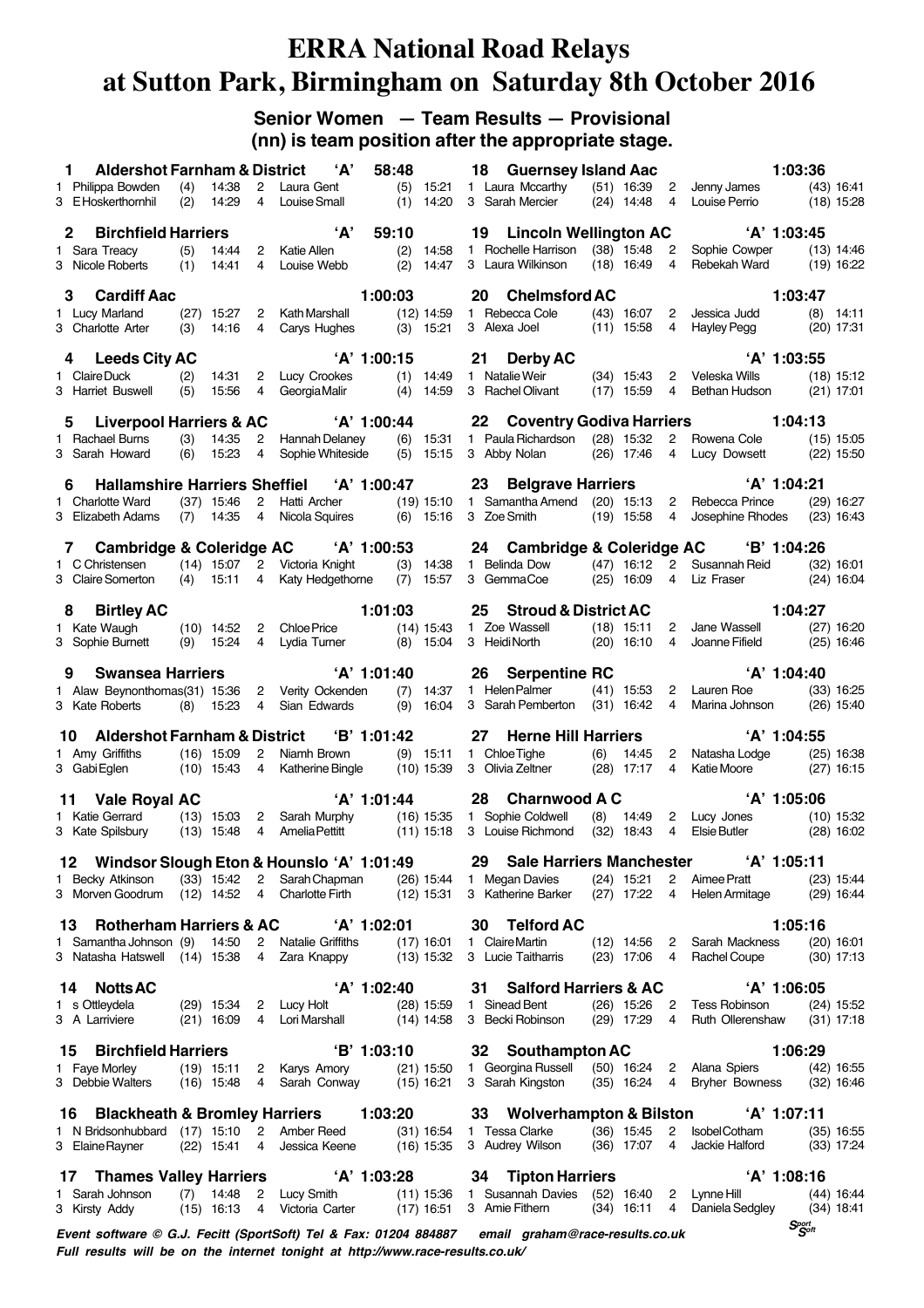| 35 Holmfirth Harriers AC                                                                                                                                             |  |  | 1:08:21            |  |
|----------------------------------------------------------------------------------------------------------------------------------------------------------------------|--|--|--------------------|--|
| 1 Ruby Sykes (44) 16:09 2 Erica Byram (40) 16:59<br>3 Helena Croft (37) 16:53 4 Zoe Storr (35) 18:20                                                                 |  |  |                    |  |
| 36 Tonbridge AC                                                                                                                                                      |  |  | 'A' 1:08:53        |  |
| 1 Nicole Taylor (11) 14:55 2 Alice Ralph (34) 17:31<br>3 Hannah Czarnowski(38) 17:55 4 L Pitcairnknowles (36) 18:32                                                  |  |  |                    |  |
|                                                                                                                                                                      |  |  |                    |  |
| 37 Royal Sutton Coldfield AC 'A' 1:09:16                                                                                                                             |  |  |                    |  |
|                                                                                                                                                                      |  |  |                    |  |
|                                                                                                                                                                      |  |  | 'A' 1:09:36        |  |
| <b>38 Ranelagh Harriers</b> 'A' 1:09:36<br>1 EstelleDamant (45) 16:10 2 Suzy Whatmough (39) 16:52                                                                    |  |  |                    |  |
| 3 Julia Bailey (43) 18:34 4 Rebecca Curtishall (38) 18:00                                                                                                            |  |  |                    |  |
|                                                                                                                                                                      |  |  |                    |  |
|                                                                                                                                                                      |  |  |                    |  |
| <b>39 Liverpool Harriers &amp; AC</b> ( <b>B' 1:09:37</b><br>1 MeganBall (57) 16:50 2 Elizabeth Egan (45) 16:42<br>3 Abbie Oliver (40) 17:17 4 Emily Rowe (39) 18:48 |  |  |                    |  |
|                                                                                                                                                                      |  |  |                    |  |
| 40 Vale Royal AC                                                                                                                                                     |  |  | <b>B</b> ' 1:09:41 |  |
| 1 Carolyn Dooley (62) 17:30 2 Chloe Broad (55) 17:48<br>3 Helen Whitby (48) 17:22 4 Kate Titlow (40) 17:01                                                           |  |  |                    |  |
|                                                                                                                                                                      |  |  |                    |  |
| 41 Cambridge & Coleridge AC 'C' 1:10:08                                                                                                                              |  |  |                    |  |
| 1 E Schaertlincoffey (55) 16:46 2 Stefanie Godfrey (49) 17:41<br>3 Sophie Kelly (46) 17:27 4 Carrie Bedingfield (41) 18:14                                           |  |  |                    |  |
|                                                                                                                                                                      |  |  |                    |  |
| <b>42 Serpentine RC</b> 'B' 1:10:21<br>1 Ahlem Bengueblia (59) 17:01 2 Courtney Bowen (50) 17:30                                                                     |  |  |                    |  |
|                                                                                                                                                                      |  |  |                    |  |
| 3 Victoria Brown (42) 17:01 4 Daisy Gladstone (42) 18:49                                                                                                             |  |  |                    |  |
| 43 Swansea Harriers                                                                                                                                                  |  |  | 'B' 1:10:27        |  |
| 1 JemimaOsborn (54) 16:44 2 Lara Philippart (41) 16:32                                                                                                               |  |  |                    |  |
| 3 Bethan Harris (39) 17:25 4 Helen Marshall (43) 19:46                                                                                                               |  |  |                    |  |
| 44 Notts AC                                                                                                                                                          |  |  | 'B' 1:10:47        |  |
| 1 Natatia Williams (68) 18:10  2 Megan Clarke (59) 18:18<br>3 Joanne Finch (50) 16:47  4 Catherine Charlton (44) 17:32                                               |  |  |                    |  |
|                                                                                                                                                                      |  |  |                    |  |
| 45 Cheltenham & County Harriers 1:11:04                                                                                                                              |  |  |                    |  |
| 1 Rachel Longstaff (40) 15:50 2 Fiona Maycock (37) 17:04<br>3 Josephine Wilkie (41) 18:29 4 Chloe Hawling (45) 19:41                                                 |  |  |                    |  |
|                                                                                                                                                                      |  |  |                    |  |
| 46 Wolverhampton & Bilston 'B' 1:12:12                                                                                                                               |  |  |                    |  |
| 1 Mollie Parr (67) 18:01 2 Cara Percival (58) 18:12                                                                                                                  |  |  |                    |  |
| 3 Deborah Blakeman $(53)$ 18:27 4 Rachel Gibson $(46)$ 17:32                                                                                                         |  |  |                    |  |
| 47 Bournville Harriers                                                                                                                                               |  |  | 'A' 1:13:42        |  |
| 1 Monica Baptista (66) 17:49 2 Linda Howell (56) 17:54                                                                                                               |  |  |                    |  |
| 3 Emily Holden (52) 18:28  4  Rhian Littlewood (47) 19:31                                                                                                            |  |  |                    |  |
|                                                                                                                                                                      |  |  |                    |  |
| 48 Bedford & County AC                                                                                                                                               |  |  | 'A' 1:13:52        |  |
| 1 Ruth Kerr (56) 16:48 2 Kirsty Thompson (53) 18:14<br>3 Amy Chalmers (44) 16:41 4 Madeleine Brodie (48) 22:09                                                       |  |  |                    |  |
|                                                                                                                                                                      |  |  |                    |  |
| 49 Rotherham Harriers & AC 'B' 1:13:54                                                                                                                               |  |  |                    |  |
| 1 Emma Parkinson (42) 16:04  2 Stephanie Burns (30) 15:41<br>3 Elizabeth Hutson (33) 17:40  4 J Dutton (49) 24:29                                                    |  |  |                    |  |
|                                                                                                                                                                      |  |  |                    |  |
| 50 Thames Valley Harriers <b>EXECUTE:</b> 1:14:40                                                                                                                    |  |  |                    |  |
| 1 Siana Jones (71) 18:51  2 Leanne Lyons (57) 17:13<br>3 Maire Gorman (59) 20:37  4 Lisa Dasilva (50) 17:59                                                          |  |  |                    |  |
|                                                                                                                                                                      |  |  |                    |  |
| 51 Corby AC                                                                                                                                                          |  |  | 'A' 1:14:55        |  |
| 1 Rebecca Hall (35) 15:44 2 Sarah Baxby (46) 18:06<br>3 Alex Bell (47) 18:28 4 Debra Galletta (51) 22:37                                                             |  |  |                    |  |
|                                                                                                                                                                      |  |  |                    |  |

|      | 52 Serpentine RC                                                                |              |                              |                | 'C' 1:16:07                                                                           |              |
|------|---------------------------------------------------------------------------------|--------------|------------------------------|----------------|---------------------------------------------------------------------------------------|--------------|
|      | 1 Eryn Lovell                                                                   |              |                              |                | (69) 18:33 2 Rhiannon Needham                                                         | $(64)$ 19:12 |
|      | 3 Nicola Mcglennon                                                              |              | $(60)$ 19:11                 |                | 4 Lisa Pettit                                                                         | $(52)$ 19:11 |
|      |                                                                                 |              |                              |                |                                                                                       |              |
|      | 53 Rugby & Northampton AC                                                       |              |                              |                |                                                                                       | 1:16:33      |
|      | 1 Melanie Wood                                                                  |              | $(60)$ 17:04<br>$(56)$ 18:40 |                | 2 Lorna Latimer                                                                       | (61) 20:21   |
|      | 3 Zoe Shepherd                                                                  |              |                              | $\overline{4}$ | Alison Cobb                                                                           | $(53)$ 20:28 |
|      | 54 Vale Royal AC                                                                |              |                              |                | 'C' 1:18:19                                                                           |              |
|      |                                                                                 |              |                              |                | 2 Clara Pettitt                                                                       | (51) 17:22   |
|      | 1 Chloe Dooley (61) 17:11<br>3 Lucy Burch (49) 18:09                            |              |                              | 4              | Clarametheut (31) 17.22<br>Carole Williams (54) 25:37                                 |              |
|      |                                                                                 |              |                              |                |                                                                                       |              |
|      | 55 Charnwood A C                                                                |              |                              |                | 'B' 1:18:26                                                                           |              |
|      | 1 Debbie Sorby                                                                  |              | $(70)$ 18:46                 |                | 2 Catherine Tinker                                                                    | $(62)$ 18:46 |
|      | 3 Mariam Getachew (57) 18:46                                                    |              |                              | $4 \square$    | Denise Cole                                                                           | $(55)$ 22:08 |
|      |                                                                                 |              |                              |                |                                                                                       |              |
|      |                                                                                 |              |                              |                | 56 Sale Harriers Manchester 'B' 1:19:00                                               |              |
|      | 3 Janneke Vanbeijnum(61) 19:04                                                  |              |                              | $\overline{4}$ | 1 Helen Reagan (72) 19:14 2 Sinead Ferguson (65) 19:28<br>Katherine Wellam (56) 21:14 |              |
|      |                                                                                 |              |                              |                |                                                                                       |              |
|      | 57 Notts AC                                                                     |              |                              |                | 'C' 1:21:48                                                                           |              |
|      | 1 Samantha Garside (73) 19:16                                                   |              |                              |                | 2 Lisa Dickinson                                                                      | $(67)$ 20:26 |
|      | 3 Donna Davenport                                                               |              | $(65)$ 21:28                 | $4 \square$    | Wendy Kane (57) 20:38                                                                 |              |
|      |                                                                                 |              |                              |                |                                                                                       |              |
|      | 58 Bournville Harriers                                                          |              |                              |                | B' 1:22:34                                                                            |              |
|      | 1 Sam Pretlove (77) 20:26                                                       |              |                              |                | 2 Louisa Moore                                                                        | $(70)$ 21:04 |
|      | 3 Joanne Irving                                                                 |              | $(67)$ 21:08                 | 4              | Jude Glynn                                                                            | $(58)$ 19:56 |
|      |                                                                                 |              |                              |                |                                                                                       |              |
|      | 59 Chorlton Runners                                                             |              |                              |                |                                                                                       | 1:22:54      |
|      | 1 Sophie Cunningham (76) 20:18<br>3 Stephanie Stevens (63) 17:58                |              |                              | $\overline{4}$ | 2 Hannah Ahle<br>Laila Herve                                                          | $(68)$ 20:35 |
|      |                                                                                 |              |                              |                |                                                                                       | $(59)$ 24:03 |
| 60 — | <b>Bournville Harriers</b>                                                      |              |                              |                | $°C'$ 1:40:33                                                                         |              |
|      | 1 Grainne Bermingham (78) 24:46                                                 |              |                              |                | 2 Charlotte Forcer                                                                    | $(72)$ 28:57 |
|      | 3 Joanne Whiting (69) 29:12                                                     |              |                              | $4 \square$    | Anna Ostojitsch                                                                       | $(60)$ 17:38 |
|      |                                                                                 |              |                              |                |                                                                                       |              |
|      | <b>Incomplete Teams:</b>                                                        |              |                              |                |                                                                                       |              |
|      |                                                                                 |              |                              |                |                                                                                       |              |
|      | <b>Aldershot Farnham &amp; District</b>                                         |              |                              |                | $^{\circ}$ C'                                                                         |              |
|      | 1 Evie Grice                                                                    |              | $(53)$ 16:42                 |                | 2 Daisy D'santos                                                                      | $(47)$ 17:21 |
|      | 3 Emma Stevens (45) 17:49                                                       |              |                              |                |                                                                                       |              |
|      | <b>Leamington Cycling &amp; AC</b><br>1 Megan Mcdonald (58) 17:00 2 Zara Blower |              |                              |                |                                                                                       | $(48)$ 17:13 |
|      | 3 Laura Gould (51) 19:38                                                        |              |                              |                |                                                                                       |              |
|      | <b>Trafford AC</b>                                                              |              |                              |                |                                                                                       |              |
| 1    | Vicki Cronin                                                                    |              |                              |                | (30) 15:35 2 Beth Donnelly                                                            | $(38)$ 17:25 |
| 3    | Sue Exon                                                                        |              | $(54)$ 22:16                 |                |                                                                                       |              |
|      | Solihull & Small Heath AC                                                       |              |                              |                | 'А'                                                                                   |              |
| 1.   | Paula Gowing                                                                    |              | $(65)$ 17:45                 | 2              | Julia Gilbride                                                                        | $(63)$ 19:52 |
|      | 3 Rebecca Freeman (55) 18:13                                                    |              |                              |                |                                                                                       |              |
|      | <b>Sheffield RC</b>                                                             |              |                              |                |                                                                                       |              |
| 1    | Sarah Kimpton                                                                   | (63)         | 17:36                        | 2              | Samya Armoush                                                                         | $(60)$ 18:56 |
|      | 3 Little Kate                                                                   |              | $(58)$ 19:50                 |                |                                                                                       |              |
|      | <b>Saffron AC</b>                                                               |              |                              |                |                                                                                       |              |
| 1    | Caitlin Roper                                                                   |              | (32) 15:39                   | 2              | Mikela Gilmore                                                                        | $(54)$ 19:25 |
|      | 3 Alex West                                                                     |              | $(62)$ 22:51                 |                |                                                                                       |              |
|      | <b>City Of Sheffield &amp; Dearne AC</b>                                        |              |                              |                |                                                                                       |              |
| 1.   |                                                                                 |              |                              | 2              | Donna Claridge                                                                        | $(66)$ 19:40 |
|      | Janita Maraanen                                                                 | $(74)$ 19:43 |                              |                |                                                                                       |              |
|      | 3 Sonia Lee                                                                     |              | $(64)$ 20:34                 |                |                                                                                       |              |
|      | <b>Tipton Harriers</b>                                                          |              |                              |                | 'В'                                                                                   |              |
| 1    | Joanne Acha                                                                     |              | $(75)$ 20:14                 | 2              | Sophie Lynch                                                                          | $(69)$ 20:46 |
|      | 3 Katie Briggs                                                                  |              | $(66)$ 20:56                 |                |                                                                                       |              |
|      | <b>Bromsgrove &amp; Redditch</b>                                                |              |                              |                |                                                                                       |              |
| 1    | Sally Hogan<br>3 Tamara Freeman                                                 |              | $(46)$ 16:11<br>$(68)$ 18:49 | $\overline{2}$ | Katy Barden                                                                           | $(71)$ 34:12 |
|      | Bristol & West Ac (Est. 1882)                                                   |              |                              |                |                                                                                       |              |

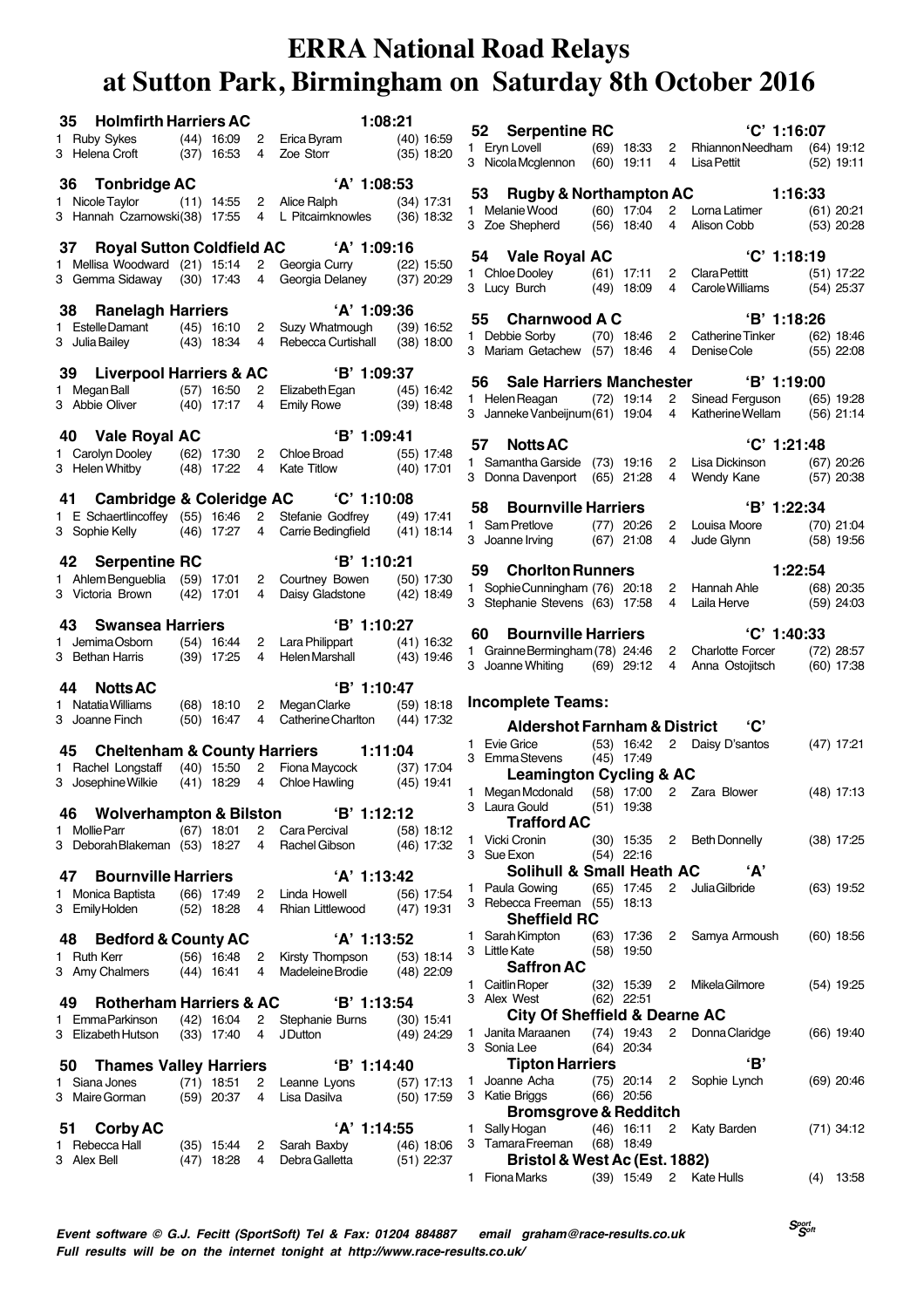|    | <b>Leeds City AC</b>                                       |              |         |           | 'В'        |              |
|----|------------------------------------------------------------|--------------|---------|-----------|------------|--------------|
|    | 1 Charlotte Wills (49) 16:23 2 Rebecca Townsend (36) 16:24 |              |         |           |            |              |
|    | Windsor Slough Eton & Hounslo 'B'                          |              |         |           |            |              |
|    | 1 Alexandra Barbour (22) 15:15 2 Victoria Brookling        |              |         |           |            | $(52)$ 19:37 |
|    |                                                            |              |         |           |            |              |
|    | <b>Kingston Ac &amp; Poly Harriers</b>                     |              |         |           |            |              |
|    | 1 Phoebe Law                                               | $(1)$ 14:29  |         |           |            |              |
|    | <b>Highgate Harriers</b>                                   |              |         |           |            |              |
| 1. | Hannah Viner                                               | $(15)$ 15:08 |         |           |            |              |
|    | <b>Stockport Harriers &amp; AC</b>                         |              |         |           | 'А'        |              |
|    | 1 Katy Whiteoak (23) 15:19                                 |              |         |           |            |              |
|    | <b>Border Harriers &amp; AC</b>                            |              |         |           |            |              |
|    | 1 Rhiannon Silson (25) 15:25                               |              |         |           |            |              |
|    | <b>Newcastle Staffs AC</b>                                 |              |         |           |            |              |
|    | 1 R Twardochleb (48) 16:13                                 |              |         |           |            |              |
|    | <b>Tonbridge AC</b>                                        |              |         |           | 'В'        |              |
| 1. | EmiliaHope (64) 17:44                                      |              |         |           |            |              |
|    | Fastest of all legs - Provisional                          |              |         |           |            |              |
|    | Kate Hulls<br>1                                            |              | Bristol |           | 13:58      |              |
|    | 2<br>Jessica Judd                                          |              |         | Chelmsfd  | 14:11      |              |
|    | 3 Charlotte Arter                                          | Cardiff      |         |           | 14:16      |              |
|    | $4 \quad$<br>Louise Small                                  | Aldershot    |         |           | A 14:20    |              |
|    | 5<br>E Hoskerthornhil Aldershot                            |              |         |           | A 14:29    |              |
|    | $=$ Phoebe Law                                             | Kingston     |         |           | 14:29      |              |
|    | 7 Claire Duck                                              |              |         | LeedsCity | A 14:31    |              |
|    | 8 Elizabeth Adams                                          |              | Hallam  |           | A 14:35    |              |
|    | $=$ Rachael Burns                                          | Liverpool    |         |           | A 14:35    |              |
|    | 10<br>Verity Ockenden                                      |              | Swansea |           | 14:37<br>A |              |
|    |                                                            |              |         |           |            |              |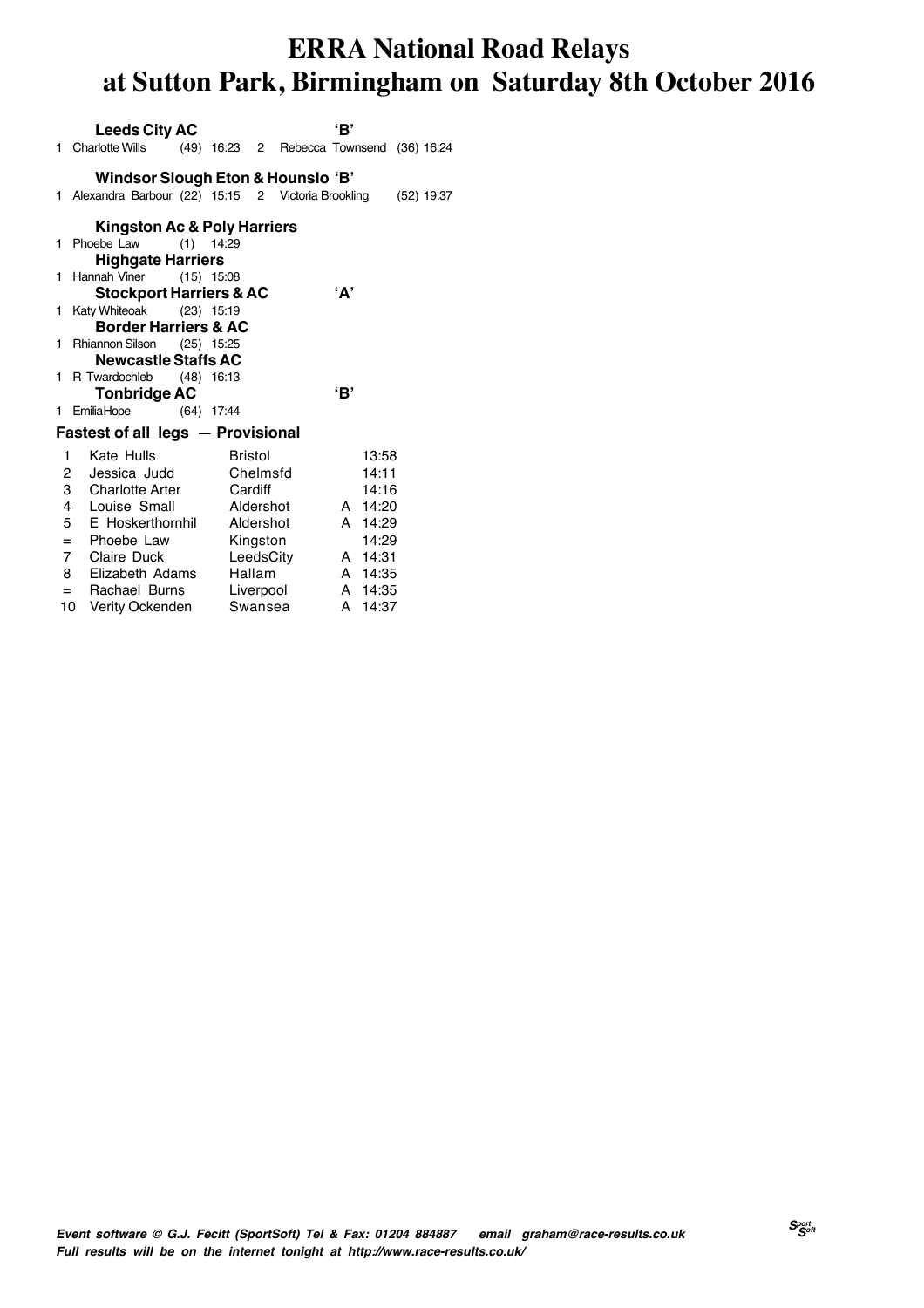#### ERRA National Road Relays at Sutton Park, Birmingham on Saturday 8th October 2016 - Under 13 Boys Stage 1 — Final Results

|          | <b>PosName</b>                                | Club<br>Leg Time            |                |                                           |          |                                         |                             |                |                                        |
|----------|-----------------------------------------------|-----------------------------|----------------|-------------------------------------------|----------|-----------------------------------------|-----------------------------|----------------|----------------------------------------|
| 1        | Zena Saez                                     | Bedford A                   | 13:29          |                                           | 32       | Jai Sispal                              | Leamington                  | 14:37          |                                        |
| 2        | <b>Ryan Martin</b>                            | Aldershot A                 | 13:34          |                                           | 33       | William Atkinson                        | Keighley&C A                | 14:38          |                                        |
| 3        | Sam Hodgson                                   | WindsorSlo A                | 13:35          |                                           | 34       | <b>Edward Enser</b>                     | Bracknell A                 | 14:38          |                                        |
| 4        | Danny Adams                                   | C. Norwich A                | 13:37          |                                           | 35       | Tom Bentall                             | TraffordAt                  | 14:39          |                                        |
| 5        | <b>Henry Faizey</b>                           | Solihull&S                  | 13:38          |                                           | 36       | Jay Akbar                               | Bristol&W B                 | 14:40          |                                        |
| 6        | A Colestonshields                             | Charnwood A                 | 13:39          |                                           | 37<br>38 | <b>Barnaby Daccus</b>                   | LeedsCity                   | 14:40<br>14:42 |                                        |
| 7        | Samuel Reardon                                | Blackheath A                | 13:40          |                                           | 39       | Gabriel Meehan<br>Finn Mcgrath          | LiverpoolH B<br>Cambridge C | 14:43          |                                        |
| 8        | Ethan Warren                                  | PrestonH                    | 13:40          |                                           | 40       | Innes O'malley                          | NorthNorfo                  | 14:47          |                                        |
| 9<br>10  | Fin Croll<br>Cian Healy                       | Tonbridge A<br>HorwichRMI A | 13:43<br>13:47 |                                           | 41       | N Didaskalou                            | Bracknell B                 | 15:06          |                                        |
| 11       | Ben Harrison                                  | HerneHill A                 | 13:50          |                                           | 42       | Harry Edmundson                         | SaleHarrie                  | 15:07          |                                        |
| 12       | Josh Robins                                   | Bromsgrove A                | 13:54          |                                           | 43       | Alex Sibley                             | Blackheath C                | 15:11          |                                        |
| 13       | Luke Galland                                  | DerbyAC A                   | 13:56          |                                           | 44       | Frank Mcgrath                           | CookhamRun                  | 15:17          |                                        |
| 14       | James Vaughan                                 | WorcesterA A                | 13:59          |                                           | 45       | Alexander Brand                         | Rotherham B                 | 15:24          |                                        |
| 15       | Samuel Bryan                                  | Salford                     | 14:01          |                                           | 46       | Donnabhan RuddenKeighley&C B            |                             | 15:30          |                                        |
| 16       | Dylan Michel                                  | Shaftesbur                  | 14:02          |                                           | 47       | Jayfrancis Jessop                       | Rotherham A                 | 15:39<br>15:40 |                                        |
| 17       | Will Ashfield                                 | ValeRoyal                   | 14:03          |                                           | 48<br>49 | Joseph Wheeler<br>Matt Jones            | Cambridge B<br>WestSuffol   | 15:48          |                                        |
| 18<br>19 | <b>Henry Taylor</b><br><b>Bailey Roberts</b>  | Tonbridge B<br>Aldershot B  | 14:04<br>14:05 |                                           | 50       | William Maine                           | NorthSomer A                | 15:49          |                                        |
| 20       | Charlie Teare                                 | LiverpoolH A                | 14:06          |                                           | 51       | Alfie Murdoch                           | C. Norwich B                | 15:57          |                                        |
| 21       | Aidan Oscroft                                 | Bristol&W A                 | 14:10          |                                           | 52       | Laurie Baker                            | Reading B                   | 16:01          |                                        |
| 22       | Sam Mannings                                  | Halesowen                   | 14:15          |                                           | 53       | Josh Bill                               | Charnwood B                 | 16:02          |                                        |
| 23       | Miles Benyan                                  | Cambridge A                 | 14:16          |                                           | 54       | Jack Kehoe                              | WorcesterA B                | 16:02          |                                        |
| 24       | Nathan Lancaster                              | HorwichRMI B                | 14:25          |                                           | 55       | Pierce O'dwyer                          | RoySutCol                   | 16:17          |                                        |
| 25       | Reuben Henrydaire Reading A                   |                             | 14:26          |                                           | 56       | Benjamin Ferguson Birchfield A          |                             | 16:19          |                                        |
| 26       | <b>Harry Ware</b>                             | Aldershot C                 | 14:28          |                                           | 57<br>58 | Kian Traynor<br>Ethan Roberts           | SaffronAC                   | 16:23          |                                        |
| 27       | <b>Basil Rock</b>                             | ThamesVall                  | 14:29          |                                           | 59       | Harvey Higgins                          | DerbyAC B<br>Birchfield B   | 16:36<br>16:51 |                                        |
| 28<br>29 | C Walkerpowell<br>Thomas Dixon                | Portsmouth A<br>Nuneaton    | 14:29<br>14:30 |                                           | 60       | *Not Declared*                          | WreakeAndSA                 | 16:54          |                                        |
| 30       | Thomas Dearden                                | Bedford B                   | 14:33          |                                           | 61       | Jacob Roe                               | Bristol&W C                 | 16:57          |                                        |
| 31       | Thomas Penlington Blackheath B                |                             | 14:34          |                                           | 62       | Reuben Smith                            | LincolnW                    | 17:16          |                                        |
|          |                                               |                             |                |                                           | 63       | Lucas Milliken                          | HorwichRMI C                | 30:11          |                                        |
|          |                                               |                             |                |                                           |          | - Under 13 Boys Stage 2 — Final Results |                             |                |                                        |
|          | <b>PosName</b>                                | Club                        |                | Leg Time Cum Time Gain                    |          |                                         |                             |                |                                        |
| 1        | Jaden Kennedy                                 | HerneHill A                 | 13:02          | $26:52 + 10$                              | 37       | <b>Brad Keay</b>                        | NorthNorfo                  | 15:34          | $30:21 +$<br>3                         |
| 2        | <b>Matthew Taylor</b>                         | Tonbridge A                 | 13:44          | $27:27 +$<br>-7                           | 38       | Ethan Hodgson                           | LeedsCity                   | 15:43          | 30:23<br>$\overline{\phantom{a}}$<br>1 |
| 3        | <b>Matthew Flatters</b>                       | HorwichRMI A                | 13:41          | $27:28 +$<br>7                            | 39       | Gabe Parmenter                          | Cambridge B                 | 14:57          | 9<br>$30:37 +$                         |
| 4        | Luca Stubbs                                   | Shaftesbur                  | 13:41          | $27:43 + 12$                              | 40       | Joseph Hull                             | Bristol&W B                 | 16:01          | 30:41<br>$\blacksquare$<br>4           |
| 5        | <b>Jack Davies</b>                            | DerbyAC A                   | 13:50          | $27:46 +$<br>-8                           | 41       | Alex Gidney                             | Leamington                  | 16:17          | 9<br>$30:54 -$                         |
| 6<br>7   | Theo Cheshire<br>Christopher Brodie Bedford A | Aldershot A                 | 14:15          | 27:49<br>4<br>$\sim$                      | 42       | <b>Isaac Bower</b>                      | C. Norwich B                | 15:00          | $30:57 +$<br>9                         |
| 8        | Tom Durney                                    | PrestonH                    | 14:26<br>14:21 | $27:55 -$<br>6<br>28:01<br>0              | 43<br>44 | Fenn Russell                            | Rotherham A<br>Portsmouth A | 15:26<br>16:49 | $31:05 +$<br>4<br>$31:18 - 16$         |
| 9        | Ben Campbell                                  | Blackheath A                | 14:33          | $28:13 -$<br>2                            | 45       | Moore Logan<br>Sam Benson               | Keighley&C B                | 15:56          | $31:26 +$<br>- 1                       |
| 10       | Ben Harle                                     | WorcesterA A                | 14:40          | $\overline{4}$<br>$28:39 +$               | 46       | William Osullivan                       | DerbyAC B                   | 15:08          | $31:44 + 12$                           |
| 11       | Jorge Aguliaragon                             | Cambridge A                 | 14:26          | $28:42 + 12$                              | 47       | Aaron Warmington                        | Birchfield A                | 15:40          | $31:59 +$<br>9                         |
| 12       | Freddie Pope                                  | WindsorSlo A                | 15:08          | 28:43<br>9<br>$\sim$                      | 48       | Samuel Wright                           | SaffronAC                   | 15:39          | $32:02 +$<br>9                         |
| 13       | Ollie Pickup                                  | Aldershot B                 | 14:39          | $28:44 +$<br>6                            | 49       | Louie Brunsdon                          | NorthSomer A                | 16:18          | $32:07 +$<br>1                         |
| 14       | Cole Edmonds                                  | Bristol&W A                 | 14:35          | $28:45 +$<br>7                            | 50       | N Paddington                            | Blackheath C                | 17:06          | $32:17 -$<br>7                         |
| 15<br>16 | Wilf Dight<br><b>Toby Middleton</b>           | ValeRoyal<br>HorwichRMI B   | 14:44<br>14:24 | $28:47 +$<br>2<br>$28:49 +$<br>8          | 51<br>52 | Oliver Nixon                            | WorcesterA B                | 16:25          | $32:27 +$<br>3                         |
| 17       | Charlie Mansfield                             | Salford                     | 14:53          | 28:54<br>2<br>$\sim$                      | 53       | George O'connor<br>*Not Declared*       | RoySutCol<br>WreakeAndS A   | 16:12<br>16:22 | $32:29 +$<br>3<br>$33:16 +$<br>7       |
| 18       | Michael Bagnall                               | LiverpoolH A                | 15:00          | $29:06 +$<br>2                            | 54       | Amos Kingston                           | Bristol&W C                 | 17:22          | $34:19 +$<br>- 7                       |
| 19       | Ollie Croll                                   | Tonbridge B                 | 15:04          | 29:08<br>-1<br>$\sim$                     |          | Fastest runners over stage 2:           |                             |                |                                        |
| 20       | Alex James                                    | SaleHarrie                  | 14:13          | $29:20 + 22$                              |          |                                         |                             |                |                                        |
| 21       | Owen Jinks                                    | Halesowen                   | 15:08          | $29:23 +$<br>-1                           | 1        | Jaden Kennedy                           | HerneHill A                 | 13:02          |                                        |
| 22       | Max Hanford                                   | Bedford B                   | 14:51          | $29:24 +$<br>-8                           |          | 2 Luca Stubbs                           | Shaftesbur                  | 13:41          |                                        |
| 23       | Michael Langley                               | C. Norwich A                | 15:48          | 29:25 - 19                                |          | 3 Matthew Flatters                      | HorwichRMI A                | 13:41          |                                        |
| 24       | Max Gregson                                   | Blackheath B                | 14:53          | $29:27 +$<br>- 7                          |          | 4 Matthew Taylor                        | Tonbridge A                 | 13:44          |                                        |
| 25<br>26 | Colin Foord<br>Rohanjath Lee                  | Charnwood A<br>Keighley&C A | 15:49<br>14:55 | 29:28 - 19<br>$29:33 +$<br>7              |          | 5 Jack Davies                           | DerbyAC A                   | 13:50          |                                        |
| 27       | Benjamin Mccabe                               | Reading A                   | 15:10          | 29:36<br>$\overline{c}$<br>$\blacksquare$ |          | 6 Alex James                            | SaleHarrie                  | 14:13          |                                        |
| 28       | Louis Relph                                   | LiverpoolH B                | 15:02          | $29:44 + 10$                              |          | 7 Theo Cheshire                         | Aldershot A                 | 14:15          |                                        |
| 29       | Oliver Barratt                                | Bracknell A                 | 15:11          | $29:49 +$<br>5                            | 8        | Tom Durney                              | PrestonH                    | 14:21          |                                        |
| 30       | <b>Alfred Turner</b>                          | ThamesVall                  | 15:22          | 29:51<br>$\sim$<br>3                      |          | 9 Toby Middleton                        | HorwichRMI B                | 14:24          |                                        |
| 31       | Oilver Choi                                   | TraffordAt                  | 15:25          | $30:04 +$<br>4                            |          | 10 Jorge Aguliaragon                    | Cambridge A                 | 14:26          |                                        |
| 32       | Sam Yates                                     | Nuneaton                    | 15:35          | 30:05<br>3<br>$\sim$                      |          | 11 Christopher Brodie                   | Bedford A                   | 14:26          |                                        |
| 33       | Declan Mullane                                | Rotherham B                 | 14:44          | $30:08 + 12$                              |          |                                         |                             |                |                                        |
| 34       | Harry Williams                                | Bromsgrove A                | 16:16          | $30:10 - 22$                              |          |                                         |                             |                |                                        |
| 35<br>36 | Iwan Hughes<br>George Keen                    | CookhamRun<br>Cambridge C   | 15:01<br>15:36 | $30:18 + 9$<br>$30:19 + 3$                |          |                                         |                             |                |                                        |
|          |                                               |                             |                |                                           |          |                                         |                             |                |                                        |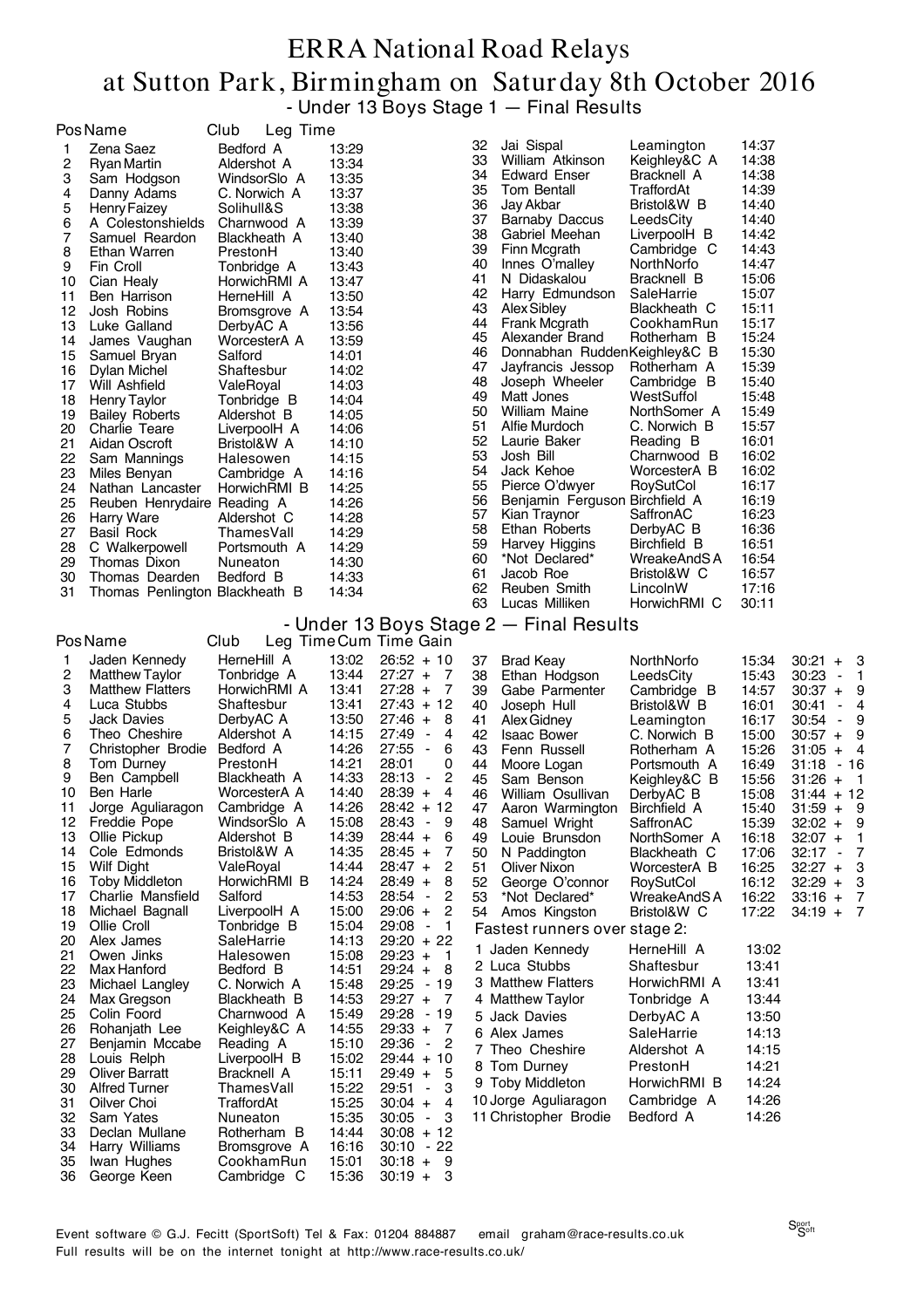- Under 13 Boys Stage 3 — Final Results

|    | <b>PosName</b>               | Club         |       | Leg Time Cum Time Gain                    |    |                                 |              |       |                         |                         |
|----|------------------------------|--------------|-------|-------------------------------------------|----|---------------------------------|--------------|-------|-------------------------|-------------------------|
|    | Jacob Harrison               | HerneHill A  | 13:22 | 40:14<br>0                                | 33 | Samuel Clancy                   | LeedsCity    | 15:21 | $45:44 + 5$             |                         |
| 2  | Harry Hyde                   | Aldershot A  | 13:11 | 41:00<br>4<br>$+$                         | 34 | Joshua Gilbert                  | Rotherham A  | 14:44 | 45:49<br>$+$            | - 9                     |
| 3  | Olukorede Fasina             | Tonbridge A  | 13:49 | 41:16<br>1<br>$\overline{\phantom{a}}$    | 35 | Jack Calliss                    | CookhamRun   | 15:40 | 45:58                   | 0                       |
| 4  | <b>Matthew Mair</b>          | HorwichRMI A | 14:02 | 41:30<br>1<br>$\overline{\phantom{a}}$    | 36 | Ethan Day                       | Charnwood A  | 16:31 | 45:59                   | $-11$                   |
| 5  | Thomas Barnes                | PrestonH     | 13:58 | 3<br>41:59<br>$+$                         | 37 | Liam Carr                       | Tonbridge B  | 17:00 | 46:08                   | $-18$                   |
| 6  | Tom Brash                    | Blackheath A | 13:48 | 42:01<br>3<br>$+$                         | 38 | Toby Nelson                     | C. Norwich B | 15:12 | 46:09<br>$+$            | $\overline{4}$          |
|    | Ernie Creswell               | DerbyAC A    | 14:16 | 2<br>42:02<br>$\blacksquare$              | 39 | Daniel Hutson                   | Rotherham B  | 16:15 | 46:23<br>$\blacksquare$ | - 6                     |
| 8  | Samuel Greenstein Shaftesbur |              | 14:23 | 42:06<br>4<br>$\overline{\phantom{a}}$    | 40 | Louis Harhalakis                | Cambridge C  | 16:38 | 46:57                   | 4                       |
| 9  | James Vinnicimbe             | Bedford A    | 14:22 | $\overline{c}$<br>42:17<br>$\blacksquare$ | 41 | Charlie Parsons                 | Leamington   | 16:11 | 47:05                   | 0                       |
| 10 | Sam Hopkins                  | Salford      | 13:37 | 7<br>42:31<br>$+$                         | 42 | Jake Thompson                   | Keighley&C B | 15:50 | $47:16 +$               | -3                      |
| 11 | Rudi Morrell                 | Aldershot B  | 14:08 | 2<br>42:52<br>$+$                         | 43 | Corey Rose                      | DerbyAC B    | 15:39 | 47:23<br>$+$            | 3                       |
| 12 | Rufus Thomas                 | Bristol&W A  | 14:24 | 2<br>43:09<br>$+$                         | 44 | <b>Riley Carpenter</b>          | WorcesterA B | 15:10 | $47:37 +$               | 7                       |
| 13 | <b>Jake Borrett</b>          | Cambridge A  | 14:31 | $\overline{c}$<br>43:13<br>$\blacksquare$ | 45 | Callum Carlton                  | Blackheath C | 15:26 | 47:43<br>$\ddot{}$      | 5                       |
| 14 | <b>Isaac Battye</b>          | HorwichRMI B | 14:39 | $\overline{c}$<br>43:28<br>$+$            | 46 | Jack Wakefield                  | RoySutCol    | 15:54 | 48:23<br>$+$            | 6                       |
| 15 | <b>Patrick Griffith</b>      | ValeRoyal    | 14:46 | 43:33<br>0                                | 47 | *Not Declared*                  | WreakeAndSA  | 15:17 | $48:33 +$               | 6                       |
| 16 | Matthew Brennan              | LiverpoolH A | 14:37 | 2<br>$43:43 +$                            | 48 | Cameron Bakerperry NorthSomer A |              | 17:24 | 49:31<br>$+$            | $\overline{\mathbf{1}}$ |
| 17 | Joshua Knights               | C. Norwich A | 14:21 | $43:46 +$<br>6                            | 49 | <b>Matthew Ashcroft</b>         | Birchfield A | 18:13 | 50:12                   | $\overline{2}$          |
| 18 | Andrew Jeavons               | WorcesterA A | 15:26 | 44:05<br>8<br>$\blacksquare$              | 50 | Henry Godfree                   | Bristol&W C  | 19:12 | 53:31                   | $+$ 4                   |
| 19 | Oduka Fintelmann             | Bedford B    | 14:46 | $44:10 +$<br>3                            |    | Fastest runners over stage 3:   |              |       |                         |                         |
| 20 | Sam Conroy                   | Keighley&C A | 15:02 | $44:35 +$<br>6                            |    | 1 Harry Hyde                    | Aldershot A  | 13:11 |                         |                         |
| 21 | <b>Matthew Smith</b>         | Blackheath B | 15:10 | $44:37 +$<br>3                            |    | 2 Jacob Harrison                | HerneHill A  | 13:22 |                         |                         |
| 22 | <b>Matthew Knight</b>        | WindsorSlo A | 15:56 | 44:39<br>- 10                             |    | 3 Sam Hopkins                   | Salford      | 13:37 |                         |                         |
| 23 | Louie Mccormack              | TraffordAt   | 14:38 | 44:42<br>8<br>$+$                         |    | 4 Tom Brash                     |              | 13:48 |                         |                         |
| 24 | <b>Harry Sweeney</b>         | LiverpoolH B | 15:02 | 44:46<br>4<br>$+$                         |    |                                 | Blackheath A |       |                         |                         |
| 25 | Zac Gaillemin                | SaleHarrie   | 15:32 | 44:52<br>5<br>$\overline{\phantom{a}}$    |    | 5 Olukorede Fasina              | Tonbridge A  | 13:49 |                         |                         |
| 26 | <b>Robert Currie</b>         | Nuneaton     | 14:59 | $45:04 +$<br>6                            |    | 6 Thomas Barnes                 | PrestonH     | 13:58 |                         |                         |
| 27 | Thurley Max                  | Bracknell A  | 15:17 | 45:06<br>2<br>$+$                         |    | 7 Matthew Mair                  | HorwichRMI A | 14:02 |                         |                         |
| 28 | Henry Jonas                  | NorthNorfo   | 14:48 | 45:09<br>9<br>$+$                         |    | 8 Rudi Morrell                  | Aldershot B  | 14:08 |                         |                         |
| 29 | Charlie Shaw                 | Reading A    | 15:36 | 45:12<br>2<br>$\blacksquare$              |    | 9 Ernie Creswell                | DerbyAC A    | 14:16 |                         |                         |
| 30 | Ben Brinsdon                 | Halesowen    | 15:54 | 45:17<br>9<br>$\overline{\phantom{a}}$    |    | 10 Joshua Knights               | C. Norwich A | 14:21 |                         |                         |
| 31 | Beck Hardinghill             | Bristol&W B  | 14:51 | 9<br>45:32<br>$+$                         |    |                                 |              |       |                         |                         |
| 32 | Corban Wood                  | Cambridge B  | 14:56 | 7<br>$45:33 +$                            |    |                                 |              |       |                         |                         |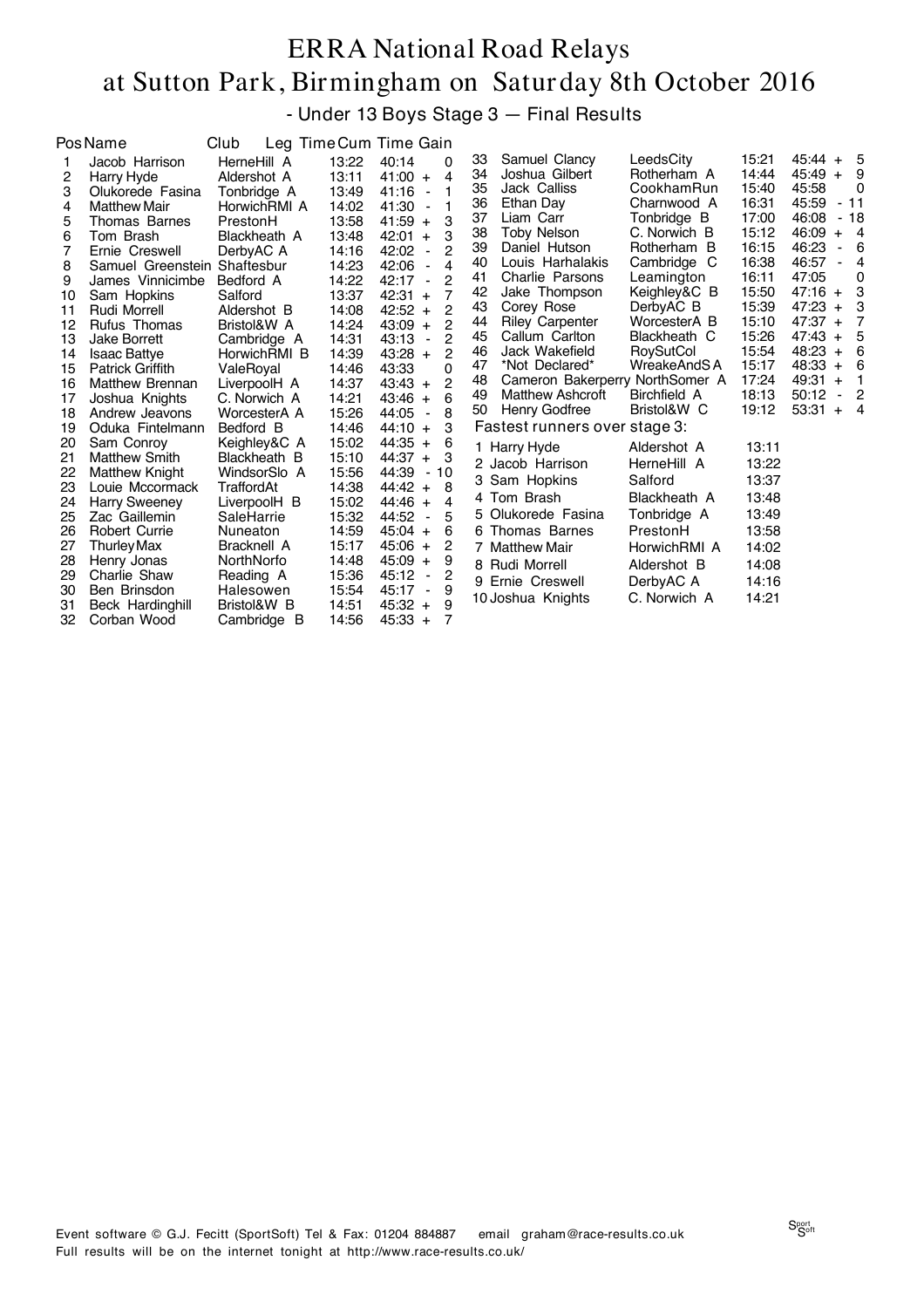#### ERRA National Road Relays at Sutton Park, Birmingham on Saturday 8th October 2016 Under 13 Boys — Team Results — Final

(nn) is team position after the appropriate stage.

| Herne Hill Harriers<br>$\mathbf{1}$                                       |                                             | 'А'                                                | 40:14                 |              | A'<br>22 Windsor Slough Eton & Hounslow                                                                       |
|---------------------------------------------------------------------------|---------------------------------------------|----------------------------------------------------|-----------------------|--------------|---------------------------------------------------------------------------------------------------------------|
| 1 Ben Harrison<br>3 Jacob Harrison                                        | $(1)$ 13:22                                 | $(11)$ 13:50 2 Jaden Kennedy                       |                       | $(1)$ 13:02  | 44:39<br>1 Sam Hodgson (3) 13:35 2 Freddie Pope (12) 15:08                                                    |
| 2                                                                         |                                             | Aldershot Farnham & District 'A' 41:00             |                       |              | 3 Matthew Knight (22) 15:56                                                                                   |
| 1 Ryan Martin<br>3 Harry Hyde                                             | (2)<br>13:34<br>(2)<br>13:11                | 2 Theo Cheshire                                    |                       | $(6)$ 14:15  | 23 Trafford Athletic Club<br>44:42                                                                            |
| 3 Tonbridge AC                                                            |                                             | A'                                                 | 41:16                 |              | 1 Tom Bentall<br>(35) 14:39 2 Oilver Choi<br>$(31)$ 15:25<br>3 Louie Mccormack (23) 14:38                     |
| 1 FinCroll                                                                | (9)                                         | 13:43 2 Matthew Taylor                             |                       | $(2)$ 13:44  | 24 Liverpool Harriers & AC 'B'<br>44:46                                                                       |
| 3 Olukorede Fasina (3)<br>Horwich R M I Harriers<br>4                     | 13:49                                       | A'                                                 | 41:30                 |              | (38) 14:42 2 Louis Relph<br>1 Gabriel Meehan<br>$(28)$ 15:02                                                  |
| 1 Cian Healy                                                              | $(10)$ 13:47                                | 2 Matthew Flatters                                 |                       | $(3)$ 13:41  | 3 Harry Sweeney<br>$(24)$ 15:02<br>25 Sale Harriers Manchester<br>44:52                                       |
| 3 Matthew Mair                                                            | $(4)$ 14:02                                 |                                                    |                       |              | 1 Harry Edmundson (42) 15:07 2 Alex James<br>$(20)$ 14:13                                                     |
| <b>Preston Harriers</b><br>5<br>1 Ethan Warren                            |                                             | (8) 13:40 2 Tom Durney (8) 14:21                   | 41:59                 |              | 3 ZacGaillemin<br>$(25)$ 15:32                                                                                |
| 3 Thomas Barnes                                                           | $(5)$ 13:58                                 |                                                    |                       |              | 45:04<br>26<br><b>Nuneaton Harriers</b><br>1 Thomas Dixon<br>(29) 14:30 2 Sam Yates<br>$(32)$ 15:35           |
| 6                                                                         |                                             | Blackheath & Bromley Harriers 'A' 42:01            |                       |              | 3 Robert Currie<br>$(26)$ 14:59                                                                               |
| 1 Samuel Reardon<br>3 Tom Brash                                           | $(7)$ 13:40 2                               | <b>BenCampbell</b>                                 |                       | $(9)$ 14:33  | 'A'<br>27<br>Bracknell AC<br>45:06                                                                            |
| Derby Athletic Club<br>7                                                  | (6)<br>13:48                                | A'                                                 | 42:02                 |              | 1 Edward Enser<br>(34) 14:38 2 Oliver Barratt<br>$(29)$ 15:11<br>3 Thurley Max<br>$(27)$ 15:17                |
| 1 Luke Galland                                                            | $(13)$ 13:56                                | 2 Jack Davies                                      |                       | $(5)$ 13:50  | 45:09<br>28 North Norfolk Harriers AC                                                                         |
| 3 Ernie Creswell                                                          | $(7)$ 14:16                                 | 42:06                                              |                       |              | 1 InnesO'malley (40) 14:47<br>$2^{\circ}$<br>Brad Keay<br>$(37)$ 15:34                                        |
| 8<br>1 Dylan Michel (16) 14:02 2 Luca Stubbs                              | <b>Shaftesbury Barnet Harriers</b>          |                                                    |                       | $(4)$ 13:41  | 3 Henry Jonas<br>$(28)$ 14:48<br>'A'<br>29<br>45:12                                                           |
| 3 Samuel Greenstein (8) 14:23                                             |                                             |                                                    |                       |              | Reading AC<br>1 Reuben Henrydaire (25) 14:26 2 Benjamin Mccabe<br>$(27)$ 15:10                                |
| Bedford & County AC<br>9                                                  |                                             | A'                                                 | 42:17                 |              | 3 Charlie Shaw<br>$(29)$ 15:36                                                                                |
| 1 Zena Saez<br>3 James Vinnicimbe (9)                                     | (1)<br>14:22                                | 13:29 2 Christopher Brodie (7) 14:26               |                       |              | 30<br>Halesowen Acc<br>45:17                                                                                  |
| 10 Salford Harriers & AC                                                  |                                             | 42:31                                              |                       |              | (22) 14:15 2 Owen Jinks<br>1 Sam Mannings<br>$(21)$ 15:08<br>3 Ben Brinsdon<br>$(30)$ 15:54                   |
| 1 Samuel Bryan                                                            |                                             | (15) 14:01 2 Charlie Mansfield (17) 14:53          |                       |              | $\overline{B}$<br>45:32<br>31<br><b>Bristol And West AC</b>                                                   |
| 3 SamHopkins                                                              | $(10)$ 13:37                                |                                                    |                       |              | 1 Jay Akbar<br>$(36)$ 14:40<br>2 Joseph Hull<br>$(40)$ 16:01                                                  |
| 11<br>1 Bailey Roberts                                                    | $(19)$ 14:05                                | Aldershot Farnham & District 'B'<br>2 Ollie Pickup | 42:52                 | $(13)$ 14:39 | 3 Beck Hardinghill<br>$(31)$ 14:51<br>Cambridge & Coleridge AC 'B'<br>45:33<br>32                             |
| 3 Rudi Morrell                                                            | $(11)$ 14:08                                |                                                    |                       |              | 1 Joseph Wheeler (48) 15:40 2 Gabe Parmenter<br>$(39)$ 14:57                                                  |
| <b>Bristol And West AC</b><br>12.                                         |                                             | A'                                                 | 43:09                 |              | 3 Corban Wood<br>$(32)$ 14:56                                                                                 |
| 1 Aidan Oscroft<br>3 Rufus Thomas                                         | $(21)$ 14:10 2 Cole Edmonds<br>$(12)$ 14:24 |                                                    | $(14)$ 14:35          |              | 33 Leeds City Athletic Club<br>45:44                                                                          |
| 13                                                                        | Cambridge & Coleridge AC 'A'                |                                                    | 43:13                 |              | Barnaby Daccus (37) 14:40 2 Ethan Hodgson<br>$(38)$ 15:43<br>1.<br>3 Samuel Clancy<br>$(33)$ 15:21            |
| 1 Miles Benyan (23) 14:16 2 Jorge Aguliaragon                             |                                             |                                                    |                       | (11) 14:26   | Rotherham Harriers And AC 'A' 45:49<br>34                                                                     |
| 3 Jake Borrett<br>Horwich R M I Harriers<br>14                            | $(13)$ 14:31                                | $\overline{B}$                                     | 43:28                 |              | 2 Fenn Russell (43) 15:26<br>1 Jayfrancis Jessop (47) 15:39                                                   |
| 1 Nathan Lancaster (24) 14:25                                             |                                             | 2 Toby Middleton                                   |                       | (16) 14:24   | 3 Joshua Gilbert<br>$(34)$ 14:44<br>45:58<br>35 Cookham Running Club                                          |
| 3 Isaac Battye (14) 14:39                                                 |                                             |                                                    |                       |              | 1 Frank Mcgrath<br>(44) 15:17 2 Iwan Hughes<br>$(35)$ 15:01                                                   |
| 15 Vale Royal AC                                                          |                                             |                                                    | 43:33<br>$(15)$ 14:44 |              | 3 Jack Calliss<br>$(35)$ 15:40                                                                                |
| 1 Will Ashfield<br>3 Patrick Griffith                                     | (17) 14:03 2 Wilf Dight<br>$(15)$ 14:46     |                                                    |                       |              | 'A'<br>36 Charnwood A C<br>45:59<br>1 A Colestonshields (6) 13:39 2 Colin Foord (25) 15:49                    |
| 16 Liverpool Harriers & AC                                                |                                             | A'                                                 | 43:43                 |              | 3 Ethan Day<br>$(36)$ 16:31                                                                                   |
| 1 Charlie Teare                                                           | $(20)$ 14:06                                | 2 Michael Bagnall (18) 15:00                       |                       |              | 'B'<br>37 Tonbridge AC<br>46:08                                                                               |
| 3 Matthew Brennan (16) 14:37<br>City Of Norwich AC<br>17                  |                                             | 'A'                                                | 43:46                 |              | 1 Henry Taylor<br>(18) 14:04 2 OllieCroll<br>$(19)$ 15:04<br>3 Liam Carr<br>$(37)$ 17:00                      |
| 1 Danny Adams                                                             | (4) 13:37 2 Michael Langley                 |                                                    |                       | $(23)$ 15:48 | 'B'<br>38 City Of Norwich AC<br>46:09                                                                         |
| 3 Joshua Knights                                                          | $(17)$ 14:21                                |                                                    |                       |              | 1 Alfie Murdoch<br>(51) 15:57 2 Isaac Bower<br>$(42)$ 15:00                                                   |
| 18 Worcester AC<br>1 James Vaughan                                        | $(14)$ 13:59 2                              | A'<br>Ben Harle                                    | 44:05                 | $(10)$ 14:40 | 3 Toby Nelson<br>$(38)$ 15:12                                                                                 |
| 3 Andrew Jeavons (18) 15:26                                               |                                             |                                                    |                       |              | 39 Rotherham Harriers And AC<br>'B'<br>46:23<br>1 Alexander Brand (45) 15:24 2 Declan Mullane<br>$(33)$ 14:44 |
| 19 Bedford & County AC                                                    |                                             | 'B'                                                | 44:10                 |              | 3 Daniel Hutson<br>$(39)$ 16:15                                                                               |
| 1 Thomas Dearden (30) 14:33 2 Max Hanford<br>3 OdukaFintelmann (19) 14:46 |                                             |                                                    |                       | $(22)$ 14:51 | 40 Cambridge & Coleridge AC 'C'<br>46:57                                                                      |
| 20 Keighley & Craven AC                                                   |                                             | A'                                                 | 44:35                 |              | 1 Finn Mcgrath<br>(39) 14:43 2 George Keen<br>$(36)$ 15:36<br>3 Louis Harhalakis<br>$(40)$ 16:38              |
| 1 William Atkinson                                                        | (33) 14:38 2 Rohanjath Lee                  |                                                    |                       | $(26)$ 14:55 | 47:05<br>41 Leamington Cycling & AC                                                                           |
| 3 Sam Conroy                                                              | $(20)$ 15:02                                |                                                    |                       |              | 1 Jai Sispal<br>(32) 14:37 2 Alex Gidney<br>$(41)$ 16:17                                                      |
| 21<br>1 Thomas Penlington (31) 14:34 2 Max Gregson                        |                                             | Blackheath & Bromley Harriers 'B'                  | 44:37                 | $(24)$ 14:53 | 3 Charlie Parsons<br>$(41)$ 16:11<br>'B'<br>42 Keighley & Craven AC                                           |
| 3 Matthew Smith                                                           | (21) 15:10                                  |                                                    |                       |              | 47:16<br>1 Donnabhan Rudden (46) 15:30 2 Sam Benson<br>(45) 15:56                                             |
|                                                                           |                                             |                                                    |                       |              | 3 Jake Thompson (42) 15:50                                                                                    |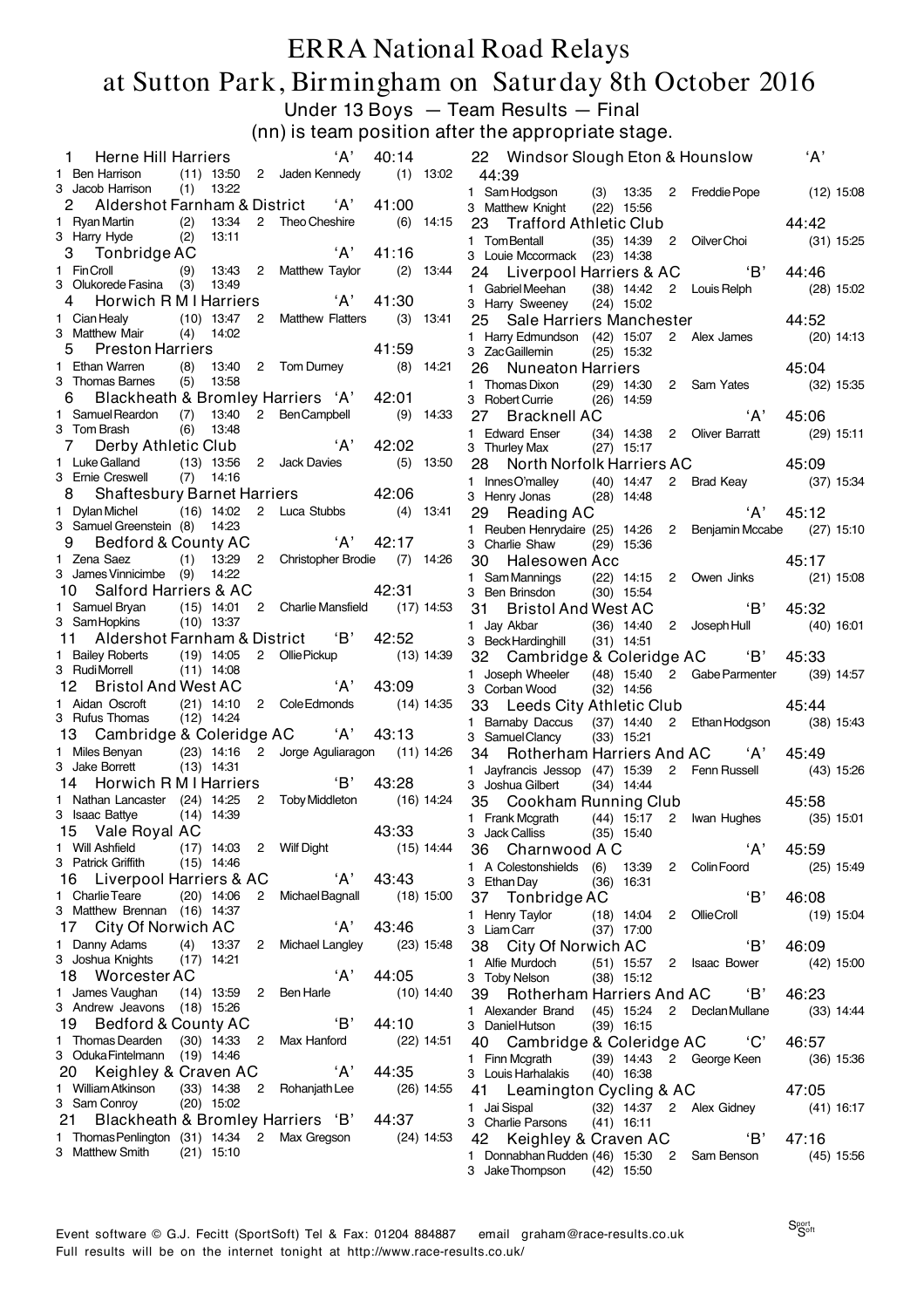| 47:23<br>$(46)$ 15:08<br>47:37<br>$(51)$ 16:25<br>47:43<br>$(50)$ 17:06<br>48:23<br>1 Pierce O'dwyer (55) 16:17 2 George O'connor (52) 16:12<br>3 Jack Wakefield (46) 15:54<br>48:33<br>$(53)$ 16:22<br>49:31<br>$(49)$ 16:18<br>50:12<br>Aaron Warmington (47) 15:40<br>53:31<br>(54) 17:22 |
|----------------------------------------------------------------------------------------------------------------------------------------------------------------------------------------------------------------------------------------------------------------------------------------------|
|                                                                                                                                                                                                                                                                                              |
|                                                                                                                                                                                                                                                                                              |
|                                                                                                                                                                                                                                                                                              |
|                                                                                                                                                                                                                                                                                              |
|                                                                                                                                                                                                                                                                                              |
|                                                                                                                                                                                                                                                                                              |
|                                                                                                                                                                                                                                                                                              |
|                                                                                                                                                                                                                                                                                              |
|                                                                                                                                                                                                                                                                                              |
|                                                                                                                                                                                                                                                                                              |
|                                                                                                                                                                                                                                                                                              |
|                                                                                                                                                                                                                                                                                              |
|                                                                                                                                                                                                                                                                                              |
|                                                                                                                                                                                                                                                                                              |
|                                                                                                                                                                                                                                                                                              |
|                                                                                                                                                                                                                                                                                              |
|                                                                                                                                                                                                                                                                                              |
|                                                                                                                                                                                                                                                                                              |
|                                                                                                                                                                                                                                                                                              |
|                                                                                                                                                                                                                                                                                              |
|                                                                                                                                                                                                                                                                                              |
|                                                                                                                                                                                                                                                                                              |
| $(30)$ 15:22                                                                                                                                                                                                                                                                                 |
|                                                                                                                                                                                                                                                                                              |
| $(34)$ 16:16                                                                                                                                                                                                                                                                                 |
|                                                                                                                                                                                                                                                                                              |
|                                                                                                                                                                                                                                                                                              |
| $(44)$ 16:49                                                                                                                                                                                                                                                                                 |
|                                                                                                                                                                                                                                                                                              |
|                                                                                                                                                                                                                                                                                              |
| $(48)$ 15:39                                                                                                                                                                                                                                                                                 |
|                                                                                                                                                                                                                                                                                              |
|                                                                                                                                                                                                                                                                                              |
|                                                                                                                                                                                                                                                                                              |
|                                                                                                                                                                                                                                                                                              |
|                                                                                                                                                                                                                                                                                              |
|                                                                                                                                                                                                                                                                                              |
|                                                                                                                                                                                                                                                                                              |
|                                                                                                                                                                                                                                                                                              |
|                                                                                                                                                                                                                                                                                              |
|                                                                                                                                                                                                                                                                                              |
|                                                                                                                                                                                                                                                                                              |
|                                                                                                                                                                                                                                                                                              |

|     | <b>Birchfield Harriers</b>    |            | 'B' |       |  |  |  |  |  |  |
|-----|-------------------------------|------------|-----|-------|--|--|--|--|--|--|
| 1   | Harvey Higgins (59) 16:51     |            |     |       |  |  |  |  |  |  |
|     | Lincoln Wellington AC         |            |     |       |  |  |  |  |  |  |
| 1   | (62) 17:16<br>Reuben Smith    |            |     |       |  |  |  |  |  |  |
|     | 'C'<br>Horwich R M I Harriers |            |     |       |  |  |  |  |  |  |
| 1   | Lucas Milliken<br>(63) 30:11  |            |     |       |  |  |  |  |  |  |
|     | Fastest of all legs           |            |     |       |  |  |  |  |  |  |
| 1   | Jaden Kennedy                 | HerneHill  | A   | 13:02 |  |  |  |  |  |  |
| 2   | Harry Hyde                    | Aldershot  | A   | 13:11 |  |  |  |  |  |  |
| 3   | Jacob Harrison                | HerneHill  | A   | 13:22 |  |  |  |  |  |  |
| 4   | Zena Saez                     | Bedford    | A   | 13:29 |  |  |  |  |  |  |
| 5   | <b>Ryan Martin</b>            | Aldershot  | A   | 13:34 |  |  |  |  |  |  |
| 6   | Sam Hodgson                   | WindsorSlo | A   | 13:35 |  |  |  |  |  |  |
| 7   | Sam Hopkins                   | Salford    |     | 13:37 |  |  |  |  |  |  |
| $=$ | Danny Adams                   | C. Norwich | A   | 13:37 |  |  |  |  |  |  |
| 9   | <b>Henry Faizey</b>           | Solihull&S |     | 13:38 |  |  |  |  |  |  |
| 10  | A Colestonshields             | Charnwood  | А   | 13:39 |  |  |  |  |  |  |
|     |                               |            |     |       |  |  |  |  |  |  |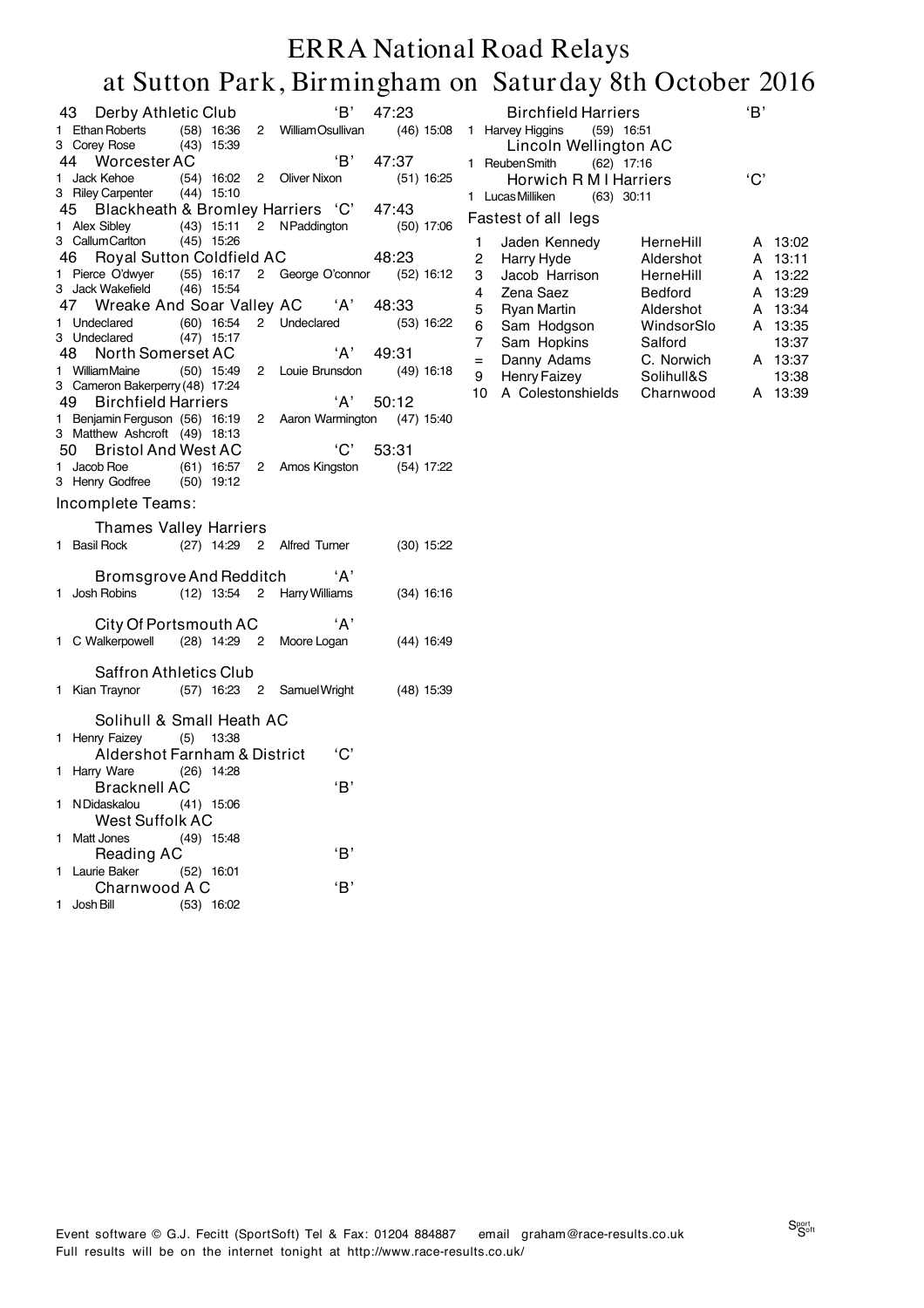- Under 13 Girls Stage 1 — Final Results

|    | Pos Name              | Club<br>Leg Time   |                            |    |                               |             |       |
|----|-----------------------|--------------------|----------------------------|----|-------------------------------|-------------|-------|
| 1  | Amy Harland           | <b>Birchfiel</b>   | 13:48                      | 36 | Mia Brockway                  | Kettering   | 16:10 |
| 2  | Faye O'hare           | Liverpool A        | 14:19                      | 37 | Madison Green                 | LincolnWe A | 16:13 |
| 3  | Elsie Robinson        | SaffronAt A        | 14:32                      | 38 | Dana Fraser                   | Cambridge A | 16:17 |
| 4  | Lilli Carr            | Keighley& A        | 14:35                      | 39 | Melanie Gould                 | Leamingto   | 16:19 |
| 5  | Jasmine Young         | WindsorSI A        | 14:48                      | 40 | Imogen Tattersall             | WindsorSI B | 16:20 |
| 6  | Grace Roberts         | ValeRoyal          | 14:48                      | 41 | Mackenzie Smith               | WreakeAnd B | 16:21 |
| 7  | Emily Russell         | SalfordHa A        | 14:49                      | 42 | Sadie Harris                  | Aldershot B | 16:23 |
| 8  | Katie Parker          | WreakeAnd A        | 14:51                      | 43 | Connie Ballantine             | NorthSome A | 16:25 |
| 9  | Natalie Hatfield      | Bromsgrov A        | 14:56                      | 44 | Sophie Quayclark              | Bracknell B | 16:28 |
| 10 | Ruby Horton           | Aldershot A        | 14:58                      | 45 | Lavinia Gavaghan              | Wakefield   | 16:36 |
| 11 | Eva Holland           | HerneHill A        | 15:06                      | 46 | Natalya Russell               | SalfordHa B | 16:37 |
| 12 | Isobella Merritt      | HorwichRM A        | 15:11                      | 47 | Blakemoreclark                | Liverpool B | 16:43 |
| 13 | Grace Forster         | CityOfNor          | 15:13                      | 48 | Lily Williams                 | NewportHa B | 16:45 |
| 14 | Imogen Blackwell      | PrestonHa          | 15:15                      | 49 | Kelsey Pullin                 | Blackheat C | 16:48 |
| 15 | Zakia Mossi           | ThamesVal A        | 15:18                      | 50 | Amber Bailey                  | Bracknell A | 16:51 |
| 16 | Zena Hartley          | Hallam             | 15:19                      | 51 | Sophie Dunbobbin              | WreakeAnd C | 16:59 |
| 17 | Olivia Bonshor        | Charnwood A        | 15:22                      | 52 | Darcey Barton                 | Stroud&Di   | 17:04 |
| 18 | Alex Evans            | Tonbridge          | 15:27                      | 53 | <b>Ryley Malonepriest</b>     | Halesowen   | 17:04 |
| 19 | Cara Terry            | CookhamRu A        | 15:29                      | 54 | Sarah Bourne                  | DerbyAthl B | 17:05 |
| 20 | East Olivia           | CityOfPor A        | 15:31                      | 55 | <b>Ysa Murdey</b>             | SaffronAt B | 17:10 |
| 21 | Daniella Harper       | <b>Blackheat A</b> | 15:34                      | 56 | Olivia Tonkinson              | Worcester   | 17:15 |
| 22 | Lila Bartlett         | WestSuf            | 15:38                      | 57 | <b>Scarlett Metcalfe</b>      | Keighley& B | 17:18 |
| 23 | Elin Griffiths        | NewportHa A        | 15:40                      | 58 | Lily Godfrey                  | Cambridge B | 17:20 |
| 24 | Heidi Taylor          | PooleAc            | 15:40                      | 59 | Amelia Baker                  | Bedford&C B | 17:39 |
| 25 | Lucy Carey            | RoyalSutt B        | 15:41                      | 60 | Jemima Batty                  | CityOfPor C | 17:45 |
| 26 | Valentina Costa       | DerbyAthl A        | 15:42                      | 61 | Lydia Johnson                 | HorwichRM B | 17:48 |
| 27 | Sian Duval            | RoyalSutt A        | 15:43                      | 62 | Lauren Duthie                 | Liverpool C | 17:53 |
| 28 | <b>Ruby Abbott</b>    | Bedford&C A        | 15:47                      | 63 | Charli Sampson                | Charnwood C | 18:02 |
| 29 | <b>Sydney Allen</b>   | Shaftesbu          | 15:50                      | 64 | Olivia Colegrave              | ThamesVal B | 18:19 |
| 30 | Lucy Morrison         | Charnwood B        | 15:51                      | 65 | Grace Ashurst                 | BristolAn A | 18:28 |
| 31 | Natalia Smith         | CityOfPor B        | 15:54                      | 66 | <b>Holly Avery</b>            | NorthSome B | 18:38 |
| 32 | <b>Slattery Freya</b> | NuneatonH          | 15:59                      | 67 | Loftesnesratcliffe            | Aldershot C | 18:44 |
| 33 | Christie Allen        | EastChesh          | 16:00                      | 68 | <b>Emily Roberts</b>          | CookhamRu B | 18:52 |
| 34 | Amarisa Sibley        | Blackheat B        | 16:01                      | 69 | Grace Claridge                | BristolAn B | 19:18 |
| 35 | Jess Butland          | HerneHill B        | 16:09                      | 70 | Savana RoslingcookLincolnWe B |             | 22:53 |
|    |                       |                    | $I$ Indor 19 Cirlo Ctono 9 |    | Einel Deeulte                 |             |       |

- Under 13 Girls Stage 2 — Final Results

| PosName |  |
|---------|--|
|---------|--|

|                | Pos Name              | Club               |       | Leg Time Cum Time Gain                 |    |                          |                    |       |                                                     |
|----------------|-----------------------|--------------------|-------|----------------------------------------|----|--------------------------|--------------------|-------|-----------------------------------------------------|
| 1              | Emmeline Grace        | <b>Birchfiel</b>   | 15:11 | 28:59<br>0                             | 35 | Sophie Worrall           | Bedford&C A        | 16:47 | 32:34<br>$-7$                                       |
| 2              | Maisie Collis         | HerneHill A        | 14:31 | 9<br>$29:37 +$                         | 36 | Emily Lovett             | Leamingto          | 16:25 | $32:44 +$<br>$\mathbf{3}$                           |
| 3              | Emelie Castagna       | PooleAc            | 14:12 | $29:52 + 21$                           | 37 | Lydia Marshall           | WestSuf            | 17:08 | 32:46<br>$-15$                                      |
| 4              | Nicola Mason          | SalfordHa A        | 15:25 | $30:14 +$<br>-3                        | 38 | Ella Benson              | Bracknell A        | 15:58 | $+12$<br>32:49                                      |
| 5              | Madeleine Wise        | Tonbridge          | 15:04 | $30:31 + 13$                           | 39 | Ella Smith               | <b>Blackheat B</b> | 17:10 | 33:11<br>5<br>$\blacksquare$                        |
| 6              | Flora Miskinyoung     | WreakeAnd A        | 15:42 | 2<br>$30:33 +$                         | 40 | <b>Katy Bowler</b>       | Aldershot B        | 16:51 | $\overline{c}$<br>$33:14 +$                         |
| $\overline{7}$ | Holly Landon          | WindsorSI A        | 15:47 | 2<br>30:35<br>$\blacksquare$           | 41 | Sofie Vonbonsdorff       | Bracknell B        | 16:55 | $33:23 +$<br>3                                      |
| 8              | <b>Tamzin Dentith</b> | Liverpool A        | 16:18 | 30:37<br>6<br>$\blacksquare$           | 42 | <b>Tanwen Bird</b>       | Stroud&Di          | 16:26 | 33:30<br>$+10$                                      |
| 9              | Tia Hansford          | Aldershot A        | 15:53 | $30:51 +$<br>1                         | 43 | Amelie Maris             | Cambridge A        | 17:22 | 33:39<br>- 5<br>$\blacksquare$                      |
| 10             | Aimi Weightman        | Shaftesbu          | 15:03 | $30:53 + 19$                           | 44 | Natalie Wynne            | NuneatonH          | 17:43 | $-12$<br>33:42                                      |
| 11             | Maayan Radus          | <b>Blackheat A</b> | 15:23 | $30:57 + 10$                           | 45 | Priya Matta              | WindsorSI B        | 17:24 | 5<br>33:44<br>$\blacksquare$                        |
| 12             | Faye Houghton         | PrestonHa          | 15:48 | $\overline{2}$<br>$31:03 +$            | 46 | Sapphire Samuel          | NewportHa B        | 17:19 | 2<br>$34:04 +$                                      |
| 13             | <b>Emily Hunter</b>   | Hallam             | 15:45 | 3<br>$31:04 +$                         | 47 | Sophia Murray            | NorthSome A        | 17:53 | $\overline{4}$<br>34:18<br>$\blacksquare$           |
| 14             | Florance Hagger       | SaffronAt A        | 16:34 | 31:06<br>$-11$                         | 48 | Megan Williams           | Worcester          | 17:06 | 8<br>$34:21 +$                                      |
| 15             | Faye Conboy           | ValeRoval          | 16:19 | 31:07<br>9<br>$\sim$                   | 49 | Olivia Holmes            | Liverpool B        | 17:40 | 2<br>34:23<br>$\overline{\phantom{a}}$              |
| 16             | Eloise O'neill        | CityOfPor A        | 15:40 | 4<br>31:11<br>$+$                      | 50 | Scarlett Lewin           | SaffronAt B        | 17:16 | 5<br>34:26<br>$+$                                   |
| 17             | Sophie Groom          | Bromsgrov A        | 16:20 | 31:16<br>8<br>$\blacksquare$           | 51 | Katherine Waters         | EastChesh          | 18:27 | $-18$<br>34:27                                      |
| 18             | Gemma Newport         | Charnwood A        | 16:00 | 31:22<br>1<br>$\overline{\phantom{a}}$ | 52 | Amelia Hartshorn         | Halesowen          | 17:30 | $34:34 +$<br>- 1                                    |
| 19             | Siena Brancato        | CookhamRu A        | 15:55 | 31:24<br>0                             | 53 | Isabelle Wilson          | WreakeAnd C        | 18:07 | $\overline{2}$<br>35:06<br>$\blacksquare$           |
| 20             | Milly Lever           | HorwichRM A        | 16:16 | 31:27<br>8<br>$\blacksquare$           | 54 | Olivia Hussey            | BristolAn A        | 17:00 | 35:28<br>$+11$                                      |
| 21             | Hannah Jackson        | Keighley& A        | 17:06 | 31:41<br>17<br>$\blacksquare$          | 55 | Alyssia Jackson          | HorwichRM B        | 17:45 | 35:33<br>- 6<br>$\ddot{}$                           |
| 22             | Bethan Morgan         | NewportHa A        | 16:02 | $31:42 +$                              | 56 | Eveline Clewes           | DerbyAthl B        | 18:31 | 2<br>35:36<br>$\blacksquare$                        |
| 23             | M Hammond             | RoyalSutt A        | 16:02 | $31:45 +$<br>4                         | 57 | Emma Lloyd               | Keighley& B        | 18:28 | 0<br>35:46                                          |
| 24             | Neve Evans            | Charnwood B        | 16:03 | $31:54 +$<br>6                         | 58 | Kaisa Hanni              | ThamesVal B        | 17:30 | 6<br>$35:49 +$                                      |
| 25             | <b>Lily Dafter</b>    | ThamesVal A        | 16:36 | $31:54 - 10$                           | 59 | Rebecca West             | Cambridge B        | 18:35 | 35:55<br>1<br>$\blacksquare$                        |
| 26             | Suzanne Brooke        | Wakefield          | 15:34 | 32:10<br>$+19$                         | 60 | s Fanede                 | Liverpool C        | 18:04 | - 2<br>$35:57 +$                                    |
| 27             | <b>Madeline Short</b> | CityOfNor          | 16:59 | 32:12<br>14<br>$\blacksquare$          | 61 | Lucie Thorp              | LincolnWe A        | 19:47 | 36:00<br>$-24$                                      |
| 28             | Evie Jones            | DerbyAthl A        | 16:34 | 32:16<br>2<br>$\blacksquare$           | 62 | Stephanie Brooks         | NorthSome B        | 17:34 | $36:12 +$<br>$\overline{4}$                         |
| 29             | Locke Hattie          | CityOfPor B        | 16:23 | 2<br>$32:17 +$                         | 63 | <b>Brogan Mccafferty</b> | CookhamRu B        | 17:26 | - 5<br>36:18<br>$+$                                 |
| 30             | Poppy Mcfeeley        | HerneHill B        | 16:10 | 5<br>$32:19 +$                         | 64 | Sofia Elliot             | Blackheat C        | 19:35 | 36:23<br>$-15$                                      |
| 31             | Rachael Newman        | Kettering          | 16:11 | 5<br>$32:21 +$                         | 65 | Imogen Here              | Charnwood C        | 18:45 | $\overline{2}$<br>36:47<br>$\overline{\phantom{a}}$ |
| 32             | Anna Potter           | SalfordHa B        | 15:48 | $32:25 +$<br>14                        | 66 | Digby Bella              | CityOfPor C        | 19:10 | 36:55<br>6<br>$\overline{\phantom{a}}$              |
| 33             | Leila Rahmati         | RoyalSutt B        | 16:46 | 32:27<br>8<br>$\blacksquare$           | 67 | Isabella Parke           | BristolAn B        | 18:58 | $38:16 +$<br>$\overline{c}$                         |
| 34             | Rebecca Cullen        | WreakeAnd B        | 16:11 | $\overline{7}$<br>$32:32 +$            |    |                          |                    |       |                                                     |

Event software © G.J. Fecitt (SportSoft) Tel & Fax: 01204 884887 email graham@race-results.co.uk Full results will be on the internet tonight at http://www.race-results.co.uk/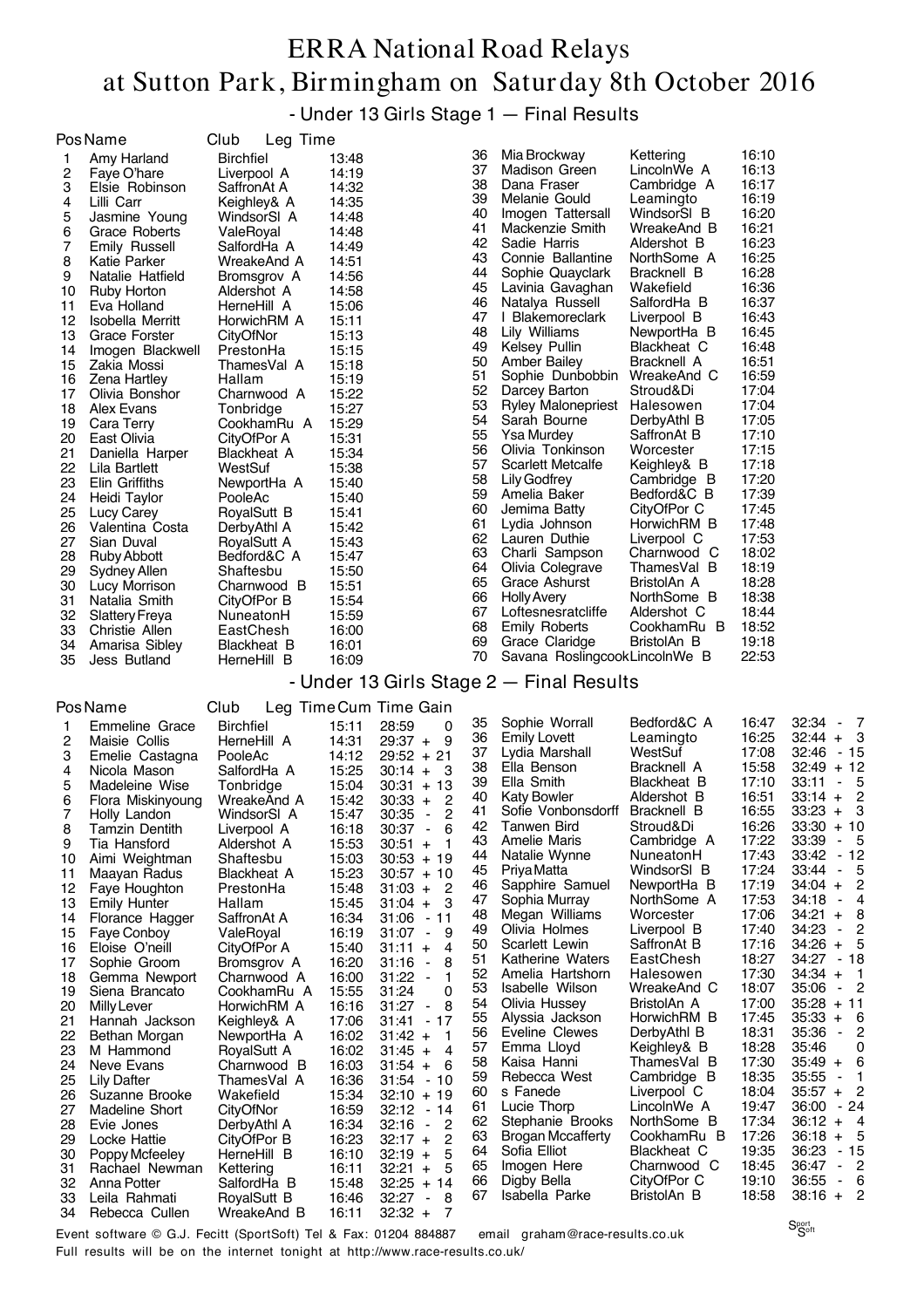#### - Under 13 Girls Stage 3 — Final Results

|    | <b>PosName</b>         | Club             |       | Leg Time Cum Time Gain                     |    |                               |                    |       |                                            |
|----|------------------------|------------------|-------|--------------------------------------------|----|-------------------------------|--------------------|-------|--------------------------------------------|
| 1  | Ashia Wilson           | PooleAc          | 14:35 | $44:27 +$<br>2                             | 36 | E Wainwright                  | NewportHa A        | 18:31 | 50:13<br>- 14                              |
| 2  | Indienne King          | WreakeAnd A      | 14:14 | $44:47 +$<br>4                             | 37 | Issie Fairhurst               | Leamingto          | 17:30 | 50:14<br>- 1<br>$\blacksquare$             |
| 3  | Hope Kendall           | <b>Birchfiel</b> | 15:59 | 44:58<br>2<br>$\overline{\phantom{a}}$     | 38 | Rosie Kelly                   | Aldershot B        | 17:26 | $\overline{c}$<br>50:40<br>$+$             |
| 4  | Amelia Bratt           | SalfordHa A      | 14:46 | 45:00<br>0                                 | 39 | Olivia Bailey                 | NuneatonH          | 17:01 | 50:43<br>5<br>$+$                          |
| 5  | Holly Weedall          | ValeRoyal        | 14:01 | 45:08<br>$+$<br>10                         | 40 | Innes Dunlop                  | Cambridge A        | 17:08 | 3<br>50:47<br>$\ddot{}$                    |
| 6  | Ellie Dolby            | Blackheat A      | 14:30 | 45:27<br>5<br>$\ddot{}$                    | 41 | Libby Stinson                 | WestSuf            | 18:23 | 51:09<br>4                                 |
| 7  | Layla Wilkinson        | HerneHill A      | 15:59 | 45:36<br>$\overline{\phantom{0}}$<br>5     | 42 | Rose Barlow                   | EastChesh          | 16:48 | 51:15<br>9<br>$+$                          |
| 8  | Eloisa Harris          | WindsorSI A      | 15:21 | 45:56<br>$\qquad \qquad \blacksquare$<br>1 | 43 | Mia Ireston                   | Liverpool B        | 16:59 | 51:22<br>6<br>$+$                          |
| 9  | Eleanor Roncarati      | Shaftesbu        | 15:21 | $46:14 +$                                  | 44 | H Lethbridge                  | WreakeAnd C        | 16:18 | $51:24 +$<br>9                             |
| 10 | Lexie Mcloughlin       | Charnwood A      | 15:05 | 46:27<br>8<br>$+$                          | 45 | Falan Malonepriest            | Halesowen          | 16:58 | 7<br>$51:32 +$                             |
| 11 | <b>Isabel Leyland</b>  | Liverpool A      | 15:53 | 46:30<br>3<br>٠                            | 46 | A Bridgermorales              | BristolAn A        | 16:06 | 8<br>51:34<br>$+$                          |
| 12 | <b>Scarlett Sutton</b> | PrestonHa        | 15:32 | 46:35<br>0                                 | 47 | Emma Bendle                   | Stroud&Di          | 18:15 | 51:45<br>5<br>$\blacksquare$               |
| 13 | M Eldridgehead         | Aldershot A      | 15:59 | 46:50<br>4<br>$\overline{\phantom{a}}$     | 48 | Ella Johnston                 | NorthSome A        | 17:45 | 52:03<br>1<br>$\overline{\phantom{a}}$     |
| 14 | Izzie Smith            | SaffronAt A      | 15:55 | 47:01<br>0                                 | 49 | Angel Samuel                  | NewportHa B        | 18:07 | 52:11<br>3<br>$\qquad \qquad \blacksquare$ |
| 15 | Isabelle Brydon        | CityOfPor A      | 15:53 | $47:04 +$                                  | 50 | Eleanor Harwood               | SaffronAt B        | 17:47 | 52:13<br>0                                 |
| 16 | Elizabeth Wooff        | Tonbridge        | 16:35 | 47:06<br>11<br>$\blacksquare$              | 51 | Maya Stewart                  | Worcester          | 18:15 | 52:36<br>3<br>$\blacksquare$               |
| 17 | <b>Emily Plimmer</b>   | Wakefield        | 15:06 | $47:16 +$<br>9                             | 52 | Niamh Conroy                  | Keighley& B        | 17:44 | 53:30<br>5<br>$\ddot{}$                    |
| 18 | Katie Adams            | Hallam           | 16:14 | 47:18<br>5<br>$\overline{\phantom{a}}$     | 53 | Millie Robson                 | Cambridge B        | 18:55 | 54:50<br>6<br>$\ddot{}$                    |
| 19 | Jemima Ridley          | CookhamRu A      | 16:18 | 47:42<br>0                                 | 54 | Aramay Robertson              | ThamesVal B        | 19:59 | 55:48<br>$\overline{4}$<br>$\ddot{}$       |
| 20 | Grace Jermy            | CityOfNor        | 15:30 | $47:42 +$<br>7                             | 55 | Emmanuelle ThackerCookhamRu B |                    | 19:57 | 56:15<br>- 8<br>$+$                        |
| 21 | Hope Stirland          | RoyalSutt A      | 16:07 | $47:52 +$<br>2                             | 56 | <b>Lily Bailey</b>            | BristolAn B        | 18:31 | $56:47 + 11$                               |
| 22 | S Bairstow             | Keighley& A      | 16:12 | 47:53<br>1<br>$\blacksquare$               |    | Fastest runners over stage 3: |                    |       |                                            |
| 23 | <b>Kate Price</b>      | ThamesVal A      | 16:14 | 2<br>48:08<br>$+$                          |    | 1 Holly Weedall               | ValeRoyal          | 14:01 |                                            |
| 24 | <b>Freva Whittle</b>   | HorwichRM A      | 16:45 | 4<br>48:12<br>$\blacksquare$               |    |                               |                    |       |                                            |
| 25 | Anna Duffymarkovic     | HerneHill B      | 15:57 | $48:16 +$<br>5                             |    | 2 Indienne King               | WreakeAnd A        | 14:14 |                                            |
| 26 | Eliza Weselby          | WreakeAnd B      | 16:04 | 48:36<br>$+$<br>8                          |    | 3 Ellie Dolby                 | <b>Blackheat A</b> | 14:30 |                                            |
| 27 | Isobel Cammish         | SalfordHa B      | 16:24 | 5<br>48:49<br>$\overline{+}$               |    | 4 Ashia Wilson                | PooleAc            | 14:35 |                                            |
| 28 | Sofia Perusko          | Bedford&C A      | 16:22 | 48:56 +<br>7                               |    | 5 Amelia Bratt                | SalfordHa A        | 14:46 |                                            |
| 29 | Sophie Newsom          | CityOfPor B      | 16:50 | 49:07<br>0                                 |    | 6 Lexie Mcloughlin            | Charnwood A        | 15:05 |                                            |
| 30 | Esme Ranger            | Bromsgrov A      | 17:55 | 13<br>49:11<br>$\blacksquare$              |    | Emily Plimmer                 | Wakefield          | 15:06 |                                            |
| 31 | Amy Rouse              | DerbyAthl A      | 16:56 | 3<br>49:12<br>$\overline{\phantom{a}}$     |    | 8 Eleanor Roncarati           | Shaftesbu          | 15:21 |                                            |
| 32 | Olivia Berry           | Blackheat B      | 16:02 | 7<br>$49:13 +$                             |    | 9 Eloisa Harris               | WindsorSI A        | 15:21 |                                            |
| 33 | Lucy Hall              | Bracknell A      | 16:27 | 49:16<br>5<br>$+$                          |    |                               |                    |       |                                            |
| 34 | Zara Buchanan          | RoyalSutt B      | 17:01 | 49:28<br>1                                 |    | 10 Grace Jermy                | CityOfNor          | 15:30 |                                            |
| 35 | Philippa Jowett        | Charnwood B      | 18:11 | 50:05<br>$-11$                             |    |                               |                    |       |                                            |

#### Fastest runners over stage 2:

| 1 Emelie Castagna    | PooleAc            | 14:12 |
|----------------------|--------------------|-------|
| 2 Maisie Collis      | HerneHill A        | 14:31 |
| 3 Aimi Weightman     | Shaftesbu          | 15:03 |
| 4 Madeleine Wise     | Tonbridge          | 15:04 |
| 5 Emmeline Grace     | <b>Birchfiel</b>   | 15:11 |
| 6 Maayan Radus       | <b>Blackheat A</b> | 15:23 |
| 7 Nicola Mason       | SalfordHa A        | 15:25 |
| 8 Suzanne Brooke     | Wakefield          | 15:34 |
| 9 Eloise O'neill     | CityOfPor A        | 15:40 |
| 10 Flora Miskinyoung | WreakeAnd A        | 15:42 |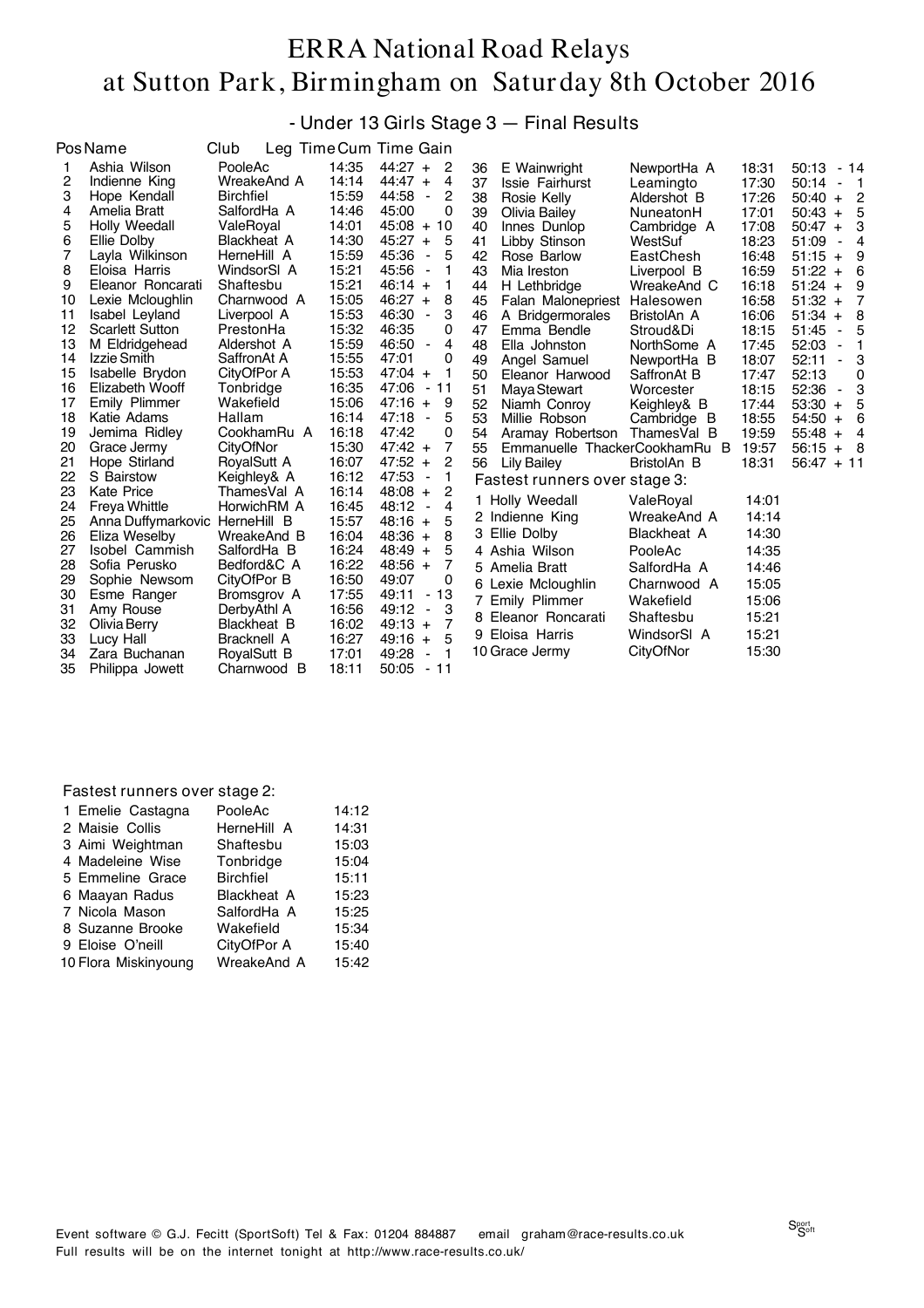Under 13 Girls — Team Results — Final

(nn) is team position after the appropriate stage.

| Poole AC<br>1.                          |              |                              |              |                                            | 44:27      |              | ʻA'<br>22 Keighley & Craven AC<br>47:53                                                                   |              |
|-----------------------------------------|--------------|------------------------------|--------------|--------------------------------------------|------------|--------------|-----------------------------------------------------------------------------------------------------------|--------------|
| 1 Heidi Taylor<br>3 Ashia Wilson        |              | $(1)$ 14:35                  |              | (24) 15:40 2 Emelie Castagna               |            |              | (3) 14:12 1 Lilli Carr<br>(4) 14:35 2 Hannah Jackson<br>3 S Bairstow<br>$(22)$ 16:12                      | $(21)$ 17:06 |
| 2                                       |              |                              |              | Wreake And Soar Valley AC 'A'              | 44:47      |              | ʻA'<br>23<br><b>Thames Valley Harriers</b><br>48:08                                                       |              |
| 1 Katie Parker                          |              | $(8)$ 14:51                  |              | 2 Flora Miskinyoung                        |            | $(6)$ 15:42  | 1 Zakia Mossi<br>(15) 15:18 2 Lily Dafter                                                                 | $(25)$ 16:36 |
| 3 Indienne King                         | (2)          | 14:14                        |              |                                            |            |              | 3 Kate Price<br>$(23)$ 16:14                                                                              |              |
| <b>Birchfield Harriers</b><br>3         |              |                              |              |                                            | 44:58      |              | A'<br>24<br>48:12<br>Horwich R M I Harriers                                                               |              |
| 1 Amy Harland                           | (1)          | 13:48                        | $\mathbf{2}$ | Emmeline Grace                             |            | $(1)$ 15:11  | 1 Isobella Merritt<br>$(12)$ 15:11<br>$\overline{2}$<br>Milly Lever                                       | $(20)$ 16:16 |
| 3 Hope Kendall                          | (3)          | 15:59                        |              |                                            |            |              | 3 Freya Whittle<br>$(24)$ 16:45                                                                           |              |
| Salford Harriers & AC                   |              |                              |              | A'                                         | 45:00      |              | 'B'<br>Herne Hill Harriers<br>48:16<br>25                                                                 |              |
| 1 Emily Russell                         | (7)          | 14:49                        | $2^{\circ}$  | Nicola Mason                               |            | $(4)$ 15:25  | 1 Jess Butland<br>(35) 16:09 2 Poppy Mcfeeley                                                             | $(30)$ 16:10 |
| 3 Amelia Bratt                          | (4)          | 14:46                        |              |                                            |            |              | 3 Anna Duffymarkovic(25) 15:57                                                                            |              |
| Vale Royal AC<br>5.                     |              |                              |              |                                            | 45:08      |              | 'B'<br>Wreake And Soar Valley AC<br>48:36<br>26                                                           |              |
| 1 Grace Roberts                         |              |                              |              | (6) 14:48 2 Faye Conboy                    |            | (15) 16:19   | 1 Mackenzie Smith (41) 16:21 2 Rebecca Cullen                                                             | $(34)$ 16:11 |
| 3 Holly Weedall                         | (5)          | 14:01                        |              |                                            |            |              | $(26)$ 16:04<br>3 Eliza Weselby                                                                           |              |
| 6                                       |              |                              |              | Blackheath & Bromley Harriers 'A'          | 45:27      |              | $\overline{B}$<br>Salford Harriers & AC<br>48:49<br>27                                                    |              |
| 1 Daniella Harper                       |              | $(21)$ 15:34                 | $2^{\circ}$  | Maayan Radus                               |            | $(11)$ 15:23 | 1 Natalya Russell<br>(46) 16:37 2 Anna Potter                                                             | $(32)$ 15:48 |
| 3 Ellie Dolby                           |              | $(6)$ 14:30                  |              |                                            |            |              | 3 Isobel Cammish<br>$(27)$ 16:24                                                                          |              |
| $\overline{7}$<br>Herne Hill Harriers   |              |                              |              | 'A'                                        | 45:36      |              | A'<br>28<br>Bedford & County AC<br>48:56                                                                  |              |
| 1 EvaHolland                            |              | $(11)$ 15:06                 |              | 2 Maisie Collis                            |            | $(2)$ 14:31  | 1 Ruby Abbott<br>(28) 15:47 2 Sophie Worrall                                                              | $(35)$ 16:47 |
| 3 Layla Wilkinson                       |              | $(7)$ 15:59                  |              |                                            |            |              | 3 Sofia Perusko<br>$(28)$ 16:22                                                                           |              |
| 8                                       |              |                              |              | Windsor Slough Eton Hounslow 'A' 45:56     |            |              | $\overline{B}$<br>29 City Of Portsmouth AC<br>49:07                                                       |              |
| 1 Jasmine Young                         |              | $(5)$ 14:48                  |              | 2 Holly Landon                             |            | $(7)$ 15:47  | 1 Natalia Smith<br>(31) 15:54 2 Locke Hattie                                                              | $(29)$ 16:23 |
| 3 Eloisa Harris                         |              | $(8)$ 15:21                  |              |                                            |            |              | $(29)$ 16:50<br>3 Sophie Newsom                                                                           |              |
| 9                                       |              |                              |              | Shaftesbury Barnet Harriers 46:14          |            |              | 30 Bromsgrove And Redditch 'A'<br>49:11                                                                   |              |
| 1 Sydney Allen (29) 15:50               |              |                              |              | 2 AimiWeightman                            |            | $(10)$ 15:03 | 1 Natalie Hatfield<br>$(9)$ 14:56<br>2 Sophie Groom                                                       | $(17)$ 16:20 |
| 3 Eleanor Roncarati (9) 15:21           |              |                              |              |                                            |            |              | 3 Esme Ranger<br>$(30)$ 17:55                                                                             |              |
| Charnwood A C<br>10                     |              |                              |              | ʻA'                                        | 46:27      |              | ʻA'<br>Derby Athletic Club<br>49:12<br>31                                                                 |              |
| 1 Olivia Bonshor                        |              |                              |              | (17) 15:22 2 Gemma Newport                 |            | (18) 16:00   | 1 Valentina Costa<br>(26) 15:42 2 Evie Jones                                                              | $(28)$ 16:34 |
| 3 Lexie Mcloughlin                      | (10) 15:05   |                              |              |                                            |            |              | 3 Amy Rouse<br>$(31)$ 16:56                                                                               |              |
| Liverpool Harriers & AC<br>11           |              |                              |              | A'                                         | 46:30      |              | 32<br>Blackheath & Bromley Harriers 'B'<br>49:13                                                          |              |
| 1 Faye O'hare                           |              | $(2)$ 14:19                  |              | 2 Tamzin Dentith                           |            | $(8)$ 16:18  | 1 Amarisa Sibley<br>(34) 16:01 2 EllaSmith                                                                | $(39)$ 17:10 |
| 3 Isabel Leyland                        |              | $(11)$ 15:53                 |              |                                            |            |              | $(32)$ 16:02<br>3 Olivia Berry<br>A'<br>49:16                                                             |              |
| 12<br><b>Preston Harriers</b>           |              |                              |              |                                            | 46:35      |              | 33<br><b>Bracknell AC</b>                                                                                 |              |
| 1 Imogen Blackwell<br>3 Scarlett Sutton |              | $(12)$ 15:32                 |              | $(14)$ 15:15 2 Faye Houghton               |            | $(12)$ 15:48 | 1 Amber Bailey<br>(50) 16:51 2 Ella Benson<br>3 Lucy Hall<br>$(33)$ 16:27                                 | $(38)$ 15:58 |
| 13                                      |              |                              |              | Aldershot Farnham & District  'A'          | 46:50      |              | 34 Royal Sutton Coldfield AC<br>'B'<br>49:28                                                              |              |
| 1 Ruby Horton                           |              | $(10)$ 14:58                 |              | 2 Tia Hansford                             |            | $(9)$ 15:53  | 1 Lucy Carey<br>$(25)$ 15:41<br>2 Leila Rahmati                                                           | $(33)$ 16:46 |
| 3 MEldridgehead (13) 15:59              |              |                              |              |                                            |            |              | 3 Zara Buchanan<br>$(34)$ 17:01                                                                           |              |
| Saffron Athletics Club<br>14            |              |                              |              | A                                          | 47:01      |              | 'B'<br>35<br>Charnwood A C<br>50:05                                                                       |              |
| 1 Elsie Robinson                        |              | $(3)$ 14:32 2                |              | Florance Hagger                            |            | $(14)$ 16:34 | 1 Lucy Morrison<br>(30) 15:51 2 Neve Evans                                                                | $(24)$ 16:03 |
| 3 Izzie Smith                           |              | $(14)$ 15:55                 |              |                                            |            |              | 3 Philippa Jowett<br>$(35)$ 18:11                                                                         |              |
| City Of Portsmouth AC<br>15             |              |                              |              | A'                                         | 47:04      |              | ʻA'<br>36 Newport Harriers<br>50:13                                                                       |              |
|                                         |              |                              |              |                                            |            |              | 1 EastOlivia (20) 15:31 2 EloiseO'neill (16) 15:40 1 Elin Griffiths (23) 15:40 2 Bethan Morgan (22) 16:02 |              |
| 3 Isabelle Brydon                       |              | $(15)$ 15:53                 |              |                                            |            |              | 3 E Wainwright<br>$(36)$ 18:31                                                                            |              |
| 16 Tonbridge AC                         |              |                              |              |                                            | 47:06      |              | 37 Leamington Cycling & AC<br>50:14                                                                       |              |
| 1 Alex Evans                            |              |                              |              |                                            |            |              | (18) 15:27 2 Madeleine Wise (5) 15:04 1 Melanie Gould<br>(39) 16:19  2  Emily Lovett                      | $(36)$ 16:25 |
| 3 Elizabeth Wooff                       |              |                              |              |                                            |            |              | 3 Issie Fairhurst<br>$(37)$ 17:30                                                                         |              |
| 17 Wakefield District H & AC            | $(16)$ 16:35 |                              |              |                                            |            |              |                                                                                                           |              |
| 1 Lavinia Gavaghan (45) 16:36           |              |                              |              | 47:16                                      |            |              | 38 Aldershot Farnham & District 'B'<br>50:40                                                              |              |
|                                         |              |                              |              | 2 Suzanne Brooke (26) 15:34 1 Sadie Harris |            |              | (42) 16:23 2 Katy Bowler                                                                                  | (40) 16:51   |
| 3 EmilyPlimmer                          | $(17)$ 15:06 |                              |              |                                            |            |              | 3 Rosie Kelly<br>$(38)$ 17:26                                                                             |              |
| 18 Hallamshire Harriers                 |              |                              |              |                                            | 47:18      |              | 50:43<br>39 Nuneaton Harriers                                                                             |              |
| 1 Zena Hartley                          |              |                              |              | (16) 15:19 2 Emily Hunter                  |            | $(13)$ 15:45 | 1 Slattery Freya<br>(32) 15:59 2 Natalie Wynne                                                            | (44) 17:43   |
| 3 Katie Adams                           |              | $(18)$ 16:14                 |              |                                            |            |              | 3 Olivia Bailey<br>$(39)$ 17:01                                                                           |              |
| 19 Cookham Running Club 'A'             |              |                              |              |                                            | 47:42      |              | 40 Cambridge & Coleridge AC 'A'<br>50:47                                                                  |              |
| 1 Cara Terry                            | $(19)$ 15:29 |                              |              | 2 Siena Brancato                           | (19) 15:55 |              | 1 Dana Fraser<br>(38) 16:17 2 Amelie Maris                                                                | (43) 17:22   |
| 3 JemimaRidley                          | (19) 16:18   |                              |              |                                            |            |              | 3 Innes Dunlop<br>$(40)$ 17:08                                                                            |              |
| 20 City Of Norwich AC                   |              |                              |              |                                            | 47:42      |              | 41 West Suffolk Ac<br>51:09                                                                               |              |
| 1 Grace Forster                         |              |                              |              | (13) 15:13 2 Madeline Short                |            | (27) 16:59   | (22) 15:38 2 Lydia Marshall (37) 17:08<br>1 Lila Bartlett                                                 |              |
| 3 Grace Jermy                           |              | $(20)$ 15:30                 |              |                                            |            |              | 3 Libby Stinson<br>$(41)$ 18:23                                                                           |              |
| 21 Royal Sutton Coldfield AC 'A' 47:52  |              |                              |              |                                            |            |              | 42 East Cheshire H & Tameside AC<br>51:15                                                                 |              |
| 1 Sian Duval<br>3 Hope Stirland         |              | $(27)$ 15:43<br>$(21)$ 16:07 |              | 2 MHammond                                 |            |              | (23) 16:02 1 Christie Allen<br>(33) 16:00 2 Katherine Waters (51) 18:27<br>3 Rose Barlow<br>$(42)$ 16:48  |              |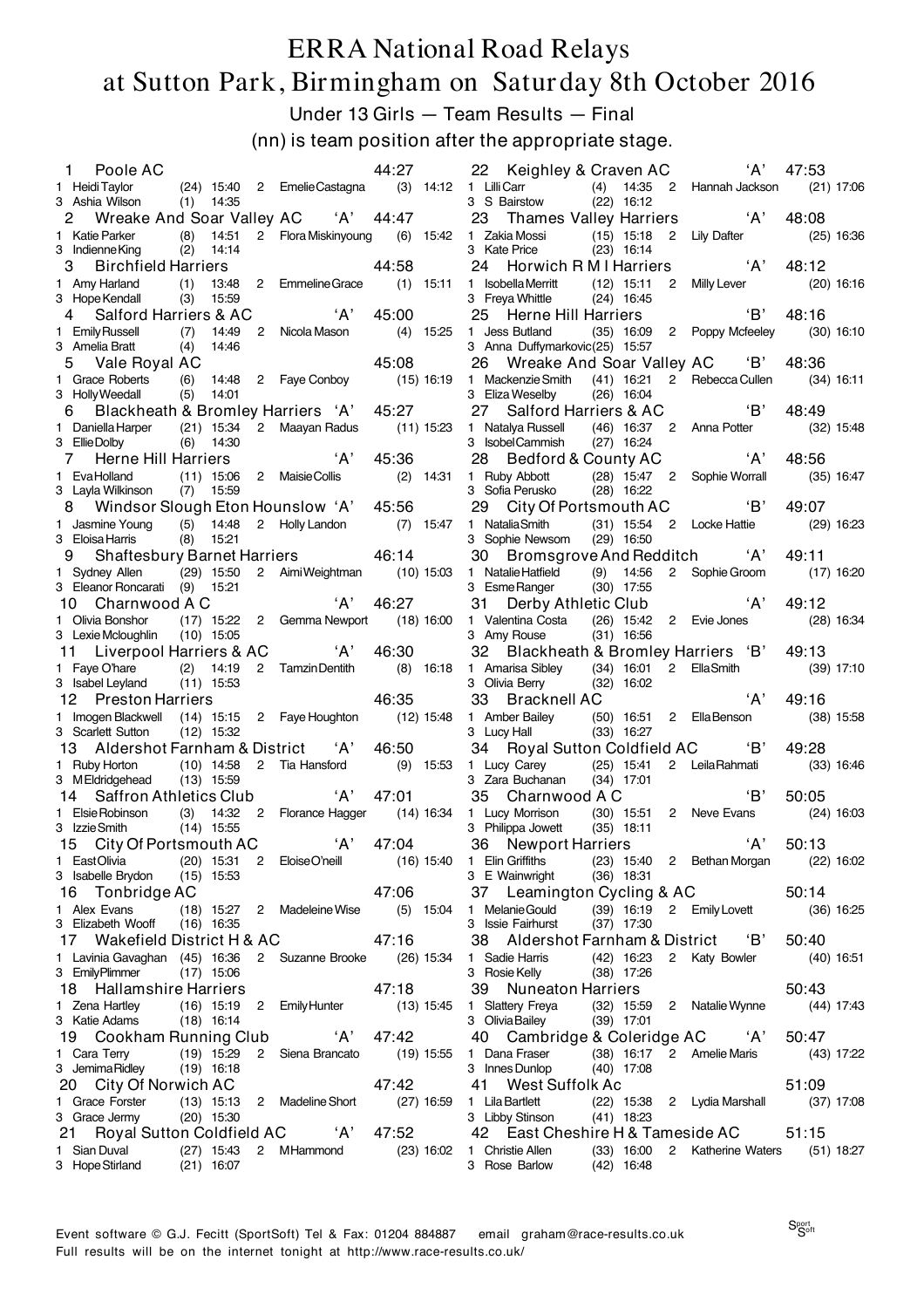|              | 43 Liverpool Harriers & AC      |              |                | 'В'                          | 51:22        |
|--------------|---------------------------------|--------------|----------------|------------------------------|--------------|
|              | 1 IBlakemoreclark (47) 16:43    |              | $\overline{2}$ | Olivia Holmes                | $(49)$ 17:40 |
|              | 3 Mia Ireston                   | $(43)$ 16:59 |                |                              |              |
|              | 44 Wreake And Soar Valley AC    |              |                | ${^{\circ}}$ ${^{\circ}}$    | 51:24        |
| 1.           | Sophie Dunbobbin (51) 16:59     |              | $\overline{2}$ | Isabelle Wilson              | $(53)$ 18:07 |
|              | 3 H Lethbridge                  | $(44)$ 16:18 |                |                              |              |
|              | Halesowen Acc<br>45             |              |                |                              | 51:32        |
| 1.           | Ryley Malonepriest (53) 17:04   |              | $\overline{c}$ | Amelia Hartshorn (52) 17:30  |              |
|              | 3 FalanMalonepriest (45) 16:58  |              |                |                              |              |
|              | 46 Bristol And West AC          |              |                | 'A'                          | 51:34        |
| 1.           | Grace Ashurst                   | $(65)$ 18:28 | 2              | Olivia Hussey                | (54) 17:00   |
|              | 3 A Bridgermorales (46) 16:06   |              |                |                              |              |
|              | 47 Stroud & District AC         |              |                |                              | 51:45        |
| $\mathbf{1}$ | Darcey Barton (52) 17:04        |              | 2              | Tanwen Bird                  | (42) 16:26   |
|              | 3 EmmaBendle                    | $(47)$ 18:15 |                |                              |              |
|              | 48<br><b>North Somerset AC</b>  |              |                | 'A'                          | 52:03        |
| 1.           | Connie Ballantine (43)          | 16:25        | 2              | Sophia Murray                | $(47)$ 17:53 |
|              | 3 EllaJohnston                  | $(48)$ 17:45 |                |                              |              |
|              | 49 Newport Harriers             |              |                | 'B'                          | 52:11        |
|              | 1 Lily Williams (48) 16:45      |              | 2              | Sapphire Samuel (46) 17:19   |              |
|              | 3 Angel Samuel (49) 18:07       |              |                |                              |              |
|              | 50 Saffron Athletics Club       |              |                | 'B'                          | 52:13        |
|              | 1 Ysa Murdey (55) 17:10         |              | $^{2}$         | Scarlett Lewin               | (50) 17:16   |
|              | 3 Eleanor Harwood (50) 17:47    |              |                |                              |              |
|              | 51 Worcester AC                 |              |                |                              | 52:36        |
| 1.           | Olivia Tonkinson (56) 17:15     |              | $\overline{2}$ | <b>Megan Williams</b>        | $(48)$ 17:06 |
|              | 3 Maya Stewart (51) 18:15       |              |                |                              |              |
|              | 52 Keighley & Craven AC         |              |                | 'B'                          | 53:30        |
| 1.           | Scarlett Metcalfe (57) 17:18    |              | $\overline{2}$ | EmmaLloyd                    | $(57)$ 18:28 |
|              | 3 Niamh Conroy                  | $(52)$ 17:44 |                |                              |              |
|              | 53 Cambridge & Coleridge AC 'B' |              |                |                              | 54:50        |
| 1.           | Lily Godfrey $(58)$ 17:20       |              | $2^{\circ}$    | Rebecca West                 | $(59)$ 18:35 |
|              | 3 Millie Robson                 | $(53)$ 18:55 |                |                              |              |
|              | 54 Thames Valley Harriers       |              |                | B'                           | 55:48        |
| 1.           | Olivia Colegrave                | $(64)$ 18:19 |                | 2 Kaisa Hanni (58) 17:30     |              |
|              | 3 Aramay Robertson (54) 19:59   |              |                |                              |              |
|              | 55 Cookham Running Club         |              |                | 'B'                          | 56:15        |
| $\mathbf{1}$ | Emily Roberts (68) 18:52        |              | $\overline{2}$ | Brogan Mccafferty (63) 17:26 |              |
|              | 3 Emmanuelle Thacker (55) 19:57 |              |                |                              |              |
|              | 56 Bristol And West AC          |              |                | 'B'                          | 56:47        |
| 1            | Grace Claridge (69) 19:18       |              |                | 2 Isabella Parke             | $(67)$ 18:58 |
|              | 3 Lily Bailey                   | $(56)$ 18:31 |                |                              |              |

|                                      | Incomplete Teams:                                                                                                                                           |                                                                                              |                          |                            |                                                                               |              |
|--------------------------------------|-------------------------------------------------------------------------------------------------------------------------------------------------------------|----------------------------------------------------------------------------------------------|--------------------------|----------------------------|-------------------------------------------------------------------------------|--------------|
|                                      | <b>Kettering Town Harriers</b><br>1 Mia Brockway (36) 16:10 2 Rachael Newman (31) 16:11                                                                     |                                                                                              |                          |                            |                                                                               |              |
|                                      | <b>Bracknell AC</b><br>1 Sophie Quayclark (44) 16:28 2 Sofie Vonbonsdorff (41) 16:55                                                                        |                                                                                              |                          | 'B'                        |                                                                               |              |
|                                      | Windsor Slough Eton Hounslow 'B'<br>1 Imogen Tattersall (40) 16:20 2 Priya Matta                                                                            |                                                                                              |                          |                            |                                                                               | $(45)$ 17:24 |
|                                      | Horwich R M I Harriers<br>1 Lydia Johnson (61) 17:48 2 Alyssia Jackson                                                                                      |                                                                                              |                          | 'B'                        |                                                                               | $(55)$ 17:45 |
|                                      | Derby Athletic Club<br>1 Sarah Bourne (54) 17:05 2 Eveline Clewes                                                                                           |                                                                                              |                          | 'B'                        |                                                                               | $(56)$ 18:31 |
|                                      | Liverpool Harriers & AC<br>1 Lauren Duthie (62) 17:53 2 s Fanede                                                                                            |                                                                                              |                          | 'C'                        |                                                                               | $(60)$ 18:04 |
|                                      | Lincoln Wellington AC<br>1 Madison Green                                                                                                                    |                                                                                              | (37) 16:13 2 Lucie Thorp | 'A'                        |                                                                               | $(61)$ 19:47 |
|                                      | North Somerset AC<br>1 Holly Avery (66) 18:38 2 Stephanie Brooks                                                                                            |                                                                                              |                          | 'B'                        |                                                                               | $(62)$ 17:34 |
|                                      | Blackheath & Bromley Harriers 'C'<br>1 Kelsey Pullin (49) 16:48 2 Sofia Elliot                                                                              |                                                                                              |                          |                            |                                                                               | $(64)$ 19:35 |
|                                      | Charnwood A C<br>1 Charli Sampson (63) 18:02 2 Imogen Here                                                                                                  |                                                                                              |                          | 'C'                        |                                                                               | $(65)$ 18:45 |
|                                      | City Of Portsmouth AC<br>1 JemimaBatty (60) 17:45 2 DigbyBella                                                                                              |                                                                                              |                          | 'C'                        |                                                                               | $(66)$ 19:10 |
|                                      | Bedford & County AC                                                                                                                                         |                                                                                              |                          | 'B'                        |                                                                               |              |
|                                      | 1 Amelia Baker (59) 17:39                                                                                                                                   |                                                                                              |                          |                            |                                                                               |              |
|                                      | Aldershot Farnham & District<br>1 Loftesnesratcliffe (67) 18:44                                                                                             |                                                                                              |                          | 'C'                        |                                                                               |              |
|                                      | Lincoln Wellington AC                                                                                                                                       |                                                                                              |                          | B                          |                                                                               |              |
|                                      | 1 Savana Roslingcook (70) 22:53<br>Fastest of all legs                                                                                                      |                                                                                              |                          |                            |                                                                               |              |
| 2<br>3<br>4<br>5<br>6<br>7<br>8<br>9 | 1 Amy Harland Birchfiel<br>Holly Weedall<br>Emelie Castagna<br>Indienne King<br>Faye O'hare<br>Ellie Dolby<br>Maisie Collis<br>Elsie Robinson<br>Lilli Carr | ValeRoyal<br>PooleAc<br>Liverpool<br><b>Blackheat</b><br>HerneHill<br>SaffronAt<br>Keighley& | WreakeAnd                | А<br>A<br>A<br>A<br>A<br>A | 13:48<br>14:01<br>14:12<br>14:14<br>14:19<br>14:30<br>14:31<br>14:32<br>14:35 |              |
| $=$                                  | Ashia Wilson                                                                                                                                                | PooleAc                                                                                      |                          |                            | 14:35                                                                         |              |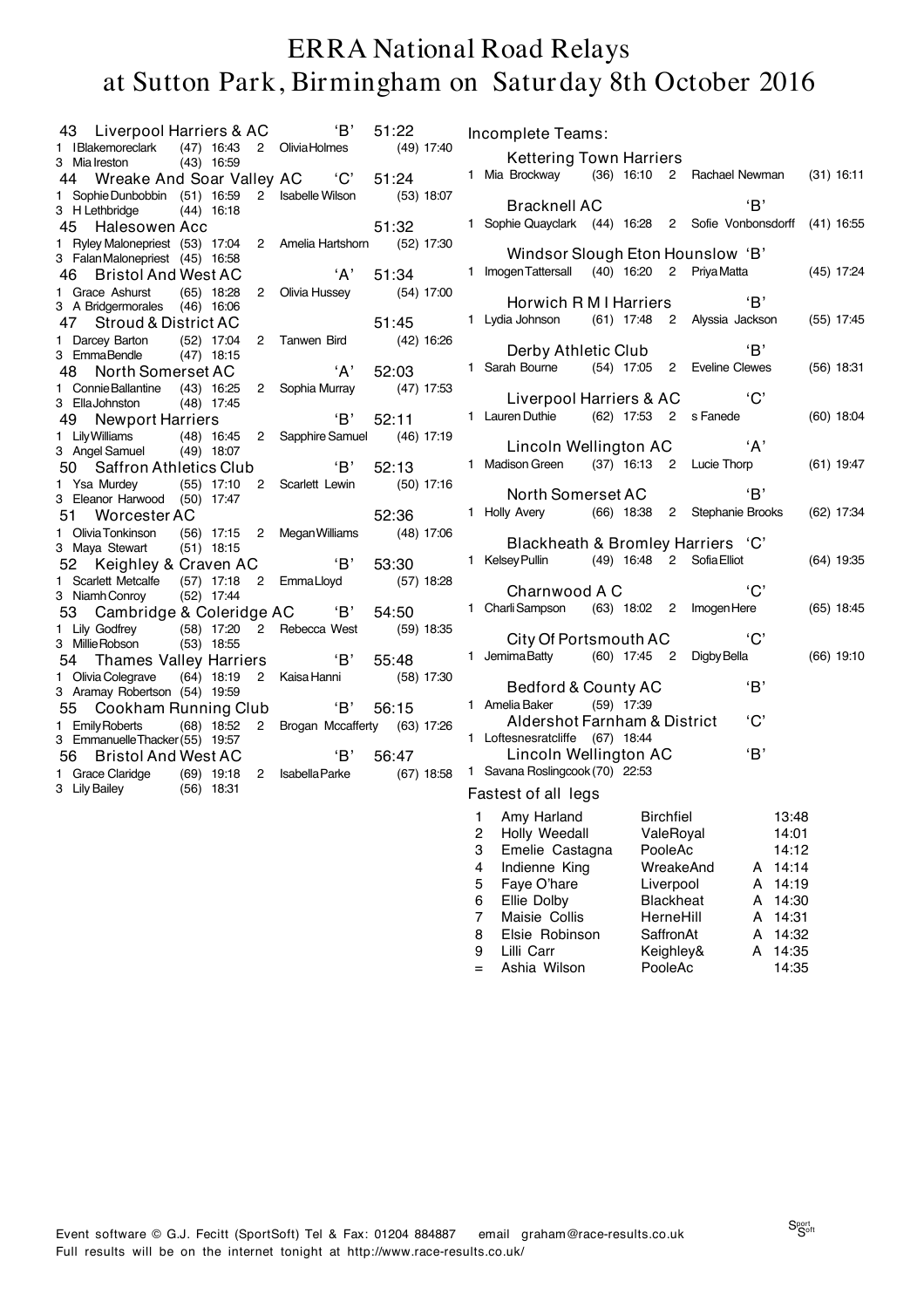**- Under 15 Boys Stage 1 - Provisional Results**

|          | <b>PosName</b>                          | Club                         | <b>Leg Time</b> |                        |                           |                                    |          |                                               |                                               |                |                                                 |
|----------|-----------------------------------------|------------------------------|-----------------|------------------------|---------------------------|------------------------------------|----------|-----------------------------------------------|-----------------------------------------------|----------------|-------------------------------------------------|
| 1        | Alfie Bould                             | ValeRoyalA A                 |                 | 12:05                  |                           |                                    | 32       | Joseph Bentall                                | TraffordAt                                    | 13:50          |                                                 |
| 2        | Joshua Dickinson                        | CityOfYork                   |                 | 12:10                  |                           |                                    | 33       | Jack Goodyear                                 | Bedford&Co A                                  | 13:58          |                                                 |
| 3        | Tommy Dawson                            | LeedsCityA A                 |                 | 12:21                  |                           |                                    | 34       | Hugh Dow                                      | Cambridge& C                                  | 14:01          |                                                 |
| 4        | William Mahoney                         | CityOfNorw A                 |                 | 12:25                  |                           |                                    | 35       | Rhys Watmough                                 | Keighley&C A                                  | 14:05          |                                                 |
| 5        | Samuel Roberts                          | CityOfShef                   |                 | 12:40                  |                           |                                    | 36       | Stan Hardinghill                              | BristolAnd A                                  | 14:07          |                                                 |
| 6<br>7   | Rory Howorth                            | TeamBathAt                   |                 | 12:46                  |                           |                                    | 37       | Tom Rickards                                  | ReadingAc B                                   | 14:08          |                                                 |
| 8        | Nicolas Harhalakis<br>Joesph Georgiadis | Cambridge& A<br>Blackheath A |                 | 12:46<br>12:49         |                           |                                    | 38<br>39 | Laurie Higgins                                | WorcesterA A                                  | 14:11          |                                                 |
| 9        | K Colemansmith                          | NuneatonHa                   |                 | 12:54                  |                           |                                    | 40       | Joe Styles<br>Jamie Day                       | WycombePho<br>CharnwoodA A                    | 14:12<br>14:12 |                                                 |
| 10       | Ben Rollings                            | ReadingAc A                  |                 | 12:55                  |                           |                                    | 41       | Oliver Lock                                   | NorthSomer B                                  | 14:13          |                                                 |
| 11       | Ben Preddy                              | PrestonHar                   |                 | 12:56                  |                           |                                    | 42       | <b>Fred Hawker</b>                            | BristolAnd B                                  | 14:13          |                                                 |
| 12       | Spencer Smith                           | NewportHar A                 |                 | 13:00                  |                           |                                    | 43       | Ross Vanheerde                                | WindsorSlo                                    | 14:13          |                                                 |
| 13       | James Kingston                          | TonbridgeA                   |                 | 13:03                  |                           |                                    | 44       | Callum Crook                                  | CityOfPort A                                  | 14:14          |                                                 |
| 14       | Jude Bush                               | DerbyAthle B                 |                 | 13:05                  |                           |                                    | 45       | Jake Harrison                                 | Bedford&Co B                                  | 14:19          |                                                 |
| 15       | Max Borgnis                             | BracknellA A                 |                 | 13:08                  |                           |                                    | 46       | Keir Lundy                                    | Blackheath C                                  | 14:19          |                                                 |
| 16       | Joseph Hamilton                         | Bromsgrove A                 |                 | 13:13                  |                           |                                    | 47       | Jackpaul Steele                               | RotherhamH B                                  | 14:27          |                                                 |
| 17       | <b>Matthew Howard</b>                   | NorthSomer A                 |                 | 13:15                  |                           |                                    | 48       | <b>Matthew Pagdin</b>                         | RotherhamH A                                  | 14:31          |                                                 |
| 18       | Lewis Wilkes                            | HorwichRMI A                 |                 | 13:18                  |                           |                                    | 49       | Cameron Swatton                               | Blackheath B                                  | 14:36          |                                                 |
| 19       | Xavi Salcedeo                           | WreakeAndS                   |                 | 13:18                  |                           |                                    | 50       | J Fisherbrindle                               | Birchfield B                                  | 14:36          |                                                 |
| 20       | <b>Ryan Shields</b>                     | Birchfield A                 |                 | 13:24<br>13:27         |                           |                                    | 51       | Jake Seville                                  | NewportHar B                                  | 14:39          |                                                 |
| 21<br>22 | David Bendle<br>Oliver Hall             | Stroud&Dis A<br>BracknellA B |                 | 13:28                  |                           |                                    | 52<br>53 | Oliver O'malley                               | NorthNorfo                                    | 14:44<br>15:01 |                                                 |
| 23       | Joseph Green                            | LincolnWel A                 |                 | 13:28                  |                           |                                    | 54       | William Eadon<br>Ewan Carson                  | Leamington<br>DerbyAthle C                    | 15:04          |                                                 |
| 24       | Theo Doran                              | AldershotF A                 |                 | 13:29                  |                           |                                    | 55       | Samuel Davey                                  | WorcesterA B                                  | 15:05          |                                                 |
| 25       | Thomas Wright                           | DerbyAthle A                 |                 | 13:30                  |                           |                                    | 56       | Mohammed Ali                                  | HerneHillH A                                  | 15:23          |                                                 |
| 26       | <b>Matthew Barnes</b>                   | NottsAc                      |                 | 13:34                  |                           |                                    | 57       | <b>Ben Taylor</b>                             | LincolnWel B                                  | 15:43          |                                                 |
| 27       | Lewis Nagington                         | NewcastleS                   |                 | 13:38                  |                           |                                    | 58       | Samuel Myers                                  | Cambridge& D                                  | 15:50          |                                                 |
| 28       | Max Godfrey                             | Cambridge& B                 |                 | 13:40                  |                           |                                    | 59       | Otto Kingston                                 | BristolAnd C                                  | 15:56          |                                                 |
| 29       | A Visramcipolletta                      | Solihull&S                   |                 | 13:44                  |                           |                                    | 60       | Ben Cross                                     | CityOfPort B                                  | 16:19          |                                                 |
| 30       | Daniel Greenstein                       | Shaftesbur                   |                 | 13:46                  |                           |                                    | 61       | Alex Collins                                  | NorthSomer C                                  | 16:29          |                                                 |
| 31       | Joseph Clancy                           | LeedsCityA B                 |                 | 13:49                  |                           |                                    | 62       | Charlie Humphries ValeRoyalA B                |                                               | 16:35          |                                                 |
|          | PosName                                 | Club                         |                 | Leg Time Cum Time Gain |                           |                                    |          | - Under 15 Boys Stage 2 - Provisional Results |                                               |                |                                                 |
| 1        | David Dow                               | Cambridge& A                 |                 | 12:29                  | $25:15 +$                 | 6                                  | 35       | <b>Matthew Raynor</b>                         | ReadingAc B                                   | 14:26          | $28:34 +$<br>$\overline{c}$                     |
| 2        | Finnion Hutchinson CityOfYork           |                              |                 | 13:28                  | 25:38                     | 0                                  | 36       | Eddie Hunter                                  | LeedsCityA B                                  | 14:45          | 28:34<br>5<br>$\sim$                            |
| 3        | <b>Edward Pettitt</b>                   | ValeRoyalA A                 |                 | 13:36                  | 25:41                     | 2<br>$\blacksquare$                | 37       | Darnell Joseph                                | RotherhamH A                                  | 14:13          | 28:44 + 11                                      |
| 4        | Toby Emm                                | TonbridgeA                   |                 | 12:54                  | $25:57 +$                 | 9                                  | 38       | Thomas Wood                                   | NewcastleS                                    | 15:08          | 28:46<br>- 11                                   |
| 5        | Oscar Heaneybrufal Blackheath A         | NorthSomer A                 |                 | 13:19                  | $26:08 +$                 | 3                                  | 39       | Fergus Knappy                                 | Keighley&C A                                  | 14:52          | 28:57<br>- 4                                    |
| 6<br>7   | Samuel Gentry<br>Thomas Mills           | LeedsCityA A                 |                 | 12:56<br>13:54         | $26:11 + 11$<br>26:15     | $\blacksquare$<br>4                | 40       | Jake Leng<br>James Dale                       | Blackheath C                                  | 14:47<br>14:59 | $29:06 +$<br>6<br>29:10                         |
| 8        | Joseph Mott                             | ReadingAc A                  |                 | 13:28                  | $26:23 +$                 | 2                                  | 41<br>42 | Andrew Tomlin                                 | WorcesterA A<br>Bedford&Co B                  | 14:53          | 3<br>$\overline{\phantom{a}}$<br>$29:12 +$<br>3 |
| 9        | Jake Martin                             | DerbyAthle A                 |                 | 13:02                  | $26:32 + 16$              |                                    | 43       | Lewis Adamson                                 | BristolAnd B                                  | 15:00          | 29:13<br>$\blacksquare$<br>1                    |
| 10       | Thomas Roberts                          | PrestonHar                   |                 | 13:37                  | $26:33 +$                 | 1                                  | 44       | <b>William Beaton</b>                         | RotherhamH B                                  | 14:47          | $29:14 +$<br>3                                  |
| 11       | Michael Gayle                           | Birchfield A                 |                 | 13:26                  | $26:50 +$                 | 9                                  | 45       | Jacob Alley                                   | HerneHillH A                                  | 13:55          | $29:18 + 11$                                    |
| 12       | Jake Warner                             | Stroud&Dis A                 |                 | 13:28                  | $26:55 +$                 | 9                                  | 46       | H Beechmcphilbin                              | NottsAc                                       | 15:59          | 29:33<br>- 20                                   |
| 13       | Connor Richards                         | NewportHar A                 |                 | 13:57                  | 26:57                     | $\overline{\phantom{a}}$<br>1      | 47       | <b>Kestutis Pitchers</b>                      | NorthSomer B                                  | 15:23          | 29:36<br>6<br>$\overline{\phantom{a}}$          |
| 14       | Robert Seddon                           | HorwichRMI A                 |                 | 13:42                  | $27:00 +$                 | 4                                  | 48       | Louis Bowker                                  | Birchfield B                                  | 15:04          | $29:40 +$<br>2                                  |
| 15       | <b>Elliot Pocock</b>                    | AldershotF A                 |                 | 13:37                  | $27:06 +$                 | 9                                  | 49       | Daniel Chahal                                 | Leamington                                    | 14:50          | $29:51 +$<br>4                                  |
| 16       | Cameron Enser                           | BracknellA A                 |                 | 14:03                  | 27:11                     | -1<br>$\qquad \qquad \blacksquare$ | 50       | <b>Jack Stocks</b>                            | LincolnWel B                                  | 14:34          | $30:17 +$<br>7                                  |
| 17<br>18 | <b>Zachary Taylor</b><br>I Rushworth    | CityOfNorw A<br>CityOfShef   |                 | 14:48<br>14:50         | 27:13<br>27:30            | - 13                               | 51       | Malachi Cashmore                              | WorcesterA B                                  | 15:32          | $30:37 +$<br>4                                  |
| 19       | L Watsonguilter                         | WreakeAndS                   |                 | 14:20                  | 27:38                     | - 13<br>0                          | 52<br>53 | Harry Lloydhughes<br>Joe Woodhead             | BristolAnd C                                  | 15:03<br>15:57 | $30:59 +$<br>7<br>31:01<br>1                    |
| 20       | Michael Wynne                           | NuneatonHa                   |                 | 14:44                  | 27:38                     | - 11                               | 54       | <b>Kirk Mellors</b>                           | DerbyAthle C<br>CharnwoodA A                  | 16:51          | $\ddot{}$<br>31:03<br>- 14                      |
| 21       | F Collinsshirley                        | Cambridge& B                 |                 | 14:01                  | $27:41 +$                 | -7                                 | 55       | David Locke                                   | NewportHar B                                  | 16:56          | 31:35<br>$\blacksquare$<br>$\overline{4}$       |
| 22       | Sam Glossop                             | DerbyAthle B                 |                 | 14:40                  | 27:45                     | 8<br>$\overline{\phantom{a}}$      | 56       | William Cheek                                 | NorthSomer C                                  | 15:35          | $32:04 +$<br>5                                  |
| 23       | Felice Molinario                        | LincolnWel A                 |                 | 14:23                  | 27:51                     | 0                                  | 57       | Aaron Doyle                                   | ValeRoyalA B                                  | 16:36          | $33:11 + 5$                                     |
| 24       | <b>Toby Firkins</b>                     | TeamBathAt                   |                 | 15:12                  | 27:58                     | - 18                               |          | <b>Fastest runners over stage 2:</b>          |                                               |                |                                                 |
| 25       | Pavit Kullar                            | WindsorSlo                   |                 | 13:46                  | $27:59 + 18$              |                                    |          |                                               |                                               |                |                                                 |
| 26       | William Newcombe Cambridge& C           |                              |                 | 14:00                  | $28:01 +$                 | - 8                                |          | 1 David Dow                                   | Cambridge& A                                  | 12:29          |                                                 |
| 27       | Joshua Goldfinch                        | CityOfPort A                 |                 | 13:49                  | $28:03 + 17$              |                                    |          | 2 Toby Emm                                    | TonbridgeA                                    | 12:54          |                                                 |
| 28       | Charlie Jones                           | TraffordAt                   |                 | 14:17                  | $28:07 +$                 | - 4                                |          | 3 Samuel Gentry                               | NorthSomer A                                  | 12:56          |                                                 |
| 29       |                                         |                              |                 |                        |                           |                                    |          |                                               |                                               |                |                                                 |
|          | Alexander Roberts                       |                              | Bromsgrove A    | 14:56                  | 28:09 - 13                |                                    |          | 4 Jake Martin                                 | DerbyAthle A                                  | 13:02          |                                                 |
| 30       | Luke Iles                               | BristolAnd A                 |                 | 14:07                  | $28:14 +$                 | -6                                 |          | 5 Oscar Heaneybrufal                          | Blackheath A                                  | 13:19          |                                                 |
| 31<br>32 | Owen Brownston<br>Benjamin Gardiner     | Bedford&Co A<br>Blackheath B |                 | 14:22<br>13:48         | $28:20 +$<br>$28:24 + 17$ | $\overline{\phantom{a}}^2$         |          | 6 Michael Gayle<br>7 Joka Warner              | Birchfield A<br>$C$ <sub>troud</sub> $D$ io A | 13:26<br>10.00 |                                                 |

**Event software © G.J. Fecitt (SportSoft) Tel & Fax: 01204 884887 email graham@race-results.co.uk Full results will be on the internet tonight at http://www.race-results.co.uk/** 9 Finnion Hutchinson CityOfYork 13:28<br>10 Edward Pettitt ValeRovalA A 13:36 10 Edward Pettitt ValeRoyalA A

 32 Benjamin Gardiner Blackheath B 13:48 28:24 + 17 33 Harvey Bell WycombePho 14:15 28:27 + 6

Toby Bennett

 7 Jake Warner Stroud&Dis A 13:28 8 Joseph Mott ReadingAc A 13:28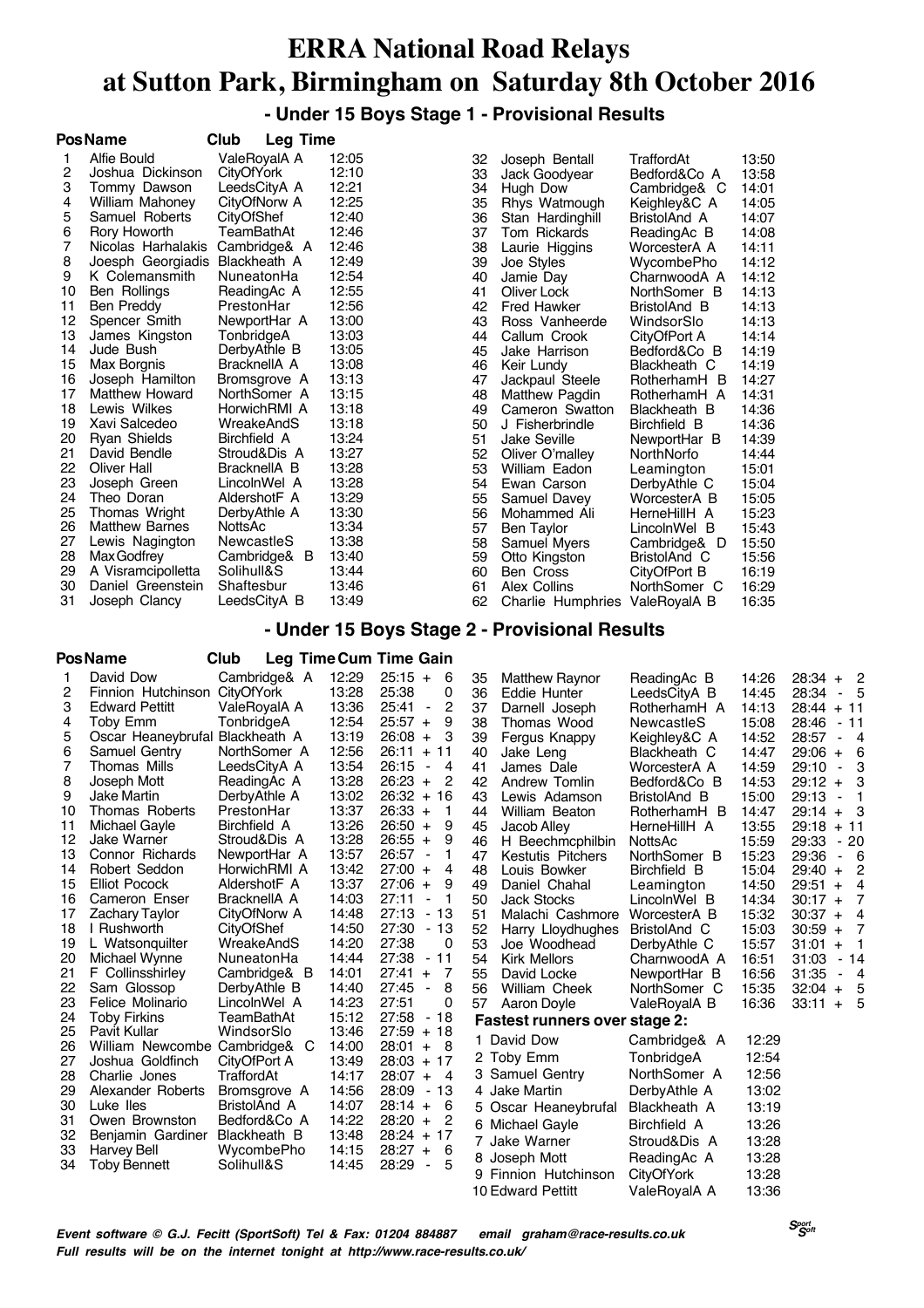#### **- Under 15 Boys Stage 3 - Provisional Results**

|    | <b>PosName</b>            | Club              |       | Leg Time Cum Time Gain                 |    |                                      |                   |       |                                            |
|----|---------------------------|-------------------|-------|----------------------------------------|----|--------------------------------------|-------------------|-------|--------------------------------------------|
|    | O Parmenter               | Cambridge& A      | 13:04 | 38:19<br>0                             | 32 | <b>Justin Davies</b>                 | TeamBathAt        | 15:22 | 43:20<br>- 8                               |
| 2  | Ethan Hussey              | LeedsCityA A      | 12:32 | 5<br>$38:47 +$                         | 33 | Sam Kralwaters                       | ReadingAc B       | 14:50 | 43:24<br>2<br>$+$                          |
| 3  | Fraser Gordon             | TonbridgeA        | 13:00 | $38:57 +$                              | 34 | Liam Bell                            | Cambridge& C      | 15:24 | 43:25<br>8<br>$\blacksquare$               |
| 4  | Peter Guy                 | Blackheath A      | 13:01 | $39:09 +$                              | 35 | Trenten Roberts                      | Bromsgrove A      | 15:18 | 43:27<br>6<br>$\qquad \qquad \blacksquare$ |
| 5  | Thomas Haves              | <b>CityOfYork</b> | 13:35 | 39:13<br>3<br>$\blacksquare$           | 36 | Matthew Thomas                       | CityOfPort A      | 15:31 | 43:34<br>9<br>$\blacksquare$               |
| 6  | Ethan Barr                | DerbyAthle A      | 13:11 | 39:43<br>3<br>$\ddot{+}$               | 37 | Santiago Ramirez                     | HerneHillH A      | 14:18 | $43:36 +$<br>8                             |
|    | <b>William Mckay</b>      | ValeRovalA A      | 14:14 | 39:55<br>4<br>$\blacksquare$           | 38 | Jack Bannister                       | BristolAnd B      | 14:25 | 43:38<br>5<br>$+$                          |
| 8  | Leon Bradshaw             | ReadingAc A       | 13:44 | 40:07<br>0                             | 39 | <b>Harry Brodie</b>                  | Bedford&Co B      | 14:30 | $43:42 +$<br>3                             |
| 9  | <b>Matthew Fazakerley</b> | PrestonHar        | 13:37 | $40:10 +$                              | 40 | Joshua Williams                      | WorcesterA A      | 14:39 | $43:49 +$                                  |
| 10 | Nathan Casey              | Birchfield A      | 13:35 | $40:25 +$                              | 41 | Emilian Bowry                        | NottsAc           | 15:04 | 44:37<br>5<br>$+$                          |
| 11 | Liam Dailey               | Stroud&Dis A      | 13:46 | $40:41 +$                              | 42 | <b>Marcus Francis</b>                | CharnwoodA A      | 14:47 | 45:50<br>$+12$                             |
| 12 | Joe Blacknell             | AldershotF A      | 13:37 | 3<br>40:43<br>$+$                      | 43 | Nathan Allum                         | LincolnWel B      | 15:38 | 45:55<br>$+ 7$                             |
| 13 | Jacob Faulkner            | NorthSomer A      | 14:34 | 40:45<br>7<br>$\overline{\phantom{a}}$ | 44 | <b>Ben Davies</b>                    | NewportHar B      | 14:44 | 46:19<br>$+11$                             |
| 14 | <b>Rhys Foyster</b>       | CityOfNorw A      | 13:34 | 3<br>$40:47 +$                         | 45 | Samuel Lambert                       | Leamington        | 16:33 | 46:24<br>$\overline{4}$<br>$+$             |
| 15 | Luke Brindle              | HorwichRMI A      | 13:57 | 40:57<br>1                             | 46 | Joshua Noon                          | WorcesterA B      | 15:58 | 46:35<br>5<br>$+$                          |
| 16 | <b>Harry Withers</b>      | BracknellA A      | 13:50 | 41:01<br>0                             | 47 | Robert Kiekuth                       | BristolAnd C      | 15:39 | 46:38<br>-5<br>$+$                         |
| 17 | Thomas Bridger            | Cambridge& B      | 13:53 | 41:34<br>4<br>$+$                      | 48 | Elliot Smith                         | NewcastleS        | 18:59 | 47:45<br>- 10                              |
| 18 | <b>Finley Richards</b>    | NewportHar A      | 14:38 | 5<br>41:35<br>ä,                       | 49 | Freddie Burton                       | DerbyAthle C      | 17:10 | 48:11<br>$+$ 4                             |
| 19 | R Watsonguilter           | WreakeAndS        | 14:15 | 41:53<br>0                             |    | <b>Fastest runners over stage 3:</b> |                   |       |                                            |
| 20 | Sam Akerman               | LeedsCityA B      | 13:34 | 42:08<br>$+16$                         |    | 1 Ethan Hussey                       | LeedsCityA A      | 12:32 |                                            |
| 21 | Ed Blythman               | Bedford&Co A      | 13:51 | 42:11<br>$+10$                         |    | 2 Fraser Gordon                      | TonbridgeA        | 13:00 |                                            |
| 22 | Nathan Marchant           | BristolAnd A      | 13:58 | $42:12 +$<br>8                         |    | 3 Peter Guy                          | Blackheath A      | 13:01 |                                            |
| 23 | Lewis Budgen              | LincolnWel A      | 14:24 | 42:15<br>0                             |    | 4 O Parmenter                        | Cambridge& A      | 13:04 |                                            |
| 24 | Robert Suckling           | Blackheath B      | 13:52 | 42:16<br>8<br>$\ddot{}$                |    |                                      |                   |       |                                            |
| 25 | Harvey Lewis              | Keighley&C A      | 13:31 | 42:28<br>$+14$                         |    | 5 Ethan Barr                         | DerbyAthle A      | 13:11 |                                            |
| 26 | <b>Bailey Stead</b>       | RotherhamH A      | 13:49 | 42:33<br>$+11$                         |    | 6 Harvey Lewis                       | Keighlev&C A      | 13:31 |                                            |
| 27 | Callum Connolly           | NuneatonHa        | 14:59 | 42:37<br>7                             |    | 7 Rhys Foyster                       | CityOfNorw A      | 13:34 |                                            |
| 28 | Alexander Bailey          | TraffordAt        | 14:34 | 42:41<br>0                             |    | 8 Sam Akerman                        | LeedsCityA B      | 13:34 |                                            |
| 29 | Hal Burtenshaw            | WycombePho        | 14:37 | $43:04 +$<br>4                         |    | 9 Nathan Casey                       | Birchfield A      | 13:35 |                                            |
| 30 | Oliver Holford            | DerbyAthle B      | 15:21 | 43:06<br>8<br>$\overline{\phantom{a}}$ |    | 10 Thomas Hayes                      | <b>CityOfYork</b> | 13:35 |                                            |
| 31 | J Evansrodriguez          | WindsorSlo        | 15:17 | 43:16<br>6<br>$\overline{\phantom{a}}$ |    |                                      |                   |       |                                            |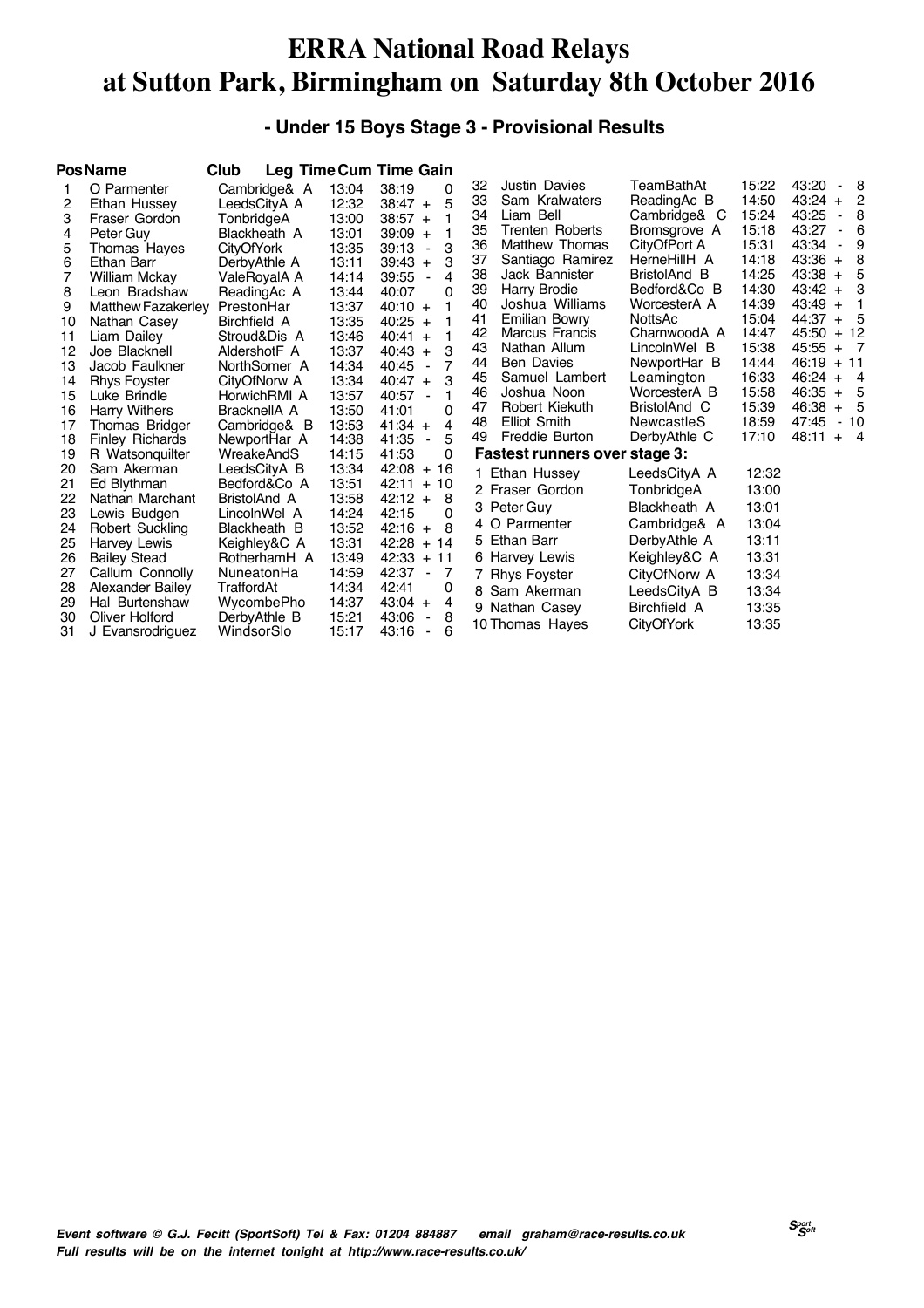#### **Under 15 Boys — Team Results — Provisional (nn) is team position after the appropriate stage.**

|    | <b>Cambridge &amp; Coleridge AC</b><br>1.               |      |              |                | 'А'                                     | 38:19        |              |
|----|---------------------------------------------------------|------|--------------|----------------|-----------------------------------------|--------------|--------------|
|    | 1 Nicolas Harhalakis (7) 12:46                          |      |              |                | 2 David Dow                             | (1)          | 12:29        |
|    | 3 OParmenter                                            | (1)  | 13:04        |                |                                         |              |              |
|    | 2 Leeds City AC                                         |      |              |                | 'А'                                     | 38:47        |              |
|    | 1 Tommy Dawson (3) 12:21 2 Thomas Mills                 |      |              |                |                                         | (7)          | 13:54        |
|    | 3 Ethan Hussey                                          | (2)  | 12:32        |                |                                         |              |              |
|    | 3 Tonbridge AC                                          |      |              |                |                                         | 38:57        |              |
|    | 1 James Kingston (13) 13:03                             |      |              |                | 2 TobyEmm                               | (4)          | 12:54        |
|    | 3 Fraser Gordon                                         | (3)  | 13:00        |                |                                         |              |              |
|    | 4 Blackheath & Bromley Harriers 'A' 39:09               |      |              |                |                                         |              |              |
|    | 1 Joesph Georgiadis (8)                                 |      | 12:49        |                | 2 Oscar Heaneybrufal (5)                |              | 13:19        |
|    | 3 Peter Guy                                             | (4)  | 13:01        |                |                                         |              |              |
|    | <b>City Of York AC</b><br>5                             |      |              |                |                                         | 39:13        |              |
|    | 1 Joshua Dickinson                                      | (2)  | 12:10        |                | 2 Finnion Hutchinson                    | (2)          | 13:28        |
|    | 3 Thomas Hayes                                          | (5)  | 13:35        |                |                                         |              |              |
|    | 6 Derby Athletic Club                                   |      |              |                | 'А'                                     | 39:43        |              |
|    |                                                         |      |              |                | Jake Martin                             |              |              |
|    | 1 Thomas Wright (25) 13:30<br>3 Ethan Barr              |      | 13:11        | $^{2}$         |                                         | (9)          | 13:02        |
|    |                                                         | (6)  |              |                | A'                                      |              |              |
|    | 7 Vale Royal AC                                         |      |              |                |                                         | 39:55        |              |
|    | 1 Alfie Bould                                           |      | $(1)$ 12:05  |                | 2 Edward Pettitt                        | (3)          | 13:36        |
|    | 3 William Mckay (7)                                     |      | 14:14        |                |                                         |              |              |
|    | 8 Reading AC                                            |      |              |                | 'А'                                     | 40:07        |              |
|    | 1 Ben Rollings                                          |      | $(10)$ 12:55 | $\overline{2}$ | Joseph Mott                             | (8)          | 13:28        |
|    | 3 Leon Bradshaw (8)                                     |      | 13:44        |                |                                         |              |              |
|    | 9 Preston Harriers                                      |      |              |                |                                         | 40:10        |              |
|    | 1 Ben Preddy (11) 12:56                                 |      |              | 2              | Thomas Roberts (10) 13:37               |              |              |
|    | 3 Matthew Fazakerley (9)                                |      | 13:37        |                |                                         |              |              |
|    | <b>Birchfield Harriers</b><br>10                        |      |              |                | 'А'                                     | 40:25        |              |
|    | 1 Ryan Shields (20) 13:24<br>3 Nathan Casey (10) 13:35  |      |              | 2              | Michael Gayle                           |              | (11) 13:26   |
|    |                                                         |      |              |                |                                         |              |              |
|    | 11 Stroud & District AC                                 |      |              |                | 'А'                                     | 40:41        |              |
|    |                                                         |      |              | 2              | Jake Warner                             | $(12)$ 13:28 |              |
|    | 1 David Bendle (21) 13:27<br>3 Liam Dailey (11) 13:46   |      |              |                |                                         |              |              |
|    | <b>Aldershot Farnham &amp; District</b><br>12           |      |              |                | A'                                      | 40:43        |              |
|    |                                                         |      |              |                |                                         |              |              |
|    |                                                         |      |              |                |                                         |              |              |
|    | 1 Theo Doran                                            | (24) | 13:29        |                | 2 Elliot Pocock                         |              | $(15)$ 13:37 |
|    | 3 JoeBlacknell (12) 13:37                               |      |              |                |                                         |              |              |
|    | <b>North Somerset AC</b><br>13                          |      |              |                | 'А'                                     | 40:45        |              |
| 1. | Matthew Howard (17) 13:15                               |      |              | 2              | Samuel Gentry                           |              | $(6)$ 12:56  |
|    | 3 Jacob Faulkner                                        |      | $(13)$ 14:34 |                |                                         |              |              |
|    | 14 City Of Norwich AC                                   |      |              |                | 'А'                                     | 40:47        |              |
|    | 1 William Mahoney (4) 12:25                             |      |              | $\mathbf{2}$   | Zachary Taylor                          | $(17)$ 14:48 |              |
|    | 3 Rhys Foyster                                          |      | $(14)$ 13:34 |                |                                         |              |              |
|    | 15 Horwich R M I Harriers                               |      |              |                | 'A'                                     | 40:57        |              |
|    | 1 Lewis Wilkes (18) 13:18 2 Robert Seddon (14) 13:42    |      |              |                |                                         |              |              |
|    | 3 Luke Brindle                                          |      | $(15)$ 13:57 |                |                                         |              |              |
|    | <b>Bracknell AC</b><br>16                               |      |              |                | 'А'                                     | 41:01        |              |
| 1. | <b>Max Borgnis</b>                                      |      |              |                | (15) 13:08 2 Cameron Enser              |              | (16) 14:03   |
|    | $3$ Harry Withers $(16)$ 13:50                          |      |              |                |                                         |              |              |
|    | 17 Cambridge & Coleridge AC 'B' 41:34                   |      |              |                |                                         |              |              |
|    |                                                         |      |              |                |                                         |              | $(21)$ 14:01 |
|    | 1 Max Godfrey (28) 13:40<br>3 Thomas Bridger (17) 13:53 |      |              |                | 2 F Collinsshirley                      |              |              |
|    | 18<br><b>Newport Harriers</b>                           |      |              |                | 'А'                                     | 41:35        |              |
| 1. |                                                         |      |              |                |                                         |              |              |
|    | Spencer Smith                                           |      |              |                | (12) 13:00 2 Connor Richards (13) 13:57 |              |              |
|    | 3 Finley Richards (18) 14:38                            |      |              |                |                                         |              |              |
|    | 19 Wreake And Soar Valley AC                            |      |              |                |                                         | 41:53        |              |
| 1. | Xavi Salcedeo                                           |      | $(19)$ 13:18 |                | 2 L Watsonquilter (19) 14:20            |              |              |
|    | 3 R Watsonquilter (19) 14:15                            |      |              |                |                                         |              |              |
|    | 20 Leeds City AC                                        |      |              |                | 'B'                                     | 42:08        |              |
|    | 1 Joseph Clancy (31) 13:49 2 Eddie Hunter               |      |              |                |                                         |              | $(36)$ 14:45 |
|    | 3 Sam Akerman                                           |      | $(20)$ 13:34 |                |                                         |              |              |
|    | 21 Bedford & County AC                                  |      |              |                | 'А'                                     | 42:11        |              |
|    | 1 Jack Goodyear (33) 13:58<br>3 EdBlythman              |      | $(21)$ 13:51 |                | 2 Owen Brownston (31) 14:22             |              |              |

|    |    | 22 Bristol And West AC                          |                          |        | 'А'                                                                     | 42:12       |              |
|----|----|-------------------------------------------------|--------------------------|--------|-------------------------------------------------------------------------|-------------|--------------|
|    |    | 1 Stan Hardinghill (36) 14:07                   |                          |        | 2 Luke lles                                                             |             | $(30)$ 14:07 |
|    |    | 3 Nathan Marchant (22) 13:58                    |                          |        |                                                                         |             |              |
|    |    | 23 Lincoln Wellington AC                        |                          |        |                                                                         | $'A'$ 42:15 |              |
|    |    | 1 Joseph Green (23) 13:28                       |                          |        | 2 Felice Molinario                                                      | (23) 14:23  |              |
|    |    | 3 Lewis Budgen (23) 14:24                       |                          |        |                                                                         |             |              |
|    |    |                                                 |                          |        | 24 Blackheath & Bromley Harriers 'B' 42:16                              |             |              |
|    |    |                                                 |                          |        | 1 Cameron Swatton (49) 14:36 2 Benjamin Gardiner (32) 13:48             |             |              |
|    |    | 3 Robert Suckling                               | $(24)$ 13:52             |        |                                                                         |             |              |
|    |    | 25 Keighley & Craven AC                         |                          |        | 'А'                                                                     | 42:28       |              |
|    |    |                                                 |                          |        |                                                                         |             | $(39)$ 14:52 |
|    |    | 3 Harvey Lewis                                  | $(25)$ 13:31             |        | 1 Rhys Watmough (35) 14:05 2 Fergus Knappy<br>3 Harvey Lewis (25) 13:31 |             |              |
|    | 26 |                                                 |                          |        | Rotherham Harriers And AC 'A'                                           | 42:33       |              |
|    |    | 1 Matthew Pagdin (48) 14:31                     |                          |        | 2 Darnell Joseph                                                        |             | $(37)$ 14:13 |
|    |    | 3 Bailey Stead                                  | $(26)$ 13:49             |        |                                                                         |             |              |
|    | 27 | <b>Nuneaton Harriers</b>                        |                          |        |                                                                         | 42:37       |              |
|    |    | 1 KColemansmith                                 | $(9)$ 12:54 2            |        | Michael Wynne                                                           |             | $(20)$ 14:44 |
|    |    | 3 Callum Connolly (27) 14:59                    |                          |        |                                                                         |             |              |
|    |    | 28 Trafford Athletic Club                       |                          |        |                                                                         | 42:41       |              |
|    |    | 1 Joseph Bentall                                | $(32)$ 13:50             |        | 2 Charlie Jones                                                         |             | $(28)$ 14:17 |
|    |    | 3 Alexander Bailey (28) 14:34                   |                          |        |                                                                         |             |              |
|    |    | 29 Wycombe Phoenix Harriers & AC                |                          |        |                                                                         | 43:04       |              |
|    |    | 1 Joe Styles (39) 14:12                         |                          |        | 2 Harvey Bell                                                           |             | $(33)$ 14:15 |
|    |    | 3 Hal Burtenshaw (29) 14:37                     |                          |        |                                                                         |             |              |
|    |    | 30 Derby Athletic Club                          |                          |        | 'B'                                                                     | 43:06       |              |
|    |    | 1 Jude Bush                                     | $(14)$ 13:05             |        |                                                                         | (22) 14:40  |              |
|    |    | 3 Oliver Holford (30) 15:21                     |                          |        | 2 Sam Glossop                                                           |             |              |
|    |    |                                                 |                          |        | 31 Windsor Slough Eton & Hounslow 43:16                                 |             |              |
|    |    | 1 Ross Vanheerde (43) 14:13                     |                          |        | 2 Pavit Kullar                                                          |             |              |
|    |    | 3 J Evansrodriguez                              | $(31)$ 15:17             |        |                                                                         |             | $(25)$ 13:46 |
|    |    |                                                 |                          |        |                                                                         | 43:20       |              |
|    |    | 32 Team Bath AC                                 |                          |        |                                                                         |             |              |
|    |    | 1 Rory Howorth                                  | (6)  12:46<br>(32) 15:22 | $^{2}$ | Toby Firkins (24) 15:12                                                 |             |              |
|    |    | 3 Justin Davies                                 |                          |        | <b>'В'</b>                                                              |             |              |
|    | 33 | <b>Reading AC</b>                               |                          |        |                                                                         | - 43:24     |              |
|    |    | 1 Tom Rickards                                  |                          |        | (37) 14:08 2 Matthew Raynor (35) 14:26                                  |             |              |
|    |    | 3 Sam Kralwaters                                | $(33)$ 14:50             |        |                                                                         |             |              |
|    |    | 34 Cambridge & Coleridge AC 'C'                 |                          |        |                                                                         | 43:25       |              |
|    |    | 1 Hugh Dow (34) 14:01<br>3 Liam Bell (34) 15:24 |                          |        | 2 William Newcombe                                                      |             | $(26)$ 14:00 |
|    |    |                                                 |                          |        |                                                                         |             |              |
|    |    | 35 Bromsgrove And Redditch 'A'                  |                          |        |                                                                         | 43:27       |              |
|    |    |                                                 |                          |        | 1 Joseph Hamilton (16) 13:13 2 Alexander Roberts (29) 14:56             |             |              |
|    |    | 3 Trenten Roberts (35) 15:18                    |                          |        |                                                                         |             |              |
|    |    | 36 City Of Portsmouth AC                        |                          |        |                                                                         | $'A'$ 43:34 |              |
|    |    |                                                 |                          |        | 1 Callum Crook (44) 14:14 2 Joshua Goldfinch (27) 13:49                 |             |              |
|    |    | 3 Matthew Thomas (36) 15:31                     |                          |        |                                                                         |             |              |
|    | 37 | <b>Herne Hill Harriers</b>                      |                          |        | 'А'                                                                     | 43:36       |              |
|    |    | 1 Mohammed Ali                                  | $(56)$ 15:23             | 2      | Jacob Alley                                                             |             | $(45)$ 13:55 |
|    |    | 3 Santiago Ramirez (37) 14:18                   |                          |        |                                                                         |             |              |
|    | 38 | <b>Bristol And West AC</b>                      |                          |        | 'B'                                                                     | 43:38       |              |
|    |    | 1 Fred Hawker                                   | $(42)$ 14:13             |        | 2 Lewis Adamson (43) 15:00                                              |             |              |
|    |    | 3 Jack Bannister                                | (38) 14:25               |        |                                                                         |             |              |
|    | 39 | <b>Bedford &amp; County AC</b>                  |                          |        | 'В'                                                                     | 43:42       |              |
|    |    | 1 Jake Harrison                                 | $(45)$ 14:19             |        | 2 Andrew Tomlin                                                         |             | $(42)$ 14:53 |
|    |    | 3 Harry Brodie                                  | $(39)$ 14:30             |        |                                                                         |             |              |
|    |    | 40 Worcester AC                                 |                          |        | 'А'                                                                     | 43:49       |              |
|    |    | 1 Laurie Higgins (38) 14:11                     |                          | 2      | James Dale                                                              |             | $(41)$ 14:59 |
|    |    | 3 Joshua Williams (40) 14:39                    |                          |        |                                                                         |             |              |
|    |    | 41 Notts AC                                     |                          |        |                                                                         | 44:37       |              |
|    |    | 1 Matthew Barnes                                | $(26)$ 13:34             |        | 2 HBeechmcphilbin (46) 15:59                                            |             |              |
|    |    | 3 Emilian Bowry                                 | $(41)$ 15:04             |        |                                                                         |             |              |
|    |    | 42 Charnwood A C                                |                          |        | 'А'                                                                     | 45:50       |              |
| 1. |    | Jamie Day                                       |                          |        | (40) 14:12 2 Kirk Mellors                                               |             | $(54)$ 16:51 |
|    |    | 3 Marcus Francis (42) 14:47                     |                          |        |                                                                         |             |              |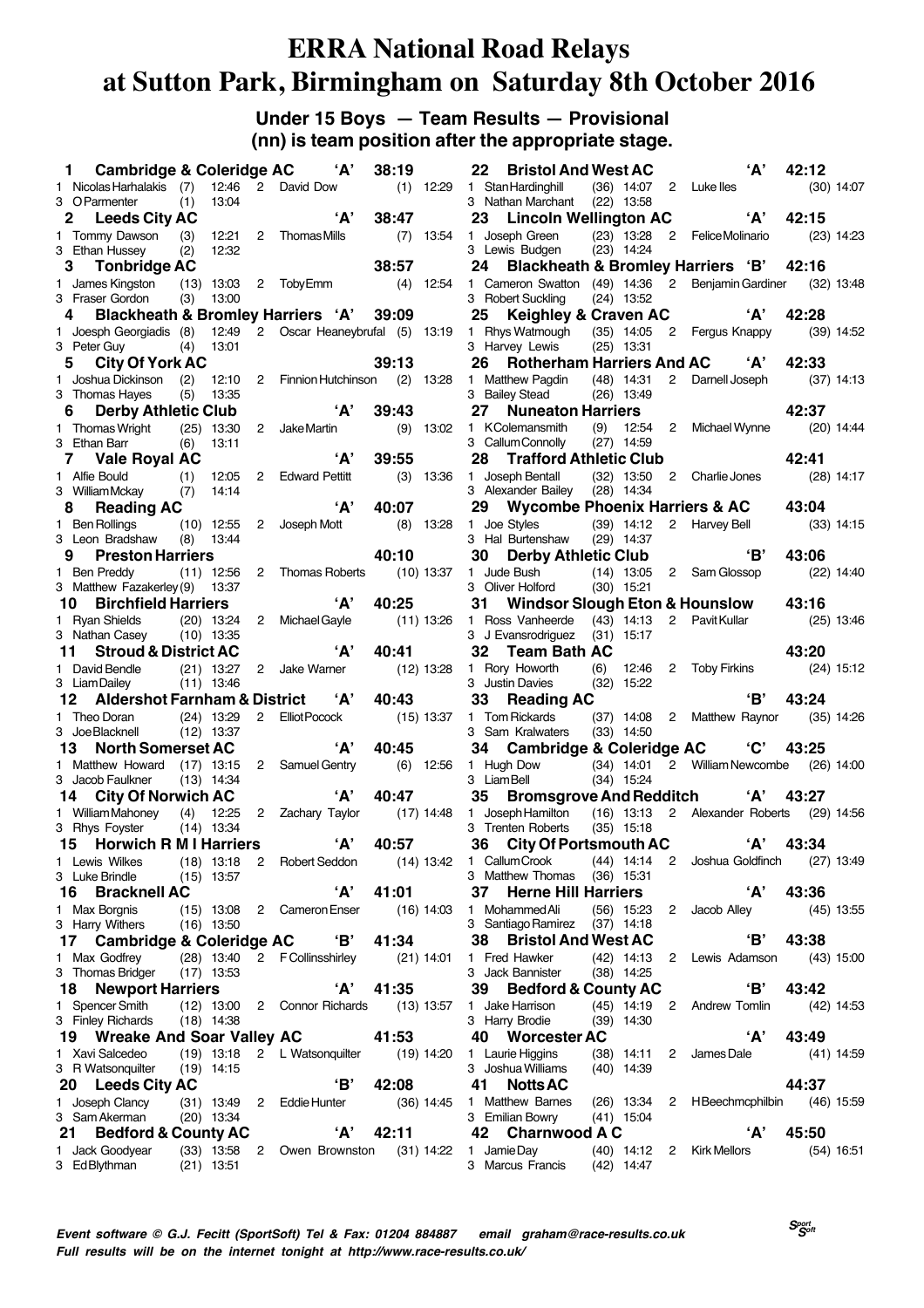**Incomplete Teams:**

| 43 Lincoln Wellington AC                                  |  | $\overline{\mathbf{B}}$ | 45:55 |  |
|-----------------------------------------------------------|--|-------------------------|-------|--|
| 1 Ben Taylor (57) 15:43 2 Jack Stocks (50) 14:34          |  |                         |       |  |
| 3 Nathan Allum (43) 15:38                                 |  |                         |       |  |
| 44 Newport Harriers                                       |  | $\bullet$ 'B' 46:19     |       |  |
| 1 Jake Seville (51) 14:39 2 David Locke (55) 16:56        |  |                         |       |  |
| 3 Ben Davies (44) 14:44                                   |  |                         |       |  |
| 45 Leamington Cycling & AC                                |  | 46:24                   |       |  |
| 1 William Eadon (53) 15:01 2 Daniel Chahal (49) 14:50     |  |                         |       |  |
| 3 SamuelLambert (45) 16:33                                |  |                         |       |  |
| 46 Worcester AC                                           |  | $\sqrt{B'}$ 46:35       |       |  |
| 1 Samuel Davey (55) 15:05 2 Malachi Cashmore (51) 15:32   |  |                         |       |  |
| 3 Joshua Noon (46) 15:58                                  |  |                         |       |  |
| 47 Bristol And West AC                                    |  | $^{\circ}$ C' 46:38     |       |  |
| 1 Otto Kingston (59) 15:56 2 Harry Lloydhughes (52) 15:03 |  |                         |       |  |
| 3 Robert Kiekuth (47) 15:39                               |  |                         |       |  |
| 48 Newcastle Staffs AC                                    |  |                         | 47:45 |  |
| 1 Lewis Nagington (27) 13:38 2 Thomas Wood (38) 15:08     |  |                         |       |  |
| 3 ElliotSmith (48) 18:59                                  |  |                         |       |  |
| 49 Derby Athletic Club                                    |  | ${}^{6}$ C' 48:11       |       |  |
| 1 Ewan Carson (54) 15:04 2 Joe Woodhead (53) 15:57        |  |                         |       |  |
| 3 Freddie Burton (49) 17:10                               |  |                         |       |  |

|     | <b>City Of Sheffield &amp; Dearne AC</b>       |              |              |              |                        |     |         |              |
|-----|------------------------------------------------|--------------|--------------|--------------|------------------------|-----|---------|--------------|
| 1   | Samuel Roberts                                 | (5)          |              |              | 12:40 2 I Rushworth    |     |         | $(18)$ 14:50 |
|     | Solihull & Small Heath AC                      |              |              |              |                        |     |         |              |
|     | 1 A Visramcipolletta (29) 13:44 2 Toby Bennett |              |              |              |                        |     |         | $(34)$ 14:45 |
|     | <b>Blackheath &amp; Bromley Harriers 'C'</b>   |              |              |              |                        |     |         |              |
| 1   | Keir Lundy                                     |              |              |              | (46) 14:19 2 Jake Leng |     |         | $(40)$ 14:47 |
|     | <b>Rotherham Harriers And AC</b>               |              |              |              |                        | 'В' |         |              |
|     | 1 Jackpaul Steele                              |              | $(47)$ 14:27 |              | 2 William Beaton       |     |         | $(44)$ 14:47 |
|     |                                                |              |              |              |                        |     |         |              |
|     | <b>North Somerset AC</b>                       |              |              |              |                        | 'В' |         |              |
| 1   | Oliver Lock                                    |              | $(41)$ 14:13 |              | 2 Kestutis Pitchers    |     |         | $(47)$ 15:23 |
|     | <b>Birchfield Harriers</b>                     |              |              |              |                        | 'В' |         |              |
|     | 1 J Fisherbrindle                              |              | (50) 14:36   | $\mathbf{2}$ | Louis Bowker           |     |         | $(48)$ 15:04 |
|     | <b>North Somerset AC</b>                       |              |              |              |                        | 'C' |         |              |
|     | 1 Alex Collins                                 |              | (61) 16:29   |              | 2 William Cheek        |     |         | $(56)$ 15:35 |
|     |                                                |              |              |              |                        |     |         |              |
|     | <b>Vale Royal AC</b>                           |              |              |              |                        | 'В' |         |              |
|     | 1 Charlie Humphries (62) 16:35 2               |              |              |              | Aaron Doyle            |     |         | $(57)$ 16:36 |
|     | <b>Bracknell AC</b>                            |              |              |              |                        | 'В' |         |              |
| 1   | <b>OliverHall</b>                              | $(22)$ 13:28 |              |              |                        |     |         |              |
|     | <b>Shaftesbury Barnet Harriers</b>             |              |              |              |                        |     |         |              |
| 1   | Daniel Greenstein                              | $(30)$ 13:46 |              |              |                        |     |         |              |
|     | <b>North Norfolk Harriers AC</b>               |              |              |              |                        |     |         |              |
| 1   | Oliver O'malley (52) 14:44                     |              |              |              |                        |     |         |              |
|     | <b>Cambridge &amp; Coleridge AC</b>            |              |              |              |                        | ʻD' |         |              |
| 1   | Samuel Myers                                   | $(58)$ 15:50 |              |              |                        |     |         |              |
|     | <b>City Of Portsmouth AC</b>                   |              |              |              |                        | 'В' |         |              |
| 1   | Ben Cross                                      | $(60)$ 16:19 |              |              |                        |     |         |              |
|     | Fastest of all legs - Provisional              |              |              |              |                        |     |         |              |
| 1   | Alfie Bould                                    |              |              |              | ValeRoyalA             | A   | 12:05   |              |
| 2   | Joshua Dickinson                               |              |              |              | <b>CityOfYork</b>      |     | 12:10   |              |
| 3   | Tommy Dawson                                   |              |              |              | LeedsCityA             | A   | 12:21   |              |
| 4   | William Mahoney                                |              |              |              | CityOfNorw             | A   | 12:25   |              |
| 5   | David Dow                                      |              |              |              | Cambridge&             |     | A 12:29 |              |
| 6   | Ethan Hussey                                   |              |              |              | LeedsCityA             | A   | 12:32   |              |
| 7   | Samuel Roberts                                 |              |              |              | CityOfShef             |     | 12:40   |              |
| 8   | Nicolas Harhalakis                             |              |              |              | Cambridge&             |     | A 12:46 |              |
| $=$ | Rory Howorth                                   |              |              |              | TeamBathAt             |     | 12:46   |              |

10 Joesph Georgiadis Blackheath A 12:49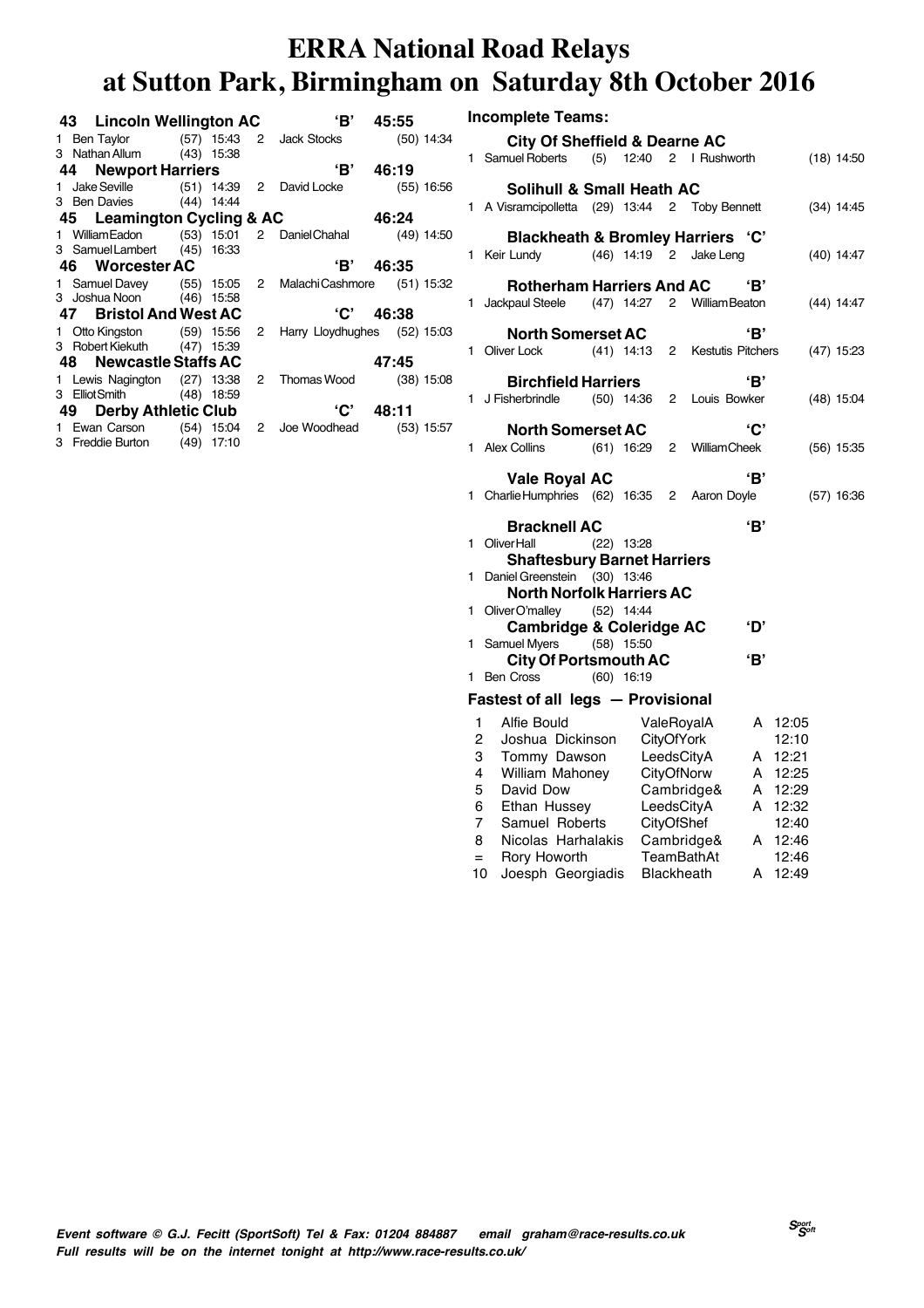#### **- Under 15 Girls Stage 1 - Provisional Results**

|                | <b>PosName</b>           | Club<br>Leg Time   |       |
|----------------|--------------------------|--------------------|-------|
| 1              | Emily Williams           | Kettering          | 13:40 |
| $\overline{c}$ | Emma Gordon              | Liverpool A        | 13:49 |
| 3              | Sian Heslop              | Macclesfi          | 13:54 |
| 4              | Laura Aryeetey           | Charnwood A        | 13:56 |
| 5              | Holly Smith              | ValeRoyal A        | 13:59 |
| 6              | Katie Goodge             | Tonbridge A        | 14:06 |
| 7              | <b>Charlotte Buckley</b> | ThamesVal A        | 14:08 |
| 8              | <b>Annie Testar</b>      | Stroud&Di A        | 14:10 |
| 9              | Abbey Brooke             | Wakefield          | 14:15 |
| 10             | Lauren Mcneil            | <b>NottsAc</b>     | 14:21 |
| 11             | Lia Radus                | <b>Blackheat A</b> | 14:23 |
| 12             | Amelia Wills             | <b>Bracknell A</b> | 14:26 |
| 13             | Katie Goldsmith          | CityOfNor A        | 14:28 |
| 14             | Mollie Jones             | SwanseaHa A        | 14:31 |
| 15             | Molly Jones              | WSEH A             | 14:36 |
| 16             | Tilia Wood               | CityOfShe          | 14:38 |
| 17             | <b>Saffron Moore</b>     | CityOfPor A        | 14:41 |
| 18             | Martha Caltonseal        | <b>CityOfYor</b>   | 14:46 |
| 19             | Molly Hudson             | DerbyAthl          | 14:47 |
| 20             | Ellie Robinson           | NewportHa A        | 14:50 |
| 21             | Darcie Bass              | SwanseaHa B        | 14:56 |
| 22             | Abigail White            | Aldershot A        | 14:57 |
| 23             | Lucymae Shepherd         | Bedford&C          | 14:57 |
| 24             | Lucy Elliott             | Rotherham A        | 15:04 |
| 25             | <b>Beth Sykes</b>        | Bromsgrov          | 15:04 |
| 26             | Alissa Darbyshire        | PrestonHa<br>в     | 15:06 |
| 27             | Ella Vanheerde           | WSEH B             | 15:07 |
| 28             | Lowri Thomas             | NewportHa<br>в     | 15:08 |
| 29             | Rosie Timlock            | WreakeAnd A        | 15:08 |
| 30             | Samantha Mason           | SalfordHa          | 15:16 |
| 31             | Megan Lewis              | EastChesh A        | 15:17 |
| 32             | Henrietta Magill         | SaffronAt A        | 15:19 |
| 33             | P Poupartlafarge         | ThamesVal<br>- B   | 15:24 |
| 34             | Matilda Hall             | Tonbridge B        | 15:25 |
| 35             | <b>Hatty Bell</b>        | WycombePh A        | 15:26 |
| 36             | Sophie Dempsey           | Shaftesbu          | 15:27 |
| 37             | Stephanie Poole          | Bracknell C        | 15:33 |
| 38             | May Quinn                | Hallam             | 15:34 |
| 39             | Darcey Lonsdale          | PrestonHa A        | 15:35 |
| 40             | Lydia Carter             | Aldershot B        | 15:35 |
| 41             | India Ibbotson           | <b>TeamBathA</b>   | 15:36 |

| 42 | Elena Jones                 | Bracknell B        | 15:38 |
|----|-----------------------------|--------------------|-------|
| 43 | Sandra Stapinoiu            | Camberley          | 15:38 |
| 44 | Lily Tappenden              | <b>Blackheat B</b> | 15:39 |
| 45 | Emmajane Ball               | Rotherham B        | 15:41 |
| 46 | Clarissa Nicholls           | HerneHill A        | 15:44 |
| 47 | Jessica Tabraham            | HerneHill B        | 15:46 |
| 48 | Annabel Dalby               | Solihull&          | 15:50 |
| 49 | Inca Padfield               | Stroud&Di B        | 15:52 |
| 50 | <b>Charlotte Hev</b>        | RoyalSutt A        | 15:54 |
| 51 | Eve Crossley                | Keighley&          | 15:57 |
| 52 | <b>Charlotte Bullard</b>    | CityOfPor B        | 15:57 |
| 53 | Misha Twardochleb           | Newcastle A        | 16:00 |
| 54 | Sophie Peach                | CityOfNor B        | 16:01 |
| 55 | Lydia Attwell               | Stroud&Di C        | 16:01 |
| 56 | Elizabeth Pedersen          | Liverpool B        | 16:10 |
| 57 | Aino Turunen                | Cambridge A        | 16:12 |
| 58 | Anya Bromley                | AbingdonA          | 16:18 |
| 59 | Niamh Milmo                 | Blackheat D        | 16:27 |
| 60 | Maya Hodgson                | WSEH C             | 16:31 |
| 61 | Ursula Hall                 | HerneHill C        | 16:32 |
| 62 | Kara Turnham                | RoyalSutt B        | 16:36 |
| 63 | Isabelle Bridge             | Blackheat C        | 16:41 |
| 64 | Keira Sampson               | Rotherham<br>C     | 16:41 |
| 65 | Georgina Hurt               | Leamingto          | 16:46 |
| 66 | Mollie Cooke                | Stockport A        | 16:48 |
| 67 | Emma Styles                 | WycombePh<br>в     | 16:52 |
| 68 | Hannah Newton               | CityOfPor C        | 16:53 |
| 69 | Jasmine Greenaway Charnwood | в                  | 16:59 |
| 70 | <b>Chloe Cavill</b>         | WestSuffo A        | 17:00 |
| 71 | Georgia Ballard             | Bracknell D        | 17:02 |
| 72 | <b>Ruby Taylor</b>          | Worcester          | 17:07 |
| 73 | C Lethbridge                | WreakeAnd B        | 17:11 |
| 74 | Lara Coulter                | Stockport B        | 17:21 |
| 75 | <b>Scarlett Cotton</b>      | Newcastle B        | 17:25 |
| 76 | Samantha Dyson              | SaffronAt B        | 17:26 |
| 77 | Molly Orchard               | BristolAn          | 17:27 |
| 78 | Alex Ginns                  | WestSuffo B        | 17:35 |
| 79 | Penelope Batty              | CityOfPor D        | 17:41 |
| 80 | Elizabeth Heslop            | Tonbridge C        | 17:44 |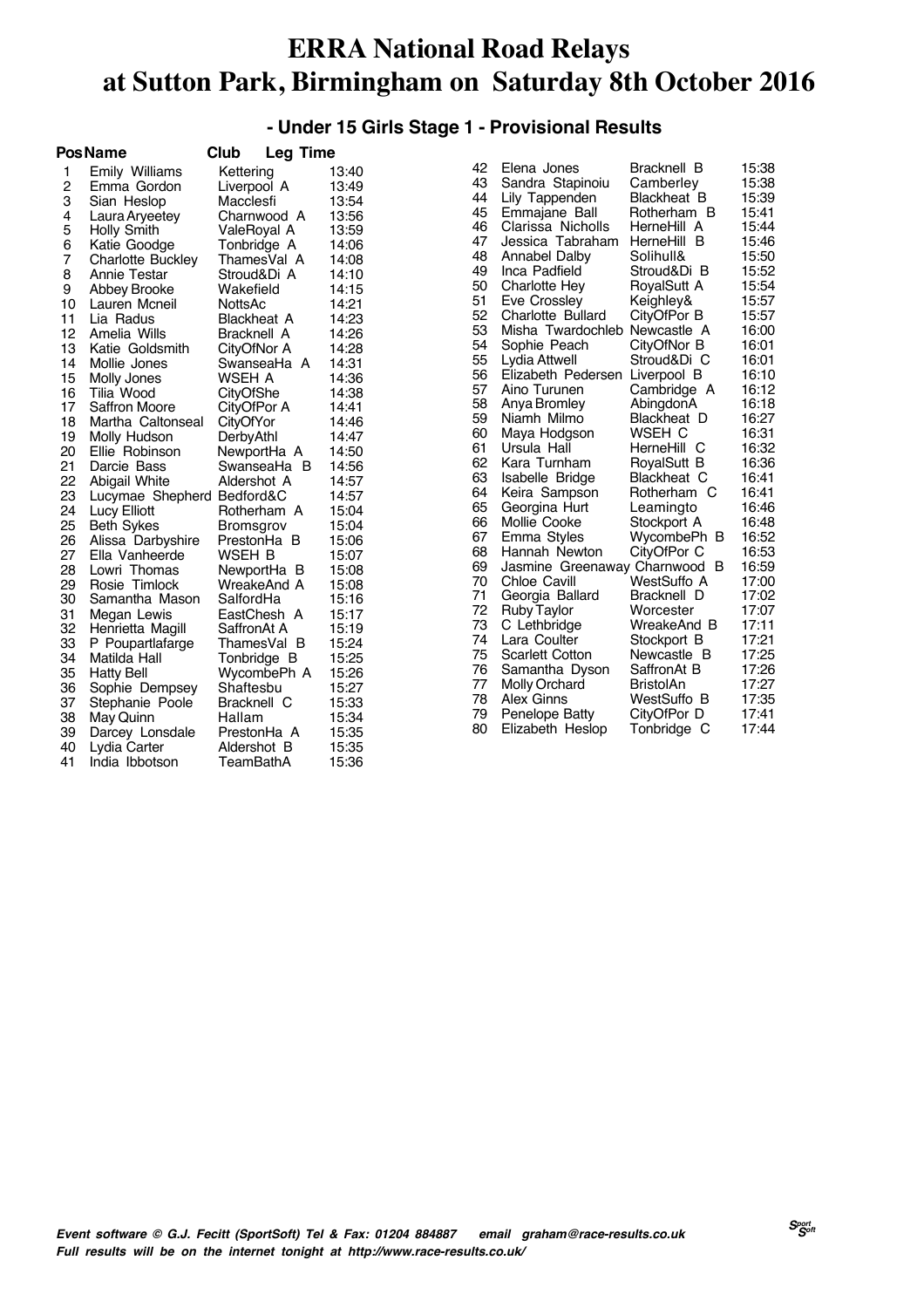**- Under 15 Girls Stage 2 - Provisional Results PosName Club Leg TimeCum Time Gain**

|    | <b>Γυδιναπισ</b>               | vıuu<br>∟cy        | <b>THROUGHT THROUGHT</b> | u<br>aııı                              |    |                                      |                  |       |                                                       |
|----|--------------------------------|--------------------|--------------------------|----------------------------------------|----|--------------------------------------|------------------|-------|-------------------------------------------------------|
| 1  | Francesca Harris               | ValeRoval A        | 14:35                    | $28:34 +$<br>4                         | 46 | Matilda Taylor                       | Cambridge A      | 15:51 | $32:03 + 11$                                          |
| 2  | Niamh Donnelly                 | Liverpool A        | 14:53                    | 28:42<br>0                             | 47 | Jasmin Penniall                      | CityOfPor C      | 15:17 | $32:10 + 21$                                          |
| 3  | Lauren Robinson                | Macclesfi          | 14:53                    | 28:47<br>0                             | 48 | Fern Williams                        | NottsAc          | 17:55 | 32:16 - 38                                            |
| 4  | Morgan Squibb                  | <b>Blackheat A</b> | 14:39                    | $\overline{7}$<br>$29:02 +$            | 49 | Kate Kennedy                         | WSEH C           | 15:52 | $32:23 + 11$                                          |
| 5  | Nicole Ainsworth               | CityOfPor A        | 14:25                    | $29:06 + 12$                           | 50 | <b>Emily Squibbs</b>                 | Aldershot B      | 16:51 | 32:26<br>- 10                                         |
| 6  | Emma Hunter                    | CityOfNor A        | 14:41                    | 29:09 +<br>7                           | 51 | Izzie Wijsman                        | WycombePh B      | 15:45 | $32:37 + 16$                                          |
| 7  | Ashleigh Willis                | SwanseaHa A        | 14:39                    | $\overline{7}$<br>$29:10 +$            | 52 | Isabelle Jones                       | AbingdonA        | 16:23 | 32:41<br>- 6<br>$+$                                   |
| 8  | Amy Young                      | WSEH A             | 14:35                    | $29:11 +$<br>7                         | 53 | Lauren Burgess                       | Stockport A      | 15:55 | $32:43 + 13$                                          |
| 9  | Hannah Read                    | Bracknell A        | 14:50                    | 3<br>$29:16 +$                         | 54 | <b>Rachael White</b>                 | RoyalSutt A      | 17:04 | 32:58<br>- 4                                          |
| 10 | Luciana Anderson               | Tonbridge A        | 15:14                    | 29:20<br>4<br>$\blacksquare$           | 55 | Ania Gahan                           | Solihull&        | 17:11 | 33:01<br>$\overline{7}$<br>$\blacksquare$             |
| 11 | Maya Stokes                    | Charnwood A        | 15:27                    | 29:23<br>7<br>$\blacksquare$           | 56 | A Stockclarke                        | Charnwood B      | 16:04 | $33:03 + 13$                                          |
| 12 | Alice Garner                   | Aldershot A        | 14:49                    | 29:46<br>$+10$                         | 57 | Amyrose Clark                        | Stroud&Di C      | 17:08 | 33:09<br>$\overline{\phantom{0}}^2$<br>$\blacksquare$ |
| 13 | Libby Dickenson                | Stroud&Di A        | 15:47                    | 29:57<br>- 5<br>$\blacksquare$         | 58 | <b>Macy Sims</b>                     | Bracknell B      | 17:43 | 33:21<br>$-16$                                        |
| 14 | Amy Miller                     | Blackheat B        | 14:32                    | $30:11 + 30$                           | 59 | M Smithlondono                       | HerneHill C      | 16:53 | $33:25 +$<br>- 2                                      |
| 15 | <b>Lily Salkeld</b>            | ThamesVal A        | 16:06                    | 30:14<br>- 8<br>$\blacksquare$         | 60 | <b>Emily Seymour</b>                 | Bracknell D      | 16:41 | $33:43 + 11$                                          |
| 16 | Emma Fulton                    | PrestonHa A        | 14:48                    | $30:23 + 23$                           | 61 | Alana Brennan                        | Liverpool B      | 17:37 | 33:47<br>- 5                                          |
| 17 | <b>B</b> Strattonthomas        | SwanseaHa B        | 15:30                    | $30:26 +$<br>4                         | 62 | Gracie Horton                        | Blackheat C      | 17:18 | $33:59 +$<br>$\mathbf{1}$                             |
| 18 | Holly Hodgskinson              | Bedford&C          | 15:33                    | $30:30 +$<br>5                         | 63 | Larissa Hurt                         | Leamingto        | 17:15 | $\overline{c}$<br>$34:01 +$                           |
| 19 | Vita Milana                    | Tonbridge B        | 15:12                    | $30:37 + 15$                           | 64 | N Bridgermorales                     | <b>BristolAn</b> | 16:37 | $34:04 + 13$                                          |
| 20 | C Haywoodpercival SalfordHa    |                    | 15:30                    | $30:46 + 10$                           | 65 | Maisie Cailes                        | WestSuffo A      | 17:13 | 5<br>$34:13 +$                                        |
| 21 | Lulu King                      | HerneHill A        | 15:07                    | $30:51 + 25$                           | 66 | Elise Blake                          | Worcester        | 17:08 | 6<br>$34:15 +$                                        |
| 22 | Holly Jackson                  | EastChesh A        | 15:35                    | $30:52 +$<br>9                         | 67 | Grace Alvey                          | WreakeAnd B      | 17:15 | $34:26 +$<br>6                                        |
| 23 | Zena Challenger                | WreakeAnd A        | 15:45                    | $30:53 +$<br>6                         | 68 | Emma Thompson                        | Keighley&        | 18:37 | $-17$<br>34:34                                        |
| 24 | Ellie Taylor                   | CityOfNor B        | 14:52                    | $30:53 + 30$                           | 69 | <b>Holly Nixon</b>                   | Newcastle B      | 17:31 | $34:56 +$<br>- 6                                      |
| 25 | Caitlyn Preddy                 | PrestonHa B        | 15:48                    | $30:54 +$<br>$\mathbf 1$               | 70 | Maya Kang                            | SaffronAt B      | 17:31 | - 6<br>$34:57 +$                                      |
| 26 | <b>Isabelle Mcdaid</b>         | SaffronAt A        | 15:41                    | 31:00<br>6<br>$+$                      | 71 | Natalie Short                        | Kettering        | 21:38 | 35:18<br>$-70$                                        |
| 27 | Katie Robinson                 | TeamBathA          | 15:24                    | $31:00 + 14$                           | 72 | Ciara Mullane                        | Rotherham C      | 18:48 | 35:29<br>- 8<br>$\blacksquare$                        |
| 28 | Abbyrose Stroughar Rotherham A |                    | 15:59                    | 31:03<br>4<br>$\blacksquare$           | 73 | <b>Issy Meats</b>                    | Stockport B      | 18:13 | $35:34 +$<br>$\overline{1}$                           |
| 29 | Helen Bourne                   | DerbyAthl          | 16:18                    | $31:05 - 10$                           | 74 | Madeleine Crabb                      | Tonbridge C      | 18:20 | - 6<br>$36:04 +$                                      |
| 30 | Cervs Vico                     | WycombePh A        | 15:41                    | $31:07 +$<br>- 5                       | 75 | Caitlin White                        | RoyalSutt B      | 30:00 | 46:36 - 13                                            |
| 31 | C Wigglesworth                 | Wakefield          | 16:58                    | $-22$<br>31:13                         |    | <b>Fastest runners over stage 2:</b> |                  |       |                                                       |
| 32 | Catrin Phillips                | NewportHa A        | 16:26                    | $31:16 - 12$                           |    | 1 Nicole Ainsworth                   | CityOfPor A      | 14:25 |                                                       |
| 33 | <b>Holly Booker</b>            | Hallam             | 15:43                    | $31:17 +$<br>5                         |    | 2 Amy Miller                         | Blackheat B      | 14:32 |                                                       |
| 34 | Sofia Dicarlo                  | HerneHill B        | 15:35                    | $31:21 + 13$                           |    |                                      |                  |       |                                                       |
| 35 | Scarlett Kent                  | Shaftesbu          | 15:55                    | $31:22 +$<br>$\overline{1}$            |    | 3 Francesca Harris                   | ValeRoyal A      | 14:35 |                                                       |
| 36 | <b>Grace Tavner</b>            | Stroud&Di B        | 15:32                    | $31:24 + 13$                           |    | 4 Amy Young                          | WSEH A           | 14:35 |                                                       |
| 37 | Katie Clutterbuck              | WSEH B             | 16:17                    | $31:24 - 10$                           |    | 5 Ashleigh Willis                    | SwanseaHa A      | 14:39 |                                                       |
| 38 | Caitlin Rimmer                 | CityOfShe          | 16:49                    | $31:27 - 22$                           |    | 6 Morgan Squibb                      | Blackheat A      | 14:39 |                                                       |
| 39 | <b>Charlotte Moore</b>         | Newcastle A        | 15:28                    | $31:28 + 14$                           |    | 7 Emma Hunter                        | CityOfNor A      | 14:41 |                                                       |
| 40 | Niamh Murphy                   | ThamesVal B        | 16:07                    | 31:31<br>- 7<br>$\blacksquare$         |    | 8 Emma Fulton                        | PrestonHa A      | 14:48 |                                                       |
| 41 | Abbie Melhuish                 | NewportHa B        | 16:24                    | 31:32<br>- 13                          |    | 9 Alice Garner                       | Aldershot A      | 14:49 |                                                       |
| 42 | Lara Croft                     | Bracknell C        | 16:01                    | 31:34<br>5<br>$\blacksquare$           |    |                                      |                  |       |                                                       |
| 43 | Mia Billins                    | CityOfPor B        | 15:47                    | $31:44 +$<br>9                         |    | 10 Hannah Read                       | Bracknell A      | 14:50 |                                                       |
| 44 | Kathryn Beckett                | Camberley          | 16:19                    | 1<br>31:57<br>$\overline{\phantom{a}}$ |    |                                      |                  |       |                                                       |
| 45 | Keiva Rennocks                 | Rotherham B        | 16:21                    | 32:02<br>0                             |    |                                      |                  |       |                                                       |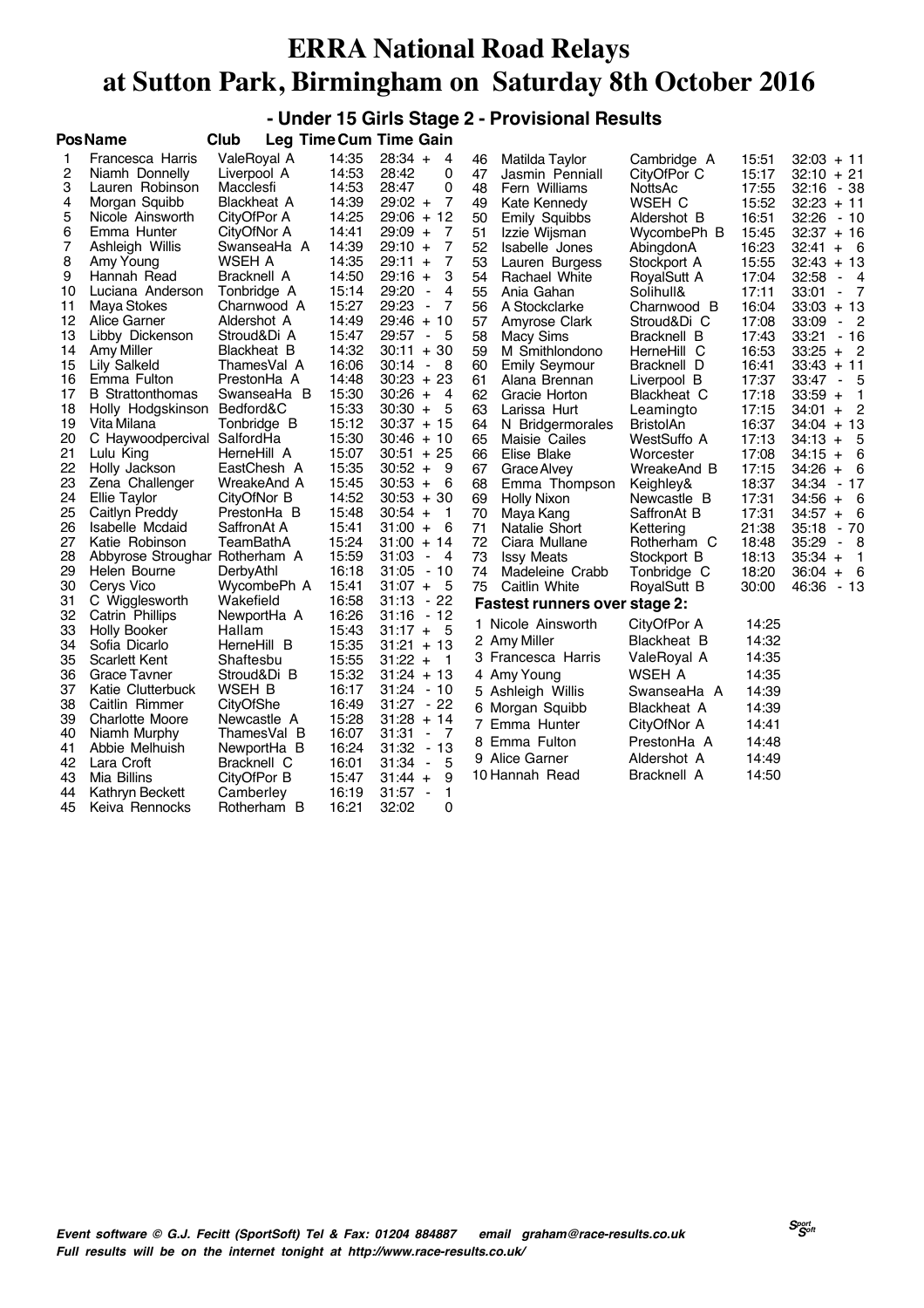#### **- Under 15 Girls Stage 3 - Provisional Results**

|                                                                                                                               | <b>PosName</b>                                                                                                                                                                                                                                                                                                                                                                                                           | Club                                                                                                                                                                                                                                                                                                                               |                                                                                                                                                                                                             | <b>Leg Time Cum Time Gain</b>                                                                                                                                                                                                                                                                                                                                                                                                                                                                                                                       |                                                                                                                                                                                                                                                                                                                                                                                                                                                                                                                                                                                 |                                                                                                                                                                                                                                                                                                                                             |                                                                                                                                                                                                             |                                                                                                                                                                                                                                                                                                                                                                                                                                                                                                                     |
|-------------------------------------------------------------------------------------------------------------------------------|--------------------------------------------------------------------------------------------------------------------------------------------------------------------------------------------------------------------------------------------------------------------------------------------------------------------------------------------------------------------------------------------------------------------------|------------------------------------------------------------------------------------------------------------------------------------------------------------------------------------------------------------------------------------------------------------------------------------------------------------------------------------|-------------------------------------------------------------------------------------------------------------------------------------------------------------------------------------------------------------|-----------------------------------------------------------------------------------------------------------------------------------------------------------------------------------------------------------------------------------------------------------------------------------------------------------------------------------------------------------------------------------------------------------------------------------------------------------------------------------------------------------------------------------------------------|---------------------------------------------------------------------------------------------------------------------------------------------------------------------------------------------------------------------------------------------------------------------------------------------------------------------------------------------------------------------------------------------------------------------------------------------------------------------------------------------------------------------------------------------------------------------------------|---------------------------------------------------------------------------------------------------------------------------------------------------------------------------------------------------------------------------------------------------------------------------------------------------------------------------------------------|-------------------------------------------------------------------------------------------------------------------------------------------------------------------------------------------------------------|---------------------------------------------------------------------------------------------------------------------------------------------------------------------------------------------------------------------------------------------------------------------------------------------------------------------------------------------------------------------------------------------------------------------------------------------------------------------------------------------------------------------|
| 1<br>2<br>3<br>4<br>5<br>6<br>7<br>8<br>9<br>10<br>11<br>12<br>13<br>14<br>15<br>16<br>17<br>18<br>19<br>20<br>21<br>22<br>23 | Stephanie Moss<br>Sophie Hoare<br>Femke Rosbergen<br>Lucy Smith<br>Olivia Wiseman<br>Mia Atkinson<br>Caitlin Gwyther<br>Daisy Cornell<br>K Sittampalammain Bracknell A<br>Ava White<br>Stephanie Puxty<br>Isabelle Craven<br>Kirsten Stilwell<br>Merryn Hilton<br>Lucy Treaddell<br>Zoe White<br><b>Charlotte Parsons</b><br>Rose Abbott<br>Meredith Winship<br>Lily Newton<br>Enya Maylor<br>Jodie Hill<br>Evie Collier | Macclesfi<br><b>Blackheat A</b><br>CityOfNor A<br>ValeRoyal A<br>CityOfPor A<br>Charnwood A<br>SwanseaHa A<br>Liverpool A<br>ThamesVal A<br>Tonbridge A<br>WSEH A<br>WycombePh A<br>Stroud&Di A<br>PrestonHa A<br><b>Blackheat B</b><br>Aldershot A<br>Bedford&C<br>CityOfNor B<br>HerneHill A<br>TeamBathA<br>Hallam<br>SalfordHa | 14:03<br>13:52<br>13:57<br>14:40<br>14:26<br>14:11<br>14:54<br>15:25<br>14:55<br>14:03<br>15:17<br>15:27<br>13:56<br>15:13<br>14:50<br>15:11<br>15:38<br>14:59<br>14:40<br>14:43<br>14:39<br>14:34<br>15:19 | 2<br>$42:50 +$<br>$\overline{2}$<br>$42:54 +$<br>3<br>$43:06 +$<br>3<br>43:14<br>$\blacksquare$<br>43:32<br>0<br>5<br>$43:34 +$<br>44:04<br>0<br>6<br>44:07<br>$\blacksquare$<br>0<br>44:11<br>5<br>$44:17 +$<br>44:37<br>1<br>$\blacksquare$<br>44:38<br>$\overline{4}$<br>$\blacksquare$<br>$45:03 + 17$<br>45:10<br>1<br>$\blacksquare$<br>$45:13 +$<br>1<br>2<br>45:22<br>$\blacksquare$<br>5<br>45:24<br>$\blacksquare$<br>45:29<br>0<br>5<br>$45:33 +$<br>1<br>$45:34 +$<br>6<br>$45:39 +$<br>$+ 11$<br>45:51<br>3<br>46:05<br>$\blacksquare$ | <b>Madison Foxcroft</b><br>38<br>39<br><b>Charlotte Rice</b><br>40<br><b>B</b> Mount<br>41<br>Sophie Reid<br>42<br>Mieke Bedlington<br>43<br>Lottie Davidson<br>Sian Vico<br>44<br>45<br><b>Yasmin Nutt</b><br>46<br>Katherine Scott<br>47<br>Freya Jones<br>48<br>Lara Pocknee<br>49<br>Caitlin O'connor<br>50<br>*Not Declared*<br>51<br>Anaya Powis<br>52<br>Kayleigh Mitchell<br>53<br><b>Emily Davis</b><br>54<br>Phoebe Carlile<br>55<br>Alice Parsons<br>56<br>S Pagetwright<br>57<br>Amelia Lowndes<br>58<br>Jasmin Raja<br>59<br>Taryn Zahringer<br>60<br>Chloe Rogers | WSEH B<br>Bracknell C<br>Rotherham B<br>PrestonHa B<br>AbingdonA<br>Charnwood B<br>WycombePh B<br>NottsAc<br>Solihull&<br>Bracknell B<br>Aldershot B<br>RoyalSutt A<br>HerneHill C<br>Stroud&Di C<br>NewportHa B<br>Blackheat C<br>CityOfPor C<br>Leamingto<br>WreakeAnd B<br>Newcastle B<br>WestSuffo A<br><b>BristolAn</b><br>Stockport A | 16:07<br>16:03<br>16:03<br>17:32<br>15:50<br>15:33<br>16:17<br>16:42<br>16:00<br>15:57<br>16:52<br>16:21<br>16:15<br>16:54<br>19:19<br>16:55<br>19:14<br>17:31<br>17:18<br>17:02<br>17:46<br>17:57<br>22:48 | 47:31<br>$\blacksquare$<br>$\overline{a}$<br>3<br>$47:37 +$<br>$48:05 +$<br>5<br>48:26 - 16<br>$48:31 + 10$<br>$48:36 + 13$<br>$48:54 +$<br>$\overline{7}$<br>3<br>$48:58 +$<br>- 9<br>$49:01 +$<br>$49:18 + 11$<br>$49:18 +$<br>- 2<br>5<br>$49:19 +$<br>9<br>$49:40 +$<br>- 6<br>$50:03 +$<br>$50:51 - 11$<br>$50:54 +$<br>- 9<br>$51:24 -$<br>$\overline{7}$<br>$51:32 +$<br>- 8<br>$51:44 + 11$<br>$51:58 + 12$<br>$51:59 +$<br>$\overline{7}$<br>$52:01 +$<br>- 5<br>55:31<br>$\overline{7}$<br>$\blacksquare$ |
| 24<br>25<br>26                                                                                                                | Leah Hayward<br>Isobel Parnaby<br>Jemima Jenkins                                                                                                                                                                                                                                                                                                                                                                         | Rotherham A<br>Stroud&Di B<br>NewportHa A                                                                                                                                                                                                                                                                                          | 15:32<br>15:12<br>15:20                                                                                                                                                                                     | $46:35 +$<br>$\overline{4}$<br>$46:36 + 11$<br>$46:36 +$<br>6                                                                                                                                                                                                                                                                                                                                                                                                                                                                                       | 61<br>Maceylauren Ward<br>62<br>Daisy Robinson<br>63<br>Grace Ballinger                                                                                                                                                                                                                                                                                                                                                                                                                                                                                                         | Rotherham C<br>Kettering<br>RoyalSutt B                                                                                                                                                                                                                                                                                                     | 21:04<br>21:34<br>19:14                                                                                                                                                                                     | $56:33 + 11$<br>$56:52 +$<br>- 9<br>$1:05:50 + 12$                                                                                                                                                                                                                                                                                                                                                                                                                                                                  |
| 27                                                                                                                            | Sophie Thorpe                                                                                                                                                                                                                                                                                                                                                                                                            | WreakeAnd A                                                                                                                                                                                                                                                                                                                        | 15:44                                                                                                                                                                                                       | 46:37<br>4<br>$\blacksquare$                                                                                                                                                                                                                                                                                                                                                                                                                                                                                                                        | <b>Fastest runners over stage 3:</b>                                                                                                                                                                                                                                                                                                                                                                                                                                                                                                                                            |                                                                                                                                                                                                                                                                                                                                             |                                                                                                                                                                                                             |                                                                                                                                                                                                                                                                                                                                                                                                                                                                                                                     |
| 28<br>29<br>30<br>31<br>32<br>33<br>34<br>35<br>36<br>37                                                                      | Yasmin Moorehead Wakefield<br>Abby O'neill<br>Elizabeth Clarkson<br>Mia Groom<br>Jasmit Garcha<br><b>Isobel Pennicard</b><br>Lucy Kingston<br>Bo Sansom<br>Naomi Clarkemyers SaffronAt A<br>Charlie Holden                                                                                                                                                                                                               | EastChesh A<br>Newcastle A<br>Shaftesbu<br>DerbyAthl<br>HerneHill B<br>Tonbridge B<br>CityOfPor B<br>Camberley                                                                                                                                                                                                                     | 15:26<br>15:49<br>15:32<br>15:40<br>16:06<br>15:51<br>16:36<br>15:39<br>16:26<br>15:32                                                                                                                      | $46:39 +$<br>3<br>7<br>46:41<br>$\blacksquare$<br>$47:00 +$<br>9<br>4<br>$47:02 +$<br>3<br>47:11<br>$\blacksquare$<br>$47:12 +$<br>1<br>47:13<br>$-15$<br>$47:23 +$<br>-8<br>47:26<br>$-10$<br>$47:29 +$<br>$\overline{7}$                                                                                                                                                                                                                                                                                                                          | 1 Sophie Hoare<br>2 Kirsten Stilwell<br>3 Femke Rosbergen<br>4 Ava White<br>5 Stephanie Moss<br>6 Mia Atkinson<br>7 Olivia Wiseman<br>8 Jodie Hill<br>9 Enya Maylor<br>10 Meredith Winship                                                                                                                                                                                                                                                                                                                                                                                      | Blackheat A<br>WycombePh A<br>CityOfNor A<br>ThamesVal A<br>Macclesfi<br>Charnwood A<br>CityOfPor A<br>Hallam<br>TeamBathA<br>CityOfNor B                                                                                                                                                                                                   | 13:52<br>13:56<br>13:57<br>14:03<br>14:03<br>14:11<br>14:26<br>14:34<br>14:39<br>14:40                                                                                                                      |                                                                                                                                                                                                                                                                                                                                                                                                                                                                                                                     |
|                                                                                                                               |                                                                                                                                                                                                                                                                                                                                                                                                                          |                                                                                                                                                                                                                                                                                                                                    |                                                                                                                                                                                                             |                                                                                                                                                                                                                                                                                                                                                                                                                                                                                                                                                     | 11 Lucy Smith                                                                                                                                                                                                                                                                                                                                                                                                                                                                                                                                                                   | ValeRoval A                                                                                                                                                                                                                                                                                                                                 | 14:40                                                                                                                                                                                                       |                                                                                                                                                                                                                                                                                                                                                                                                                                                                                                                     |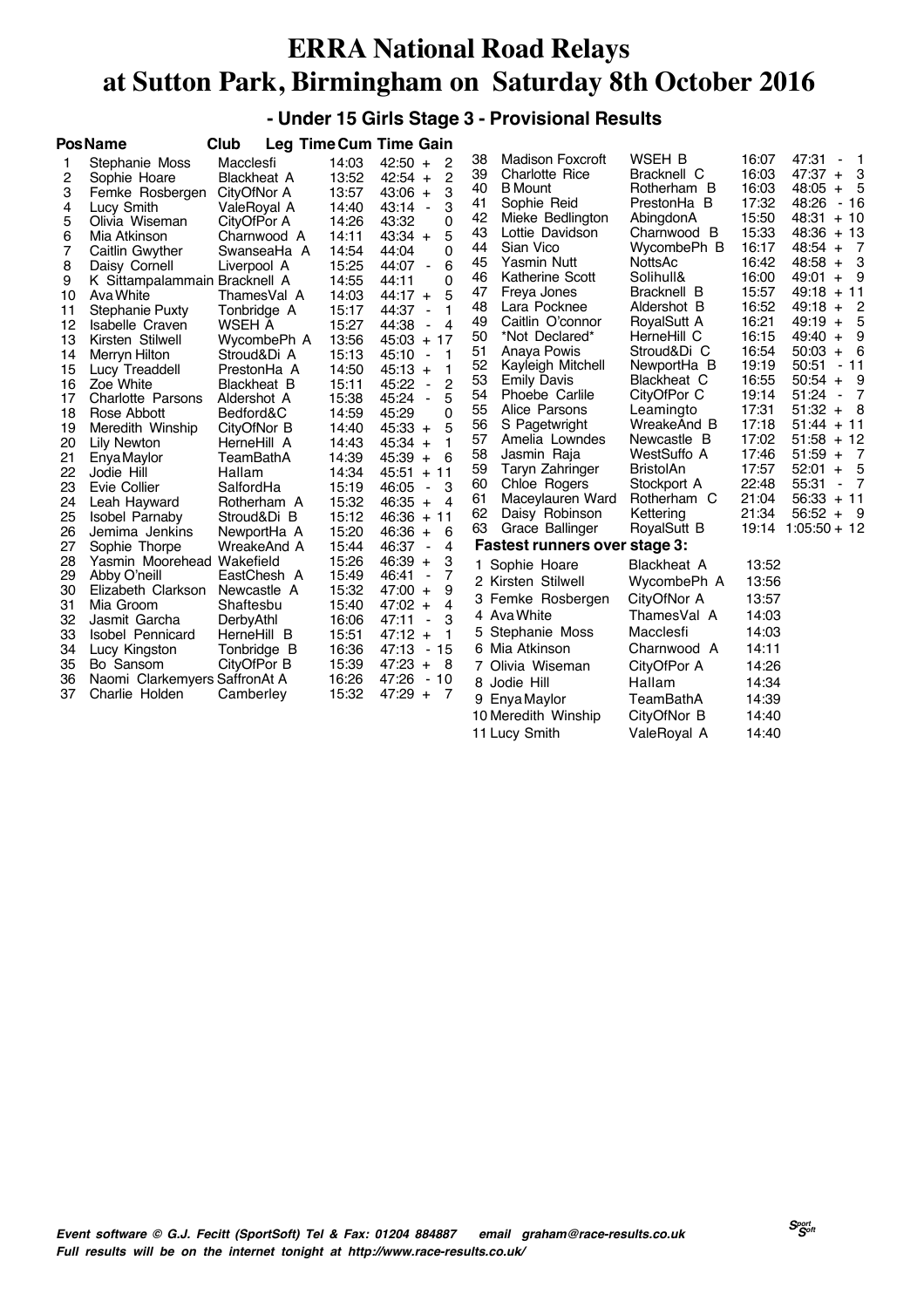**Under 15 Girls — Team Results — Provisional**

**(nn) is team position after the appropriate stage.**

|    | $\mathbf 1$<br><b>Macclesfield Harriers &amp; Ac</b>     |     |                              |                |                                           | 42:50        |              |
|----|----------------------------------------------------------|-----|------------------------------|----------------|-------------------------------------------|--------------|--------------|
|    | 1 Sian Heslop                                            |     | $(3)$ 13:54                  |                | 2 Lauren Robinson                         | (3)          | 14:53        |
|    | 3 Stephanie Moss (1) 14:03                               |     |                              |                |                                           |              |              |
|    | 2 Blackheath & Bromley Harriers 'A' 42:54                |     |                              |                |                                           |              |              |
|    | 1 Lia Radus                                              |     |                              |                | (11) 14:23 2 Morgan Squibb                | (4)          | 14:39        |
|    | 3 Sophie Hoare (2)                                       |     | 13:52                        |                |                                           |              |              |
|    |                                                          |     |                              |                |                                           |              |              |
|    | 3 City Of Norwich Ac                                     |     |                              |                | 'А'                                       | 43:06        |              |
|    | 1 Katie Goldsmith (13) 14:28 2 Emma Hunter               |     |                              |                |                                           | (6)          | 14:41        |
|    | 3 Femke Rosbergen (3)                                    |     | 13:57                        |                |                                           |              |              |
|    | 4 Vale Royal Ac                                          |     |                              |                | 'Д'                                       | 43:14        |              |
|    |                                                          |     |                              | $\mathbf{2}$   | Francesca Harris                          | (1)          | 14:35        |
|    | 1 HollySmith (5) 13:59<br>3 LucySmith (4) 14:40          |     |                              |                |                                           |              |              |
|    | <b>City Of Portsmouth Ac</b><br>5                        |     |                              |                | 'А'                                       | 43:32        |              |
|    |                                                          |     |                              |                |                                           |              |              |
| 1. | Saffron Moore (17) 14:41                                 |     |                              |                | 2 Nicole Ainsworth                        | (5)          | 14:25        |
|    | 3 Olivia Wiseman                                         | (5) | 14:26                        |                |                                           |              |              |
|    | 6 Charnwood A C                                          |     |                              |                | 'А'                                       | 43:34        |              |
|    | 1 Laura Aryeetey (4) 13:56                               |     |                              | 2              | Maya Stokes (11) 15:27                    |              |              |
|    | 3 Mia Atkinson                                           |     | $(6)$ 14:11                  |                |                                           |              |              |
|    | 7<br><b>Swansea Harriers</b>                             |     |                              |                | $^{\circ}$ A'                             | 44:04        |              |
| 1  | Mollie Jones                                             |     | $(14)$ 14:31                 |                | 2 Ashleigh Willis                         | (7)          | 14:39        |
|    | 3 Caitlin Gwyther (7)                                    |     | 14:54                        |                |                                           |              |              |
|    | 8 Liverpool Harriers & Ac                                |     |                              |                | 'А'                                       | 44:07        |              |
|    |                                                          |     |                              |                |                                           |              |              |
|    | 1 EmmaGordon (2) 13:49                                   |     |                              | $\mathbf{2}$   | Niamh Donnelly                            | (2)          | 14:53        |
|    | 3 Daisy Cornell (8)                                      |     | 15:25                        |                |                                           |              |              |
|    | 9 Bracknell Ac                                           |     |                              |                | 'А'                                       | 44:11        |              |
|    | 1 Amelia Wills (12) 14:26 2 Hannah Read                  |     |                              |                |                                           | (9)          | 14:50        |
|    | 3 KSittampalammain (9) 14:55                             |     |                              |                |                                           |              |              |
|    | 10 Thames Valley Harriers                                |     |                              |                | A'                                        | 44:17        |              |
|    |                                                          |     |                              |                | 2 Lily Salkeld                            |              |              |
|    | 1 Charlotte Buckley (7) 14:08                            |     |                              |                |                                           |              | $(15)$ 16:06 |
|    | 3 Ava White                                              |     | $(10)$ 14:03                 |                |                                           |              |              |
|    | 11 Tonbridge Ac                                          |     |                              |                | 'А'                                       | 44:37        |              |
|    | 1 Katie Goodge (6) 14:06<br>3 Stephanie Puxty (11) 15:17 |     |                              |                | 2 Luciana Anderson (10) 15:14             |              |              |
|    |                                                          |     |                              |                |                                           |              |              |
|    |                                                          |     |                              |                |                                           |              |              |
|    |                                                          |     |                              |                |                                           |              |              |
| 1  |                                                          |     |                              |                | 12 Windsor Slough Eton Hounslow 'A' 44:38 |              |              |
|    | Molly Jones                                              |     | $(15)$ 14:36                 |                | 2 Amy Young                               | (8)          | 14:35        |
|    | 3 Isabelle Craven (12) 15:27                             |     |                              |                |                                           |              |              |
|    | 13 Wycombe Phoenix Harriers & Ac'A' 45:03                |     |                              |                |                                           |              |              |
| 1. | Hatty Bell (35) 15:26                                    |     |                              |                | 2 Cerys Vico                              |              | $(30)$ 15:41 |
|    | 3 Kirsten Stilwell (13) 13:56                            |     |                              |                |                                           |              |              |
|    | 14 Stroud & District Ac                                  |     |                              |                | 'А'                                       | 45:10        |              |
|    | 1 Annie Testar (8) 14:10 2 Libby Dickenson (13) 15:47    |     |                              |                |                                           |              |              |
|    | 3 Merryn Hilton (14) 15:13                               |     |                              |                |                                           |              |              |
|    |                                                          |     |                              |                |                                           | $'A'$ 45:13  |              |
|    | 15 Preston Harriers                                      |     |                              |                |                                           |              |              |
|    | 1 Darcey Lonsdale (39) 15:35 2 EmmaFulton                |     |                              |                |                                           | $(16)$ 14:48 |              |
|    | 3 Lucy Treaddell                                         |     | $(15)$ 14:50                 |                |                                           |              |              |
|    | 16 -                                                     |     |                              |                | Blackheath & Bromley Harriers 'B' 45:22   |              |              |
|    | 1 Lily Tappenden                                         |     | $(44)$ 15:39                 |                | 2 Amy Miller                              |              | (14) 14:32   |
|    | 3 Zoe White                                              |     | $(16)$ 15:11                 |                |                                           |              |              |
|    | 17                                                       |     |                              |                | Aldershot Farnham & District <i>'A'</i>   | 45:24        |              |
|    | 1 Abigail White                                          |     | $(22)$ 14:57                 | $\overline{2}$ | Alice Garner                              |              | $(12)$ 14:49 |
|    | 3 Charlotte Parsons (17) 15:38                           |     |                              |                |                                           |              |              |
|    | 18                                                       |     |                              |                |                                           | 45:29        |              |
|    | <b>Bedford &amp; County Ac</b>                           |     |                              |                |                                           |              |              |
|    | 1 Lucymae Shepherd (23) 14:57                            |     |                              | 2              | Holly Hodgskinson (18) 15:33              |              |              |
|    | 3 Rose Abbott                                            |     | $(18)$ 14:59                 |                |                                           |              |              |
|    | 19<br><b>City Of Norwich Ac</b>                          |     |                              |                | 'B'                                       | 45:33        |              |
| 1. | Sophie Peach                                             |     | $(54)$ 16:01                 | 2              | <b>Ellie Taylor</b>                       |              | $(24)$ 14:52 |
|    | 3 Meredith Winship (19) 14:40                            |     |                              |                |                                           |              |              |
|    | 20<br><b>Herne Hill Harriers</b>                         |     |                              |                | 'А'                                       | 45:34        |              |
|    | 1 Clarissa Nicholls (46) 15:44                           |     |                              | $^{2}$         | Lulu King                                 |              | $(21)$ 15:07 |
|    |                                                          |     |                              |                |                                           |              |              |
|    | 3 Lily Newton                                            |     | $(20)$ 14:43                 |                |                                           |              |              |
|    | <b>Team Bath Ac</b><br>21                                |     |                              |                |                                           | 45:39        |              |
|    | 1 India Ibbotson                                         |     | $(41)$ 15:36                 | $^{2}$         | Katie Robinson                            |              | $(27)$ 15:24 |
|    | 3 Enya Maylor                                            |     | $(21)$ 14:39                 |                |                                           |              |              |
|    | <b>Hallamshire Harriers</b><br>22                        |     |                              |                |                                           | 45:51        |              |
|    | 1 May Quinn<br>3 Jodie Hill                              |     | $(38)$ 15:34<br>$(22)$ 14:34 | $2^{\circ}$    | <b>Holly Booker</b>                       |              | $(33)$ 15:43 |

|                                                                                                                                                                                                                   |      |                       |                                |             | 46:05 |              |
|-------------------------------------------------------------------------------------------------------------------------------------------------------------------------------------------------------------------|------|-----------------------|--------------------------------|-------------|-------|--------------|
| 23 Salford Harriers & Ac                                                                                                                                                                                          |      |                       |                                |             |       |              |
| 1 Samantha Mason (30) 15:16 2 C Haywoodpercival (20) 15:30                                                                                                                                                        |      |                       |                                |             |       |              |
| 3 EvieCollier                                                                                                                                                                                                     |      | $(23)$ 15:19          |                                |             |       |              |
| 24 Rotherham Harriers And Ac 'A' 46:35                                                                                                                                                                            |      |                       |                                |             |       |              |
|                                                                                                                                                                                                                   |      |                       |                                |             |       |              |
| 1 Lucy Elliott               (24)  15:04   2   Abbyrose Stroughar   (28) 15:59           3   Leah Hayward       (24)  15:32                                                                                       |      |                       |                                |             |       |              |
| 25 Stroud & District Ac                                                                                                                                                                                           |      |                       |                                | 'B'         | 46:36 |              |
|                                                                                                                                                                                                                   |      |                       |                                |             |       |              |
| 1 Inca Padfield (49) 15:52 2 Grace Tavner                                                                                                                                                                         |      |                       |                                |             |       | $(36)$ 15:32 |
| 3 Isobel Parnaby (25) 15:12                                                                                                                                                                                       |      |                       |                                |             |       |              |
| 26 Newport Harriers                                                                                                                                                                                               |      |                       |                                | A'          | 46:36 |              |
| 1 Ellie Robinson (20) 14:50 2 Catrin Phillips                                                                                                                                                                     |      |                       |                                |             |       | $(32)$ 16:26 |
| 3 JemimaJenkins (26) 15:20                                                                                                                                                                                        |      |                       |                                |             |       |              |
|                                                                                                                                                                                                                   |      |                       |                                |             |       |              |
| 27 Wreake And Soar Valley Ac 'A' 46:37                                                                                                                                                                            |      |                       |                                |             |       |              |
| 1 Rosie Timlock (29) 15:08 2 Zena Challenger (23) 15:45                                                                                                                                                           |      |                       |                                |             |       |              |
| 3 Sophie Thorpe (27) 15:44                                                                                                                                                                                        |      |                       |                                |             |       |              |
| 28 Wakefield District H & Ac                                                                                                                                                                                      |      |                       |                                |             | 46:39 |              |
| 1 Abbey Brooke (9) 14:15 2 C Wigglesworth (31) 16:58                                                                                                                                                              |      |                       |                                |             |       |              |
| 3 Yasmin Moorehead (28) 15:26                                                                                                                                                                                     |      |                       |                                |             |       |              |
|                                                                                                                                                                                                                   |      |                       |                                |             |       |              |
| 29 East Cheshire H & Tameside Ac 'A' 46:41                                                                                                                                                                        |      |                       |                                |             |       |              |
|                                                                                                                                                                                                                   |      |                       |                                |             |       |              |
| 1 Megan Lewis (31) 15:17 2 Holly Jackson (22) 15:35<br>3 Abby O'neill (29) 15:49                                                                                                                                  |      |                       |                                |             |       |              |
| 30 Newcastle Staffs Ac                                                                                                                                                                                            |      |                       |                                | 'A' 47:00   |       |              |
| 1 Misha Twardochleb (53) 16:00 2 Charlotte Moore (39) 15:28                                                                                                                                                       |      |                       |                                |             |       |              |
|                                                                                                                                                                                                                   |      |                       |                                |             |       |              |
| 3 Elizabeth Clarkson (30) 15:32<br>3 Elizabeth Granson (30) 1932<br><b>31 Shaftesbury Barnet Harriers</b> 47<br>1 Sophie Dempsey (36) 15:27 2 Scarlett Kent                                                       |      |                       |                                |             |       |              |
|                                                                                                                                                                                                                   |      |                       |                                |             | 47:02 |              |
|                                                                                                                                                                                                                   |      |                       |                                |             |       | $(35)$ 15:55 |
| 3 MiaGroom (31) 15:40                                                                                                                                                                                             |      |                       |                                |             |       |              |
| 32 Derby Athletic Club                                                                                                                                                                                            |      |                       |                                |             | 47:11 |              |
| 1 Molly Hudson (19) 14:47                                                                                                                                                                                         |      |                       |                                |             |       |              |
|                                                                                                                                                                                                                   |      |                       | 2 Helen Bourne (29) 16:18      |             |       |              |
| 3 Jasmit Garcha (32) 16:06                                                                                                                                                                                        |      |                       |                                |             |       |              |
| 33 Herne Hill Harriers                                                                                                                                                                                            |      |                       |                                | B'          | 47:12 |              |
| 1 Jessica Tabraham (47) 15:46 2 Sofia Dicarlo                                                                                                                                                                     |      |                       |                                |             |       | $(34)$ 15:35 |
| 3 Isobel Pennicard (33) 15:51                                                                                                                                                                                     |      |                       |                                |             |       |              |
|                                                                                                                                                                                                                   |      |                       |                                |             |       |              |
|                                                                                                                                                                                                                   |      |                       |                                |             |       |              |
| 34 Tonbridge Ac                                                                                                                                                                                                   |      |                       |                                | $'B'$ 47:13 |       |              |
|                                                                                                                                                                                                                   |      |                       |                                |             |       |              |
| 1 Matilda.Hall               (34)  15:25     2     Vita.Milana                 (19) 15:12<br>3  Lucy Kingston         (34)  16:36                                                                                 |      |                       |                                |             |       |              |
| 35<br><b>City Of Portsmouth Ac</b>                                                                                                                                                                                |      |                       |                                | 'B' 47:23   |       |              |
|                                                                                                                                                                                                                   |      |                       |                                |             |       |              |
| 1 Charlotte Bullard (52)                                                                                                                                                                                          |      | 15:57                 | 2 Mia Billins                  |             |       | $(43)$ 15:47 |
| 3 Bo Sansom                                                                                                                                                                                                       |      | $(35)$ 15:39          |                                |             |       |              |
| 36 Saffron Athletics Club                                                                                                                                                                                         |      |                       |                                | 'A' 47:26   |       |              |
|                                                                                                                                                                                                                   |      |                       | 2 Isabelle Mcdaid              |             |       | $(26)$ 15:41 |
| 1 Henrietta Magill (32) 15:19<br>3 NaomiClarkemyers (36) 16:26                                                                                                                                                    |      |                       |                                |             |       |              |
|                                                                                                                                                                                                                   |      |                       |                                |             | 47:29 |              |
| 37 Camberley & District Ac                                                                                                                                                                                        |      |                       |                                |             |       |              |
|                                                                                                                                                                                                                   |      |                       |                                |             |       |              |
|                                                                                                                                                                                                                   |      | $(37)$ 15:32          |                                |             |       |              |
| 38 Windsor Slough Eton Hounslow 'B' 47:31                                                                                                                                                                         |      |                       |                                |             |       |              |
|                                                                                                                                                                                                                   |      |                       | (27) 15:07 2 Katie Clutterbuck |             |       | $(37)$ 16:17 |
|                                                                                                                                                                                                                   |      | $(38)$ 16:07          |                                |             |       |              |
|                                                                                                                                                                                                                   |      |                       |                                |             |       |              |
| 39 Bracknell Ac                                                                                                                                                                                                   |      |                       |                                | 'C'         | 47:37 |              |
|                                                                                                                                                                                                                   |      |                       | (37) 15:33 2 Lara Croft        |             |       | $(42)$ 16:01 |
| 1 Sandra Stapinoiu (43) 15:38 2 Kathryn Beckett (44) 16:19<br>3 Charlie Holden<br>1 Ella Vanheerde<br>3 Madison Foxcroft<br>1 Stephanie Poole<br>3 Charlotte Rice                                                 |      | $(39)$ 16:03          |                                |             |       |              |
| <b>Rotherham Harriers And Ac</b><br>40                                                                                                                                                                            |      |                       |                                | 'В'         | 48:05 |              |
|                                                                                                                                                                                                                   |      | $(45)$ 15:41          | 2 Keiva Rennocks               |             |       |              |
|                                                                                                                                                                                                                   |      |                       |                                |             |       | (45) 16:21   |
|                                                                                                                                                                                                                   |      | $(40)$ 16:03          |                                |             |       |              |
| <b>Preston Harriers</b>                                                                                                                                                                                           |      |                       |                                | 'B'         | 48:26 |              |
|                                                                                                                                                                                                                   |      |                       | (26) 15:06 2 Caitlyn Preddy    |             |       | $(25)$ 15:48 |
|                                                                                                                                                                                                                   |      | $(41)$ 17:32          |                                |             |       |              |
|                                                                                                                                                                                                                   |      |                       |                                |             | 48:31 |              |
|                                                                                                                                                                                                                   |      |                       |                                |             |       |              |
|                                                                                                                                                                                                                   |      | $(58)$ 16:18          | 2 Isabelle Jones               |             |       | $(52)$ 16:23 |
|                                                                                                                                                                                                                   |      | $(42)$ 15:50          |                                |             |       |              |
|                                                                                                                                                                                                                   |      |                       |                                | 'B'         | 48:36 |              |
| 1 EmmajaneBall<br>3 B Mount<br>41<br>1 Alissa Darbyshire<br>3 Sophie Reid<br>42 Abingdon Amblers A C<br>1 Anya Bromley<br>3 Mieke Bedlington<br>43 Charnwood A C<br>1 Jasmine Greenaway(69) 16:59 2 A Stockclarke |      |                       |                                |             |       | $(56)$ 16:04 |
|                                                                                                                                                                                                                   |      | $(43)$ 15:33          |                                |             |       |              |
| 3 Lottie Davidson                                                                                                                                                                                                 |      |                       |                                |             |       |              |
|                                                                                                                                                                                                                   |      |                       |                                |             |       |              |
| 44 Wycombe Phoenix Harriers & Ac 'B' 48:54<br>1 EmmaStyles<br>3 Sian Vico                                                                                                                                         | (44) | $(67)$ 16:52<br>16:17 | 2 Izzie Wijsman                |             |       | $(51)$ 15:45 |

 $S_{\text{S}^{opt}}^{port}$ 

**Event software © G.J. Fecitt (SportSoft) Tel & Fax: 01204 884887 email graham@race-results.co.uk Full results will be on the internet tonight at http://www.race-results.co.uk/**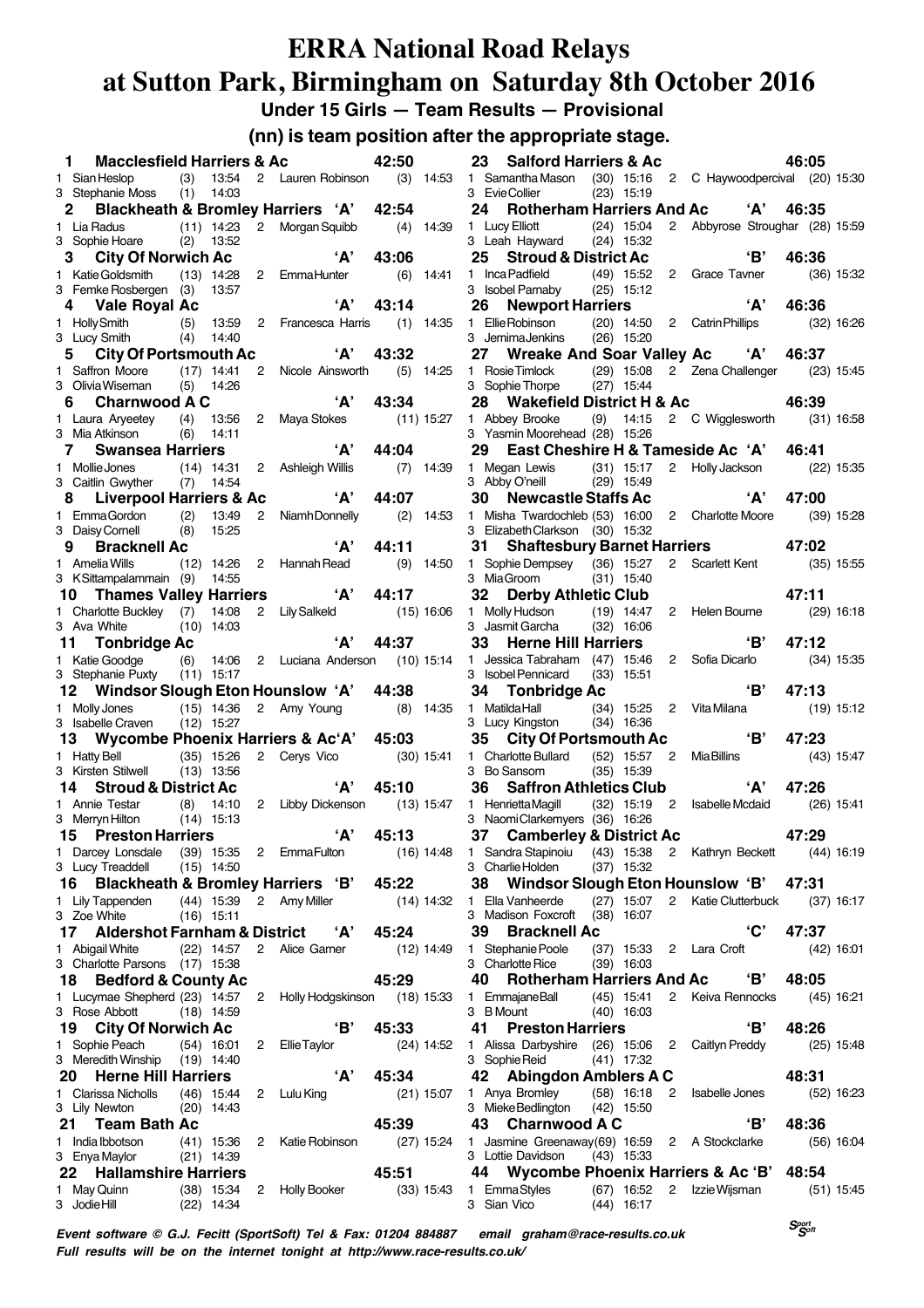|    | 45 Notts Ac                                                               |     |              |                |                               | 48:58              |
|----|---------------------------------------------------------------------------|-----|--------------|----------------|-------------------------------|--------------------|
|    | 1 Lauren Mcneil (10) 14:21 2 Fern Williams                                |     |              |                |                               | $(48)$ 17:55       |
|    | 3 Yasmin Nutt (45) 16:42                                                  |     |              |                |                               |                    |
|    | 46 Solihull & Small Heath Ac                                              |     |              |                |                               | 49:01              |
|    | 1 Annabel Dalby (48) 15:50<br>3 Katherine Scott                           |     | $(46)$ 16:00 |                | 2 Ania Gahan                  | $(55)$ 17:11       |
|    | 47 Bracknell Ac                                                           |     |              |                | 'B'                           | 49:18              |
|    |                                                                           |     |              |                |                               | $(58)$ 17:43       |
|    | 1 ElenaJones (42) 15:38 2 Macy Sims<br>3 Freya Jones (47) 15:57           |     |              |                |                               |                    |
|    | 48 Aldershot Farnham & District 'B'                                       |     |              |                |                               | 49:18              |
|    | 1 Lydia Carter (40) 15:35 2 Emily Squibbs<br>3 Lara Pocknee (48) 16:52    |     |              |                |                               | $(50)$ 16:51       |
|    |                                                                           |     |              |                |                               |                    |
|    | 49 —                                                                      |     |              |                | Royal Sutton Coldfield Ac 'A' | 49:19              |
|    | 1 Charlotte Hey (50) 15:54<br>3 Caitlin O'connor                          |     |              |                | 2 Rachael White               | (54) 17:04         |
|    | 50 Herne Hill Harriers                                                    |     | $(49)$ 16:21 |                | 'C'                           | 49:40              |
|    | 1 Ursula Hall                                                             |     | $(61)$ 16:32 |                | 2 MSmithlondono               | $(59)$ 16:53       |
|    | 3 Undeclared (50) 16:15                                                   |     |              |                |                               |                    |
|    | 51 Stroud & District Ac                                                   |     |              |                | 'C'                           | 50:03              |
|    | 1 Lydia Attwell (55) 16:01                                                |     |              |                | 2 Amyrose Clark               | $(57)$ 17:08       |
|    | 3 Anaya Powis (51) 16:54                                                  |     |              |                |                               |                    |
|    | 52 Newport Harriers                                                       |     |              |                | 'B'                           | 50:51              |
|    | 1 Lowri Thomas (28) 15:08                                                 |     |              |                | 2 Abbie Melhuish              | (41) 16:24         |
|    | 3 Kayleigh Mitchell (52) 19:19                                            |     |              |                |                               |                    |
|    | 53 Blackheath & Bromley Harriers 'C'                                      |     |              |                |                               | 50:54              |
| 1. | Isabelle Bridge (63) 16:41 2 Gracie Horton<br>3 EmilyDavis                |     | $(53)$ 16:55 |                |                               | $(62)$ 17:18       |
|    | 54<br><b>City Of Portsmouth Ac</b>                                        |     |              |                | <b>'C'</b>                    | 51:24              |
| 1. | Hannah Newton (68) 16:53 2 Jasmin Penniall                                |     |              |                |                               | $(47)$ 15:17       |
|    | 3 Phoebe Carlile                                                          |     | $(54)$ 19:14 |                |                               |                    |
|    | 55 Leamington Cycling & Ac                                                |     |              |                |                               | 51:32              |
|    | 1 Georgina Hurt (65) 16:46                                                |     |              |                | 2 Larissa Hurt                | $(63)$ 17:15       |
|    | 3 Alice Parsons                                                           |     | $(55)$ 17:31 |                |                               |                    |
|    | 56 Wreake And Soar Valley Ac 'B'                                          |     |              |                |                               | 51:44              |
|    | 1 C Lethbridge (73) 17:11<br>3 S Pagetwright (56) 17:18                   |     |              |                | 2 Grace Alvey                 | (67) 17:15         |
|    | 57 Newcastle Staffs Ac                                                    |     |              |                | 'B'                           | 51:58              |
|    | 1 Scarlett Cotton                                                         |     | $(75)$ 17:25 |                | 2 Holly Nixon                 | $(69)$ 17:31       |
|    | 3 Amelia Lowndes (57) 17:02                                               |     |              |                |                               |                    |
|    | 58 West Suffolk Ac                                                        |     |              |                | 'А'                           | 51:59              |
|    | 1 ChloeCavill (70) 17:00                                                  |     |              | $\overline{2}$ | Maisie Cailes                 | $(65)$ 17:13       |
|    | 3 Jasmin Raja (58) 17:46                                                  |     |              |                |                               |                    |
|    | 59 Bristol And West Ac                                                    |     |              |                |                               | 52:01              |
|    | 1 Molly Orchard (77) $17:27$ 2 N Bridgermorales (64) 16:37                |     |              |                |                               |                    |
|    | 3 Taryn Zahringer (59) 17:57<br><b>Stockport Harriers &amp; Ac</b><br>60. |     |              |                | 'А'                           | 55:31              |
| 1  | Mollie Cooke                                                              |     | $(66)$ 16:48 |                | 2 Lauren Burgess              | $(53)$ 15:55       |
|    | 3 Chloe Rogers                                                            |     | $(60)$ 22:48 |                |                               |                    |
|    | <b>Rotherham Harriers And Ac</b><br>61.                                   |     |              |                | 'C'                           | 56:33              |
|    | 1 Keira Sampson                                                           |     | $(64)$ 16:41 | 2              | CiaraMullane                  | $(72)$ 18:48       |
|    | 3 Maceylauren Ward (61) 21:04                                             |     |              |                |                               |                    |
|    | <b>Kettering Town Harriers</b><br>62                                      |     |              |                |                               | 56:52              |
| 1. | <b>Emily Williams</b>                                                     | (1) | 13:40        | 2              | Natalie Short                 | $(71)$ 21:38       |
|    | 3 Daisy Robinson                                                          |     | $(62)$ 21:34 |                |                               |                    |
|    | 63 Royal Sutton Coldfield Ac                                              |     |              |                |                               | 'B' 1:05:50        |
| 1. | Kara Turnham<br>3 Grace Ballinger (63) 19:14                              |     | $(62)$ 16:36 |                | 2 Caitlin White               | (75)<br><b>DNF</b> |
|    |                                                                           |     |              |                |                               |                    |

|  |  |  | <b>Incomplete Teams:</b> |
|--|--|--|--------------------------|
|--|--|--|--------------------------|

|        | <b>Swansea Harriers</b>                                                                   |                               | 'В'           |                |
|--------|-------------------------------------------------------------------------------------------|-------------------------------|---------------|----------------|
|        | 1 Darcie Bass (21) 14:56 2 B Strattonthomas (17) 15:30                                    |                               |               |                |
|        | <b>City Of Sheffield &amp; Dearne Ac</b>                                                  |                               |               |                |
|        | 1 Tilia Wood (16) 14:38 2 Caitlin Rimmer                                                  |                               |               | $(38)$ 16:49   |
|        | <b>Thames Valley Harriers</b>                                                             |                               | 'В'           |                |
|        | 1 P Poupartlafarge (33) 15:24 2 Niamh Murphy                                              |                               |               | $(40)$ 16:07   |
|        | Cambridge & Coleridge Ac 'A'                                                              |                               |               |                |
|        | 1 Aino Turunen (57) 16:12 2 Matilda Taylor                                                |                               |               | $(46)$ 15:51   |
|        | Windsor Slough Eton Hounslow 'C'                                                          |                               |               |                |
|        | 1 Maya Hodgson (60) 16:31 2 Kate Kennedy                                                  |                               |               | $(49)$ 15:52   |
|        | <b>Bracknell Ac</b>                                                                       |                               | ʻD'           |                |
|        | 1 Georgia Ballard (71) 17:02 2 Emily Seymour                                              |                               |               | $(60)$ 16:41   |
|        |                                                                                           |                               |               |                |
|        | <b>Liverpool Harriers &amp; Ac</b> (B'<br>1 Elizabeth Pedersen (56) 16:10 2 Alana Brennan |                               | $\mathbf{B}'$ |                |
|        |                                                                                           |                               |               | $(61)$ 17:37   |
|        | <b>Worcester Ac</b>                                                                       |                               |               |                |
|        | 1 Ruby Taylor (72) 17:07 2 Elise Blake                                                    |                               |               | $(66)$ 17:08   |
|        |                                                                                           |                               |               |                |
|        | <b>Keighley &amp; Craven Ac</b>                                                           |                               |               |                |
|        | 1 Eve Crossley (51) 15:57 2 EmmaThompson                                                  |                               |               | $(68)$ 18:37   |
|        | <b>Saffron Athletics Club</b>                                                             |                               | 'B'           |                |
|        | 1 Samantha Dyson (76) 17:26 2 Maya Kang                                                   |                               |               | $(70)$ 17:31   |
|        |                                                                                           |                               |               |                |
|        | <b>Stockport Harriers &amp; Ac</b>                                                        |                               | $\mathbf{B}'$ |                |
|        | 1 Lara Coulter (74) 17:21 2 Issy Meats                                                    |                               |               | $(73)$ 18:13   |
|        | <b>Tonbridge Ac</b>                                                                       |                               | 'C'           |                |
|        | 1 Elizabeth Heslop (80) 17:44 2 Madeleine Crabb (74) 18:20                                |                               |               |                |
|        |                                                                                           |                               |               |                |
|        | <b>City Of York Ac</b><br>1 Martha Caltonseal (18) 14:46                                  |                               |               |                |
|        | <b>Bromsgrove And Redditch</b>                                                            |                               |               |                |
|        | 1 Beth Sykes (25) 15:04                                                                   |                               |               |                |
|        | Blackheath & Bromley Harriers 'D'                                                         |                               |               |                |
|        | 1 Niamh Milmo (59) 16:27                                                                  |                               |               |                |
|        | <b>West Suffolk Ac</b>                                                                    |                               | 'В'           |                |
| 1      | <b>Alex Ginns</b><br>$(78)$ 17:35<br><b>City Of Portsmouth Ac</b>                         |                               | ʻD'           |                |
| 1.     | Penelope Batty<br>(79)                                                                    | 17:41                         |               |                |
|        |                                                                                           |                               |               |                |
|        | Fastest of all legs - Provisional                                                         |                               |               |                |
| 1<br>2 | <b>Emily Williams</b><br>Emma Gordon                                                      | Kettering                     |               | 13:40          |
| 3      | Sophie Hoare                                                                              | Liverpool<br><b>Blackheat</b> | A<br>А        | 13:49<br>13:52 |
| 4      | Sian Heslop                                                                               | Macclesfi                     |               | 13:54          |
| 5      | Kirsten Stilwell                                                                          | WycombePh                     | A             | 13:56          |
| $=$    | Laura Aryeetey                                                                            | Charnwood                     | A             | 13:56          |
| 7      | Femke Rosbergen                                                                           | CityOfNor                     | A             | 13:57          |
| 8      | Holly Smith                                                                               | ValeRoyal                     | А             | 13:59          |
| 9      | Stephanie Moss                                                                            | Macclesfi                     |               | 14:03          |

= Ava White ThamesVal A 14:03

**Event software © G.J. Fecitt (SportSoft) Tel & Fax: 01204 884887 email graham@race-results.co.uk Full results will be on the internet tonight at http://www.race-results.co.uk/**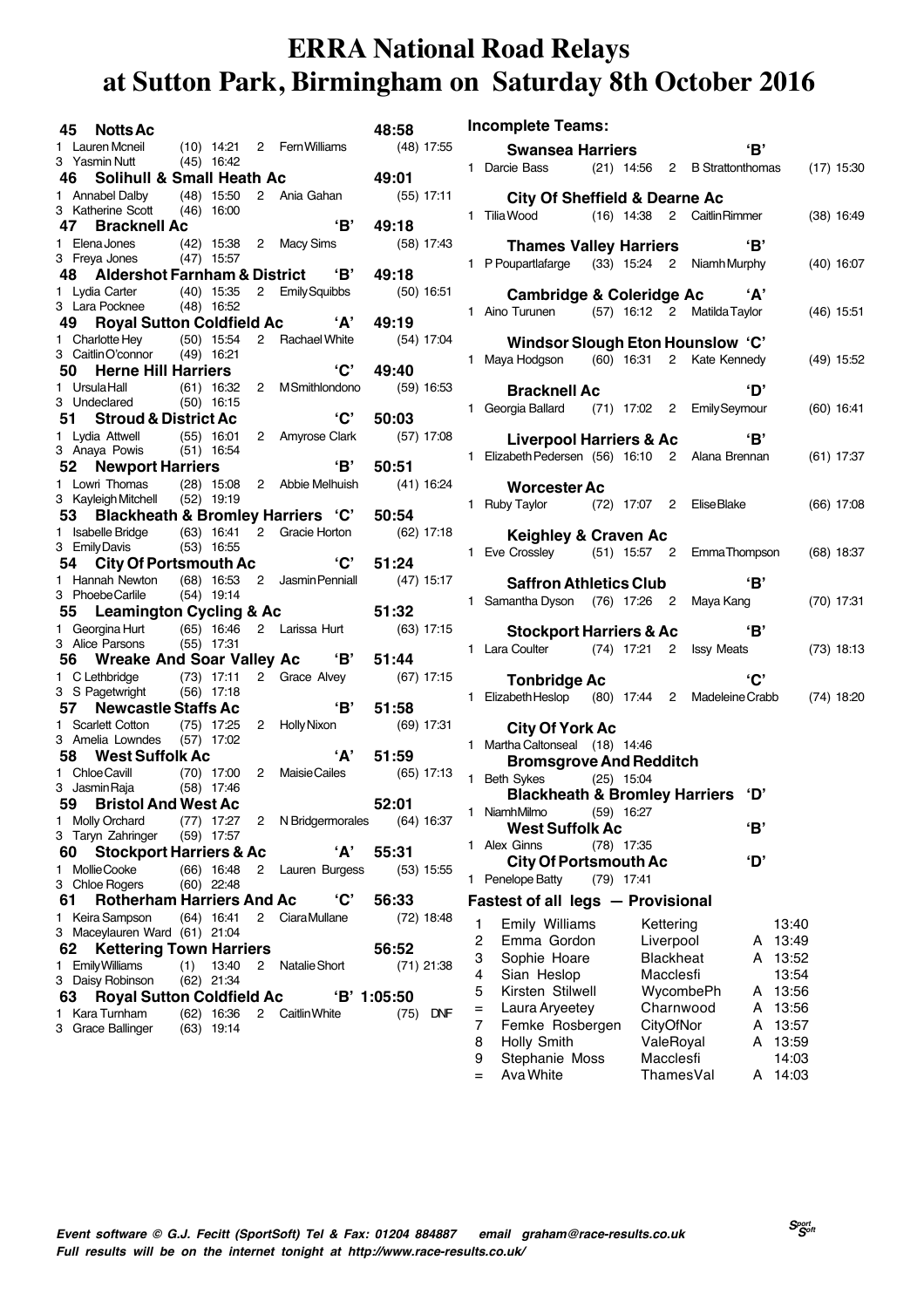- Under 17 Men Stage 1 — Final Results

|                                                                                                                                                       | Pos Name                                                                                                                                                                                                                                                                                                                                                                                                                                                                                                                  | Club<br>Leg Time                                                                                                                                                                                                                                                                                                                                                                                               |                                                                                                                                                                                                                                                 |                                                          |                                                                                                                                                                |                                                                                                                                                                                                                                                                                                                                                                                                                                                                                                          |                                                                                                                                                                                                                                                                                                                                                                                                                          |                                                                                                                                                                                                                                                 |                                                        |
|-------------------------------------------------------------------------------------------------------------------------------------------------------|---------------------------------------------------------------------------------------------------------------------------------------------------------------------------------------------------------------------------------------------------------------------------------------------------------------------------------------------------------------------------------------------------------------------------------------------------------------------------------------------------------------------------|----------------------------------------------------------------------------------------------------------------------------------------------------------------------------------------------------------------------------------------------------------------------------------------------------------------------------------------------------------------------------------------------------------------|-------------------------------------------------------------------------------------------------------------------------------------------------------------------------------------------------------------------------------------------------|----------------------------------------------------------|----------------------------------------------------------------------------------------------------------------------------------------------------------------|----------------------------------------------------------------------------------------------------------------------------------------------------------------------------------------------------------------------------------------------------------------------------------------------------------------------------------------------------------------------------------------------------------------------------------------------------------------------------------------------------------|--------------------------------------------------------------------------------------------------------------------------------------------------------------------------------------------------------------------------------------------------------------------------------------------------------------------------------------------------------------------------------------------------------------------------|-------------------------------------------------------------------------------------------------------------------------------------------------------------------------------------------------------------------------------------------------|--------------------------------------------------------|
| 1<br>2<br>3<br>4<br>5<br>6<br>7<br>8<br>9<br>10<br>11<br>12<br>13<br>14<br>15<br>16<br>17<br>18<br>19<br>20<br>21<br>22<br>23<br>24<br>25<br>26<br>27 | Thomas Keen<br><b>Matthew Rawlings</b><br><b>Thomas Patrick</b><br>Dominic Smith<br>Nathan Dunn<br>Angus Mcmillan<br>Xavier O'hare<br>Connor Henderson Sheffield A<br>Simon Coppard<br>Benjamin Lee<br>*Not Declared*<br>Jamie Harper<br>Archie Banks<br>Daniel Seagrove<br>Rory Leonard<br>Joseph Pollard<br>Aaron Enser<br>Milan Campion<br><b>Oliver Percival</b><br>Alexander Doyle<br>James Stoney<br>Jack Goddard<br>Daniel Preston<br>Gareth Richardson<br><b>Austin Harris</b><br>Otto Copping<br>F Teklehaimanot | Cambridge& A<br>ReadingAc A<br>Shaftesbur A<br>SwanseaHar A<br>PrestonHar<br>CityOfYork A<br>TraffordAt<br>TonbridgeA A<br>ValeRoyalA A<br>C.Norwich A<br>Shaftesbur B<br>CharnwoodA B<br>TonbridgeA B<br>MorpethHar<br>CharnwoodA A<br>BracknellA A<br>NottsAc<br>AldershotF A<br>ValeRoyalA B<br>TonbridgeA C<br>WindsorSlo A<br>LiverpoolH<br><b>Bromsgrove</b><br>HighgateHa<br>TeamBathAt B<br>SalfordHar | 11:50<br>11:51<br>11:52<br>11:55<br>11:59<br>12:00<br>12:04<br>12:05<br>12:06<br>12:07<br>12:08<br>12:21<br>12:22<br>12:24<br>12:26<br>12:27<br>12:28<br>12:29<br>12:30<br>12:31<br>12:31<br>12:32<br>12:37<br>12:39<br>12:42<br>12:44<br>12:50 |                                                          | 31<br>32<br>33<br>34<br>35<br>36<br>37<br>38<br>39<br>40<br>41<br>42<br>43<br>44<br>45<br>46<br>47<br>48<br>49<br>50<br>51<br>52<br>53<br>54<br>55<br>56<br>57 | <b>Harry Digby</b><br><b>Tom Barrett</b><br>Dominic Priest<br>Steven Cross<br>Noah Lambert<br>Lewis Mills<br>Callum Myatt<br>Themis Bower<br>Shreyas Kanyady<br>Archie Richardson<br>Connor Dauven<br>Daniel Evans<br><b>Philip Crutchlow</b><br>David Byrne<br>Tom Parkes<br>Jacob Droogmans<br>Max Martin<br>Thomas Mccarthy<br>*Not Declared*<br>Luke Reeves<br><b>Charles Crick</b><br>Alexander Ibbs<br>M Clutterbuck<br><b>Jack Stokes</b><br>Francis Lewis<br><b>Adam Bowley</b><br>Harry Fellows | BracknellA B<br>Keighley&C<br>Leamington A<br>Portsmouth<br>Stroud&Dis<br>Blackheath B<br>Blackheath A<br>TeamBathAt A<br>ReadingAc B<br>LincolnWel<br>AldershotF B<br>DerbyAthle<br>WestSuffol A<br>Sheffield B<br>RoyalSutto<br>NewcastleS<br>ReadingAc C<br>WestSuffol B<br>C.Norwich B<br>TonbridgeA D<br>TonbridgeA E<br>Leamington B<br>WindsorSlo B<br>RotherhamH<br>SwanseaHar B<br>CharnwoodA C<br>Solihull&S B | 12:57<br>12:58<br>12:59<br>13:01<br>13:02<br>13:04<br>13:05<br>13:06<br>13:08<br>13:13<br>13:14<br>13:17<br>13:22<br>13:23<br>13:24<br>13:26<br>13:26<br>13:32<br>13:40<br>13:41<br>13:51<br>13:54<br>13:56<br>14:03<br>14:05<br>14:06<br>14:14 |                                                        |
| 28                                                                                                                                                    | Keelan Hopewell                                                                                                                                                                                                                                                                                                                                                                                                                                                                                                           | Solihull&S A                                                                                                                                                                                                                                                                                                                                                                                                   | 12:51                                                                                                                                                                                                                                           |                                                          | 58                                                                                                                                                             | Owen Locke                                                                                                                                                                                                                                                                                                                                                                                                                                                                                               | NewportHar                                                                                                                                                                                                                                                                                                                                                                                                               | 14:15                                                                                                                                                                                                                                           |                                                        |
| 29                                                                                                                                                    | Callum Smith                                                                                                                                                                                                                                                                                                                                                                                                                                                                                                              | NorthSomer                                                                                                                                                                                                                                                                                                                                                                                                     | 12:55                                                                                                                                                                                                                                           |                                                          | 59                                                                                                                                                             | Silas Goshawk                                                                                                                                                                                                                                                                                                                                                                                                                                                                                            | Birchfield                                                                                                                                                                                                                                                                                                                                                                                                               | 14:17                                                                                                                                                                                                                                           |                                                        |
| 30                                                                                                                                                    | Evan Hosking                                                                                                                                                                                                                                                                                                                                                                                                                                                                                                              | Bedford&Co A                                                                                                                                                                                                                                                                                                                                                                                                   | 12:57                                                                                                                                                                                                                                           |                                                          |                                                                                                                                                                |                                                                                                                                                                                                                                                                                                                                                                                                                                                                                                          |                                                                                                                                                                                                                                                                                                                                                                                                                          |                                                                                                                                                                                                                                                 |                                                        |
|                                                                                                                                                       | <b>PosName</b>                                                                                                                                                                                                                                                                                                                                                                                                                                                                                                            | Club                                                                                                                                                                                                                                                                                                                                                                                                           |                                                                                                                                                                                                                                                 | Leg Time Cum Time Gain                                   |                                                                                                                                                                | - Under 17 Men Stage 2 – Final Results                                                                                                                                                                                                                                                                                                                                                                                                                                                                   |                                                                                                                                                                                                                                                                                                                                                                                                                          |                                                                                                                                                                                                                                                 |                                                        |
| 1                                                                                                                                                     | James Puxty                                                                                                                                                                                                                                                                                                                                                                                                                                                                                                               | TonbridgeA A                                                                                                                                                                                                                                                                                                                                                                                                   | 11:42                                                                                                                                                                                                                                           | $23:48 +$<br>8                                           | 34                                                                                                                                                             | <b>William Terry</b>                                                                                                                                                                                                                                                                                                                                                                                                                                                                                     | <b>WestSuffol A</b>                                                                                                                                                                                                                                                                                                                                                                                                      | 13:08                                                                                                                                                                                                                                           | $26:30 +$<br>9                                         |
| 2                                                                                                                                                     | Thomas Fulton                                                                                                                                                                                                                                                                                                                                                                                                                                                                                                             | Shaftesbur A                                                                                                                                                                                                                                                                                                                                                                                                   | 12:05                                                                                                                                                                                                                                           | $23:57 +$<br>1                                           | 35                                                                                                                                                             | Benjamin Wills                                                                                                                                                                                                                                                                                                                                                                                                                                                                                           | BracknellA B                                                                                                                                                                                                                                                                                                                                                                                                             | 13:39                                                                                                                                                                                                                                           | 26:36<br>- 4                                           |
| 3                                                                                                                                                     | Nick Wiltshire                                                                                                                                                                                                                                                                                                                                                                                                                                                                                                            | ReadingAc A                                                                                                                                                                                                                                                                                                                                                                                                    | 12:15                                                                                                                                                                                                                                           | 24:06<br>1<br>$\overline{\phantom{a}}$                   | 36                                                                                                                                                             | Sam Jackson                                                                                                                                                                                                                                                                                                                                                                                                                                                                                              | Keighley&C                                                                                                                                                                                                                                                                                                                                                                                                               | 13:41                                                                                                                                                                                                                                           | 26:39<br>$\blacksquare$<br>4                           |
| 4                                                                                                                                                     | <b>Elliot Lawrence</b>                                                                                                                                                                                                                                                                                                                                                                                                                                                                                                    | SwanseaHar A                                                                                                                                                                                                                                                                                                                                                                                                   | 12:21                                                                                                                                                                                                                                           | 0<br>24:16                                               | 37                                                                                                                                                             | <b>Andrew Grant</b>                                                                                                                                                                                                                                                                                                                                                                                                                                                                                      | LiverpoolH                                                                                                                                                                                                                                                                                                                                                                                                               | 14:06                                                                                                                                                                                                                                           | 26:43<br>- 14                                          |
| 5<br>6                                                                                                                                                | <b>Harry Dexter</b><br>Adam Roberts                                                                                                                                                                                                                                                                                                                                                                                                                                                                                       | ValeRoyalA A<br>PrestonHar                                                                                                                                                                                                                                                                                                                                                                                     | 12:13<br>12:28                                                                                                                                                                                                                                  | $24:20 +$<br>5<br>24:27<br>1<br>$\overline{\phantom{a}}$ | 38<br>39                                                                                                                                                       | <b>Isaac Harding</b><br>Robert Howorth                                                                                                                                                                                                                                                                                                                                                                                                                                                                   | TonbridgeA D<br>TeamBathAt A                                                                                                                                                                                                                                                                                                                                                                                             | 13:04<br>13:40                                                                                                                                                                                                                                  | $26:45 + 12$<br>26:46<br>1<br>$\overline{\phantom{a}}$ |
| 7                                                                                                                                                     | Julian Slater                                                                                                                                                                                                                                                                                                                                                                                                                                                                                                             | Sheffield A                                                                                                                                                                                                                                                                                                                                                                                                    | 12:31                                                                                                                                                                                                                                           | $24:36 +$<br>1                                           | 40                                                                                                                                                             | *Not Declared*                                                                                                                                                                                                                                                                                                                                                                                                                                                                                           | C.Norwich B                                                                                                                                                                                                                                                                                                                                                                                                              | 13:11                                                                                                                                                                                                                                           | 9<br>$26:51 +$                                         |
| 8                                                                                                                                                     | <b>Oliver Rouse</b>                                                                                                                                                                                                                                                                                                                                                                                                                                                                                                       | CharnwoodA A                                                                                                                                                                                                                                                                                                                                                                                                   | 12:10                                                                                                                                                                                                                                           | $24:37 +$<br>8                                           | 41                                                                                                                                                             | Thomas Bury                                                                                                                                                                                                                                                                                                                                                                                                                                                                                              | Stroud&Dis                                                                                                                                                                                                                                                                                                                                                                                                               | 13:49                                                                                                                                                                                                                                           | 26:51<br>6<br>$\sim$                                   |
| 9                                                                                                                                                     | Robbie Coupland<br>Daniel Blades                                                                                                                                                                                                                                                                                                                                                                                                                                                                                          | AldershotF A                                                                                                                                                                                                                                                                                                                                                                                                   | 12:12                                                                                                                                                                                                                                           | $24:42 +$<br>10                                          | 42                                                                                                                                                             | <b>Patrick Cusack</b>                                                                                                                                                                                                                                                                                                                                                                                                                                                                                    | SalfordHar                                                                                                                                                                                                                                                                                                                                                                                                               | 14:13                                                                                                                                                                                                                                           | 27:03<br>- 15                                          |
| 10<br>11                                                                                                                                              | *Not Declared*                                                                                                                                                                                                                                                                                                                                                                                                                                                                                                            | TonbridgeA B<br>C.Norwich A                                                                                                                                                                                                                                                                                                                                                                                    | 12:38<br>12:56                                                                                                                                                                                                                                  | $25:02 +$<br>4<br>25:04<br>0                             | 43<br>44                                                                                                                                                       | Jordan Nixon<br><b>Matthew Daines</b>                                                                                                                                                                                                                                                                                                                                                                                                                                                                    | NewcastleS<br>WindsorSlo B                                                                                                                                                                                                                                                                                                                                                                                               | 13:42<br>13:33                                                                                                                                                                                                                                  | 27:08<br>3<br>$\ddot{}$<br>$27:29 +$<br>9              |
| 12                                                                                                                                                    | <b>Ben Winfield</b>                                                                                                                                                                                                                                                                                                                                                                                                                                                                                                       | Shaftesbur B                                                                                                                                                                                                                                                                                                                                                                                                   | 12:44                                                                                                                                                                                                                                           | 25:05<br>0                                               | 45                                                                                                                                                             | Ben Horton                                                                                                                                                                                                                                                                                                                                                                                                                                                                                               | RoyalSutto                                                                                                                                                                                                                                                                                                                                                                                                               | 14:13                                                                                                                                                                                                                                           | 0<br>27:37                                             |
| 13                                                                                                                                                    | Taylor Glover                                                                                                                                                                                                                                                                                                                                                                                                                                                                                                             | MorpethHar                                                                                                                                                                                                                                                                                                                                                                                                     | 12:44                                                                                                                                                                                                                                           | $25:10 +$<br>2                                           | 46                                                                                                                                                             | Thomas Symmons                                                                                                                                                                                                                                                                                                                                                                                                                                                                                           | Solihull&S A                                                                                                                                                                                                                                                                                                                                                                                                             | 14:57                                                                                                                                                                                                                                           | 27:48<br>- 18                                          |
| 14<br>15                                                                                                                                              | Oliver Newman<br>Daniel Maud                                                                                                                                                                                                                                                                                                                                                                                                                                                                                              | Cambridge& A<br>CharnwoodA B                                                                                                                                                                                                                                                                                                                                                                                   | 13:22<br>12:53                                                                                                                                                                                                                                  | $25:12 - 13$<br>25:15<br>- 2                             | 47<br>48                                                                                                                                                       | Solomon Unwin<br>Levijack Roper                                                                                                                                                                                                                                                                                                                                                                                                                                                                          | CharnwoodA C<br>WestSuffol B                                                                                                                                                                                                                                                                                                                                                                                             | 14:08<br>15:05                                                                                                                                                                                                                                  | $28:14 +$<br>9<br>28:37<br>0                           |
| 16                                                                                                                                                    | Luca Parker                                                                                                                                                                                                                                                                                                                                                                                                                                                                                                               | CityOfYork A                                                                                                                                                                                                                                                                                                                                                                                                   | 13:15                                                                                                                                                                                                                                           | $25:15 - 10$                                             | 49                                                                                                                                                             | Toby Loveday                                                                                                                                                                                                                                                                                                                                                                                                                                                                                             | Leamington B                                                                                                                                                                                                                                                                                                                                                                                                             | 15:03                                                                                                                                                                                                                                           | $28:57 +$<br>3                                         |
| 17                                                                                                                                                    | John Humphries                                                                                                                                                                                                                                                                                                                                                                                                                                                                                                            | ValeRoyalA B                                                                                                                                                                                                                                                                                                                                                                                                   | 12:51                                                                                                                                                                                                                                           | $25:22 +$<br>- 3                                         | 50                                                                                                                                                             | <b>Matthew Walker</b>                                                                                                                                                                                                                                                                                                                                                                                                                                                                                    | RotherhamH                                                                                                                                                                                                                                                                                                                                                                                                               | 15:15                                                                                                                                                                                                                                           | 29:18<br>$+$<br>4                                      |
| 18                                                                                                                                                    | Jacob O'hara                                                                                                                                                                                                                                                                                                                                                                                                                                                                                                              | Portsmouth                                                                                                                                                                                                                                                                                                                                                                                                     | 12:23                                                                                                                                                                                                                                           | $25:24 + 16$                                             | 51                                                                                                                                                             | Thomas Park                                                                                                                                                                                                                                                                                                                                                                                                                                                                                              | SwanseaHar B                                                                                                                                                                                                                                                                                                                                                                                                             | 15:35                                                                                                                                                                                                                                           | $29:40 +$<br>4                                         |
| 19<br>20                                                                                                                                              | Daniel Brookling<br>Christian Lee                                                                                                                                                                                                                                                                                                                                                                                                                                                                                         | WindsorSlo A<br>TonbridgeA C                                                                                                                                                                                                                                                                                                                                                                                   | 12:55<br>13:21                                                                                                                                                                                                                                  | $25:27 +$<br>-3<br>$25:52 +$<br>-1                       | 52                                                                                                                                                             | C Gaskell<br>Fastest runners over stage 2:                                                                                                                                                                                                                                                                                                                                                                                                                                                               | Birchfield                                                                                                                                                                                                                                                                                                                                                                                                               | 16:58                                                                                                                                                                                                                                           | - 7<br>$31:15 +$                                       |
| 21                                                                                                                                                    | <b>Connor Fazakerley</b>                                                                                                                                                                                                                                                                                                                                                                                                                                                                                                  | TraffordAt                                                                                                                                                                                                                                                                                                                                                                                                     | 13:50                                                                                                                                                                                                                                           | 25:54 - 14                                               |                                                                                                                                                                |                                                                                                                                                                                                                                                                                                                                                                                                                                                                                                          |                                                                                                                                                                                                                                                                                                                                                                                                                          |                                                                                                                                                                                                                                                 |                                                        |
| 22                                                                                                                                                    | <b>Isaac Adni</b>                                                                                                                                                                                                                                                                                                                                                                                                                                                                                                         | HighgateHa                                                                                                                                                                                                                                                                                                                                                                                                     | 13:12                                                                                                                                                                                                                                           | $25:54 +$<br>-3                                          |                                                                                                                                                                | 1 James Puxty<br>2 Thomas Fulton                                                                                                                                                                                                                                                                                                                                                                                                                                                                         | TonbridgeA A<br>Shaftesbur A                                                                                                                                                                                                                                                                                                                                                                                             | 11:42<br>12:05                                                                                                                                                                                                                                  |                                                        |
| 23<br>24                                                                                                                                              | Thomas Deykin<br>Harry Roe                                                                                                                                                                                                                                                                                                                                                                                                                                                                                                | <b>Bromsgrove</b><br>ReadingAc B                                                                                                                                                                                                                                                                                                                                                                               | 13:18<br>12:52                                                                                                                                                                                                                                  | $25:57 +$<br>-1<br>$26:00 + 15$                          |                                                                                                                                                                | 3 Oliver Rouse                                                                                                                                                                                                                                                                                                                                                                                                                                                                                           | CharnwoodA A                                                                                                                                                                                                                                                                                                                                                                                                             | 12:10                                                                                                                                                                                                                                           |                                                        |
| 25                                                                                                                                                    | James Dickinson                                                                                                                                                                                                                                                                                                                                                                                                                                                                                                           | NottsAc                                                                                                                                                                                                                                                                                                                                                                                                        | 13:36                                                                                                                                                                                                                                           | $26:05 -$<br>-7                                          |                                                                                                                                                                | 4 Robbie Coupland                                                                                                                                                                                                                                                                                                                                                                                                                                                                                        | AldershotF A                                                                                                                                                                                                                                                                                                                                                                                                             | 12:12                                                                                                                                                                                                                                           |                                                        |
| 26                                                                                                                                                    | James Daly                                                                                                                                                                                                                                                                                                                                                                                                                                                                                                                | BracknellA A                                                                                                                                                                                                                                                                                                                                                                                                   | 13:42                                                                                                                                                                                                                                           | 26:10<br>$\blacksquare$<br>9                             |                                                                                                                                                                | 5 Harry Dexter                                                                                                                                                                                                                                                                                                                                                                                                                                                                                           | ValeRoyalA A                                                                                                                                                                                                                                                                                                                                                                                                             | 12:13                                                                                                                                                                                                                                           |                                                        |
| 27                                                                                                                                                    | Richard Laursen                                                                                                                                                                                                                                                                                                                                                                                                                                                                                                           | Bedford&Co A                                                                                                                                                                                                                                                                                                                                                                                                   | 13:15                                                                                                                                                                                                                                           | $26:12 +$<br>3                                           |                                                                                                                                                                | 6 Nick Wiltshire                                                                                                                                                                                                                                                                                                                                                                                                                                                                                         | ReadingAc A                                                                                                                                                                                                                                                                                                                                                                                                              | 12:15                                                                                                                                                                                                                                           |                                                        |
| 28<br>29                                                                                                                                              | Luca Murray<br>Oscar Hussey                                                                                                                                                                                                                                                                                                                                                                                                                                                                                               | NorthSomer<br>Blackheath A                                                                                                                                                                                                                                                                                                                                                                                     | 13:20<br>13:11                                                                                                                                                                                                                                  | $26:15 +$<br>1<br>$26:16 +$<br>-8                        |                                                                                                                                                                | 7 Elliot Lawrence                                                                                                                                                                                                                                                                                                                                                                                                                                                                                        | SwanseaHar A                                                                                                                                                                                                                                                                                                                                                                                                             | 12:21                                                                                                                                                                                                                                           |                                                        |
| 30                                                                                                                                                    | Lukejames Newell                                                                                                                                                                                                                                                                                                                                                                                                                                                                                                          | Sheffield B                                                                                                                                                                                                                                                                                                                                                                                                    | 12:54                                                                                                                                                                                                                                           | $26:17 + 14$                                             |                                                                                                                                                                | 8 Jacob O'hara                                                                                                                                                                                                                                                                                                                                                                                                                                                                                           | Portsmouth                                                                                                                                                                                                                                                                                                                                                                                                               | 12:23                                                                                                                                                                                                                                           |                                                        |
| 31                                                                                                                                                    | Kieran Chahal                                                                                                                                                                                                                                                                                                                                                                                                                                                                                                             | Leamington A                                                                                                                                                                                                                                                                                                                                                                                                   | 13:18                                                                                                                                                                                                                                           | $26:17 +$<br>- 2                                         |                                                                                                                                                                | 9 Adam Roberts                                                                                                                                                                                                                                                                                                                                                                                                                                                                                           | PrestonHar                                                                                                                                                                                                                                                                                                                                                                                                               | 12:28                                                                                                                                                                                                                                           |                                                        |
| 32<br>33                                                                                                                                              | Luke Ward<br>Sean Pocknee                                                                                                                                                                                                                                                                                                                                                                                                                                                                                                 | DerbyAthle<br>AldershotF B                                                                                                                                                                                                                                                                                                                                                                                     | 13:05<br>13:14                                                                                                                                                                                                                                  | $26:22 + 10$<br>$26:28 + 8$                              |                                                                                                                                                                | 10 Julian Slater                                                                                                                                                                                                                                                                                                                                                                                                                                                                                         | Sheffield A                                                                                                                                                                                                                                                                                                                                                                                                              | 12:31                                                                                                                                                                                                                                           |                                                        |
|                                                                                                                                                       |                                                                                                                                                                                                                                                                                                                                                                                                                                                                                                                           |                                                                                                                                                                                                                                                                                                                                                                                                                |                                                                                                                                                                                                                                                 |                                                          |                                                                                                                                                                |                                                                                                                                                                                                                                                                                                                                                                                                                                                                                                          |                                                                                                                                                                                                                                                                                                                                                                                                                          |                                                                                                                                                                                                                                                 |                                                        |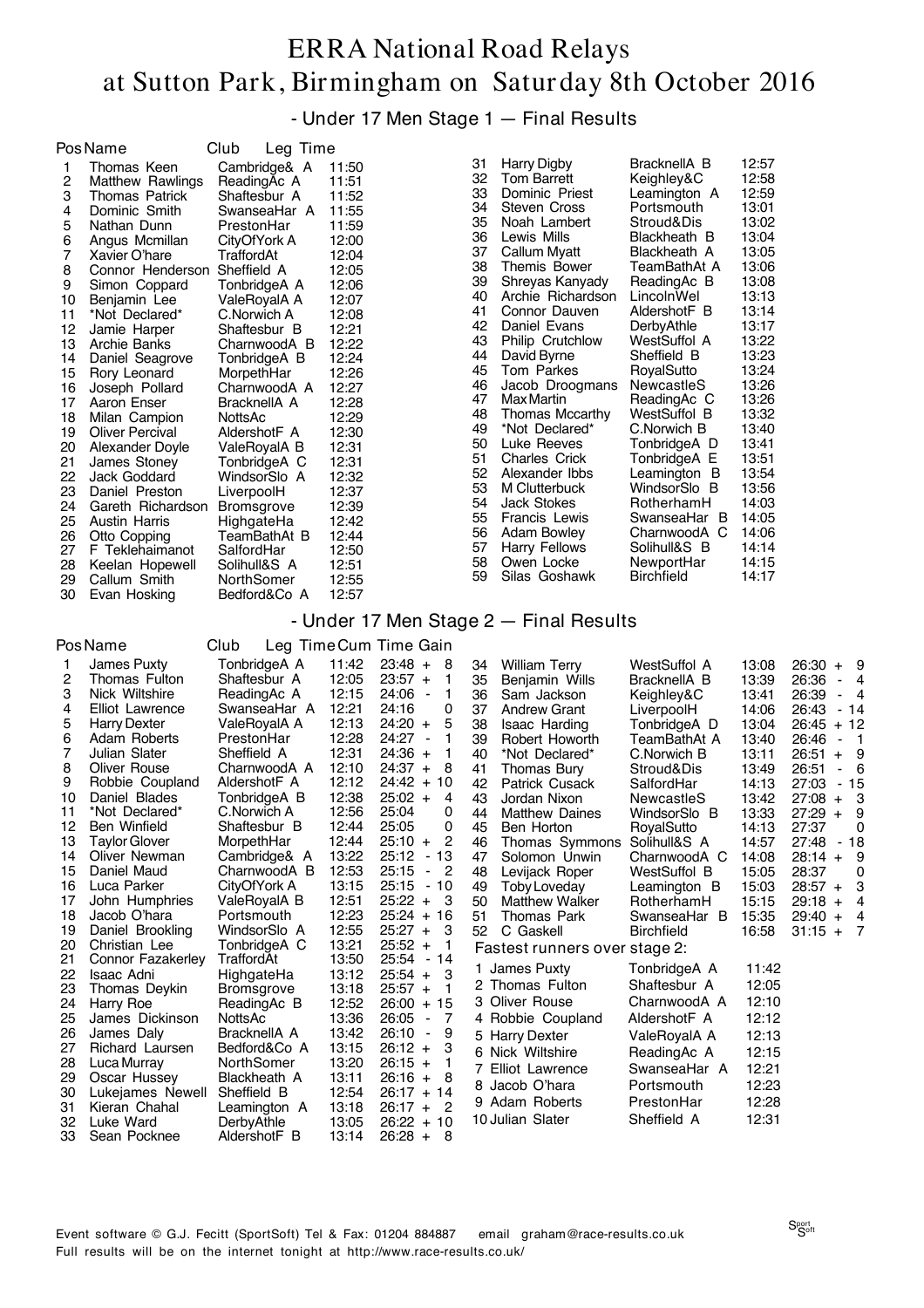- Under 17 Men Stage 3 — Final Results

|    | <b>Pos Name</b>          | Club                |       | Leg Time Cum Time Gain                 |    |                               |                   |       |                     |
|----|--------------------------|---------------------|-------|----------------------------------------|----|-------------------------------|-------------------|-------|---------------------|
|    | Jeremy Dempsey           | Shaftesbur A        | 11:55 | $35:52 +$<br>1                         | 30 | <b>Oliver Davies</b>          | Bedford&Co A      | 13:48 | 40:00<br>- 3        |
| 2  | Arun Dight               | ValeRovalA A        | 11:45 | $36:05 +$<br>З                         | 31 | John Howorth                  | TeamBathAt A      | 13:14 | 40:00<br>-8<br>$+$  |
| 3  | <b>B</b> Pitcairnknowles | TonbridgeA A        | 12:24 | 36:12<br>$\overline{\phantom{a}}$<br>2 | 32 | Tobian Catsburg               | DerbyAthle        | 13:49 | 40:11<br>$\Omega$   |
| 4  | Sam Rodda                | ReadingAc A         | 12:08 | 36:14<br>$\overline{\phantom{a}}$      | 33 | Adam Major                    | NorthSomer        | 14:03 | - 5<br>40:18        |
| 5  | Thomas Gostelow          | CharnwoodA A        | 12:15 | $36:52 +$<br>З                         | 34 | <b>Oliver Mcarthur</b>        | WindsorSlo B      | 12:54 | 40:23<br>$+10$      |
| 6  | Alfie Manthorpe          | Sheffield A         | 12:19 | $36:55 +$                              | 35 | Christopher Mcleod            | Solihull&S A      | 12:43 | 40:31<br>$+11$      |
|    | Max Heyden               | AldershotF A        | 12:32 | $37:14 +$<br>2                         | 36 | William Smith                 | AldershotF B      | 14:04 | 40:32<br>- 3        |
| 8  | Kieran Hedley            | MorpethHar          | 12:23 | $37:33 +$<br>5                         | 37 | <b>Benedict Brooks</b>        | TonbridgeA D      | 13:51 | 40:36<br>$+$<br>- 1 |
| 9  | Fergus Mcauliffe         | CharnwoodA B        | 12:19 | 37:34<br>6<br>$+$                      | 38 | Alexander Johnson             | <b>Bromsgrove</b> | 14:45 | 40:42<br>- 15       |
| 10 | Matias Grixti            | PrestonHar          | 13:08 | 37:35<br>4<br>$\overline{\phantom{a}}$ | 39 | Callum Davis                  | Stroud&Dis        | 14:16 | 41:07<br>- 2<br>$+$ |
| 11 | Maurice Caltonseal       | CityOfYork A        | 12:25 | 37:40<br>5<br>$+$                      | 40 | Niall Ackroyd                 | WestSuffol B      | 13:04 | 41:41<br>- 8<br>$+$ |
| 12 | Charlie Lindsay          | TonbridgeA B        | 12:49 | 37:51<br>2<br>$\blacksquare$           | 41 | Louis Hopkins                 | SalfordHar        | 14:55 | 41:58<br>$+$<br>1   |
| 13 | Jamie Sales              | Cambridge& A        | 12:43 | 37:55<br>$+$                           | 42 | Ben White                     | RoyalSutto        | 14:36 | - 3<br>42:13<br>$+$ |
| 14 | Joseph Tobin             | SwanseaHar A        | 13:45 | 38:01<br>10<br>$\blacksquare$          | 43 | Mark Tobin                    | SwanseaHar B      | 13:55 | 43:35<br>8<br>$+$   |
| 15 | *Not Declared*           | C.Norwich A         | 13:25 | 38:29<br>4<br>$\overline{\phantom{a}}$ | 44 | Sam Picton                    | RotherhamH        | 14:19 | 43:37<br>- 6<br>$+$ |
| 16 | Martin Kopernicky        | WindsorSlo A        | 13:08 | $38:35 +$<br>З                         | 45 | Ryan Wood                     | NewcastleS        | 16:34 | 43:42<br>- 2        |
| 17 | Eddie Steveni            | ReadingAc B         | 12:45 | $38:45 +$<br>7                         |    | Fastest runners over stage 3: |                   |       |                     |
| 18 | Maxwell Cooper           | BracknellA A        | 12:39 | $38:49 +$<br>8                         |    | 1 Arun Dight                  | ValeRoyalA A      | 11:45 |                     |
| 19 | Sam Richardson           | NottsAc             | 12:49 | $38:54 +$<br>6                         |    | 2 Jeremy Dempsey              | Shaftesbur A      | 11:55 |                     |
| 20 | <b>Matthew Fuller</b>    | Sheffield B         | 12:37 | $38:54 + 10$                           |    |                               |                   |       |                     |
| 21 | Harry Brown              | TonbridgeA C        | 13:17 | 39:09<br>$\mathbf 1$<br>$\blacksquare$ |    | 3 Sam Rodda                   | ReadingAc A       | 12:08 |                     |
| 22 | Adam Kimber              | Portsmouth          | 13:47 | 39:11<br>4<br>$\blacksquare$           |    | 4 Thomas Gostelow             | CharnwoodA A      | 12:15 |                     |
| 23 | Cameron Ackroyd          | <b>WestSuffol A</b> | 12:50 | 39:20<br>$+11$                         |    | 5 Fergus Mcauliffe            | CharnwoodA B      | 12:19 |                     |
| 24 | Dempster Fawden          | HighgateHa          | 13:32 | 39:26<br>2<br>$\overline{\phantom{a}}$ |    | 6 Alfie Manthorpe             | Sheffield A       | 12:19 |                     |
| 25 | <b>Gregory West</b>      | Leamington A        | 13:13 | $39:30 +$<br>6                         |    | 7 Kieran Hedley               | MorpethHar        | 12:23 |                     |
| 26 | <b>Charles Andrews</b>   | Blackheath A        | 13:17 | 3<br>39:33<br>$+$                      | 8  | <b>B</b> Pitcairnknowles      | TonbridgeA A      | 12:24 |                     |
| 27 | Jack Wilkinson           | TraffordAt          | 13:40 | 39:34<br>6<br>$\overline{\phantom{a}}$ |    | 9 Maurice Caltonseal          | CityOfYork A      | 12:25 |                     |
| 28 | Ryan Watmough            | Keighley&C          | 12:56 | 39:35<br>8<br>$+$                      |    | 10 Max Heyden                 | AldershotF A      | 12:32 |                     |
| 29 | Kyle Dentith             | LiverpoolH          | 13:09 | $39:52 +$<br>8                         |    |                               |                   |       |                     |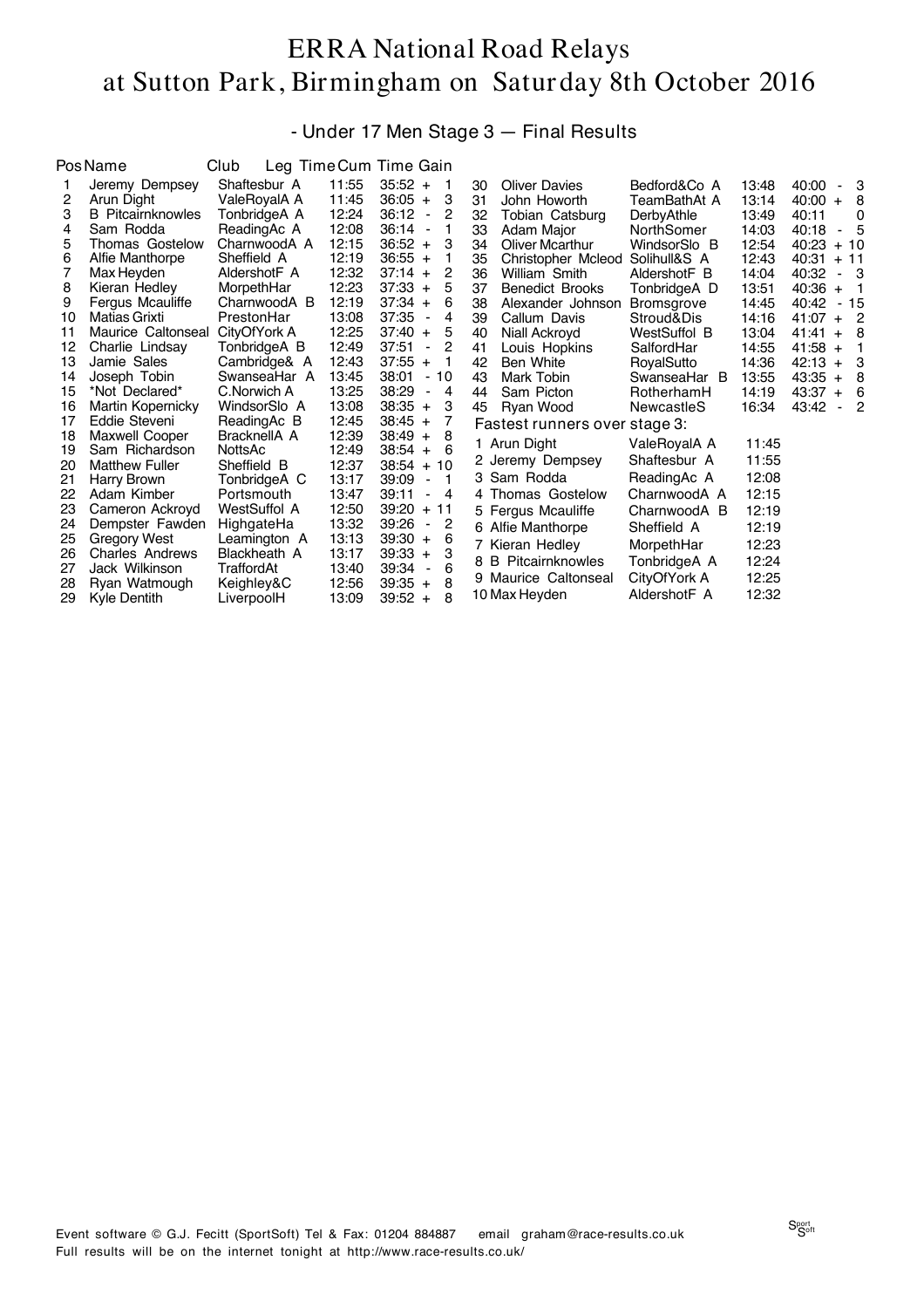#### ERRA National Road Relays at Sutton Park, Birmingham on Saturday 8th October 2016 Under 17 Men — Team Results — Final

(nn) is team position after the appropriate stage.

| 'A'<br>35:52<br><b>Shaftesbury Barnet Harriers</b><br>1                                                          | 22 City Of Portsmouth AC<br>39:11                                                                            |
|------------------------------------------------------------------------------------------------------------------|--------------------------------------------------------------------------------------------------------------|
| 11:52 2 Thomas Fulton<br>1 Thomas Patrick<br>(3)                                                                 | (2) 12:05 1 Steven Cross<br>(34) 13:01 2 Jacob O'hara<br>$(18)$ 12:23                                        |
| 11:55<br>3 Jeremy Dempsey (1)                                                                                    | 3 Adam Kimber<br>$(22)$ 13:47                                                                                |
| A'<br>36:05<br>2 Vale Royal AC                                                                                   | A'<br>39:20<br>23 West Suffolk AC                                                                            |
| 1 Benjamin Lee (10) 12:07 2 Harry Dexter<br>$(5)$ 12:13                                                          | 1 Philip Crutchlow (43) 13:22 2 William Terry<br>$(34)$ 13:08                                                |
| 3 Arun Dight<br>(2)<br>11:45                                                                                     | 3 Cameron Ackroyd (23) 12:50                                                                                 |
| 'A'<br>36:12<br>Tonbridge AC<br>3                                                                                | 39:26<br>24 Highgate Harriers                                                                                |
| 1 Simon Coppard<br>12:06 2 James Puxty<br>(9)<br>3 B Pitcairnknowles (3)<br>12:24                                | $(1)$ 11:42 1 Austin Harris<br>(25) 12:42 2 Isaac Adni<br>$(22)$ 13:12<br>3 Dempster Fawden (24) 13:32       |
| 'A'<br>36:14<br>Reading AC<br>4                                                                                  | 25 Leamington Cycling & AC 'A'<br>39:30                                                                      |
| 1 Matthew Rawlings (2)<br>11:51 2 Nick Wiltshire<br>$(3)$ 12:15                                                  | (33) 12:59 2 Kieran Chahal<br>1 Dominic Priest<br>$(31)$ 13:18                                               |
| 3 Sam Rodda<br>(4)<br>12:08                                                                                      | 3 Gregory West<br>$(25)$ 13:13                                                                               |
| A'<br>36:52<br>Charnwood A C<br>5                                                                                | 26 Blackheath & Bromley Harriers 'A'<br>39:33                                                                |
| 1 Joseph Pollard<br>(16) 12:27 2 Oliver Rouse<br>$(8)$ 12:10                                                     | 1 CallumMyatt (37) 13:05 2 Oscar Hussey<br>$(29)$ 13:11                                                      |
| 3 Thomas Gostelow (5) 12:15<br>City Of Sheffield & Dearne AC 'A'<br>36:55                                        | 3 Charles Andrews (26) 13:17<br>27 Trafford AC<br>39:34                                                      |
| 6<br>1 Connor Henderson (8) 12:05<br>2 Julian Slater<br>$(7)$ 12:31                                              | (7) 12:04 2 Connor Fazakerley (21) 13:50<br>1 Xavier O'hare                                                  |
| 3 Alfie Manthorpe<br>12:19<br>(6)                                                                                | 3 Jack Wilkinson<br>$(27)$ 13:40                                                                             |
| Aldershot Farnham & District 'A'<br>37:14<br>7                                                                   | 28 Keighley & Craven AC<br>39:35                                                                             |
| $(9)$ 12:12<br>1 Oliver Percival<br>$(19)$ 12:30<br>2 Robbie Coupland                                            | (32) 12:58 2 Sam Jackson<br>1 Tom Barrett<br>$(36)$ 13:41                                                    |
| 3 Max Heyden (7) 12:32                                                                                           | 3 Ryan Watmough<br>$(28)$ 12:56                                                                              |
| 37:33<br>Morpeth Harriers & AC<br>8                                                                              | 39:52<br>29 Liverpool Harriers & AC                                                                          |
| 2 Taylor Glover (13) 12:44 1 Daniel Preston<br>1 Rory Leonard (15) 12:26<br>3 Kieran Hedley<br>$(8)$ 12:23       | (23) 12:37 2 Andrew Grant (37) 14:06<br>3 Kyle Dentith<br>$(29)$ 13:09                                       |
| 'B'<br>37:34<br>Charnwood A C<br>9                                                                               | 'A'<br>40:00<br>30 Bedford & County AC                                                                       |
| 1 Archie Banks<br>(13) 12:22 2 DanielMaud<br>$(15)$ 12:53                                                        | 1 Evan Hosking<br>(30) 12:57 2 Richard Laursen<br>$(27)$ 13:15                                               |
| 3 Fergus Mcauliffe (9) 12:19                                                                                     | 3 Oliver Davies<br>$(30)$ 13:48                                                                              |
| 37:35<br>10 Preston Harriers                                                                                     | 31 Team Bath Athletics Club 'A'<br>40:00                                                                     |
| $(6)$ 12:28<br>1 Nathan Dunn<br>$(5)$ 11:59<br>2 Adam Roberts                                                    | 1 Themis Bower<br>$(38)$ 13:06<br>2 Robert Howorth<br>$(39)$ 13:40                                           |
| 3 Matias Grixti<br>$(10)$ 13:08                                                                                  | 3 John Howorth<br>$(31)$ 13:14                                                                               |
| 'A'<br>City Of York AC<br>37:40<br>11                                                                            | 32 Derby Athletic Club<br>40:11                                                                              |
| 1 Angus Mcmillan<br>(6) 12:00 2 Luca Parker<br>$(16)$ 13:15<br>3 Maurice Caltonseal (11) 12:25                   | 2 Luke Ward<br>1 Daniel Evans<br>$(42)$ 13:17<br>$(32)$ 13:05<br>3 Tobian Catsburg<br>$(32)$ 13:49           |
| 'В'<br>37:51<br>Tonbridge AC<br>12                                                                               | 33 North Somerset AC<br>40:18                                                                                |
| 1 Daniel Seagrove<br>$(10)$ 12:38<br>(14) 12:24 2 DanielBlades                                                   | 1 Callum Smith (29) 12:55<br>2 Luca Murray<br>$(28)$ 13:20                                                   |
| 3 Charlie Lindsay<br>$(12)$ 12:49                                                                                | 3 Adam Major (33) 14:03                                                                                      |
| 13 Cambridge & Coleridge AC 'A'<br>37:55                                                                         | 'B'<br>34 Windsor Slough Eton & Hounslow                                                                     |
| 1 Thomas Keen (1) 11:50<br>2 Oliver Newman (14) 13:22                                                            | 40:23                                                                                                        |
| 3 Jamie Sales<br>$(13)$ 12:43<br>'A'<br><b>Swansea Harriers</b><br>38:01                                         | 1 M Clutterbuck<br>(53) 13:56 2 Matthew Daines (44) 13:33                                                    |
| 14<br>1 Dominic Smith<br>(4) 11:55 2 Elliot Lawrence<br>$(4)$ 12:21                                              | 3 Oliver Mcarthur<br>$(34)$ 12:54<br>40:31                                                                   |
| 3 Joseph Tobin (14) 13:45                                                                                        | Solihull & Small Heath AC 'A'<br>35<br>1 Keelan Hopewell (28) 12:51 2 Thomas Symmons (46) 14:57              |
| ʻA'<br>38:29<br>15 City Of Norwich AC                                                                            | 3 Christopher Mcleod (35) 12:43                                                                              |
| $(11)$ 12:08 2 Undeclared<br>1 Undeclared<br>$(11)$ 12:56                                                        | 40:32<br>36 Aldershot Farnham & District<br>'B'                                                              |
| $(15)$ 13:25<br>3 Undeclared                                                                                     | 1 Connor Dauven<br>$(41)$ 13:14 2 Sean Pocknee<br>$(33)$ 13:14                                               |
| ʻA'<br>16 Windsor Slough Eton & Hounslow                                                                         | 3 WilliamSmith<br>$(36)$ 14:04                                                                               |
| 38:35                                                                                                            | $^{\circ}$ D'<br>40:36<br>37<br>Tonbridge AC                                                                 |
| 1 Jack Goddard<br>Daniel Brookling<br>$(19)$ 12:55<br>$(22)$ 12:32 2                                             | 1 Luke Reeves<br>$(50)$ 13:41<br>$\overline{2}$<br><b>Isaac Harding</b><br>$(38)$ 13:04<br>3 Benedict Brooks |
| 3 Martin Kopernicky (16) 13:08<br>'B'<br>17<br>Reading AC<br>38:45                                               | $(37)$ 13:51                                                                                                 |
| 1 Shreyas Kanyady (39) 13:08<br>2 Harry Roe<br>$(24)$ 12:52                                                      |                                                                                                              |
| 3 Eddie Steveni<br>$(17)$ 12:45                                                                                  | 38 Bromsgrove And Redditch<br>40:42                                                                          |
|                                                                                                                  | 1 Gareth Richardson (24) 12:39<br>2 Thomas Deykin<br>$(23)$ 13:18<br>3 Alexander Johnson (38) 14:45          |
| 'A'<br>18 Bracknell AC<br>38:49                                                                                  | 39 Stroud & District AC<br>41:07                                                                             |
| 1 Aaron Enser<br>$(17)$ 12:28<br>$\overline{2}$<br>James Daly<br>$(26)$ 13:42                                    | 1 Noah Lambert<br>$(35)$ 13:02<br>2 Thomas Bury<br>$(41)$ 13:49                                              |
| 3 Maxwell Cooper<br>$(18)$ 12:39                                                                                 | 3 Callum Davis<br>$(39)$ 14:16                                                                               |
| 38:54<br>19 Notts AC                                                                                             | 'В'<br>40 West Suffolk AC<br>41:41                                                                           |
| 1 Milan Campion<br>$(18)$ 12:29<br>2 James Dickinson<br>$(25)$ 13:36                                             | 1 Thomas Mccarthy (48) 13:32 2 Levijack Roper<br>$(48)$ 15:05                                                |
| 3 Sam Richardson<br>$(19)$ 12:49                                                                                 | 3 Niall Ackroyd<br>$(40)$ 13:04                                                                              |
| 20 City Of Sheffield & Dearne AC 'B'<br>38:54<br>1 David Byrne<br>$(44)$ 13:23<br>$(30)$ 12:54                   | Salford Harriers & AC<br>41:58<br>41<br>1 FTeklehaimanot                                                     |
| 2 Lukejames Newell<br>3 Matthew Fuller<br>$(20)$ 12:37                                                           | (27) 12:50 2 Patrick Cusack<br>$(42)$ 14:13<br>3 Louis Hopkins<br>$(41)$ 14:55                               |
| 'C'<br>39:09<br>21 Tonbridge AC                                                                                  | 42:13<br>42 Royal Sutton Coldfield AC                                                                        |
| 1 James Stoney<br>$(21)$ 12:31<br>Christian Lee<br>$(20)$ 13:21<br>$\mathbf{2}$<br>3 Harry Brown<br>$(21)$ 13:17 | 1 Tom Parkes<br>(45) 13:24 2 Ben Horton<br>$(45)$ 14:13<br>3 Ben White<br>$(42)$ 14:36                       |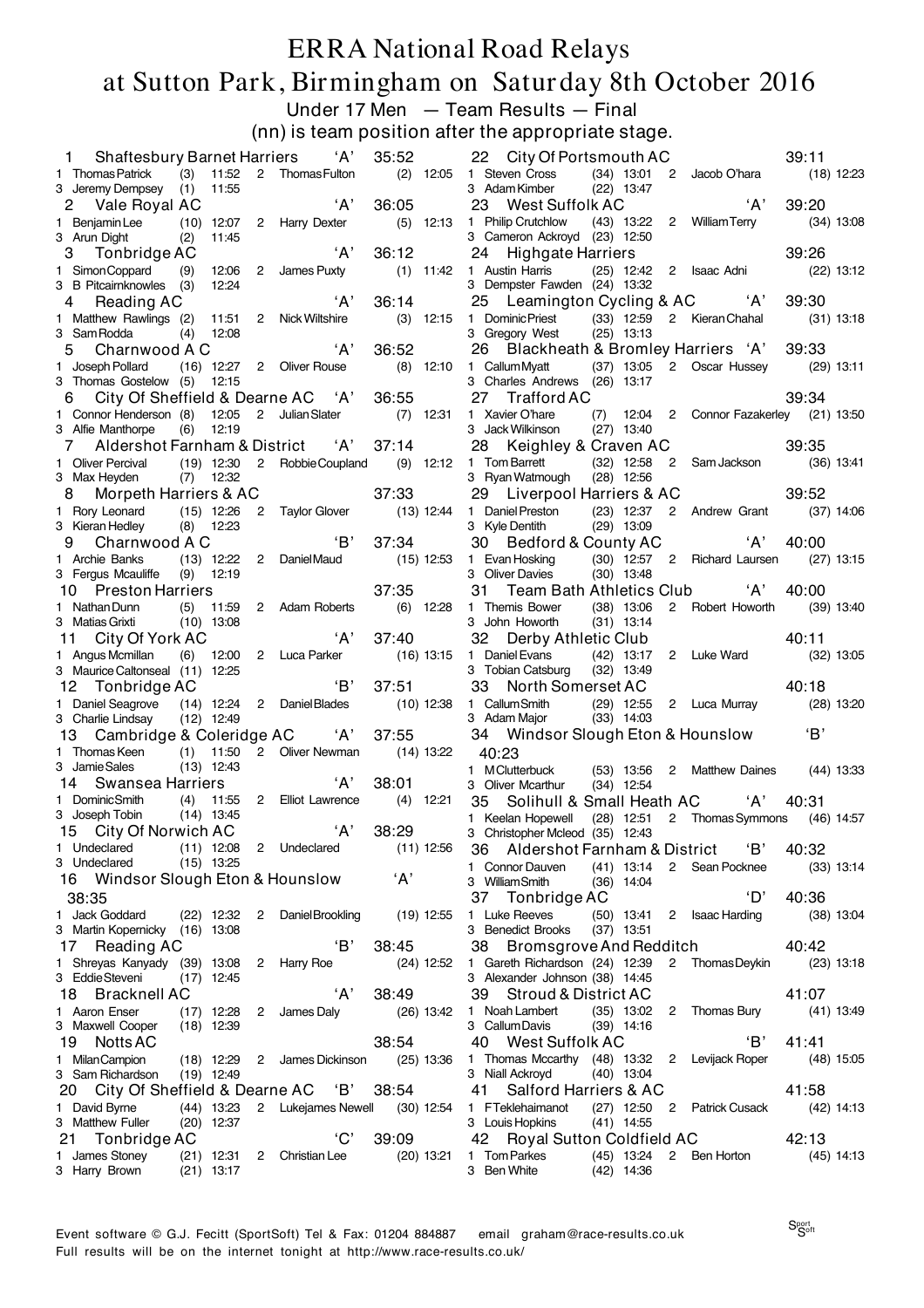|    | 43 Swansea Harriers                                      |              |                             | 'B' 43:35    |       |              |
|----|----------------------------------------------------------|--------------|-----------------------------|--------------|-------|--------------|
|    | 1 Francis Lewis (55) 14:05 2 Thomas Park<br>3 Mark Tobin | $(43)$ 13:55 |                             |              |       | $(51)$ 15:35 |
|    | 44 Rotherham Harriers And AC                             |              |                             |              | 43:37 |              |
|    |                                                          |              | 2 Matthew Walker (50) 15:15 |              |       |              |
|    | 1 Jack Stokes (54) 14:03<br>3 Sam Picton (44) 14:19      |              |                             |              |       |              |
|    | 45 Newcastle Staffs AC                                   |              |                             |              | 43:42 |              |
|    |                                                          |              |                             |              |       |              |
|    | 1 Jacob Droogmans (46) 13:26 2 Jordan Nixon              |              |                             |              |       | (43) 13:42   |
|    | 3 Ryan Wood (45) 16:34                                   |              |                             |              |       |              |
|    | Incomplete Teams:                                        |              |                             |              |       |              |
|    | Shaftesbury Barnet Harriers "B"                          |              |                             |              |       |              |
|    | 1 Jamie Harper (12) 12:21 2 Ben Winfield                 |              |                             |              |       | $(12)$ 12:44 |
|    |                                                          |              |                             |              |       |              |
|    | Vale Royal AC                                            |              |                             | 'R'          |       |              |
|    | 1 Alexander Doyle (20) 12:31 2 John Humphries            |              |                             |              |       | (17) 12:51   |
|    |                                                          |              |                             |              |       |              |
|    | Bracknell AC                                             |              |                             | 'B'          |       |              |
|    | 1 Harry Digby (31) 12:57 2 Benjamin Wills                |              |                             |              |       | $(35)$ 13:39 |
|    |                                                          |              |                             |              |       |              |
|    | City Of Norwich AC                                       |              |                             | 'B'          |       |              |
|    | 1 Undeclared (49) 13:40 2 Undeclared                     |              |                             |              |       | $(40)$ 13:11 |
|    |                                                          |              |                             |              |       |              |
|    | Charnwood A C                                            |              |                             | 'C'          |       |              |
|    | 1 Adam Bowley (56) 14:06 2 Solomon Unwin (47) 14:08      |              |                             |              |       |              |
|    |                                                          |              |                             |              |       |              |
|    | Leamington Cycling & AC 'B'                              |              |                             |              |       |              |
|    |                                                          |              |                             |              |       |              |
|    | 1 Alexander Ibbs (52) 13:54 2 Toby Loveday               |              |                             |              |       | $(49)$ 15:03 |
|    |                                                          |              |                             |              |       |              |
|    | <b>Birchfield Harriers</b>                               |              |                             |              |       |              |
|    | 1 Silas Goshawk (59) 14:17 2 CGaskell                    |              |                             |              |       | $(52)$ 16:58 |
|    |                                                          |              |                             | 'B'          |       |              |
|    | Team Bath Athletics Club                                 |              |                             |              |       |              |
|    | 1 Otto Copping (26) 12:44                                |              |                             |              |       |              |
|    | Blackheath & Bromley Harriers                            |              |                             | 'B'          |       |              |
| 1  | Lewis Mills                                              | $(36)$ 13:04 |                             |              |       |              |
|    | Lincoln Wellington AC                                    |              |                             |              |       |              |
|    | 1 Archie Richardson (40) 13:13                           |              |                             |              |       |              |
|    | Reading AC                                               |              |                             | 'C'          |       |              |
| 1. | Max Martin (47) 13:26                                    |              |                             |              |       |              |
|    | Tonbridge AC                                             |              |                             | $\mathbf{F}$ |       |              |
|    | 1 Charles Crick (51) 13:51                               |              |                             |              |       |              |
|    | Solihull & Small Heath AC                                |              |                             | 'B'          |       |              |
|    |                                                          |              |                             |              |       |              |
|    | 1 Harry Fellows (57) 14:14                               |              |                             |              |       |              |
|    | <b>Newport Harriers</b>                                  |              |                             |              |       |              |
| 1. | Owen Locke (58) 14:15                                    |              |                             |              |       |              |

#### Fastest of all legs

| 1   | James Puxty             | TonbridgeA        | А | 11:42 |
|-----|-------------------------|-------------------|---|-------|
| 2   | Arun Dight              | ValeRoyalA        | А | 11:45 |
| З   | Thomas Keen             | Cambridge&        | А | 11:50 |
| 4   | <b>Matthew Rawlings</b> | ReadingAc         | А | 11:51 |
| 5   | <b>Thomas Patrick</b>   | Shaftesbur        | А | 11:52 |
| 6   | Jeremy Dempsey          | Shaftesbur        | А | 11:55 |
| $=$ | Dominic Smith           | SwanseaHar        | А | 11:55 |
| 8   | Nathan Dunn             | PrestonHar        |   | 11:59 |
| 9   | Angus Mcmillan          | <b>CityOfYork</b> | А | 12:00 |
| 10  | Xavier O'hare           | TraffordAt        |   | 12:04 |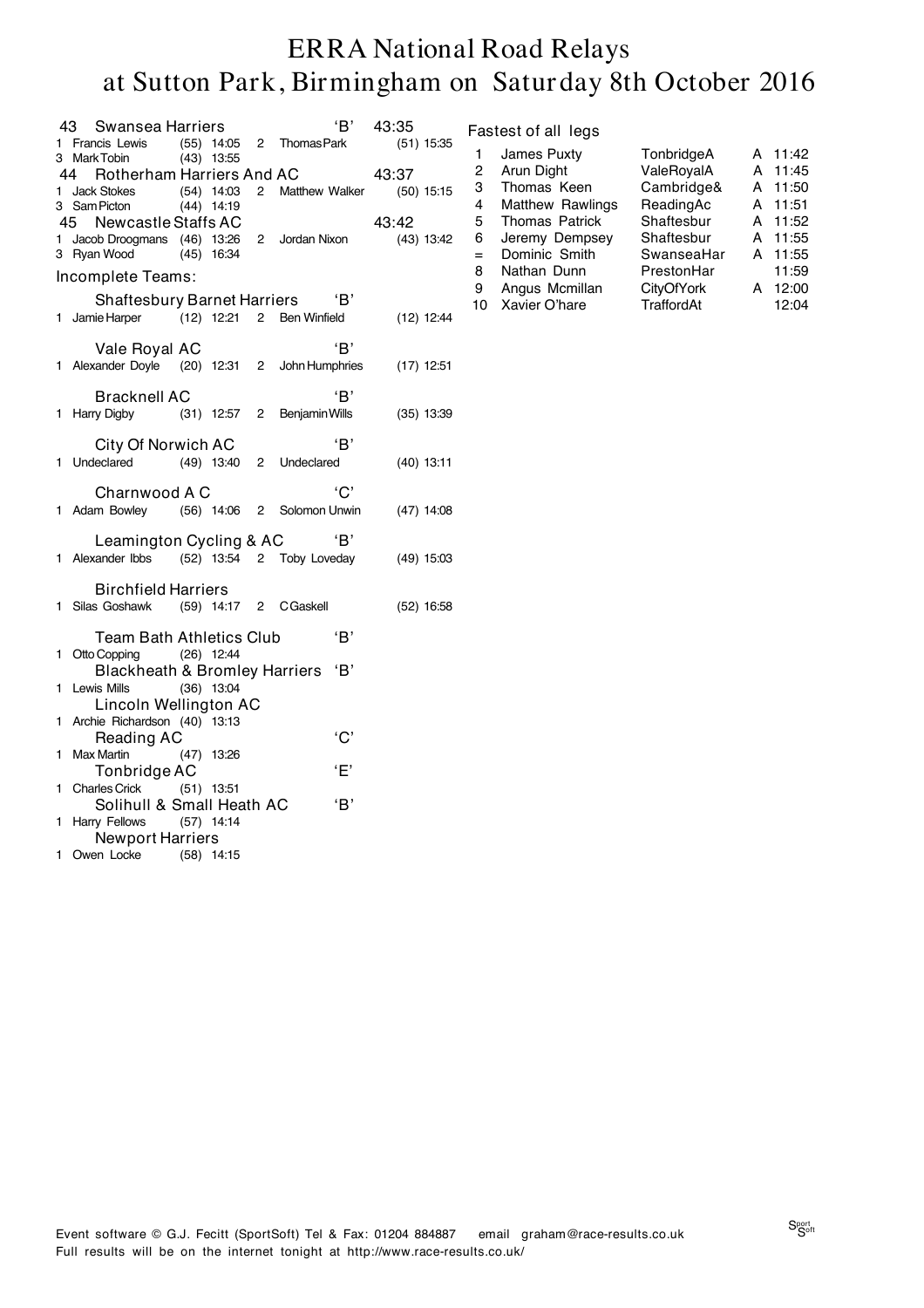- Under 17 Women Stage 1 — Final Results

|                                                                                                                                | <b>PosName</b>                                                                                                                                                                                                                                                                                                                                                                                                      | Club                                                                                                                                                                                                                  | Leg Time                                                                                                             |                                                                                                                                                                                                                      |                                                                                                                                        |                                                                                                                                                                                                                                                                                                                                                                                                                                |                                                                                                                                                                                                                                                                                                         |                                                                                                                                                                                                             |
|--------------------------------------------------------------------------------------------------------------------------------|---------------------------------------------------------------------------------------------------------------------------------------------------------------------------------------------------------------------------------------------------------------------------------------------------------------------------------------------------------------------------------------------------------------------|-----------------------------------------------------------------------------------------------------------------------------------------------------------------------------------------------------------------------|----------------------------------------------------------------------------------------------------------------------|----------------------------------------------------------------------------------------------------------------------------------------------------------------------------------------------------------------------|----------------------------------------------------------------------------------------------------------------------------------------|--------------------------------------------------------------------------------------------------------------------------------------------------------------------------------------------------------------------------------------------------------------------------------------------------------------------------------------------------------------------------------------------------------------------------------|---------------------------------------------------------------------------------------------------------------------------------------------------------------------------------------------------------------------------------------------------------------------------------------------------------|-------------------------------------------------------------------------------------------------------------------------------------------------------------------------------------------------------------|
| 2<br>3<br>4<br>5<br>6<br>7<br>8<br>9<br>10<br>11<br>12<br>13<br>14<br>15<br>16<br>17<br>18<br>19<br>20<br>21<br>22<br>23<br>24 | Eimear Griffin<br>Bethan Strange<br>Abigail Saker<br>Jordan Waine<br>Maisie Grice<br>Meg Ormond<br>Ella Newton<br>Millie Smith<br>Mya Taylor<br>Millie Solway<br>Anna Burt<br>Ella Moulding<br>Alice Harray<br>Lauren Nichols<br>Sophie Pedder<br>Catherine Hooper<br>Maisie Relton<br>Ellen Bowen<br>Hannah Richardson Stockport A<br>Katie Standen<br>Neve Grimes<br>Ella Ingram<br>Amy Forrest<br>Hannah Shelton | HerneHill B<br>Liverpool A<br>Halesowen<br>SaffronAt<br>Aldershot A<br>WSEH<br>HerneHill A<br><b>Blackheat A</b><br>Rotherham<br>CityOfNor A<br>PrestonHa<br>SalfordHa A<br>Aldershot B<br>DerbyAthl A<br>Bracknell C | TeamBathA A<br>ThamesVal A<br>Bedford&C A<br>Cambridge A<br>Bedford&C B<br>Bromsgrov A<br>Charnwood A<br>Bedford&C C | 13:48<br>13:58<br>14:03<br>14:05<br>14:08<br>14:10<br>14:13<br>14:23<br>14:25<br>14:27<br>14:34<br>14:34<br>14:42<br>14:48<br>14:56<br>14:57<br>14:59<br>15:01<br>15:09<br>15:12<br>15:20<br>15:24<br>15:26<br>15:30 | 25<br>26<br>27<br>28<br>29<br>30<br>31<br>32<br>33<br>34<br>35<br>36<br>37<br>38<br>39<br>40<br>41<br>42<br>43<br>44<br>45<br>46<br>47 | Jade Morgan<br>Josephine Chadwick Shaftesbu<br>Hannah Barnard<br>Bethan Lewis<br>Esme Bridge<br>Ellen Humpherston RoyalSutt<br>Niamh Reidsmith<br>Anya Pigden<br>C Spencerhall<br>Amelia Errington<br>Bethan Wainwright<br>Shantae Taylor<br>Elizabeth Rose<br>Alexandra Oakley<br>Emily Jones<br>Anna Brown<br>Chloe Ridewood<br>A Baker<br>wilson Anna Lea<br>Emma Williams<br>Sarah Seal<br>Eleanor Here<br>Sophie Harrison | Liverpool B<br>Bracknell A<br>Kettering A<br>ValeRoyal<br>Aldershot C<br>CityOfPor A<br>WestSuffo<br>Stroud&Di<br>NewportHa A<br>Blackheat B<br>CityOfPor B<br>Newcastle<br>Bracknell B<br>NewportHa B<br>AbingdonA<br>TraffordA<br>Liverpool C<br>NottsAc<br>DerbyAthl B<br>Charnwood B<br>SalfordHa B | 15:31<br>15:35<br>15:37<br>15:37<br>15:40<br>15:46<br>15:49<br>15:53<br>16:00<br>16:03<br>16:08<br>16:13<br>16:21<br>16:25<br>16:26<br>16:26<br>16:33<br>16:50<br>17:01<br>17:33<br>17:37<br>17:39<br>18:09 |
|                                                                                                                                |                                                                                                                                                                                                                                                                                                                                                                                                                     |                                                                                                                                                                                                                       |                                                                                                                      |                                                                                                                                                                                                                      |                                                                                                                                        |                                                                                                                                                                                                                                                                                                                                                                                                                                |                                                                                                                                                                                                                                                                                                         |                                                                                                                                                                                                             |

#### - Under 17 Women Stage 2 — Final Results

| Pos Name                                                                         |                                                                                                                                                                                                                                             | Club                                                                                                                                                                                              |                                                                                                                            | Leg Time Cum Time Gain                                                                                                                                                                                                                                                                                                                                                              |                                                                                                                                                                                                                                                                                                                |                                                                                                                                                                                         |                                                                                                                   |                                                                                                                                                                                                                                                                                                                                      |
|----------------------------------------------------------------------------------|---------------------------------------------------------------------------------------------------------------------------------------------------------------------------------------------------------------------------------------------|---------------------------------------------------------------------------------------------------------------------------------------------------------------------------------------------------|----------------------------------------------------------------------------------------------------------------------------|-------------------------------------------------------------------------------------------------------------------------------------------------------------------------------------------------------------------------------------------------------------------------------------------------------------------------------------------------------------------------------------|----------------------------------------------------------------------------------------------------------------------------------------------------------------------------------------------------------------------------------------------------------------------------------------------------------------|-----------------------------------------------------------------------------------------------------------------------------------------------------------------------------------------|-------------------------------------------------------------------------------------------------------------------|--------------------------------------------------------------------------------------------------------------------------------------------------------------------------------------------------------------------------------------------------------------------------------------------------------------------------------------|
| 2<br>3<br>4<br>5<br>6<br>8<br>9<br>10<br>11<br>12<br>13                          | Jessica Cook<br>Eugenie Cockle<br>Katie Balme<br>Lily Higgins<br>Olivia Stillman<br>Kosana Weir<br>Julia Paternain<br>Cyane Robinson<br>Jade Littlechild<br>Carlotta Weitzel<br><b>Blythe Fourie</b><br>Anna Vinnicombe<br>Amy Hammersley   | Liverpool A<br>Aldershot A<br>HerneHill A<br>Halesowen<br>HerneHill B<br>ThamesVal A<br>Cambridge A<br>Rotherham<br>TeamBathA A<br><b>Blackheat A</b><br>PrestonHa<br>Bedford&C A<br>Charnwood A  | 14:08<br>14:20<br>14:17<br>14:37<br>14:55<br>14:21<br>14:08<br>14:45<br>14:44<br>15:01<br>14:59<br>14:53<br>14:23          | $28:06 +$<br>$\overline{\mathbf{1}}$<br>3<br>$28:28 +$<br>28:30<br>4<br>$+$<br>28:40<br>$\blacksquare$<br>28:43<br>4<br>$\blacksquare$<br>7<br>$29:03 +$<br>8<br>$29:04 +$<br>$29:10 +$<br>2<br>29:18<br>$+$<br>2<br>29:24<br>$\blacksquare$<br>$29:33 +$<br>$\overline{c}$<br>29:41<br>$+$<br>8<br>$29:43 +$                                                                       | 28<br>Sophie Moss<br>29<br>Grace Scopes<br>Ellie Mortimer<br>30<br>Amelia Wilks<br>31<br>32<br>Marie Halliday<br>33<br>Alysha Balderson<br>34<br>Katharine Harris<br>Amy Tuckett<br>35<br>36<br>Myriam Ocholla<br>37<br>Mollie Samuel<br><b>Emily Lucas</b><br>38<br>39<br>Caitlin Dunphy<br>40<br>Molly Palin | Kettering A<br>Blackheat B<br>Stroud&Di<br>Bracknell B<br>Bracknell C<br>Newcastle<br>AbingdonA<br>RoyalSutt<br>DerbyAthl A<br>NewportHa A<br>Liverpool C<br>SalfordHa B<br>NewportHa B | 15:56<br>15:33<br>15:48<br>15:31<br>16:42<br>15:46<br>15:50<br>16:42<br>17:16<br>16:34<br>18:01<br>17:08<br>18:57 | 31:33<br>0<br>$\overline{7}$<br>$31:46 +$<br>$31:51 +$<br>$\overline{4}$<br>31:57<br>8<br>$+$<br>32:08<br>9<br>Ξ.<br>32:11<br>- 5<br>$+$<br>32:23<br>$\overline{7}$<br>$+$<br>32:28<br>- 5<br>$\blacksquare$<br>32:40<br>$-14$<br>32:42<br>$\overline{c}$<br>$\blacksquare$<br>35:02<br>-5<br>$+$<br>35:17<br>8<br>$+$<br>35:23<br>0 |
| 14<br>15<br>16<br>17<br>18<br>19<br>20<br>21<br>22<br>23<br>24<br>25<br>26<br>27 | Sinead Stovell<br>Elena Carey<br>Rebecca Pope<br>Lucy Emmett<br>Megan Rowley<br>Rebecca Mason<br>Sarah Butler<br>Chelsea Wright<br>Katriona Brown<br>Natasha Harrison<br>Elizabeth Hedley<br>Lauren Murphy<br>Ashleigh Hyde<br>Aimee Pierce | Bedford&C B<br>Bracknell A<br>WSEH<br>CityOfNor A<br>SaffronAt<br>SalfordHa A<br>Shaftesbu<br>Bromsgrov A<br>Aldershot B<br>Stockport A<br>CityOfPor A<br>WestSuffo<br>Bedford&C C<br>Liverpool B | 15:14<br>14:37<br>16:11<br>15:59<br>16:23<br>15:34<br>15:02<br>15:40<br>15:46<br>15:49<br>15:08<br>15:11<br>15:51<br>15:57 | $30:13 +$<br>3<br>$30:14 + 12$<br>30:21<br>- 10<br>30:26<br>- 7<br>$\overline{\phantom{a}}$<br>30:28<br>$-14$<br>3<br>30:31<br>$\blacksquare$<br>30:37<br>6<br>$+$<br>3<br>30:41<br>$\blacksquare$<br>30:58<br>2<br>$\blacksquare$<br>30:58<br>4<br>$\blacksquare$<br>$31:01 +$<br>8<br>31:11<br>8<br>$+$<br>2<br>31:21<br>$\overline{\phantom{a}}$<br>2<br>31:28<br>$\blacksquare$ | Fastest runners over stage 2:<br>1 Julia Paternain<br>2 Jessica Cook<br>3 Katie Balme<br>4 Eugenie Cockle<br>5 Kosana Weir<br>6 Amy Hammersley<br>7 Lily Higgins<br>8 Elena Carey<br>9 Jade Littlechild<br>10 Cyane Robinson                                                                                   | Cambridge A<br>Liverpool A<br>HerneHill A<br>Aldershot A<br>ThamesVal A<br>Charnwood A<br>Halesowen<br>Bracknell A<br>TeamBathA A<br>Rotherham                                          | 14:08<br>14:08<br>14:17<br>14:20<br>14:21<br>14:23<br>14:37<br>14:37<br>14:44<br>14:45                            |                                                                                                                                                                                                                                                                                                                                      |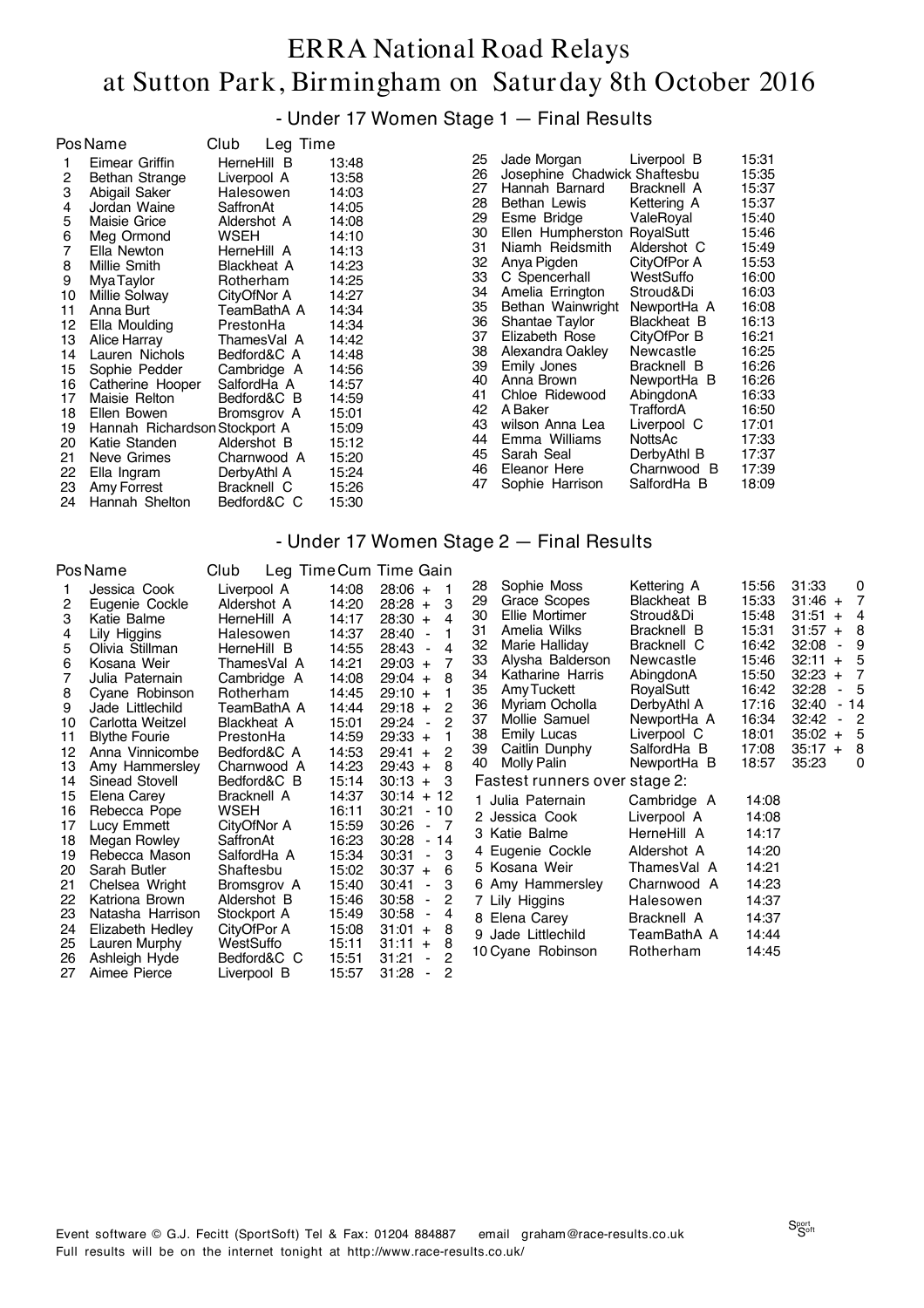#### - Under 17 Women Stage 3 — Final Results

| <b>Pos Name</b>                                                                                                                                                                                                                                                                                                                                                                                                                                                                                                                                                                                    | Club                                                                                                                                                                                                                                                                                                                                                                      |                                                                                                                                                                                                                               | Leg Time Cum Time Gain                                                                                                                                                                                                                                                                                                                                                                                                                                                                                                                                      |                                                                                                                                                                                                                                                                                                                                               |
|----------------------------------------------------------------------------------------------------------------------------------------------------------------------------------------------------------------------------------------------------------------------------------------------------------------------------------------------------------------------------------------------------------------------------------------------------------------------------------------------------------------------------------------------------------------------------------------------------|---------------------------------------------------------------------------------------------------------------------------------------------------------------------------------------------------------------------------------------------------------------------------------------------------------------------------------------------------------------------------|-------------------------------------------------------------------------------------------------------------------------------------------------------------------------------------------------------------------------------|-------------------------------------------------------------------------------------------------------------------------------------------------------------------------------------------------------------------------------------------------------------------------------------------------------------------------------------------------------------------------------------------------------------------------------------------------------------------------------------------------------------------------------------------------------------|-----------------------------------------------------------------------------------------------------------------------------------------------------------------------------------------------------------------------------------------------------------------------------------------------------------------------------------------------|
| Lucy Pygott<br>1<br>2<br>Faye Ireland<br>3<br>Alex Brown<br>4<br>Amelia Quirk<br>5<br>Zoe Tompkins<br>6<br>Katrina Simpson<br>$\overline{7}$<br>Amy Leach<br>8<br>Katie Lansbury<br>9<br>Eleanor Ward<br><b>Verity Walker</b><br>10<br>11<br>Sarah Wilson<br>12<br>Megan Newton<br>13<br>Hannah Seager<br>14<br>Francesca Worrall<br>15<br>Ellis Jackson<br>16<br>Lidia Kyriacou<br>17<br>Siewyen Loke<br>18<br>Charlotte Harris<br>19<br>Eleanor Moss<br>Amy Ratcliffe<br>20<br>21<br>L Haywoodpercival<br>22<br>Emilia Gajda<br>23<br>Eleanor Purdue<br>Millie Raine<br>24<br>25<br>Sophie Poole | Aldershot A<br>Liverpool A<br>HerneHill A<br>Bracknell A<br>HerneHill B<br>Halesowen<br><b>Blackheat A</b><br>Bedford&C A<br>PrestonHa<br>ThamesVal A<br>TeamBathA A<br>WestSuffo<br>Charnwood A<br>Bedford&C B<br>Rotherham<br>Shaftesbu<br>CityOfNor A<br>WSEH<br>Bromsgrov A<br>Aldershot B<br>SalfordHa A<br>Stockport A<br>CityOfPor A<br>Liverpool B<br>Bracknell B | 12:59<br>13:37<br>14:24<br>12:54<br>14:38<br>15:17<br>14:43<br>14:46<br>14:56<br>15:37<br>15:48<br>14:00<br>15:42<br>15:18<br>16:25<br>15:02<br>15:28<br>16:15<br>15:59<br>15:46<br>16:18<br>15:53<br>15:52<br>15:49<br>15:31 | $41:27 +$<br>1<br>41:43<br>1<br>42:54<br>0<br>$43:08 + 11$<br>43:21<br>0<br>$\overline{c}$<br>43:57<br>$\overline{\phantom{a}}$<br>3<br>$44:07 +$<br>$44:27 +$<br>4<br>$44:29 +$<br>2<br>44:40<br>4<br>$\blacksquare$<br>2<br>45:06<br>13<br>45:11<br>$+$<br>45:25<br>0<br>45:31<br>0<br>7<br>45:35<br>$\overline{\phantom{a}}$<br>$45:39 +$<br>4<br>45:54<br>0<br>2<br>46:36<br>$\overline{\phantom{0}}$<br>2<br>$46:40 +$<br>2<br>46:44<br>$+$<br>2<br>46:49<br>$\blacksquare$<br>46:51<br>1<br>$+$<br>$46:53 +$<br>1<br>$47:17 +$<br>3<br>$47:28 +$<br>6 | Josie S<br>26<br>27<br>Grace <i>r</i><br>Emily S<br>28<br>29<br>Grace F<br>30<br>Anwen<br>31<br>Charlott<br>32<br>Lucy O<br>33<br>Megan<br>34<br>Lucy Me<br>35<br>Shireen<br>Fastest ru<br>1 Amelia Q<br>2 Lucy Pygo<br>3 Faye Irela<br>4 Megan N<br>5 Alex Brov<br>Zoe Tom<br>6<br>7 Amy Lead<br>8 Katie Lar<br>9 Eleanor \<br>10 Lidia Kyri |

| 26<br>27<br>28<br>29<br>30<br>31<br>32<br>33<br>34<br>35 | Josie Smith<br>Grace Knapp<br>Emily Spencerjones Bracknell C<br>Grace Ranford<br>Anwen Roberts<br>Charlotte Maywood<br>Lucy Ollerenshaw<br>Megan Bould<br>Lucy Mcmullen<br>Shireen Balouch | Bedford&C C<br>Stroud&Di<br>Newcastle<br>NewportHa A<br>Kettering A<br>RoyalSutt<br>DerbyAthl A<br>SalfordHa B<br>NewportHa B | 16:10<br>16:06<br>16:10<br>16:09<br>16:08<br>17:55<br>17:04<br>17:20<br>19:29<br>20:18 | 47:31<br>$47:57 +$<br>48:18<br>$+$<br>48:20<br>$+$<br>48:50<br>$+$<br>49:28<br>$\overline{a}$<br>$49:32 +$<br>50:00<br>$+$<br>$54:46 +$<br>55:41<br>$+$ | 0<br>3<br>4<br>4<br>7<br>3<br>3<br>3<br>5<br>5 |
|----------------------------------------------------------|--------------------------------------------------------------------------------------------------------------------------------------------------------------------------------------------|-------------------------------------------------------------------------------------------------------------------------------|----------------------------------------------------------------------------------------|---------------------------------------------------------------------------------------------------------------------------------------------------------|------------------------------------------------|
|                                                          | Fastest runners over stage 3:                                                                                                                                                              |                                                                                                                               |                                                                                        |                                                                                                                                                         |                                                |
|                                                          | 1 Amelia Quirk<br>2 Lucy Pygott<br>3 Faye Ireland                                                                                                                                          | Bracknell A<br>Aldershot A<br>Liverpool A                                                                                     | 12:54<br>12:59<br>13:37                                                                |                                                                                                                                                         |                                                |
|                                                          | 4 Megan Newton<br>5 Alex Brown                                                                                                                                                             | WestSuffo<br>HerneHill A                                                                                                      | 14:00<br>14:24                                                                         |                                                                                                                                                         |                                                |
|                                                          | 6 Zoe Tompkins                                                                                                                                                                             | HerneHill B                                                                                                                   | 14:38                                                                                  |                                                                                                                                                         |                                                |
|                                                          | 7 Amy Leach                                                                                                                                                                                | <b>Blackheat A</b>                                                                                                            | 14:43                                                                                  |                                                                                                                                                         |                                                |
|                                                          | 8 Katie Lansbury                                                                                                                                                                           | Bedford&C A                                                                                                                   | 14:46                                                                                  |                                                                                                                                                         |                                                |
|                                                          | 9 Eleanor Ward                                                                                                                                                                             | PrestonHa                                                                                                                     | 14:56                                                                                  |                                                                                                                                                         |                                                |
|                                                          | 10 Lidia Kyriacou                                                                                                                                                                          | Shaftesbu                                                                                                                     | 15:02                                                                                  |                                                                                                                                                         |                                                |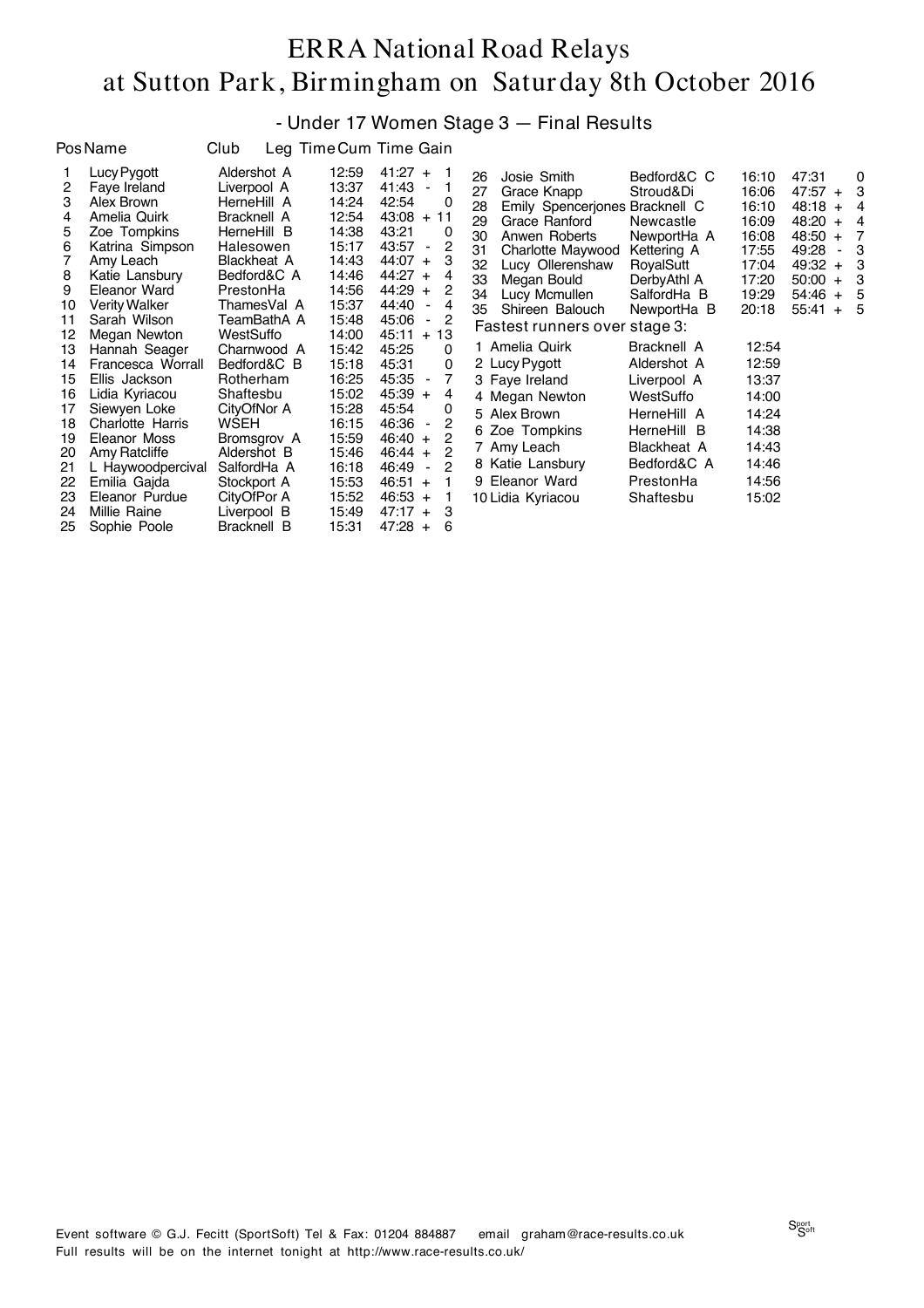Under 17 Women — Team Results — Final (nn) is team position after the appropriate stage.

| Aldershot Farnham & District<br>1.                                              |                              |       | 'A'                               | 41:27 |              | 22                                                          | Stockport Harriers & Ac   |              |              | ʻA'                                               | 46:51 |       |              |
|---------------------------------------------------------------------------------|------------------------------|-------|-----------------------------------|-------|--------------|-------------------------------------------------------------|---------------------------|--------------|--------------|---------------------------------------------------|-------|-------|--------------|
| 1 Maisie Grice                                                                  | $(5)$ 14:08                  |       | 2 Eugenie Cockle                  |       | $(2)$ 14:20  |                                                             |                           |              |              | 1 Hannah Richardson (19) 15:09 2 Natasha Harrison |       |       | $(23)$ 15:49 |
| 3 Lucy Pygott                                                                   | $(1)$ 12:59                  |       |                                   |       |              | 3 Emilia Gajda (22) 15:53                                   |                           |              |              |                                                   |       |       |              |
| Liverpool Harriers & Ac<br>2                                                    |                              |       | A'                                | 41:43 |              | 23 City Of Portsmouth Ac<br>1 Anya Pigden                   |                           |              |              | 'A'                                               | 46:53 |       |              |
| 1 Bethan Strange                                                                | 13:58<br>(2)                 | 2     | Jessica Cook                      |       | $(1)$ 14:08  | 3 Eleanor Purdue                                            |                           | $(23)$ 15:52 |              | (32) 15:53 2 Elizabeth Hedley                     |       |       | $(24)$ 15:08 |
| 3 Faye Ireland<br>Herne Hill Harriers<br>3                                      | (2)                          | 13:37 | ʻA'                               | 42:54 |              | 24 Liverpool Harriers & Ac                                  |                           |              |              | 'B'                                               | 47:17 |       |              |
| 1 Ella Newton                                                                   | (7)                          | 14:13 | 2 KatieBalme                      |       | $(3)$ 14:17  | 1 Jade Morgan                                               |                           | $(25)$ 15:31 |              | 2 Aimee Pierce                                    |       |       | $(27)$ 15:57 |
| 3 Alex Brown                                                                    | (3)                          | 14:24 |                                   |       |              | 3 Millie Raine                                              |                           | $(24)$ 15:49 |              |                                                   |       |       |              |
| Bracknell Ac<br>4                                                               |                              |       | A'                                | 43:08 |              | 25                                                          | Bracknell Ac              |              |              | B                                                 | 47:28 |       |              |
| 1 Hannah Barnard                                                                |                              |       | (27) 15:37 2 Elena Carey          |       | $(15)$ 14:37 | 1 Emily Jones                                               |                           |              |              | (39) 16:26 2 Amelia Wilks                         |       |       | $(31)$ 15:31 |
| 3 Amelia Quirk                                                                  | $(4)$ 12:54                  |       |                                   |       |              | 3 Sophie Poole                                              |                           | $(25)$ 15:31 |              | 'C'                                               | 47:31 |       |              |
| <b>Herne Hill Harriers</b><br>5                                                 |                              |       | 'B'                               | 43:21 |              | 26 Bedford & County Ac<br>1 Hannah Shelton                  |                           | $(24)$ 15:30 |              | 2 Ashleigh Hyde                                   |       |       | $(26)$ 15:51 |
| 1 Eimear Griffin<br>3 Zoe Tompkins                                              | (1)<br>13:48<br>$(5)$ 14:38  |       | 2 Olivia Stillman                 |       | $(5)$ 14:55  | 3 Josie Smith                                               |                           | $(26)$ 16:10 |              |                                                   |       |       |              |
| Halesowen ACc<br>6                                                              |                              |       |                                   | 43:57 |              | 27                                                          | Stroud & District Ac      |              |              |                                                   | 47:57 |       |              |
| 1 Abigail Saker                                                                 | $(3)$ 14:03                  |       | 2 Lily Higgins                    |       | $(4)$ 14:37  | 1 Amelia Errington                                          |                           | $(34)$ 16:03 |              | 2 EllieMortimer                                   |       |       | $(30)$ 15:48 |
| 3 Katrina Simpson                                                               | $(6)$ 15:17                  |       |                                   |       |              | 3 Grace Knapp                                               |                           | $(27)$ 16:06 |              |                                                   |       |       |              |
| 7                                                                               |                              |       | Blackheath & Bromley Harriers 'A' | 44:07 |              | 28                                                          | Bracknell Ac              |              |              | $^{\prime}$ C'                                    |       | 48:18 |              |
| 1 Millie Smith                                                                  | $(8)$ 14:23                  |       | 2 Carlotta Weitzel                |       | $(10)$ 15:01 | 1 Amy Forrest                                               |                           | $(23)$ 15:26 | $\mathbf{2}$ | Marie Halliday                                    |       |       | $(32)$ 16:42 |
| 3 Amy Leach                                                                     | (7)<br>14:43                 |       |                                   |       |              | 3 Emily Spencerjones (28) 16:10<br>29 -                     | Newcastle Staffs Ac       |              |              |                                                   | 48:20 |       |              |
| Bedford & County Ac                                                             |                              |       | ʻA'                               | 44:27 |              | 1 Alexandra Oakley (38) 16:25                               |                           |              |              | 2 Alysha Balderson                                |       |       | $(33)$ 15:46 |
| 1 Lauren Nichols<br>3 Katie Lansbury                                            | $(8)$ 14:46                  |       | $(14)$ 14:48 2 Anna Vinnicombe    |       | $(12)$ 14:53 | 3 Grace Ranford                                             |                           | $(29)$ 16:09 |              |                                                   |       |       |              |
| 9<br><b>Preston Harriers</b>                                                    |                              |       |                                   | 44:29 |              | 30                                                          | Newport Harriers          |              |              | ʻA'                                               | 48:50 |       |              |
| 1 EllaMoulding                                                                  |                              |       | (12) 14:34 2 Blythe Fourie        |       | (11) 14:59   | 1 Bethan Wainwright (35) 16:08                              |                           |              |              | 2 Mollie Samuel                                   |       |       | $(37)$ 16:34 |
| 3 Eleanor Ward                                                                  | $(9)$ 14:56                  |       |                                   |       |              | 3 Anwen Roberts                                             |                           | $(30)$ 16:08 |              |                                                   |       |       |              |
| 10                                                                              |                              |       | Thames Valley Harriers 'A'        | 44:40 |              | 31.                                                         |                           |              |              | A<br>Kettering Town Harriers                      | 49:28 |       |              |
| 1 Alice Harray                                                                  | $(13)$ 14:42                 |       | 2 Kosana Weir                     |       | $(6)$ 14:21  | 1 Bethan Lewis (28) 15:37<br>3 Charlotte Maywood (31) 17:55 |                           |              |              | 2 Sophie Moss                                     |       |       | $(28)$ 15:56 |
| 3 Verity Walker                                                                 | $(10)$ 15:37                 |       |                                   |       |              | 32                                                          | Royal Sutton Coldfield Ac |              |              |                                                   | 49:32 |       |              |
| Team Bath Athletics Club<br>11                                                  |                              |       | 'A'                               | 45:06 |              |                                                             |                           |              |              | 1 Ellen Humpherston (30) 15:46 2 Amy Tuckett      |       |       | $(35)$ 16:42 |
| 1 Anna Burt<br>3 Sarah Wilson                                                   | $(11)$ 14:34<br>$(11)$ 15:48 |       | 2 Jade Littlechild                |       | $(9)$ 14:44  | 3 Lucy Ollerenshaw (32) 17:04                               |                           |              |              |                                                   |       |       |              |
| 12 West Suffolk Ac                                                              |                              |       |                                   | 45:11 |              | 33 Derby Athletic Club                                      |                           |              |              | 'A'                                               | 50:00 |       |              |
| 1 C Spencerhall                                                                 | $(33)$ 16:00                 |       | 2 Lauren Murphy                   |       | $(25)$ 15:11 | 1 Ella Ingram                                               |                           | (22) 15:24   | $\mathbf{2}$ | Myriam Ocholla                                    |       |       | $(36)$ 17:16 |
| 3 Megan Newton (12) 14:00                                                       |                              |       |                                   |       |              | 3 Megan Bould                                               |                           | $(33)$ 17:20 |              |                                                   |       |       |              |
| 13 Charnwood A C                                                                |                              |       | 'A'                               | 45:25 |              | 34<br>1 Sophie Harrison                                     | Salford Harriers & Ac     |              |              | 'B'                                               | 54:46 |       |              |
| 1 Neve Grimes                                                                   | (21) 15:20                   |       | 2 Amy Hammersley                  |       | $(13)$ 14:23 | 3 Lucy Mcmullen                                             |                           | $(34)$ 19:29 |              | (47) 18:09 2 Caitlin Dunphy                       |       |       | $(39)$ 17:08 |
| 3 Hannah Seager<br>Bedford & County Ac<br>14                                    | $(13)$ 15:42                 |       | B                                 | 45:31 |              | 35                                                          | Newport Harriers          |              |              | $\overline{B}$                                    | 55:41 |       |              |
| 1 Maisie Relton                                                                 |                              |       | $(17)$ 14:59 2 Sinead Stovell     |       | $(14)$ 15:14 | 1 Anna Brown                                                |                           | $(40)$ 16:26 |              | 2 Molly Palin                                     |       |       | $(40)$ 18:57 |
| 3 Francesca Worrall (14) 15:18                                                  |                              |       |                                   |       |              | 3 Shireen Balouch                                           |                           | $(35)$ 20:18 |              |                                                   |       |       |              |
| 15 Rotherham Harriers And Ac                                                    |                              |       |                                   | 45:35 |              |                                                             |                           |              |              |                                                   |       |       |              |
| Mya Taylor<br>1                                                                 | 14:25<br>(9)                 |       | 2 Cyane Robinson                  |       | $(8)$ 14:45  |                                                             |                           |              |              |                                                   |       |       |              |
| 3 Ellis Jackson                                                                 | $(15)$ 16:25                 |       |                                   |       |              |                                                             |                           |              |              |                                                   |       |       |              |
| <b>Shaftesbury Barnet Harriers</b><br>16                                        |                              |       |                                   | 45:39 |              |                                                             |                           |              |              |                                                   |       |       |              |
| 1 Josephine Chadwick (26) 15:35<br>3 Lidia Kyriacou                             | $(16)$ 15:02                 |       | 2 Sarah Butler                    |       | $(20)$ 15:02 |                                                             |                           |              |              |                                                   |       |       |              |
| 17 City Of Norwich Ac                                                           |                              |       | ʻA'                               | 45:54 |              |                                                             |                           |              |              |                                                   |       |       |              |
| 1 Millie Solway                                                                 | $(10)$ 14:27                 |       | 2 Lucy Emmett                     |       | $(17)$ 15:59 |                                                             |                           |              |              |                                                   |       |       |              |
| 3 Siewyen Loke                                                                  | $(17)$ 15:28                 |       |                                   |       |              |                                                             |                           |              |              |                                                   |       |       |              |
| 18 Windsor Slough Eton Hounslow                                                 |                              |       |                                   | 46:36 |              |                                                             |                           |              |              |                                                   |       |       |              |
| 1 Meg Ormond                                                                    | $(6)$ 14:10                  |       | 2 Rebecca Pope                    |       | $(16)$ 16:11 |                                                             |                           |              |              |                                                   |       |       |              |
| 3 Charlotte Harris                                                              | $(18)$ 16:15                 |       |                                   |       |              |                                                             |                           |              |              |                                                   |       |       |              |
| 19 Bromsgrove And Redditch<br>1 Ellen Bowen                                     | $(18)$ 15:01                 |       | ʻA'                               | 46:40 |              |                                                             |                           |              |              |                                                   |       |       |              |
| 3 Eleanor Moss                                                                  | $(19)$ 15:59                 |       | 2 Chelsea Wright                  |       | $(21)$ 15:40 |                                                             |                           |              |              |                                                   |       |       |              |
| 20 Aldershot Farnham & District                                                 |                              |       | 'В'                               | 46:44 |              |                                                             |                           |              |              |                                                   |       |       |              |
| 1 Katie Standen                                                                 |                              |       | (20) 15:12 2 Katriona Brown       |       | $(22)$ 15:46 |                                                             |                           |              |              |                                                   |       |       |              |
| 3 Amy Ratcliffe                                                                 | $(20)$ 15:46                 |       |                                   |       |              |                                                             |                           |              |              |                                                   |       |       |              |
| Salford Harriers & Ac<br>21                                                     |                              |       | ʻA'                               | 46:49 |              |                                                             |                           |              |              |                                                   |       |       |              |
| 1 Catherine Hooper (16) 14:57 2 Rebecca Mason<br>3 L Haywoodpercival (21) 16:18 |                              |       |                                   |       | $(19)$ 15:34 |                                                             |                           |              |              |                                                   |       |       |              |
|                                                                                 |                              |       |                                   |       |              |                                                             |                           |              |              |                                                   |       |       |              |